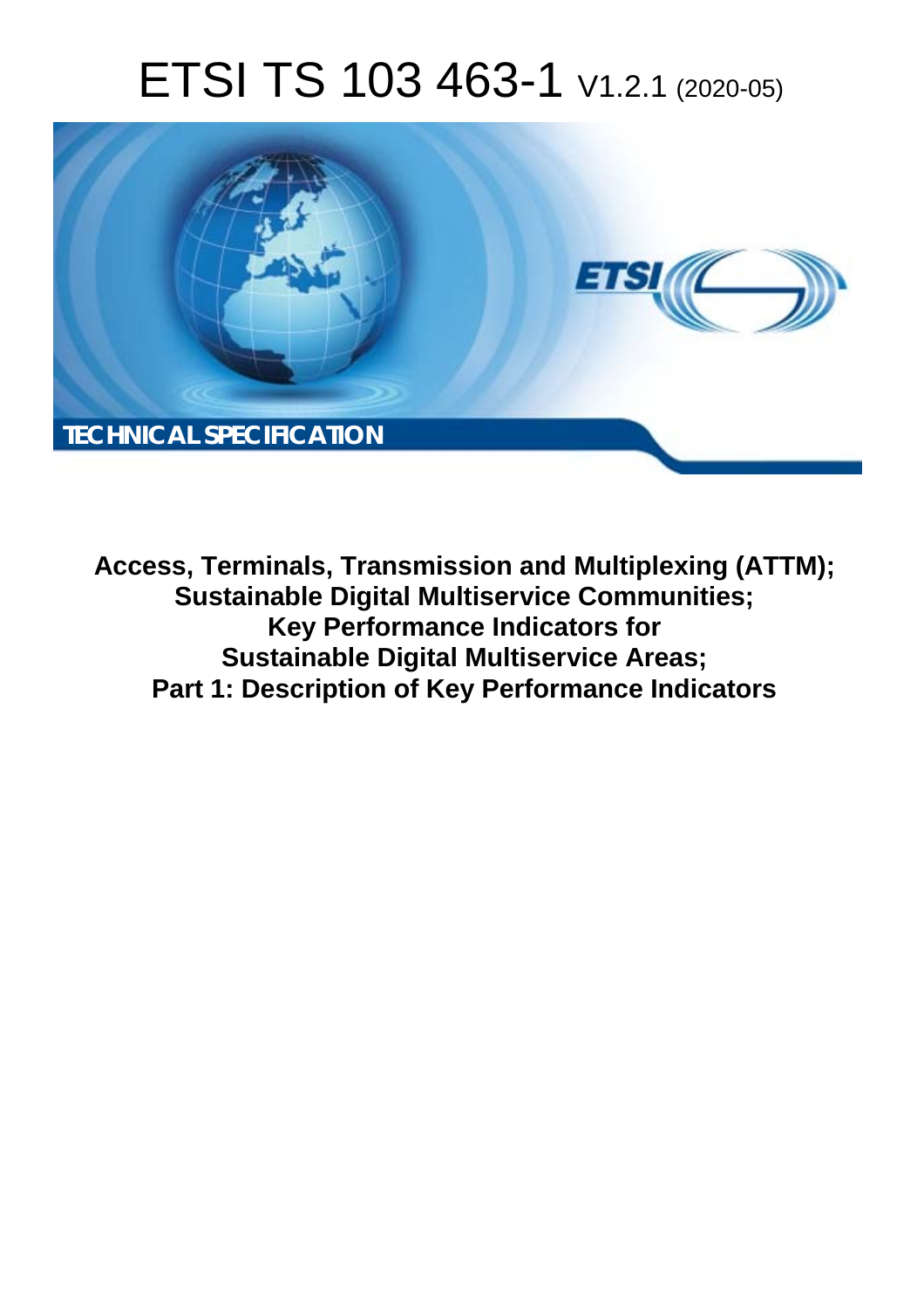Reference

RTS/ATTMSDMC-7

Keywords KPI, smart grid, smart meter, sustainability

#### *ETSI*

#### 650 Route des Lucioles F-06921 Sophia Antipolis Cedex - FRANCE

Tel.: +33 4 92 94 42 00 Fax: +33 4 93 65 47 16

Siret N° 348 623 562 00017 - NAF 742 C Association à but non lucratif enregistrée à la Sous-Préfecture de Grasse (06) N° 7803/88

#### *Important notice*

The present document can be downloaded from: <http://www.etsi.org/standards-search>

The present document may be made available in electronic versions and/or in print. The content of any electronic and/or print versions of the present document shall not be modified without the prior written authorization of ETSI. In case of any existing or perceived difference in contents between such versions and/or in print, the prevailing version of an ETSI deliverable is the one made publicly available in PDF format at [www.etsi.org/deliver](http://www.etsi.org/deliver).

Users of the present document should be aware that the document may be subject to revision or change of status. Information on the current status of this and other ETSI documents is available at <https://portal.etsi.org/TB/ETSIDeliverableStatus.aspx>

If you find errors in the present document, please send your comment to one of the following services: <https://portal.etsi.org/People/CommiteeSupportStaff.aspx>

#### *Copyright Notification*

No part may be reproduced or utilized in any form or by any means, electronic or mechanical, including photocopying and microfilm except as authorized by written permission of ETSI. The content of the PDF version shall not be modified without the written authorization of ETSI. The copyright and the foregoing restriction extend to reproduction in all media.

> © ETSI 2020. All rights reserved.

**DECT™**, **PLUGTESTS™**, **UMTS™** and the ETSI logo are trademarks of ETSI registered for the benefit of its Members. **3GPP™** and **LTE™** are trademarks of ETSI registered for the benefit of its Members and of the 3GPP Organizational Partners. **oneM2M™** logo is a trademark of ETSI registered for the benefit of its Members and of the oneM2M Partners. **GSM®** and the GSM logo are trademarks registered and owned by the GSM Association.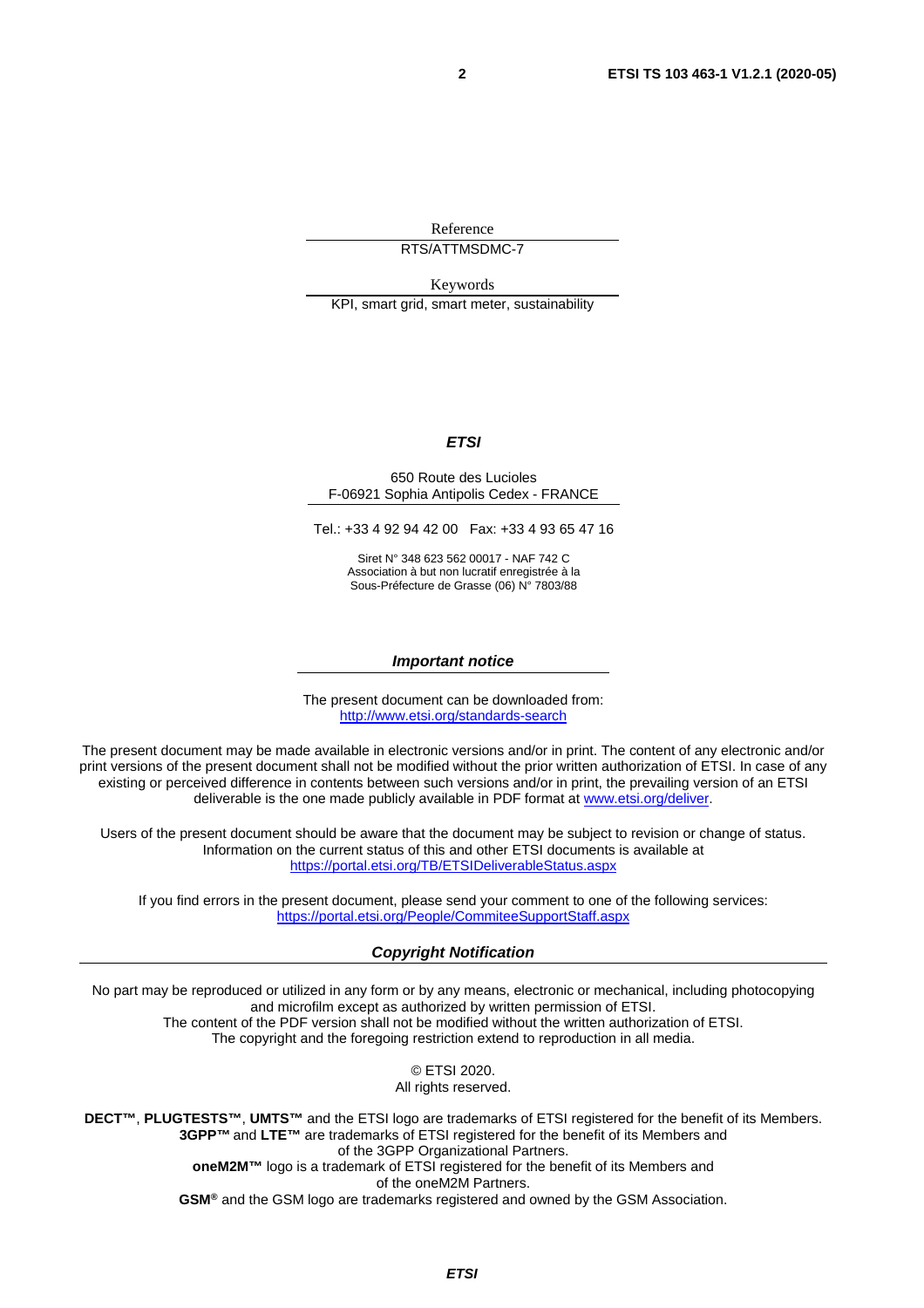## Contents

| 1              |                               |  |
|----------------|-------------------------------|--|
| 2              |                               |  |
| 2.1            |                               |  |
| 2.2            |                               |  |
| 3              |                               |  |
| 3.1            |                               |  |
| 3.2            |                               |  |
| 3.3            |                               |  |
| $\overline{4}$ |                               |  |
| 4.1            |                               |  |
| 4.2            |                               |  |
| 4.2.1          |                               |  |
| 4.2.2          |                               |  |
| 4.2.3          |                               |  |
| 4.2.4          |                               |  |
| 4.2.5          |                               |  |
| 4.2.6          |                               |  |
| 4.3            |                               |  |
| 4.3.1          |                               |  |
| 4.3.2          |                               |  |
| 4.3.3          |                               |  |
| 4.3.4          |                               |  |
| 4.3.5          |                               |  |
| 4.4            |                               |  |
| 4.4.1          |                               |  |
| 4.4.2          |                               |  |
| 4.4.3<br>4.4.4 |                               |  |
| 4.4.5          |                               |  |
| 4.4.6          |                               |  |
| 4.5            |                               |  |
| 4.5.1          |                               |  |
| 4.5.2          |                               |  |
| 4.5.3          |                               |  |
| 4.6            |                               |  |
|                | <b>Annex A (informative):</b> |  |
|                |                               |  |
| A.1            |                               |  |
| A.1.1          |                               |  |
| A.1.2<br>A.1.3 |                               |  |
| A.1.4          |                               |  |
| A.1.5          |                               |  |
|                |                               |  |
| A.2            |                               |  |
| A.2.1          |                               |  |
| A.2.2          |                               |  |
| A.2.3          |                               |  |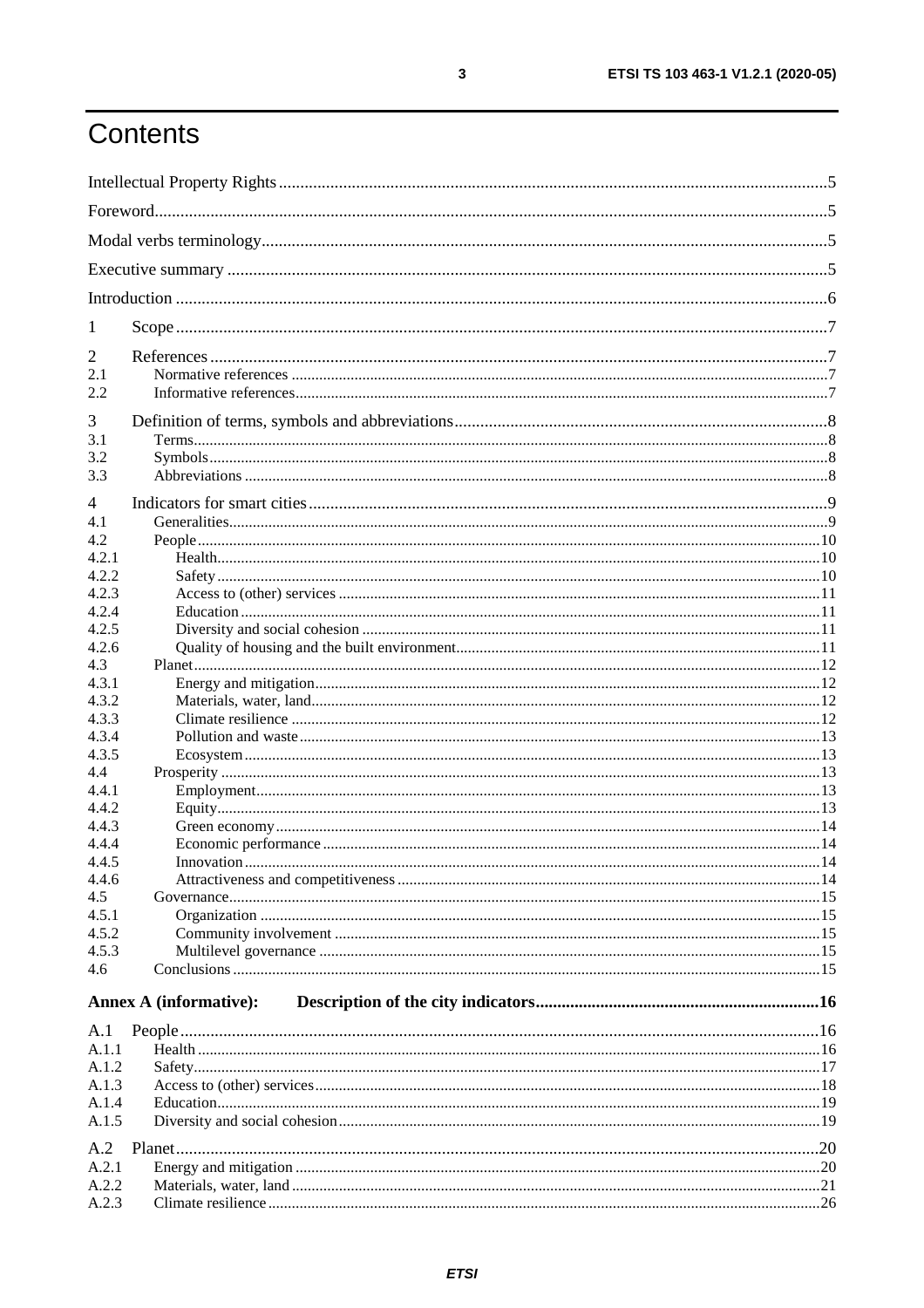| A.2.4 |                               |  |
|-------|-------------------------------|--|
| A.2.5 |                               |  |
| A.3   |                               |  |
| A.3.1 |                               |  |
| A.3.2 |                               |  |
| A.3.3 |                               |  |
| A.3.4 |                               |  |
| A.3.5 |                               |  |
| A.3.6 |                               |  |
| A.4   |                               |  |
| A.4.1 |                               |  |
| A.4.2 |                               |  |
| A.4.3 |                               |  |
|       | <b>Annex B</b> (informative): |  |
|       |                               |  |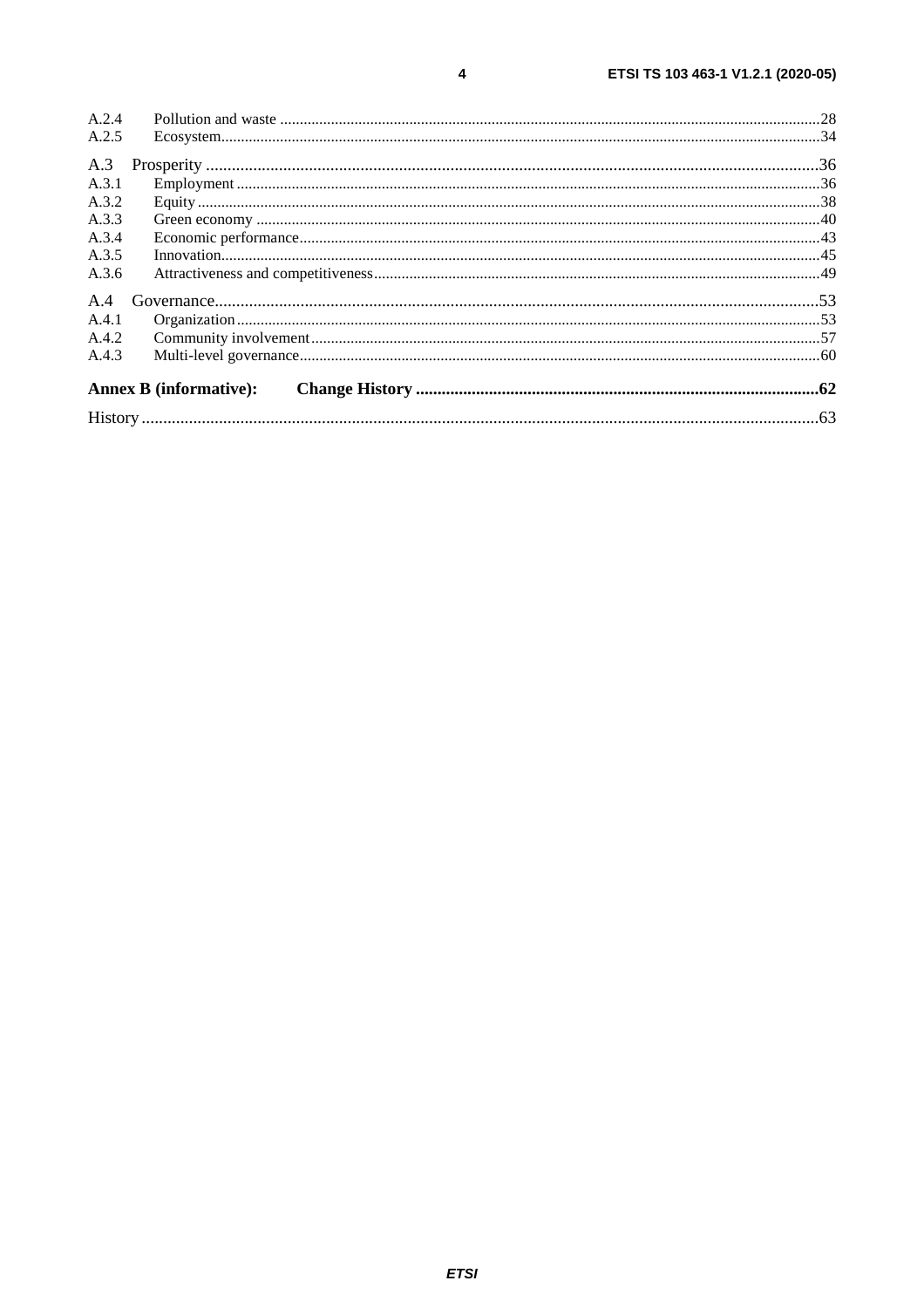## <span id="page-4-0"></span>Intellectual Property Rights

#### Essential patents

IPRs essential or potentially essential to normative deliverables may have been declared to ETSI. The information pertaining to these essential IPRs, if any, is publicly available for **ETSI members and non-members**, and can be found in ETSI SR 000 314: *"Intellectual Property Rights (IPRs); Essential, or potentially Essential, IPRs notified to ETSI in respect of ETSI standards"*, which is available from the ETSI Secretariat. Latest updates are available on the ETSI Web server ([https://ipr.etsi.org/\)](https://ipr.etsi.org/).

Pursuant to the ETSI IPR Policy, no investigation, including IPR searches, has been carried out by ETSI. No guarantee can be given as to the existence of other IPRs not referenced in ETSI SR 000 314 (or the updates on the ETSI Web server) which are, or may be, or may become, essential to the present document.

#### **Trademarks**

The present document may include trademarks and/or tradenames which are asserted and/or registered by their owners. ETSI claims no ownership of these except for any which are indicated as being the property of ETSI, and conveys no right to use or reproduce any trademark and/or tradename. Mention of those trademarks in the present document does not constitute an endorsement by ETSI of products, services or organizations associated with those trademarks.

### Foreword

This Technical Specification (TS) has been produced by ETSI Technical Committee Access, Terminals, Transmission and Multiplexing (ATTM).

The present document is part 1 of a multi-part deliverable covering Key Performance Indicators (KPIs) for Sustainable Digital Multiservice Areas (Smart Areas both urban and rural) expressing sustainability performance in terms of People, Planet, Prosperity and Governance as identified below:

#### **Part 1: "Description of Key Performance Indicators";**

Part 2: "Global KPIs for Sustainable Digital Multiservice Areas".

## Modal verbs terminology

In the present document "**shall**", "**shall not**", "**should**", "**should not**", "**may**", "**need not**", "**will**", "**will not**", "**can**" and "**cannot**" are to be interpreted as described in clause 3.2 of the [ETSI Drafting Rules](https://portal.etsi.org/Services/editHelp!/Howtostart/ETSIDraftingRules.aspx) (Verbal forms for the expression of provisions).

"**must**" and "**must not**" are **NOT** allowed in ETSI deliverables except when used in direct citation.

## Executive summary

The present document describes the selection of indicators for assessing indicators on city level. Starting from the definition of a smart city, indicators have been selected that can function as Key Performance Indicators for tracking the progress towards city objectives.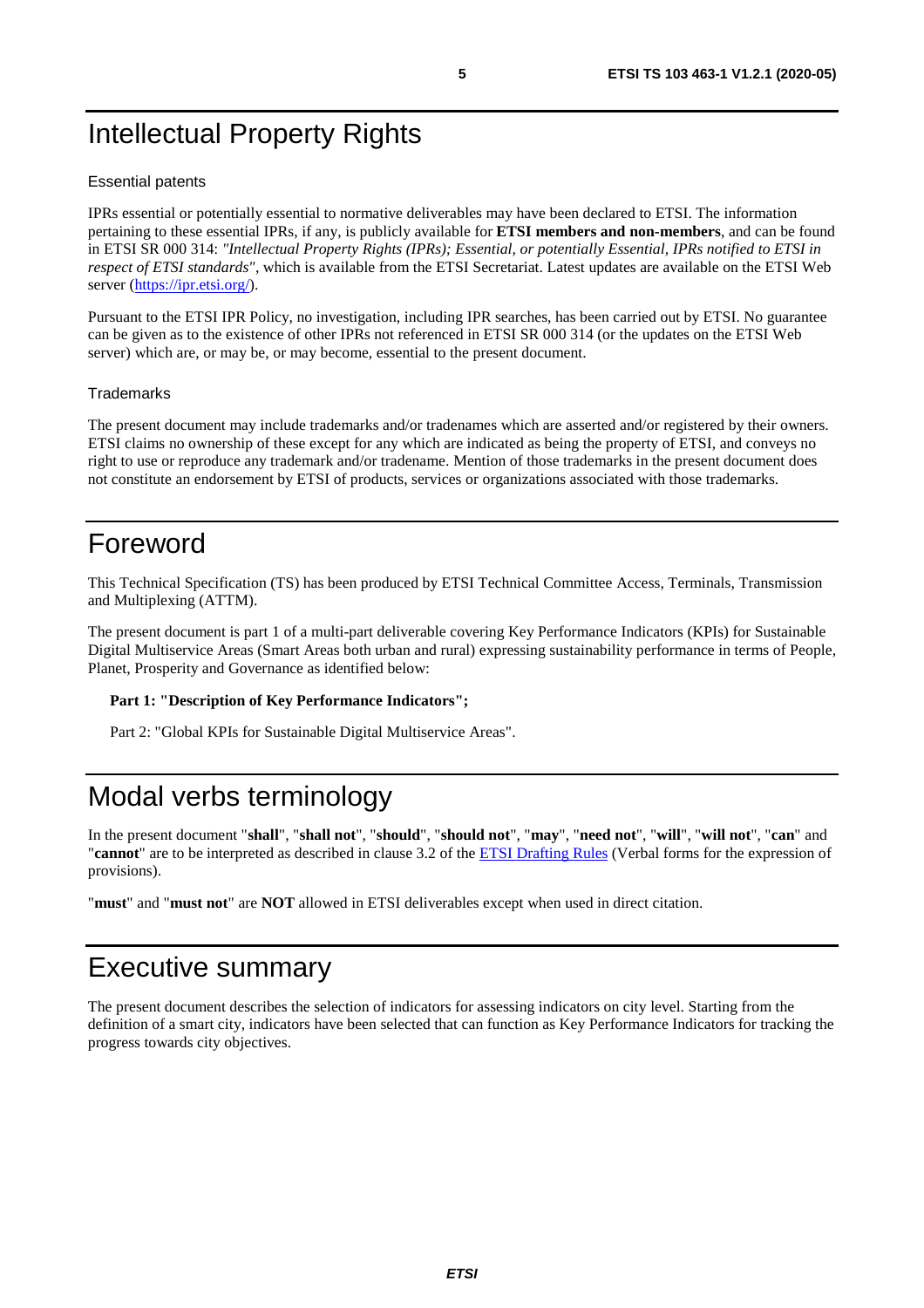<span id="page-5-0"></span>The indicators for smart cities focus on monitoring the evolution of a city towards an even smarter city. The time component -"development over the years"- is an important feature. The city indicators may be used to show to what extent overall policy goals have been reached, or are within reach. With a starting point in the smart city definition, and taking into account the wishes of cities and citizens with regard to smart city indicators, the indicators are arranged in an extended triple bottom line sustainability framework, including the themes people, planet, prosperity, governance and propagation, and completed with specific smart city indicators. Under the main themes subthemes conforming to major policy ambitions have been identified. Under these subthemes in total 73 city indicators have been selected. The selection has been based on an inventory of 43 existing indicator frameworks for cities indicators. The majority of the indicators in the ICT users selection have been derived from existing indicator frameworks. New indicators have been suggested to fill gaps in existing frameworks.

Annex A of the present document presents the selection of indicators for ICT users.

## Introduction

ICT users aim to speed up the transition to low carbon, resource-efficient cities by facilitating and enabling stakeholders in smart cities to learn from each other, create trust in solutions, and monitor progress, by means of a common performance measurement framework. The ultimate goal is to support the wide-scale deployment of smart city solutions and services in order to create impact on major societal challenges related to the cities' fast growth and the Union's 20/20/20 energy and climate targets. The expected benefits for different stakeholders can be summarized as follows:

- Cities will benefit from the ICT users results as they support their strategic planning and allow measuring their progress towards smart city goals. In addition, benefits are created from the enhanced collaboration within and between cities, providing the possibility to compare solutions and to find best practices.
- Policy makers will benefit from the indicators that help to set policy targets and monitor their achievement. ICT users KPI framework's sub-themes are formulated as policy goals and thereby the use of the indicators and therefore the indicators are especially useful to follow progress towards policy goals.
- Solution providers will benefit from better insight into business opportunities for their products and services, and into the possibilities for replication in a different city or context.
- Industrial stakeholders will benefit from the recommendations for new business, e.g. based on open data. Citizens will benefit from the indicators as they may help to get a better understanding of complex projects and their impacts.

All these opportunities should bring environmental benefits such as reduction of  $CO<sub>2</sub>$  emissions, increased energy

efficiency, increased share of renewables, as well as improve the quality of life through better mobility, better communication between local authorities and their citizens, empowerment of citizens (i.e. smart citizens). For the development of the performance measurement framework, ICT users are building on existing smart city and sustainable city indicator systems. The bases of the ICT users indicator framework (Based on CITYkeys deliverable 1.4 [\[i.1](#page-6-0)]) are the traditional sustainability impact categories **People, Prosperity and Planet**, but the performance measurement framework includes specific smart city KPIs that go beyond the traditional categories in showing not only the impact but also indices of the success factors for smart city endeavours and the suitability for dissemination to other cities and circumstances. The transparent and flexible ICT Users 'performance measurement framework will be able to handle different sizes of cities in different smart city development stages and thereby support different development strategies of smart cities and -initiatives over a wide range of characteristics.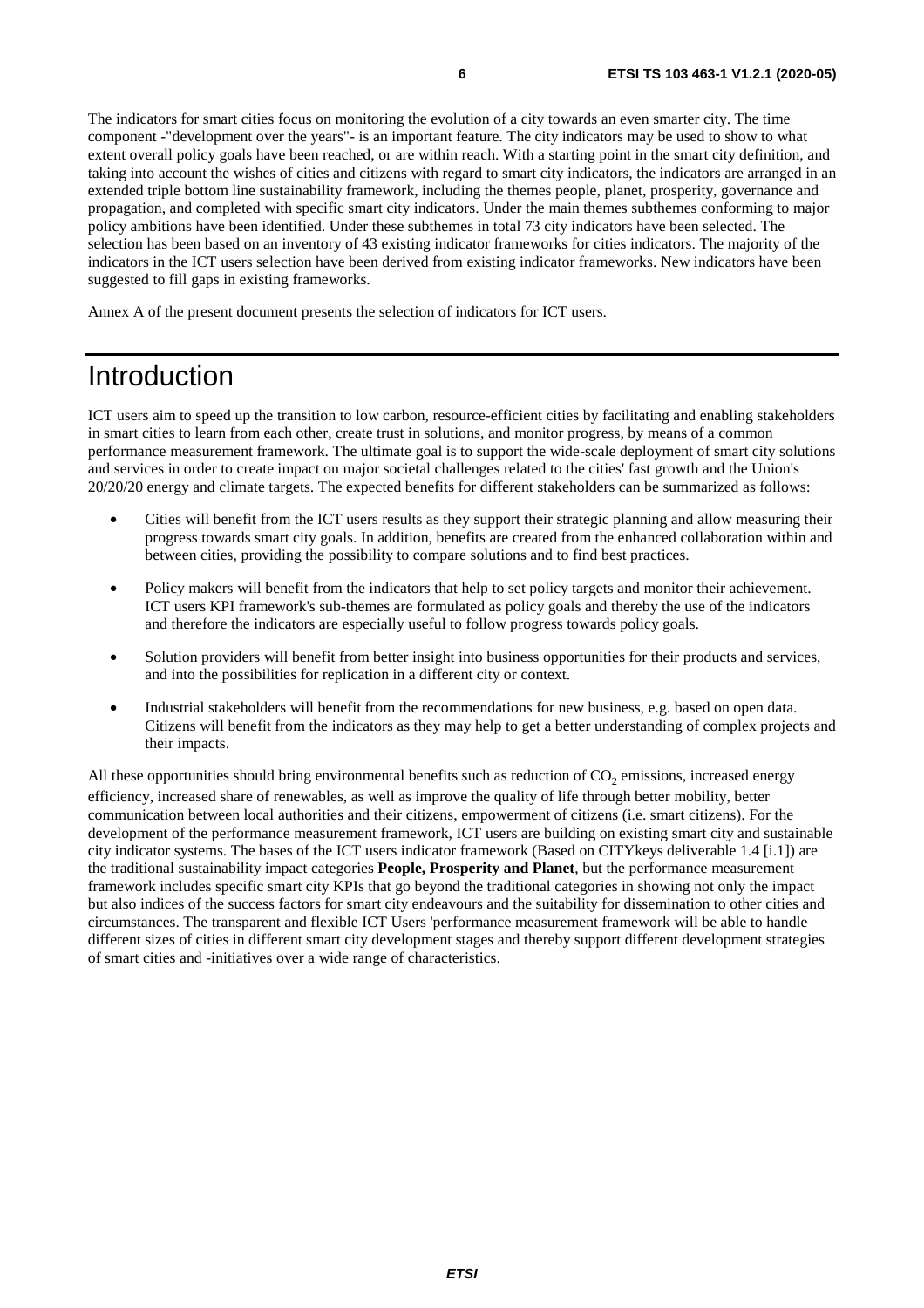### <span id="page-6-0"></span>1 Scope

The present document defines indicators (KPIs) for Smart Cities expressing city level in terms of People, Planet, Prosperity, Governance and Propagation.

## 2 References

### 2.1 Normative references

References are either specific (identified by date of publication and/or edition number or version number) or non-specific. For specific references, only the cited version applies. For non-specific references, the latest version of the referenced document (including any amendments) applies.

Referenced documents which are not found to be publicly available in the expected location might be found at <https://docbox.etsi.org/Reference>.

NOTE: While any hyperlinks included in this clause were valid at the time of publication, ETSI cannot guarantee their long term validity.

The following referenced documents are necessary for the application of the present document.

- [1] Recommendation ITU-T L.1440: "Methodology for environmental impact assessment of information and communication technologies at city level".
- [2] Recommendation ITU-T L.1430: "Methodology for assessment of the environmental impact of information and communication technology greenhouse gas and energy projects".
- [3] ISO 1996-2:1987: "Acoustics -- Description and measurement of environmental noise Part 2: Acquisition of data pertinent to land use".
- [4] ISO 37120:2018: "Sustainable cities and communities -- Indicators for city services and quality of life".

### 2.2 Informative references

References are either specific (identified by date of publication and/or edition number or version number) or non-specific. For specific references, only the cited version applies. For non-specific references, the latest version of the referenced document (including any amendments) applies.

NOTE: While any hyperlinks included in this clause were valid at the time of publication, ETSI cannot guarantee their long term validity.

The following referenced documents are not necessary for the application of the present document but they assist the user with regard to a particular subject area.

- [i.1] European project CITYkeys deliverable D1.4: "D1.4-CITYkeys-D14-Smart-City-KPIs-Final-20160201".
- NOTE: Available at [http://citykeys-project.eu/citykeys/resources/general/download/CITYkeys-D1-4-Smart-City](http://citykeys-project.eu/citykeys/resources/general/download/CITYkeys-D1-4-Smart-City-smart-project-KPIs-and-related-methodology-final-WSWE-A7LN3E)[smart-project-KPIs-and-related-methodology-final-WSWE-A7LN3E.](http://citykeys-project.eu/citykeys/resources/general/download/CITYkeys-D1-4-Smart-City-smart-project-KPIs-and-related-methodology-final-WSWE-A7LN3E)
- [i.2] ETSI GS OEU 019: "Operational energy Efficiency for Users (OEU); KPIs for Smart Cities".
- [i.3] ITU, 2014: "Key performance indicators (KPIs) definitions for smart sustainable cities". ITU focus group on smart sustainable cities.
- [i.4] ISO 14000 series: "Environmental management".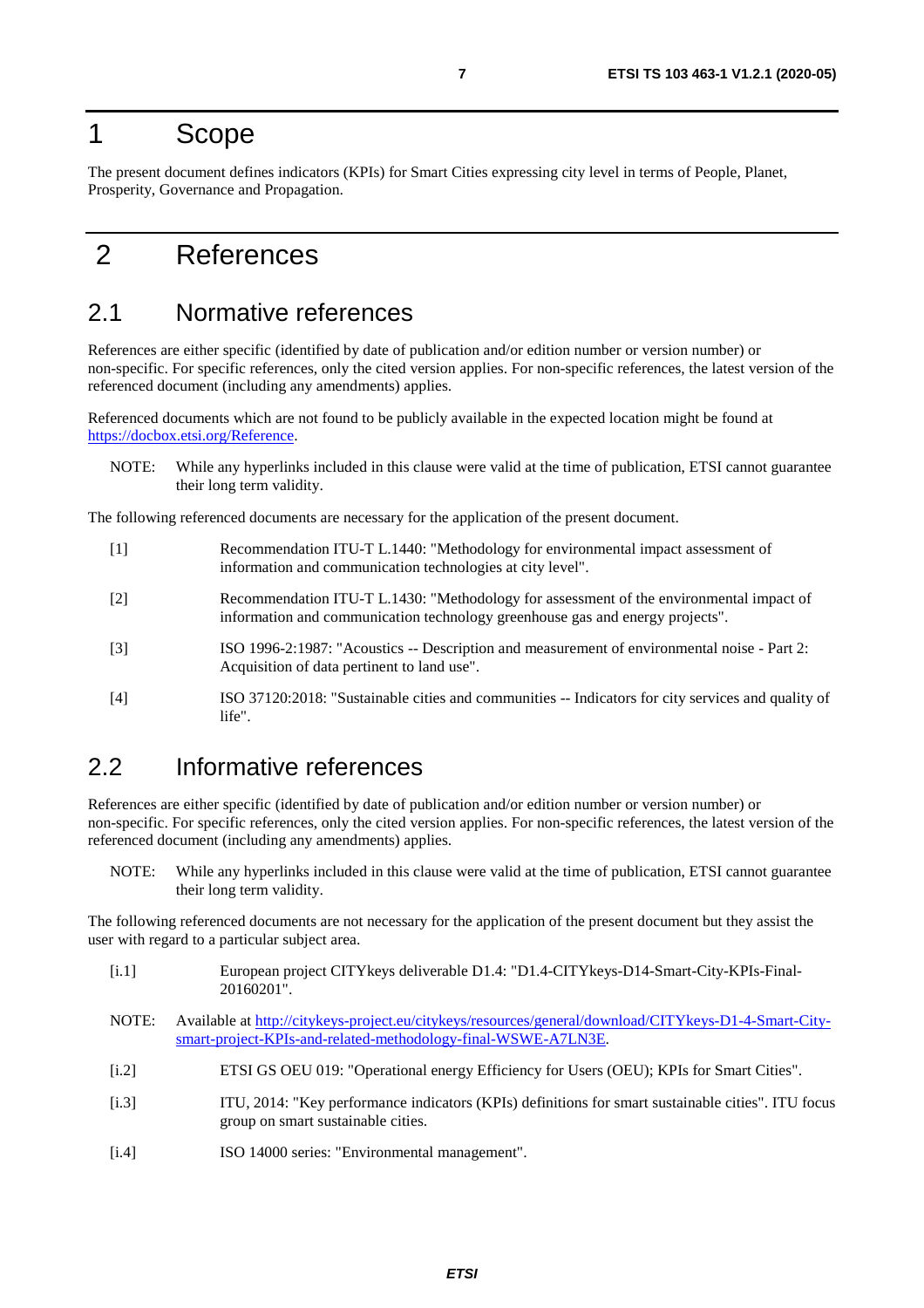- <span id="page-7-0"></span>[i.5] OECD Frascati Manual 2002: "Proposed Standard Practice for Surveys on Research and Experimental Development".
- NOTE: Available at [http://www.oecd-ilibrary.org/science-and-technology/frascati-manual-](http://www.oecd-ilibrary.org/science-and-technology/frascati-manual-2002_9789264199040-en)[2002\\_9789264199040-en](http://www.oecd-ilibrary.org/science-and-technology/frascati-manual-2002_9789264199040-en).
- [i.6] Eurostat Urban audit (urb) Reference Metadata in Euro SDMX Metadata Structure (ESMS).
- NOTE: Available at [http://ec.europa.eu/eurostat/cache/metadata/en/urb\\_esms.htm.](http://ec.europa.eu/eurostat/cache/metadata/en/urb_esms.htm)
- [i.7] European Environment Agency: "Urban Atlas".
- NOTE: Available at [https://www.eea.europa.eu/data-and-maps/data/copernicus-land-monitoring-service-urban](https://www.eea.europa.eu/data-and-maps/data/copernicus-land-monitoring-service-urban-atlas)[atlas.](https://www.eea.europa.eu/data-and-maps/data/copernicus-land-monitoring-service-urban-atlas)
- [i.8] Department of Energy & Climate Change: "Electricity Generation Costs", 2013.
- NOTE: Available at [https://www.gov.uk/government/uploads/system/uploads/attachment\\_data/file/223940/DECC\\_Electricity](https://www.gov.uk/government/uploads/system/uploads/attachment_data/file/223940/DECC_Electricity_Generation_Costs_for_publication_-_24_07_13.pdf) Generation Costs for publication - 24 07 13.pdf.
- [i.9] ECM: "European Cities Marketing Benchmarking report", 2015.
- NOTE: Available at <http://www.europeancitiesmarketing.com/>.
- [i.10] ISO 14001: "Environmental management systems".
- [i.11] UNEP 2008 annual report.
- NOTE: Available at [http://wedocs.unep.org/bitstream/handle/20.500.11822/7742/](http://wedocs.unep.org/bitstream/handle/20.500.11822/7742/-UNEP%202008%20Annual%20Report-2009837.pdf?sequence=3&isAllowed=y) [UNEP%202008%20Annual%20Report-2009837.pdf?sequence=3&isAllowed=y.](http://wedocs.unep.org/bitstream/handle/20.500.11822/7742/-UNEP%202008%20Annual%20Report-2009837.pdf?sequence=3&isAllowed=y)

## 3 Definition of terms, symbols and abbreviations

### 3.1 Terms

For the purposes of the present document, the following terms apply:

**CITYkeys:** european project funded by European Union, programme H2020

### 3.2 Symbols

Void.

### 3.3 Abbreviations

For the purposes of the present document, the following abbreviations apply:

| CAQI            | Common Air Quality Index                      |
|-----------------|-----------------------------------------------|
| CO <sub>2</sub> | Carbon dioxide                                |
| DE              | <b>Domestic Extraction</b>                    |
| <b>DECC</b>     | Department of Energy and Climate Change       |
| <b>DMC</b>      | Domestic Material Consumption                 |
| DMI             | Direct Material Input                         |
| EC              | <b>European Commission</b>                    |
| <b>ECM</b>      | <b>European Cities Marketing</b>              |
| EEA             | European Environment Agency                   |
| <b>ESPON</b>    | European Spatial Planning Observation Network |
| <b>GDP</b>      | <b>Gross Domestic Product</b>                 |
| <b>GERD</b>     | Gross domestic Expenditure on R&D             |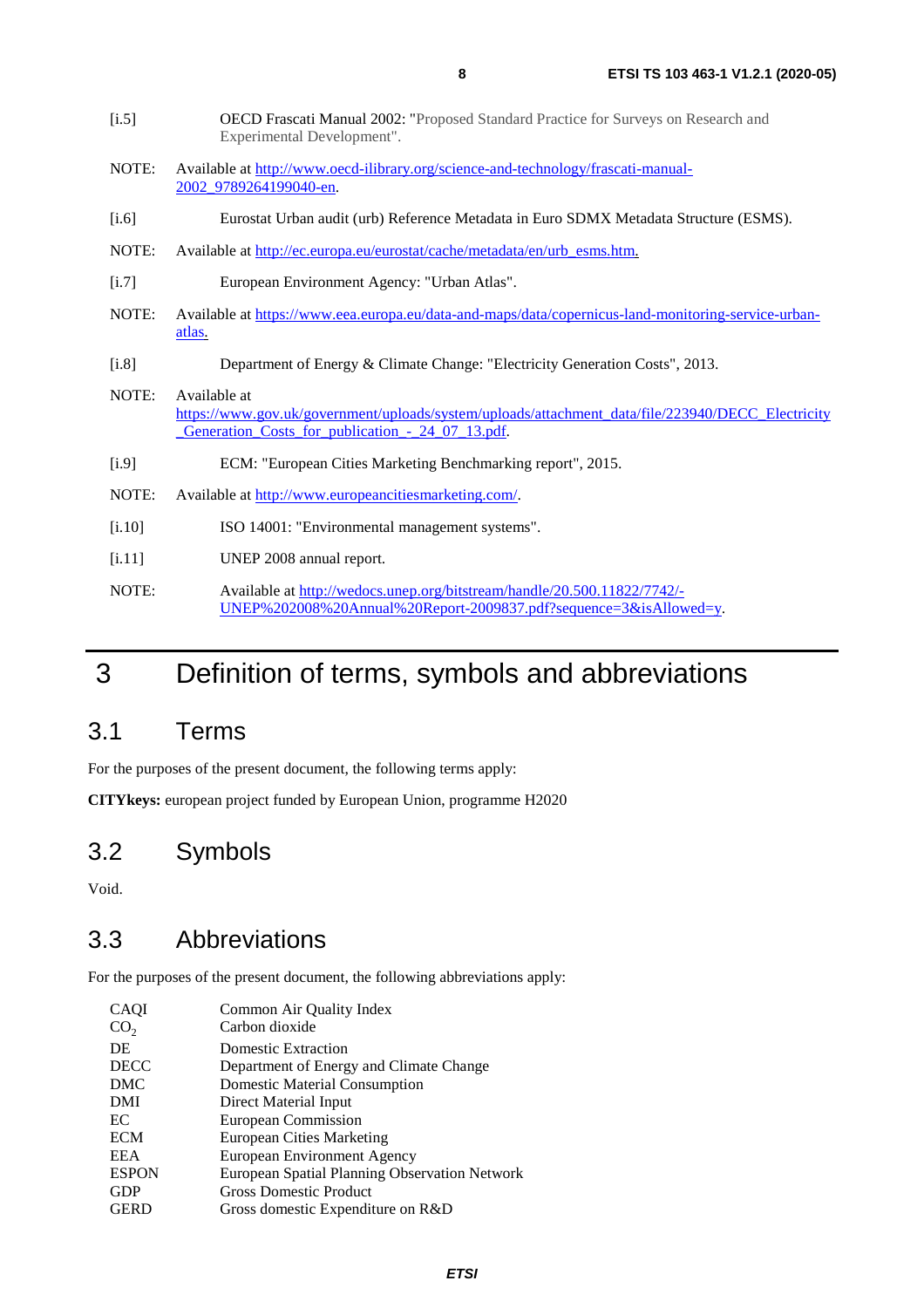<span id="page-8-0"></span>

| GJ   | GigaJoule                                              |
|------|--------------------------------------------------------|
| GPP  | Green Public Procurement                               |
| ICT  | Information and Communications Technology              |
| ISWA | International Solid Waste Association                  |
| ITU  | International Telecommunications Union                 |
| KPI  | Key Performance Indicators                             |
| LIHC | London Intercommunity Health Centre                    |
| OECD | Organization for Economic Co-operation and Development |
| PM   | Particle Matter                                        |
| PNP  | Private Not-for-Profit institutions                    |
| SHP  | Shape files (GIS file format)                          |
| TOE  | Tonne of Oil Equivalent                                |
|      | NOTE: $1 \text{TOE} = 41,868 \text{ GJ}.$              |
| UHI  | Urban Heat Island                                      |
| UNEP | United Nations Environment Programme                   |
| WEI  | Water Exploitation Index                               |
| WHO  | World Health Organization                              |
|      |                                                        |

4 Indicators for smart cities

### 4.1 Generalities

From the long list of city indicators, based among others on CITYkeys deliverable D1.4 [\[i.1\]](#page-6-0) and ETSI GS OEU 019 [[i.2](#page-6-0)], an indicator was chosen. If several indicators were equally suitable, the preference went to an indicator that cities already use and/or are familiar with. In the next clauses, the tables of selected city indicators are shown, discussing the title, the unit, a short description, the source framework(s) and the type of indicator:

- The title of the city indicator is phrased as evaluating a static situation. A static indicator, assessing the situation at a certain recurrence in time, will allow monitoring over various time periods.
- Important in the choice for the unit of the indicator is the comparability of indicators across a variety of cities differing in size, demography, dominant type of companies/sectors, etc. Here too, absolute values are not suitable. Consequently, most city indicators are defined as '%' or use a Likert scale, for instance, the share of population with good access to public transport expressed in percentage.
- For the city indicator set the traditional quantitative indicator was judged feasible.
- The short description explains the indicator into more detail. More elaborate descriptions of the city indicators can be found in annex A.
- Also for city indicators, existing indicators of already developed frameworks have been used for the ICT users' framework when available. For these indicators, the original frameworks are mentioned in the description as the 'source framework'. In addition, new indicators have been developed by the consortium members when they felt this was necessary for performing a complete evaluation of smart cities. The indicator titles of these indicators are marked in red.

Some of these indicators have been defined on current Recommendation ITU-T L.1430 [\[2](#page-6-0)], Recommendation ITU-T L.1440 [[1\]](#page-6-0) and ITU deliverables on KPIs definitions for Smart and Sustainable Cities [[i.3](#page-6-0)].

Main indicators defined in the present document are presented as follow:

- a) People:
	- Encouraging a healthy lifestyle.
	- Cybersecurity.
	- Data privacy.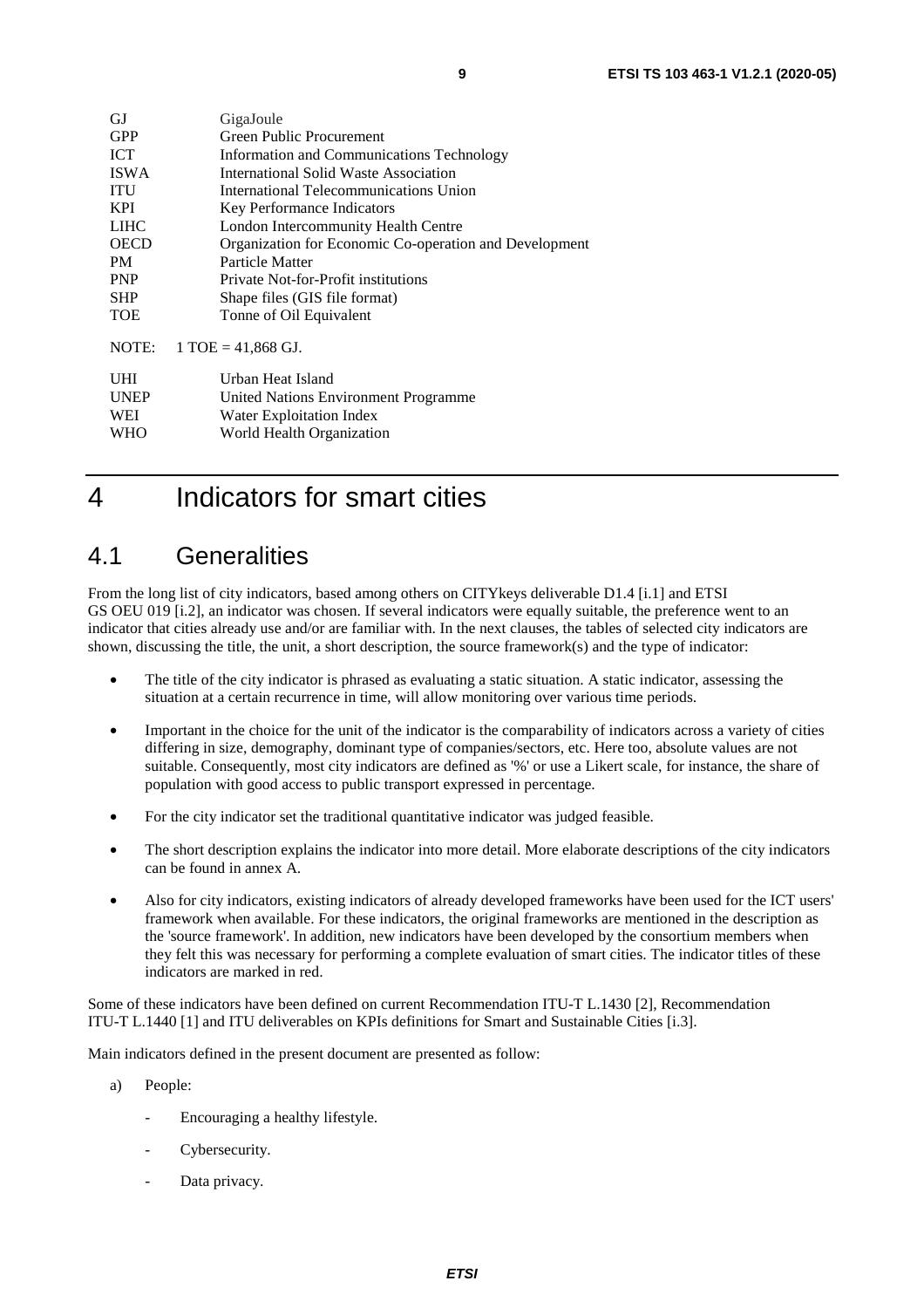- <span id="page-9-0"></span>- Digital literacy.
- Ground floor usage.
- b) Planet:
	- Domestic material consumption.
	- Brownfield use.
	- Local food production.
	- Urban heat island.
- c) Prosperity:
	- Share of certified companies.
	- Innovation hubs in the city.
	- Open data.
- d) Governance:
	- Smart city policy.

## 4.2 People

### 4.2.1 Health

#### **Table 1**

| Indicator title                      | Indicator unit | <b>Definition</b>                                                                     |
|--------------------------------------|----------------|---------------------------------------------------------------------------------------|
| Access to basic health care services | % of people    | Share of population with access to basic health care<br>services within 500 m         |
| Encouraging a healthy lifestyle      | Likert         | The extent to which policy efforts are undertaken to<br>encourage a healthy lifestyle |

### 4.2.2 Safety

#### **Table 2**

| Indicator title    | Indicator unit | <b>Definition</b>                                                |
|--------------------|----------------|------------------------------------------------------------------|
| lTraffic accidents | #/100 000      | Number of transportation fatalities per 100 000 population       |
| lCrime rate        | #/100 000      | Number of violence, annoyances and crimes per 100 000 population |
| Cybersecurity      | Likert         | The level of cybersecurity of the cities' systems                |
| Data privacy       | Likert         | The level of data protection by the city                         |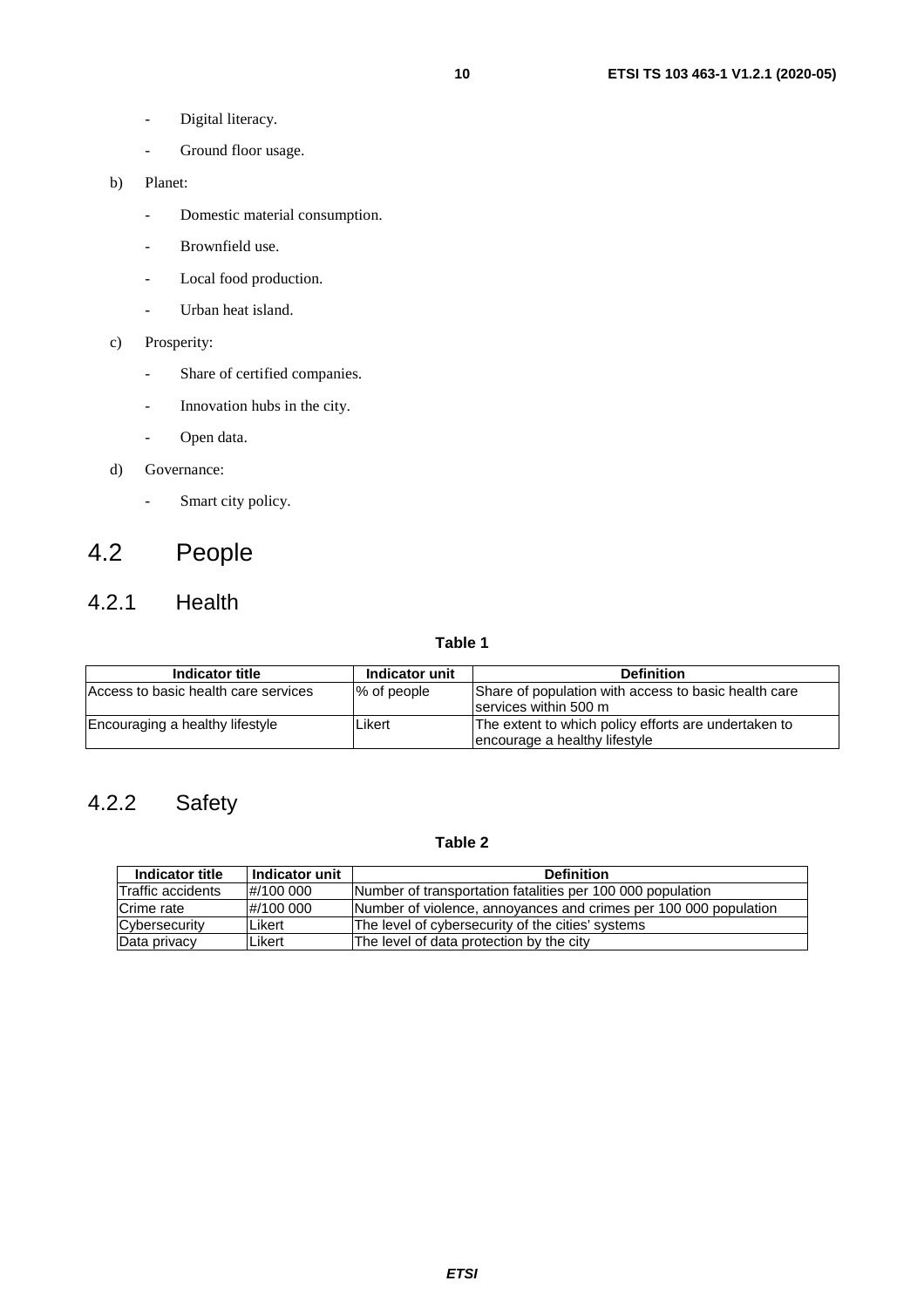### <span id="page-10-0"></span>4.2.3 Access to (other) services

| Indicator title                                        | Indicator unit | <b>Definition</b>                                                                                                              |
|--------------------------------------------------------|----------------|--------------------------------------------------------------------------------------------------------------------------------|
| Access to public transport                             | % of people    | Share of population with access to a public transport stop<br>within 500 m                                                     |
| Access to vehicle sharing solutions for<br>city travel | #/100 000      | Number of vehicles available for sharing per 100 000<br>linhabitants                                                           |
| Length of bike route network                           | $%$ in $km$    | % of bicycle paths and lanes in relation to the length of<br>streets (excluding motorways)                                     |
| Access to public amenities                             | % of people    | Share of population with access to at least one type of<br>public amenity within 500 m                                         |
| Access to commercial amenities                         | % of people    | Share of population with access to at least six types of<br>commercial amenities providing goods for daily use within<br>500 m |
| Access to high speed internet                          | #              | Fixed (wired)-broadband subscriptions per 100 inhabitants                                                                      |
| Access to public free Wi-Fi                            | $%$ of $m2$    | Public space Wi-Fi coverage                                                                                                    |
| Flexibility in delivery services                       | Likert         | The extent to which there is flexibility in delivery services                                                                  |

#### **Table 3**

### 4.2.4 Education

#### **Table 4**

| Indicator title                 | Indicator unit | <b>Definition</b>                                          |
|---------------------------------|----------------|------------------------------------------------------------|
| Access to educational resources | Likert         | The extent to which the city provides easy access (either  |
|                                 |                | physically or digitally) to a wide coverage of educational |
|                                 |                | resources                                                  |
| <b>Environmental education</b>  | % of schools   | The percentage of schools with environmental education     |
|                                 |                | programs                                                   |
| Digital literacy                | % of people    | Percentage of target group reached                         |

### 4.2.5 Diversity and social cohesion

No indicators identified at city level.

### 4.2.6 Quality of housing and the built environment

**Table 5** 

| Indicator title                   | Indicator unit          | <b>Definition</b>                                          |
|-----------------------------------|-------------------------|------------------------------------------------------------|
| Diversity of housing types        | Simpson Diversity Index | Simpson Diversity Index of total housing stock in the city |
| Preservation of cultural heritage | Likert                  | The extent to which preservation of cultural heritage of   |
|                                   |                         | the city is considered in urban planning                   |
| Ground floor usage                | $%$ of $m2$             | Percentage of ground floor surface of buildings that is    |
|                                   |                         | used for commercial or public purposes as percentage of    |
|                                   |                         | total ground floor surface                                 |
| Public outdoor recreation space   | $m^2$ /cap              | Square meters of public outdoor recreation space per       |
|                                   |                         | capita                                                     |
| Green space                       | hectares/100 000        | Green area (hectares) per 100 000 population               |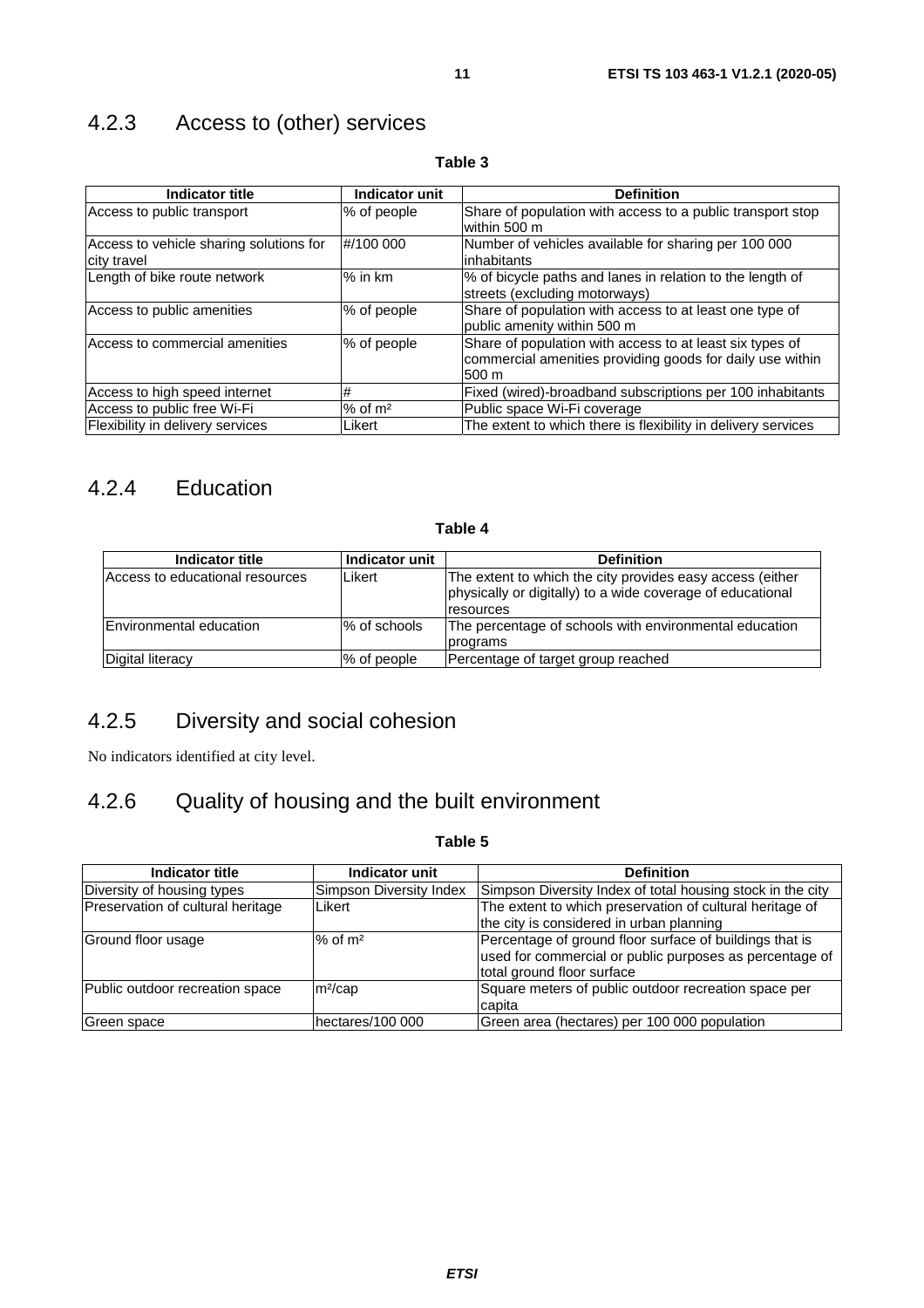## <span id="page-11-0"></span>4.3 Planet

## 4.3.1 Energy and mitigation

**Table 6** 

| Indicator title                            | Indicator unit   | <b>Definition</b>                                                                                                      |
|--------------------------------------------|------------------|------------------------------------------------------------------------------------------------------------------------|
| Energy consumption/demand                  |                  |                                                                                                                        |
| Annual final energy consumption            | MWh/cap/yr       | Annual final energy consumption for all uses and<br>forms of energy                                                    |
| Renewable energy production                |                  |                                                                                                                        |
| Renewable energy generated within the city | % of MWh         | The percentage of total energy derived from<br>renewable sources, as a share of the city's total<br>energy consumption |
| $CO2$ -emissions                           |                  |                                                                                                                        |
| $CO2$ emissions                            | t $CO_2$ /cap/yr | CO <sub>2</sub> emissions in tonnes per capita per year                                                                |
| Local freight transport fuel mix           | $\frac{10}{6}$   | The ratio of renewable fuels in the local freight<br>transport fuel mix                                                |

### 4.3.2 Materials, water, land

| <b>Indicator title</b>          | Indicator unit    | <b>Definition</b>                                                                                                                                                                |
|---------------------------------|-------------------|----------------------------------------------------------------------------------------------------------------------------------------------------------------------------------|
| <b>Materials</b>                |                   |                                                                                                                                                                                  |
| Domestic material consumption   | t/cap/year        | The total amount of material directly used in the city per capita                                                                                                                |
| Water                           |                   |                                                                                                                                                                                  |
| <b>Water consumption</b>        | litres/cap/year   | Total water consumption per capita per day                                                                                                                                       |
| Grey and rain water use         | % of houses       | Percentage of houses equipped to reuse grey and rain water                                                                                                                       |
| <b>Water Exploitation Index</b> | % of $m3$         | Annual total water abstraction as a percentage of available long-<br>term freshwater resources in the geographically relevant area<br>(basin) from which the city gets its water |
| <b>Water losses</b>             | % of $m3$         | Percentage of water loss of the total water consumption                                                                                                                          |
| Land                            |                   |                                                                                                                                                                                  |
| <b>Population density</b>       | #/km <sup>2</sup> | Number of people per $km2$                                                                                                                                                       |
| <b>Local food production</b>    | % of tonnes       | Share of food consumption produced within a radius of 100 km                                                                                                                     |
| <b>Brownfield use</b>           | % of $km^2$       | Share of brownfield area that has been redeveloped in the past<br>period as percentage of total brownfield area                                                                  |

**Table 7** 

## 4.3.3 Climate resilience

**Table 8** 

| Indicator title             | Indicator unit | <b>Definition</b>                                                     |
|-----------------------------|----------------|-----------------------------------------------------------------------|
| Climate resilience strategy | ILikert scale  | The extent to which the city has developed and implemented a climate  |
|                             |                | resilient strategy                                                    |
| Urban Heat Island           | °C             | Maximum difference in air temperature within the city compared to the |
|                             |                | countryside during the summer months                                  |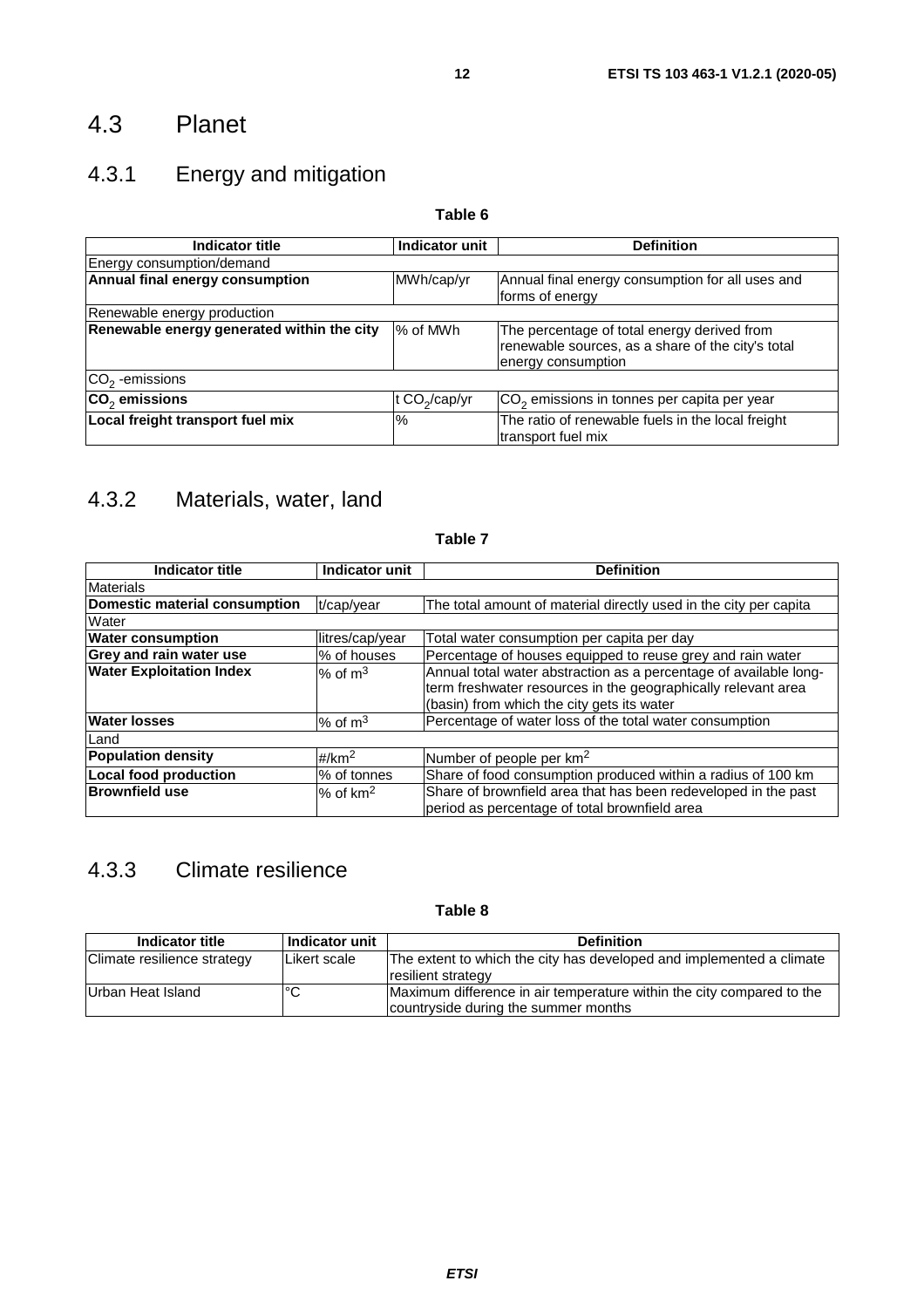### <span id="page-12-0"></span>4.3.4 Pollution and waste

| Indicator title                               | Indicator unit | <b>Definition</b>                                                     |
|-----------------------------------------------|----------------|-----------------------------------------------------------------------|
| Air quality                                   |                |                                                                       |
| Nitrogen dioxide emissions (NO <sub>2</sub> ) | g/cap          | Annual nitrogen dioxides emissions per capita                         |
| Fine particulate matter emissions (PM 2,5)    | g/cap          | Annual particulate matter emissions (PM 2,5) per<br>capita            |
| Air quality index                             |                | Annual concentration of relevant air pollutants                       |
| <b>Miscellaneous</b>                          |                |                                                                       |
| <b>Noise pollution</b>                        | % of people    | Share of the population affected by noise > 55 dB(a) at<br>night time |
| Waste                                         |                |                                                                       |
| <b>Recycling rate</b>                         | % of tonnes    | Percentage of city's solid waste that is recycled                     |
| <b>Municipal solid waste</b>                  | t/cap/yr       | The amount of municipal solid waste generated per<br>capita annually  |

### **Table 9**

## 4.3.5 Ecosystem

#### **Table 10**

| Indicator title                 | Indicator unit                   | <b>Definition</b>                                                          |
|---------------------------------|----------------------------------|----------------------------------------------------------------------------|
| Share of green and water spaces | $\frac{1}{6}$ in km <sup>2</sup> | Share of green and water surface area as percentage of total<br>lland area |
| Native species                  | % of species                     | Percentage change in number of native species                              |

## 4.4 Prosperity

## 4.4.1 Employment

### **Table 11**

| Indicator title         | Indicator unit | <b>Definition</b>                           |
|-------------------------|----------------|---------------------------------------------|
| Unemployment rate       | I% of people   | Percentage of the labour force unemployed   |
| Youth unemployment rate | % of people    | Percentage of youth labour force unemployed |

## 4.4.2 Equity

### **Table 12**

| Indicator title          | Indicator unit   | <b>Definition</b>                                                      |
|--------------------------|------------------|------------------------------------------------------------------------|
| <b>Fuel poverty</b>      | 1% of households | The percentage of households unable to afford the most basic levels of |
|                          |                  | lenergy                                                                |
| Affordability of housing | % of people      | % of population living in affordable housing                           |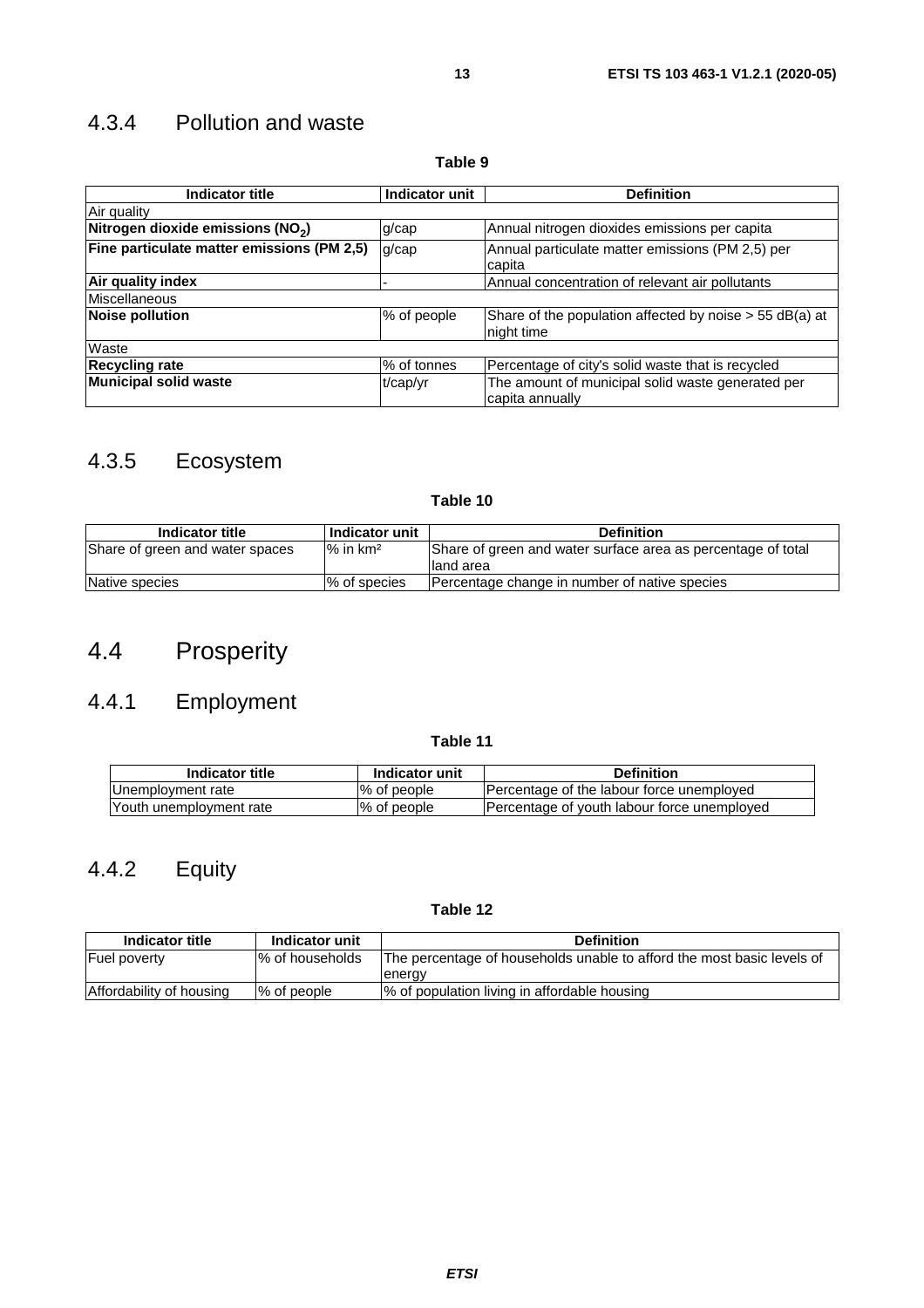### <span id="page-13-0"></span>4.4.3 Green economy

#### **Indicator title Indicator unit Indicator unit Definition** Share of certified companies **8**% of companies Share of companies based in the city holding an ISO 14001 [[i.10\]](#page-7-0) certificate Share of Green Public Procurement % in M euros Percentage annual procurement using environmental criteria as share of total annual procurement of the city administration Green jobs **Share of jobs** Share of jobs related to environmental service activities that contribute substantially to preserving or restoring environmental quality Freight movement  $#$  Freight movement is defined as the number of freight vehicles moving into an area (e.g. the city)

### **Table 13**

### 4.4.4 Economic performance

#### **Table 14**

| Indicator title                | Indicator unit | <b>Definition</b>                               |
|--------------------------------|----------------|-------------------------------------------------|
| <b>IGross Domestic Product</b> | €/cap          | City's gross domestic product per capita        |
| New business registered        | #/100 000      | Number of new businesses per 100 000 population |
| Median disposable income       | l€/household   | Median disposable annual household income       |

### 4.4.5 Innovation

#### **Table 15**

| Indicator title                 | Indicator unit | <b>Definition</b>                                                                          |
|---------------------------------|----------------|--------------------------------------------------------------------------------------------|
| Creative industry               | % of people    | Share of people working in creative industries                                             |
| Innovation hubs in the city     | #/100 000      | $\#$ of innovation hubs in the city, whether private or public,<br>per 100 000 inhabitants |
| Accessibility of open data sets | # stars        | The extent to which the open city data are easy to use                                     |
| <b>Research intensity</b>       | % in euros     | R&D expenditure as percentage of city's GDP                                                |
| Open data                       | #/100 000      | # of open government datasets per 100 000 inhabitants                                      |

### 4.4.6 Attractiveness and competitiveness

#### **Table 16**

| Indicator title             | Indicator unit | <b>Definition</b>                                                                                               |
|-----------------------------|----------------|-----------------------------------------------------------------------------------------------------------------|
| Congestion                  | % in hours     | Increase in overall travel times when compared to free flow<br>situation (uncongested situation                 |
| Public transport use        | #/cap/year     | Annual number of public transport trips per capita                                                              |
| Net migration               | #/1000         | Rate of population change due to migration per 1 000 inhabitants                                                |
| Population Dependency Ratio | #/100          | Number of economically dependent persons (net consumers)<br>per 100 economically active persons (net producers) |
| International Events Hold   | #/100 000      | The number of international events per 100 000 inhabitants                                                      |
| Tourism intensity           | nights/100 000 | Number of tourist nights per year per 100 000 inhabitants                                                       |

*ETSI*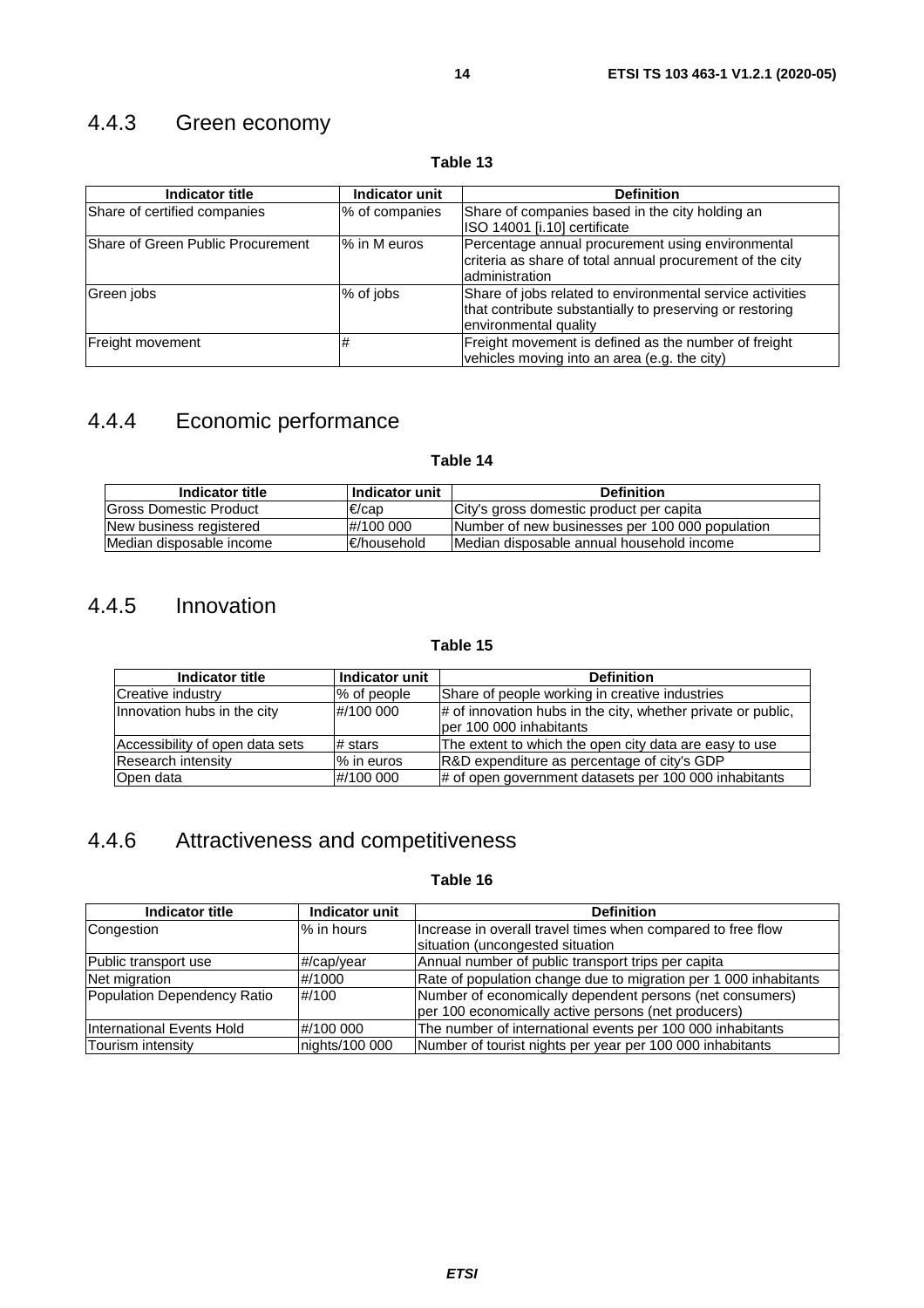### <span id="page-14-0"></span>4.5.1 Organization

#### **Table 17**

| Indicator title                         | Indicator unit | <b>Definition</b>                                                                                                                      |
|-----------------------------------------|----------------|----------------------------------------------------------------------------------------------------------------------------------------|
| Cross-departmental integration          | Likert         | The extent to which administrative departments<br>contribute to "smart city" initiatives and management                                |
| Establishment within the administration | Likert         | The extent to which the smart city strategy has been<br>assigned to one department/director and staff resources<br>have been allocated |
| Monitoring and evaluation               | Likert         | The extent to which the progress towards a smart city<br>and compliance with requirements is being monitored<br>and reported           |
| Availability of government data         | Likert         | The extent to which government information is published                                                                                |

### 4.5.2 Community involvement

**Table 18** 

| Indicator title           | Indicator unit | <b>Definition</b>                                                                                      |
|---------------------------|----------------|--------------------------------------------------------------------------------------------------------|
| Citizen participation     | % of projects  | The number of projects in which citizens actively participated as a                                    |
|                           |                | percentage of the total projects executed                                                              |
| Open public participation | #/100 000      | Number of public participation processes per 100 000 per year                                          |
| Voter participation       | % of people    | % of people that voted in the last municipal election as share of total<br>population eligible to vote |

### 4.5.3 Multilevel governance

#### **Table 19**

| Indicator title                        | Indicator unit | <b>Definition</b>                                                  |
|----------------------------------------|----------------|--------------------------------------------------------------------|
| Strategies and policies                |                |                                                                    |
| <b>Smart city policy</b>               | Likert         | The extent to which the city has a supportive smart<br>city policy |
| Budget                                 |                |                                                                    |
| Expenditures by the municipality for a | €/capita       | Annual expenditures by the municipality for a                      |
| transition towards a smart city        |                | transition towards a smart city                                    |
| Multilevel                             |                |                                                                    |
| <b>Multilevel government</b>           | Likert         | The extent to which the city cooperates with other                 |
|                                        |                | lauthorities from different levels                                 |

### 4.6 Conclusions

Based on the inventory of indicators from 43 existing indicator frameworks, a set of indicators for assessing smart city performance has been designed for ICT users. The majority of indicators in the set are derived from existing urban indicator frameworks.

The majority of these indicators concern energy use, emissions from  $CO<sub>2</sub>$  and air pollutants, and waste generation, with some possibilities in the people and prosperity themes. The resulting indicator selection responds to the wishes of cities and citizens for the coverage of their priorities and reflects city goals. The ICT users indicator set, described in the present document, focuses on impact indicators as these can be used for all types of interventions. A number of generalized input, output and outcome indicators have been added that reflect the degree of smartness of a city.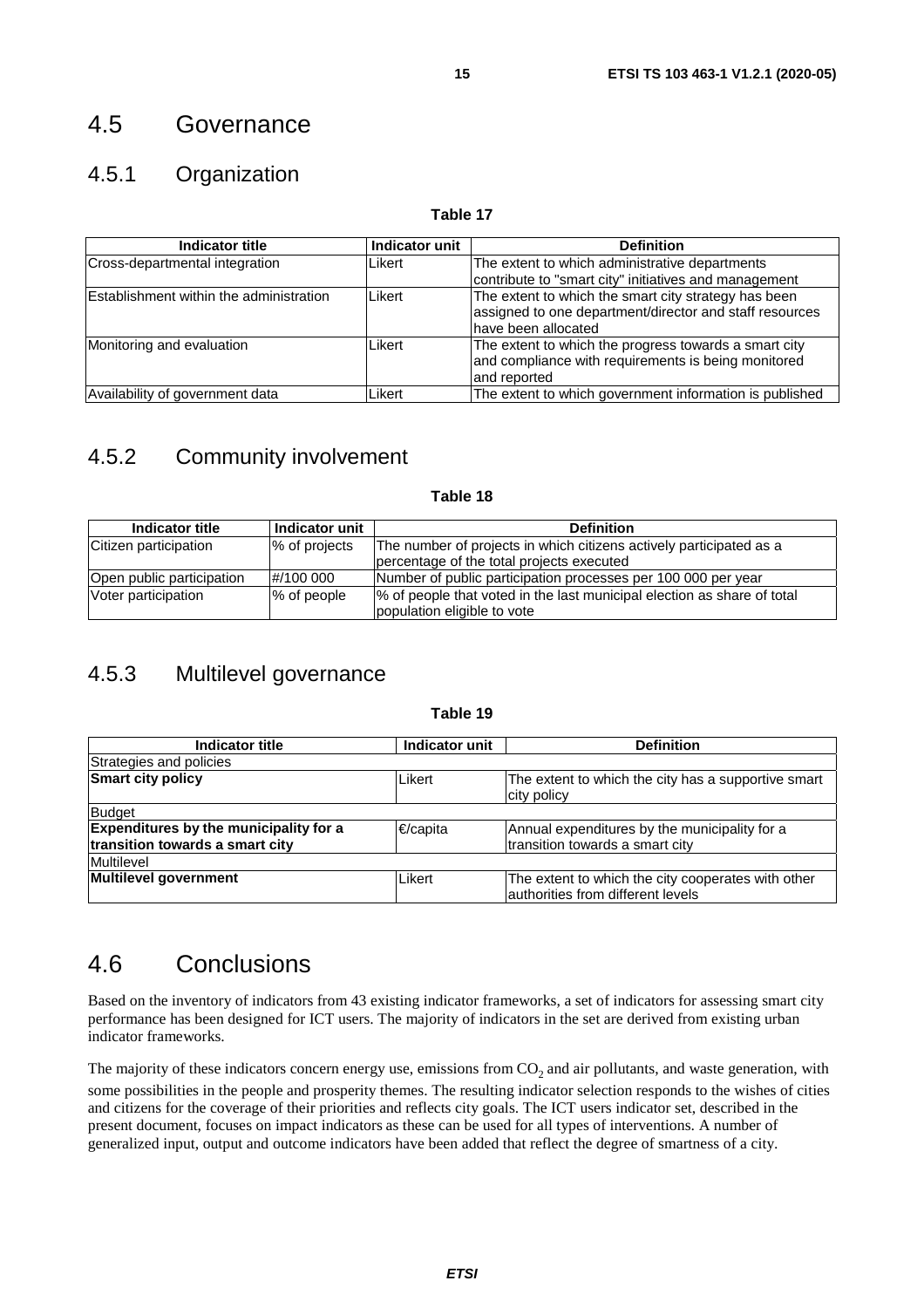## <span id="page-15-0"></span>Annex A (informative): Description of the city indicators

## A.1 People

## A.1.1 Health

**Table A.1** 

| Access to basic health care services |                                                                                                                                                                                                                                                                                                                                                                                                                                                                                                                                                                                                                                                                                                                                   |
|--------------------------------------|-----------------------------------------------------------------------------------------------------------------------------------------------------------------------------------------------------------------------------------------------------------------------------------------------------------------------------------------------------------------------------------------------------------------------------------------------------------------------------------------------------------------------------------------------------------------------------------------------------------------------------------------------------------------------------------------------------------------------------------|
| Description incl. justification      | Since good health is the foundation for all other aspects of life, an good access to<br>health is essential for the general well-being and functioning of the society.<br>Health care access - as measured by the ease and timeliness with which people obtain<br>medical services - is a key indicator of quality of care.<br>Basic health care service consists of a minimum degree of health care considered to be<br>necessary to maintain adequate health and protection from disease and includes:<br>General practitioners.<br>Hospitals, including emergency and chronic treatments.<br>Baby/youth clinics.<br>Pharmacies.<br>Accessibility includes e.g. to physical distance (< 500 m), 24 hours availability, e-health |
| Definition                           | services, overcoming literacy and language barriers.<br>Share of population with access to basic health care services within 500 m.                                                                                                                                                                                                                                                                                                                                                                                                                                                                                                                                                                                               |
| Calculation                          | (population with access to basic health care services $<$ 500 m / total population) $\times$ 100.                                                                                                                                                                                                                                                                                                                                                                                                                                                                                                                                                                                                                                 |
| Strengths and weaknesses             | Strengths: The indicator provides an absolute measure for the ease of access of public<br>transportation.<br><b>Weaknesses:</b> In order to truthfully measure the accessibility of basic health care<br>facilities, measuring only the physical dimension of accessibility is not sufficient. The<br>social (affordability of such services) and cultural barriers would have to be measured<br>as well, if the 'full picture' is to be shown.                                                                                                                                                                                                                                                                                   |
| Data requirements                    |                                                                                                                                                                                                                                                                                                                                                                                                                                                                                                                                                                                                                                                                                                                                   |
| Expected data source                 | It might be possible to use city software and perform the exercise with the help of a<br>computer. One could also obtain a map of the area, point the health care facilities, draw<br>circles around them and use city resident information (available in city administrative<br>documents) to analyse which buildings outside this area are houses and how many<br>people are registered to them.                                                                                                                                                                                                                                                                                                                                |
| <b>Expected availability</b>         | The required information should be easily available with the above sources.                                                                                                                                                                                                                                                                                                                                                                                                                                                                                                                                                                                                                                                       |
| Collection interval                  | Yearlv.                                                                                                                                                                                                                                                                                                                                                                                                                                                                                                                                                                                                                                                                                                                           |
| <b>Expected reliability</b>          | Depending on the methods of data collection and required resolution.                                                                                                                                                                                                                                                                                                                                                                                                                                                                                                                                                                                                                                                              |
| <b>Expected accessibility</b>        | Information on the location of health care facilities is open information.                                                                                                                                                                                                                                                                                                                                                                                                                                                                                                                                                                                                                                                        |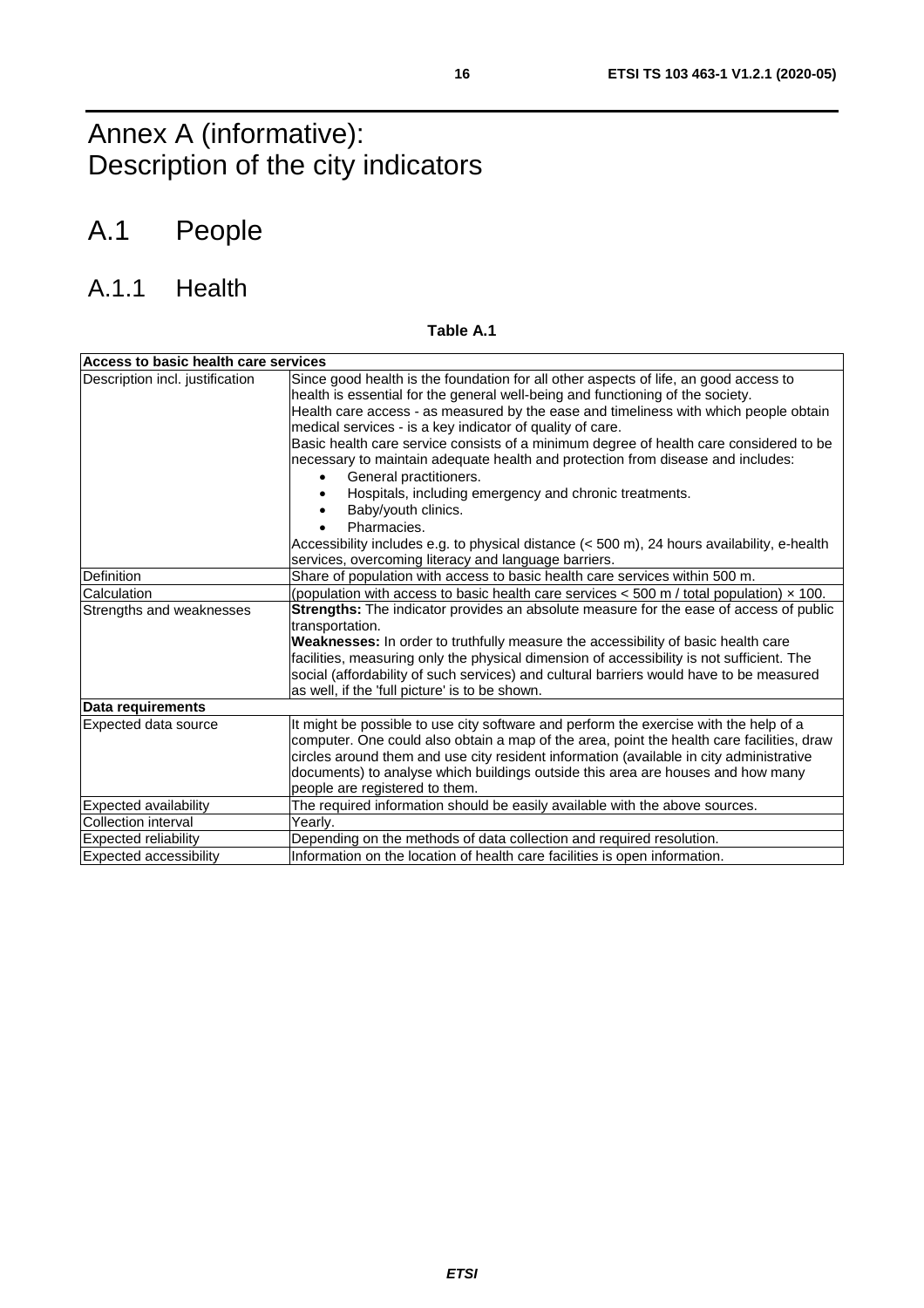## <span id="page-16-0"></span>A.1.2 Safety

| <b>Traffic accidents</b>           |                                                                                                                                                                                                                                                                                                                                                                                                                                                                                                                                                                                                                                                                                                                                                                                                                                                                                                                                                                                                                                                                                                                                                                                                                                                                                                                                                                                                                                                                                                                                                                                                                                                                                                                   |
|------------------------------------|-------------------------------------------------------------------------------------------------------------------------------------------------------------------------------------------------------------------------------------------------------------------------------------------------------------------------------------------------------------------------------------------------------------------------------------------------------------------------------------------------------------------------------------------------------------------------------------------------------------------------------------------------------------------------------------------------------------------------------------------------------------------------------------------------------------------------------------------------------------------------------------------------------------------------------------------------------------------------------------------------------------------------------------------------------------------------------------------------------------------------------------------------------------------------------------------------------------------------------------------------------------------------------------------------------------------------------------------------------------------------------------------------------------------------------------------------------------------------------------------------------------------------------------------------------------------------------------------------------------------------------------------------------------------------------------------------------------------|
| Description incl.<br>iustification | Traffic accident rates and, specifically, fatality rates, can serve as indicators for the<br>overall safety of the transportation system, the complexity and congestion of the<br>roadway and transport network, the amount and effectiveness of traffic law<br>enforcement, the quality of the transportation fleet (public and private), and the condition<br>of the roads themselves (ISO 37120:2018 [4]). Traffic deaths represent the most severe<br>type of traffic safety failure, allowing cities to focus on their most urgent traffic safety<br>needs.<br>This indicator includes deaths due to any transportation-related proximate causes in any<br>mode of travel (automobile, public transport, walking, bicycling, etc.): any death directly<br>related to a transportation incident, even if death does not occur at the site of the<br>incident, but is directly attributable to the accident.<br>This indicator is particularly urgent in Central-Eastern European countries, where<br>improvements in traffic infrastructures have not kept up with the rapidly growing traffic<br>density.<br>Transportation fatalities are used here as a proxy for all transportation injuries. Whereas<br>many minor injuries are never reported-and thus cannot be measured- deaths are<br>almost always reported. It is also worth noting that differences in the quality of the<br>roadway, the quality of motorized vehicles, and the nature of law enforcement can<br>change the relationship between injury and fatality. Cities and countries may have<br>different definitions of causality, specifically related to the amount of time that can<br>elapse between a traffic incident and a death. |
| <b>Definition</b>                  | Number of transportation fatalities per 100 000 population.                                                                                                                                                                                                                                                                                                                                                                                                                                                                                                                                                                                                                                                                                                                                                                                                                                                                                                                                                                                                                                                                                                                                                                                                                                                                                                                                                                                                                                                                                                                                                                                                                                                       |
| Calculation                        | This indicator may be calculated as the number of fatalities related to transportation of<br>any kind (numerator), divided by one 100 000 <sup>th</sup> of the city's total population<br>(denominator). The result may be expressed as the number of transportation fatalities<br>per 100 000 population.<br>The city may include in this indicator deaths due to any transportation-related proximate<br>causes in any mode of travel (automobile, public transport, walking, bicycling, etc.). The<br>city may count any death directly related to a transportation incident within city limits,<br>even if death does not occur at the site of the incident, but is directly attributable to the<br>accident.                                                                                                                                                                                                                                                                                                                                                                                                                                                                                                                                                                                                                                                                                                                                                                                                                                                                                                                                                                                                 |
| Strengths and                      | Strengths: This indicator is expressed as an absolute and objective value.                                                                                                                                                                                                                                                                                                                                                                                                                                                                                                                                                                                                                                                                                                                                                                                                                                                                                                                                                                                                                                                                                                                                                                                                                                                                                                                                                                                                                                                                                                                                                                                                                                        |
| weaknesses                         | Weaknesses: Traffic accidents with minor injuries or only material damage are not<br>taken into account.                                                                                                                                                                                                                                                                                                                                                                                                                                                                                                                                                                                                                                                                                                                                                                                                                                                                                                                                                                                                                                                                                                                                                                                                                                                                                                                                                                                                                                                                                                                                                                                                          |
| Data requirements                  |                                                                                                                                                                                                                                                                                                                                                                                                                                                                                                                                                                                                                                                                                                                                                                                                                                                                                                                                                                                                                                                                                                                                                                                                                                                                                                                                                                                                                                                                                                                                                                                                                                                                                                                   |
| Expected data source               | City statistics bureau, municipal traffic department and police office. The urban audit<br>database also contains information on the number of deaths in road accidents.                                                                                                                                                                                                                                                                                                                                                                                                                                                                                                                                                                                                                                                                                                                                                                                                                                                                                                                                                                                                                                                                                                                                                                                                                                                                                                                                                                                                                                                                                                                                          |
| Expected availability              | It is expected that this information is readily available in the above sources.                                                                                                                                                                                                                                                                                                                                                                                                                                                                                                                                                                                                                                                                                                                                                                                                                                                                                                                                                                                                                                                                                                                                                                                                                                                                                                                                                                                                                                                                                                                                                                                                                                   |
| Collection interval                | Yearly.                                                                                                                                                                                                                                                                                                                                                                                                                                                                                                                                                                                                                                                                                                                                                                                                                                                                                                                                                                                                                                                                                                                                                                                                                                                                                                                                                                                                                                                                                                                                                                                                                                                                                                           |
| Expected reliability               | The indicator is common and clearly defined and the data should be reliable.                                                                                                                                                                                                                                                                                                                                                                                                                                                                                                                                                                                                                                                                                                                                                                                                                                                                                                                                                                                                                                                                                                                                                                                                                                                                                                                                                                                                                                                                                                                                                                                                                                      |
| Expected accessibility             | No sensitivities expected.                                                                                                                                                                                                                                                                                                                                                                                                                                                                                                                                                                                                                                                                                                                                                                                                                                                                                                                                                                                                                                                                                                                                                                                                                                                                                                                                                                                                                                                                                                                                                                                                                                                                                        |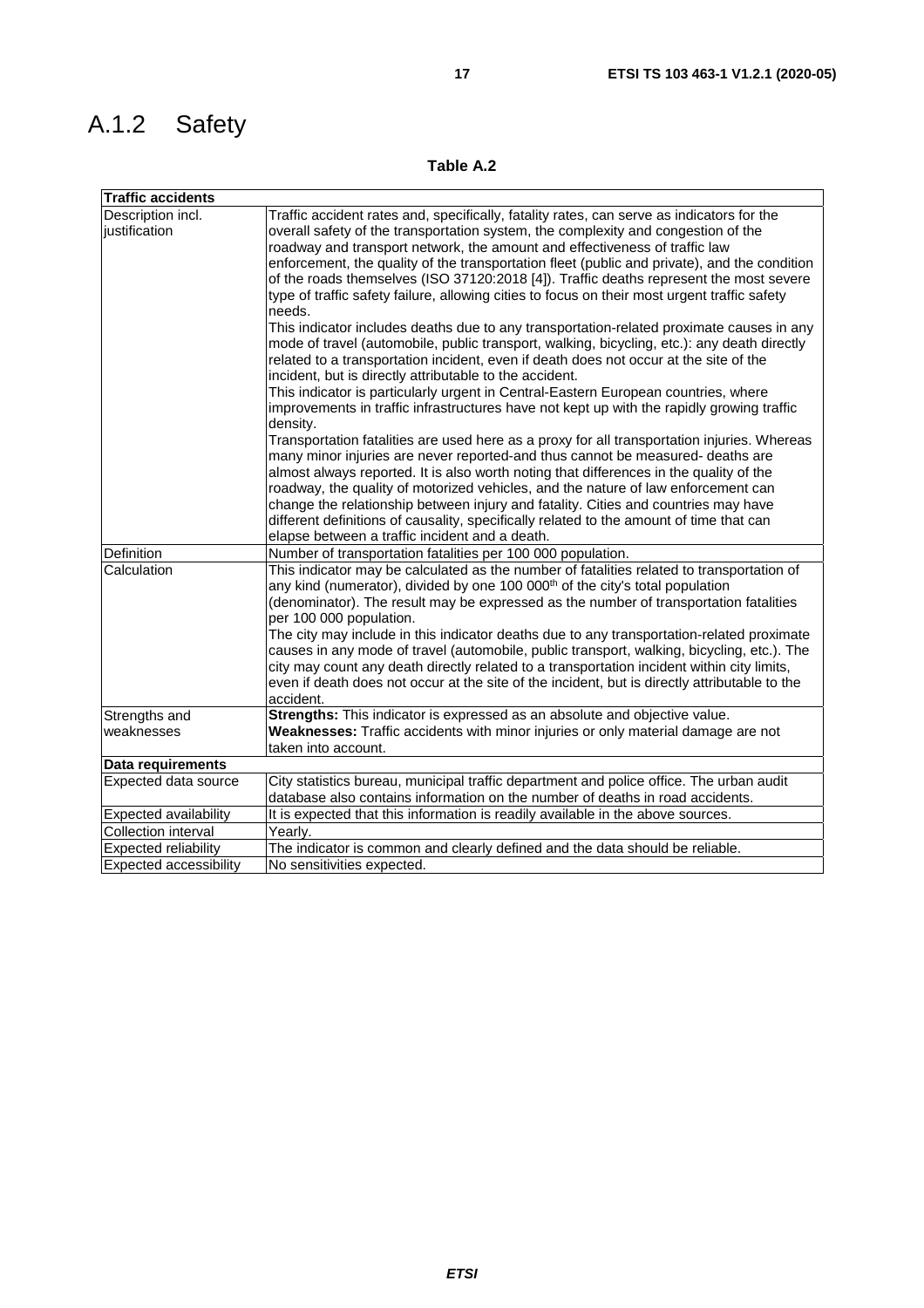## <span id="page-17-0"></span>A.1.3 Access to (other) services

| <b>Access to public transport</b>  |                                                                                                                                                                                                                                                                                                                                                                                                                                                                                                                                                                                                                                                                                                                                                                                                                                                                                                                                                                   |  |
|------------------------------------|-------------------------------------------------------------------------------------------------------------------------------------------------------------------------------------------------------------------------------------------------------------------------------------------------------------------------------------------------------------------------------------------------------------------------------------------------------------------------------------------------------------------------------------------------------------------------------------------------------------------------------------------------------------------------------------------------------------------------------------------------------------------------------------------------------------------------------------------------------------------------------------------------------------------------------------------------------------------|--|
| Description incl.<br>iustification | It is presumed that availability of alternatives to cars will lead to less car use, thereby<br>contributing to an accessible, green and healthy neighbourhood and moreover<br>contributes to European policy goals for sustainable mobility and transport development.<br>The quality, accessibility and reliability of transport services will also gain increasing<br>importance in the coming years, inter alia due to the ageing of the population. While<br>walking and cycling are alternative modes of transport for short distances, public<br>transport connections are needed for longer trips. Providing access to public transport is<br>an important means to promote its use.<br>This indicator describes the percentage of population with nearby access to a public<br>transport stop or connection, including all modes of public transport; train, tram, subway,<br>bus, etc.                                                                   |  |
| Definition                         | Share of population with access to a public transport stop within 500 m.                                                                                                                                                                                                                                                                                                                                                                                                                                                                                                                                                                                                                                                                                                                                                                                                                                                                                          |  |
| Calculation                        | (Number of inhabitants with a transportation stop $<$ 500 m / total population) $\times$ 100 %.<br>See note.                                                                                                                                                                                                                                                                                                                                                                                                                                                                                                                                                                                                                                                                                                                                                                                                                                                      |  |
| Strengths and                      | Strengths: The indicator provides an absolute measure for the ease of access of public                                                                                                                                                                                                                                                                                                                                                                                                                                                                                                                                                                                                                                                                                                                                                                                                                                                                            |  |
| weaknesses                         | transportation.<br>Weaknesses: Considering purely the geographical catchment areas as absolute<br>measure, may exclude other important information with regards to (the quality of) mobility<br>(e.g. attractive frequencies, comfort, reliability of services, and intermodal integration are<br>the main characteristics of service quality).<br>Access to sustainable modes of transport does not necessarily guarantee use. Transport<br>mode choices have been linked to other factors besides accessibility, including<br>perceptions of convenience, practicality, safety, comfort, individuality and cost (1).<br>By looking singularly at the residential location of inhabitants as the source for<br>% calculation, only the source location of movement is being taken into account, but not<br>the main destinations. Thus the outcome may contain distortions in regards to the true<br>situation concerning the accessibility of public transport. |  |
| Data requirements                  |                                                                                                                                                                                                                                                                                                                                                                                                                                                                                                                                                                                                                                                                                                                                                                                                                                                                                                                                                                   |  |
| Expected data source               | It might be possible to use city software and perform the exercise with the help of a<br>computer. One could also obtain a map of the area, point the transportation stops<br>(available at the public transport utilities), draw circles around them and use city resident<br>information (available in city administrative documents) to analyse which buildings<br>outside this area are houses and how many people are registered to them.                                                                                                                                                                                                                                                                                                                                                                                                                                                                                                                    |  |
| Expected availability              | The information on location of transportation stops and dwellings should be easily<br>available with the above sources.                                                                                                                                                                                                                                                                                                                                                                                                                                                                                                                                                                                                                                                                                                                                                                                                                                           |  |
| Collection interval                | Yearly.                                                                                                                                                                                                                                                                                                                                                                                                                                                                                                                                                                                                                                                                                                                                                                                                                                                                                                                                                           |  |
| Expected reliability               | Depending on the methods of data collection and required resolution.                                                                                                                                                                                                                                                                                                                                                                                                                                                                                                                                                                                                                                                                                                                                                                                                                                                                                              |  |
| Expected accessibility             | The information on location of transportation stops and dwellings is public information.                                                                                                                                                                                                                                                                                                                                                                                                                                                                                                                                                                                                                                                                                                                                                                                                                                                                          |  |
| NOTE:                              | It is calculated as the sum of buildings with a point of access within 500 m, multiplied by its inhabitants.<br>A point of access is defined as the location where a mode of transportation can be accessed.                                                                                                                                                                                                                                                                                                                                                                                                                                                                                                                                                                                                                                                                                                                                                      |  |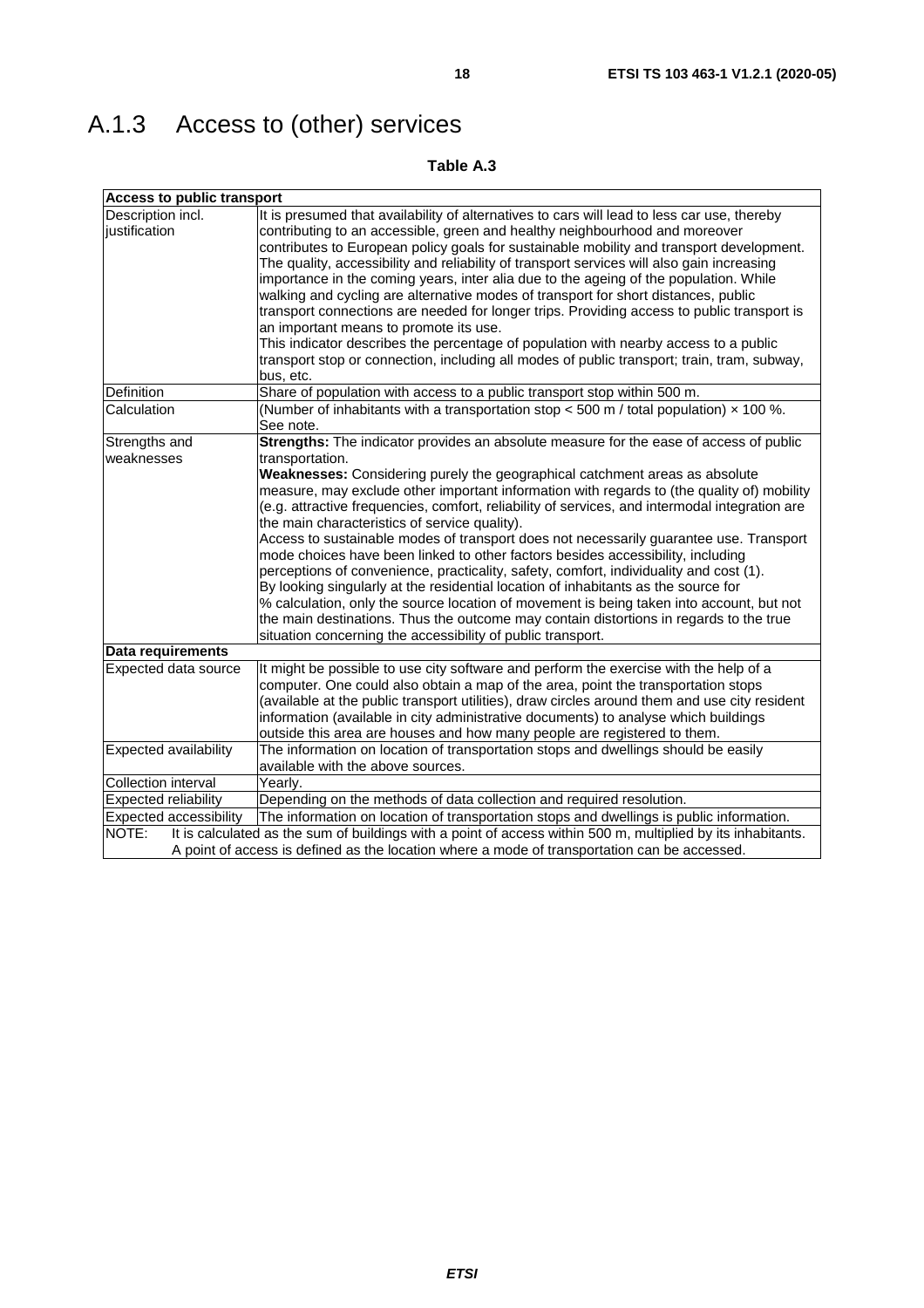## <span id="page-18-0"></span>A.1.4 Education

**Table A.4** 

| <b>Access to educational resources</b> |                                                                                                                                                                                                                                                                                                                                                                                                                                                                                                                                                                                                                                                                                                                                                                                                                                                                                                                                                                                                                                                                                                                                                                     |  |
|----------------------------------------|---------------------------------------------------------------------------------------------------------------------------------------------------------------------------------------------------------------------------------------------------------------------------------------------------------------------------------------------------------------------------------------------------------------------------------------------------------------------------------------------------------------------------------------------------------------------------------------------------------------------------------------------------------------------------------------------------------------------------------------------------------------------------------------------------------------------------------------------------------------------------------------------------------------------------------------------------------------------------------------------------------------------------------------------------------------------------------------------------------------------------------------------------------------------|--|
| Description incl.<br>iustification     | Education and training is critical to enhance human creativity and social quality and to<br>prevent social exclusion. Next to traditional education, i.e. primary, secondary and<br>tertiary educational facilities, this indicator also emphasizes the importance of life-<br>long learning. 'Lifelong learning' is the "ongoing, voluntary, and self-motivated" pursuit<br>of knowledge for either personal or professional reasons. Therefore, it not only<br>enhances social inclusion, active citizenship, and personal development, but also<br>self-sustainability, rather than competitiveness and employability. In addition, the<br>number of years of education is strongly associated with the health of populations in<br>both developed and developing countries.<br>This indicator analyses the effort made by the city to provide access for all to<br>adequate and affordable educational services. This access includes: physical access<br>to educational institutions, e.g. schools, universities, libraries (number and distance),<br>and digital access (e-learning) to education resources (e.g. open, well-documented<br>and well-indexed). |  |
| <b>Definition</b>                      | The extent to which the city provides easy access (either physically or digitally) to a<br>wide coverage of educational resources.                                                                                                                                                                                                                                                                                                                                                                                                                                                                                                                                                                                                                                                                                                                                                                                                                                                                                                                                                                                                                                  |  |
| Calculation                            | Likert scale:<br>Not at all - 1 - 2 - 3 - 4 - 5 - very much:<br>1) Not at all: There are not enough basic educational amenities (schools,<br>universities) in the city to provide easy access to or decent quality of<br>education for the citizens.<br>2) Poor: The citizens have decent access to basic education (schools,<br>universities) but the provision of additional educational resources<br>(e.g. libraries) for (life-long) learning is poor.<br>3) Somewhat: The access to basic education is good and additional free<br>educational resources are available for all through libraries and online<br>services.<br>4) Good: Easy access to basic education and good coverage free educational<br>resources for all enabling lifelong learning.<br>5) Excellent: Wide variety of educational resources available with easy access<br>offline (schools, libraries, universities, museums) and online (e.g. Massive<br>Open Online Courses); most of them provided freely to all with special<br>attention to possibilities for lifelong learning.                                                                                                       |  |
| Strengths and<br>weaknesses            | Strengths: Not applicable.<br>Weaknesses: although it is tried to make scoring the indicator as objectively as<br>possible, a certain amount of subjectivity is present. 'Educational resources' is a<br>broad concept and can be interpreted differently.                                                                                                                                                                                                                                                                                                                                                                                                                                                                                                                                                                                                                                                                                                                                                                                                                                                                                                          |  |
| Data requirements                      |                                                                                                                                                                                                                                                                                                                                                                                                                                                                                                                                                                                                                                                                                                                                                                                                                                                                                                                                                                                                                                                                                                                                                                     |  |
| Expected data source                   | City administration, department on education. Many cities have open data on<br>schools, universities and/or libraries.                                                                                                                                                                                                                                                                                                                                                                                                                                                                                                                                                                                                                                                                                                                                                                                                                                                                                                                                                                                                                                              |  |
| Expected availability                  | Although some basic information such as the number of schools/100 000 inhabitants<br>will probably be available, it remains to be seen whether the level of detail needed to<br>fill out a score on this indicator is available.                                                                                                                                                                                                                                                                                                                                                                                                                                                                                                                                                                                                                                                                                                                                                                                                                                                                                                                                    |  |
| Collection interval                    | $\overline{Y}$ early.                                                                                                                                                                                                                                                                                                                                                                                                                                                                                                                                                                                                                                                                                                                                                                                                                                                                                                                                                                                                                                                                                                                                               |  |
| Expected reliability                   | Because of the subjectivity that cannot be excluded, this indicator is not 100 %<br>reliable.                                                                                                                                                                                                                                                                                                                                                                                                                                                                                                                                                                                                                                                                                                                                                                                                                                                                                                                                                                                                                                                                       |  |
| Expected accessibility                 | No sensitivities expected.                                                                                                                                                                                                                                                                                                                                                                                                                                                                                                                                                                                                                                                                                                                                                                                                                                                                                                                                                                                                                                                                                                                                          |  |

## A.1.5 Diversity and social cohesion

No indicators identified at city level.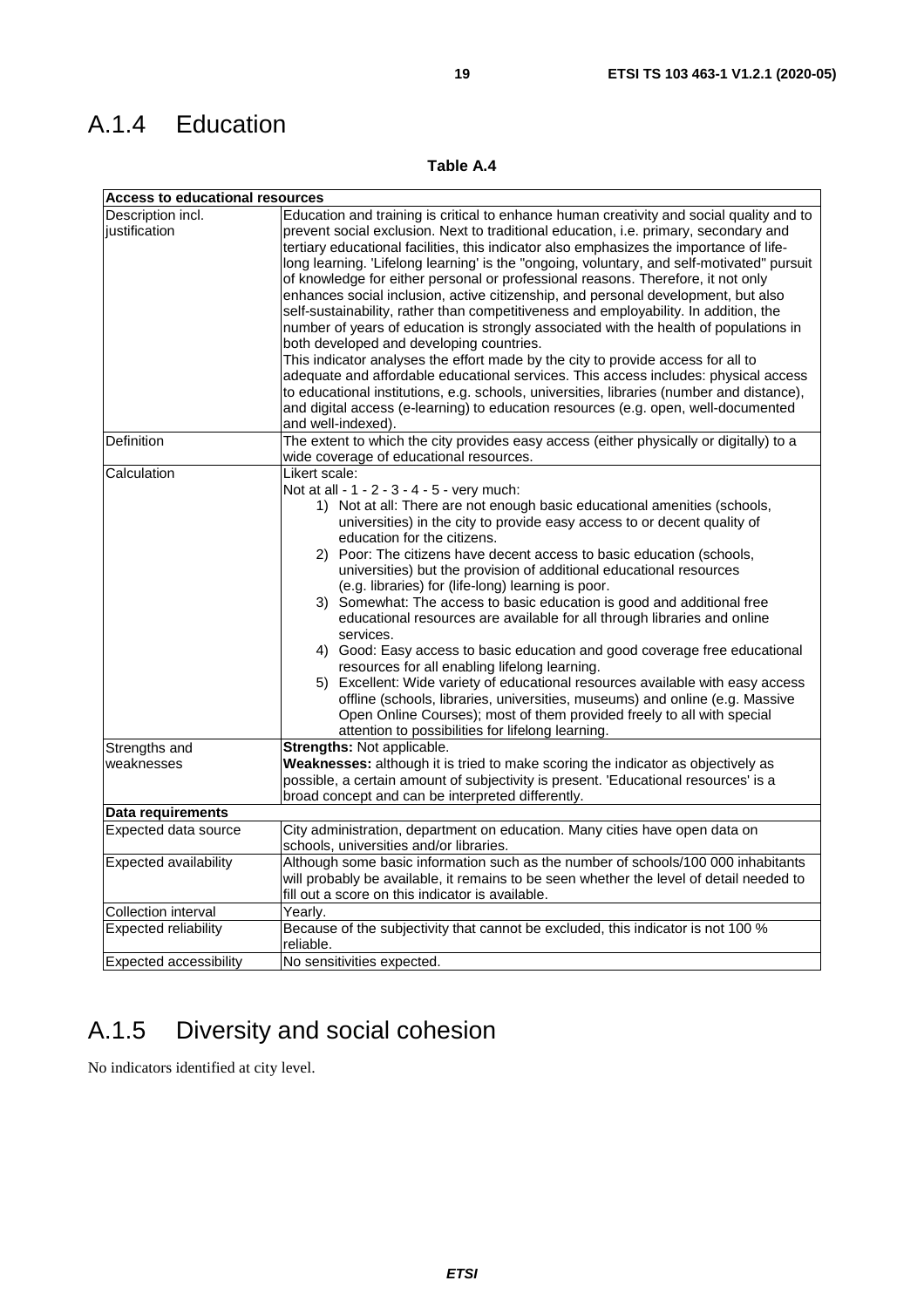## <span id="page-19-0"></span>A.2 Planet

## A.2.1 Energy and mitigation

| Annual final energy consumption    |                                                                                                                                                                                                                                                                                                                                                                                                                                                                                                                                                                                                                                                                                                                                                                                                                                                                                                                                                                                                                                                                                                                                                                                                                                  |  |
|------------------------------------|----------------------------------------------------------------------------------------------------------------------------------------------------------------------------------------------------------------------------------------------------------------------------------------------------------------------------------------------------------------------------------------------------------------------------------------------------------------------------------------------------------------------------------------------------------------------------------------------------------------------------------------------------------------------------------------------------------------------------------------------------------------------------------------------------------------------------------------------------------------------------------------------------------------------------------------------------------------------------------------------------------------------------------------------------------------------------------------------------------------------------------------------------------------------------------------------------------------------------------|--|
| Description incl.<br>justification | Reduced and effective energy use can create substantial savings and can enhance<br>security of the energy supply. Reducing the energy consumption also reduces<br>greenhouse gas emissions and the ecological footprint, which contribute to<br>combating climate change and achieve a low carbon economy. (ISO 37120:2018 [4]).<br>This indicator may assess the final energy consumption of the city taking into account                                                                                                                                                                                                                                                                                                                                                                                                                                                                                                                                                                                                                                                                                                                                                                                                       |  |
|                                    | all forms of energy (e.g. electricity, gas, fuels) and for all functions (transport,<br>buildings, ICT, industry, etc.).                                                                                                                                                                                                                                                                                                                                                                                                                                                                                                                                                                                                                                                                                                                                                                                                                                                                                                                                                                                                                                                                                                         |  |
|                                    | The final energy consumption is the energy actually consumed by the end-user. This<br>in contrast with primary energy use, the energy forms found in nature (e.g. coal, oil<br>and gas) which have to be converted (with subsequent losses) to useable forms of<br>energy, a more common indicator for evaluating energy consumption. When moving<br>towards a renewable energy system, however, measuring the primary energy<br>consumption loses its value. A reduction in primary energy consumption, for example,<br>by increasing the production of renewable energy, does not directly lead to a<br>reduction in final energy consumption.                                                                                                                                                                                                                                                                                                                                                                                                                                                                                                                                                                                 |  |
| Definition                         | Annual final energy consumption for all uses and forms of energy.                                                                                                                                                                                                                                                                                                                                                                                                                                                                                                                                                                                                                                                                                                                                                                                                                                                                                                                                                                                                                                                                                                                                                                |  |
| Calculation                        | Energy consumption may be calculated per year as the total use of final energy<br>(MWh) within a city (numerator) divided by the amount of residents in city<br>(denominator). The result indicates the total energy consumption per year in<br>megawatt hours per capita.<br>To facilitate the calculation of the total energy consumption, the indicator can be<br>broken down into energy consumption of various sectors: buildings, transport,<br>industry, public services, ICT, etc. This can, of course, be further subdivided, for<br>example, for 'buildings', in residential buildings, commercial buildings and public<br>buildings, or for 'transport' in public and private transport.<br>All forms of energy need to be taken into account, including electricity consumption,<br>natural gas or thermal energy for heating and cooling and fuels. These will be given<br>in different units of energy (kWh, GJ, m3), but they all have to be calculated or<br>converted to MWh of energy in order to be able to sum up the separately calculated<br>energy consumptions and achieve the total energy consumption of the city.<br>Relevant unit conversions are 1 W = 1 kg m2 s-3; 1 J = 1 Ws; 1 kWh= 3 600 000 J; |  |
|                                    | and 1 TOE = 41,868 GJ, 11,630 kWh, or 11,63 MWh (Recommendation<br>ITU-T L.1430 [2]). See note.                                                                                                                                                                                                                                                                                                                                                                                                                                                                                                                                                                                                                                                                                                                                                                                                                                                                                                                                                                                                                                                                                                                                  |  |
| Strengths and                      | <b>Strengths:</b>                                                                                                                                                                                                                                                                                                                                                                                                                                                                                                                                                                                                                                                                                                                                                                                                                                                                                                                                                                                                                                                                                                                                                                                                                |  |
| weaknesses                         | High relevance with regard to policy aims.<br>$\bullet$                                                                                                                                                                                                                                                                                                                                                                                                                                                                                                                                                                                                                                                                                                                                                                                                                                                                                                                                                                                                                                                                                                                                                                          |  |
|                                    | Weaknesses:                                                                                                                                                                                                                                                                                                                                                                                                                                                                                                                                                                                                                                                                                                                                                                                                                                                                                                                                                                                                                                                                                                                                                                                                                      |  |
|                                    | Data is scattered and has to be translated into one value.<br>$\bullet$<br>The reliability of data for the different kinds of energy consumption varies.<br>$\bullet$<br>While in some cases the data is highly reliable (e.g. monitoring equipment of<br>a building), in others this is not the case (e.g. estimations in transport<br>sector).<br>The consideration of the energy consumption of buildings should take into<br>account the fact that values of energy consumption take some years to<br>settle down to normal operational level after the renovation. Thus calculation<br>after the first year of operation does not provide objective data. Residential<br>building consumption: As total energy consumption may vary considerably<br>per household (or per user of the building) in some cases this indicator may<br>be restricted to energy for heating, cooling, and hot water provision. These<br>data can be more easily gathered, also in a planning stage.<br>For some uses (e.g. transport) there are only indirect ways to collect data for<br>indicator calculation. Thus the data acquired and calculated are only<br>estimations.                                                                 |  |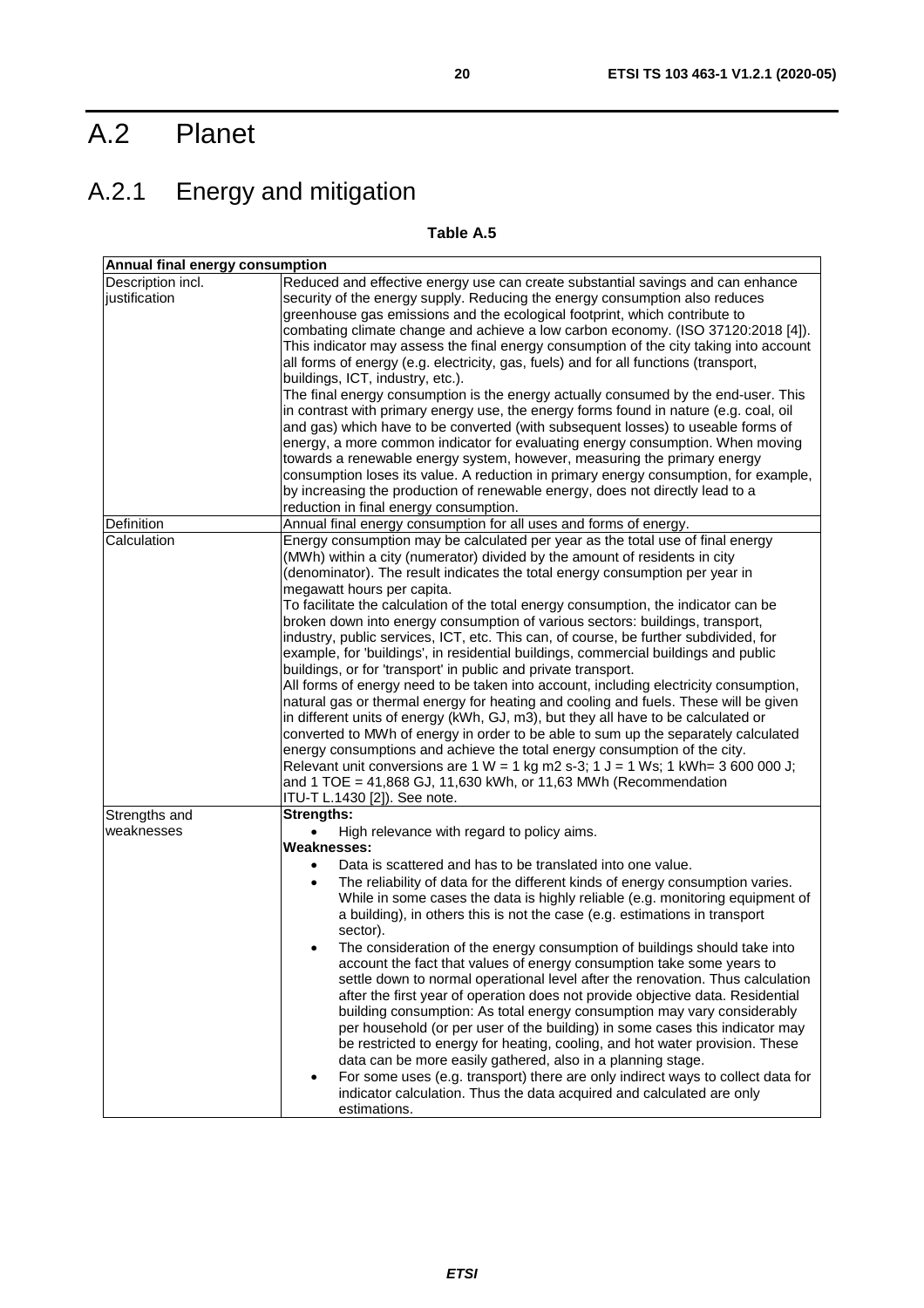٦

<span id="page-20-0"></span>

| Data requirements           |                                                                         |
|-----------------------------|-------------------------------------------------------------------------|
| Expected data source        | Data has to be collected from many different sources:                   |
|                             | Buildings (public, residential, commercial).                            |
|                             | Transport (public, private).                                            |
|                             | Industry.<br>٠                                                          |
|                             | ICT.                                                                    |
| Expected availability       | Depending on the local situation and the type of energy consumed.       |
| Collection interval         | Yearlv.                                                                 |
| <b>Expected reliability</b> | The reliability varies depending on the kind of energy consumed.        |
| Expected accessibility      | Depends on the sources from which the information has to be gathered.   |
|                             | NOTE: All calculations need to be thoroughly recorded for transparency. |

## A.2.2 Materials, water, land

| Domestic material consumption |                                                                                          |  |
|-------------------------------|------------------------------------------------------------------------------------------|--|
| Description incl.             | The consumption of materials and resources has an impact on the environment and          |  |
| iustification                 | might contribute to depletion of resources. It is therefore beneficial to decrease the   |  |
|                               | consumption as well as the consequent impacts. In this sense, the selective sorting      |  |
|                               | can also be applied to materials: reduce materials consumption, use recycled             |  |
|                               | materials (and make sure the materials used are recyclable again) and use                |  |
|                               | renewable materials. This indicator targets the first step in this logic.                |  |
|                               | The indicator 'Domestic Material Consumption' (DMC) considers the domestic               |  |
|                               | material extraction (i.e. the amount of raw material extracted from the natural          |  |
|                               | environment, except for water and air), including both imports (added) and exports       |  |
|                               | (deducted) through their simple product weight when crossing the city limits. This       |  |
|                               | makes cross-city comparisons 'asymmetric'. A city with almost no domestic extraction     |  |
|                               | and importing all necessary resources indirectly in the form of mainly finished          |  |
|                               | products will have a much lower DMC compared to a resource rich city.                    |  |
| Definition                    | The total amount of material directly used in the city per capita.                       |  |
| Calculation                   | Domestic Material Consumption (DMC) equals Direct Material Input (DMI) minus             |  |
|                               | exports. DMI measures the direct input of materials for the use in the economy.          |  |
|                               | DMI equals Domestic Extraction (DE) plus imports.                                        |  |
| Strengths and                 | <b>Strengths:</b>                                                                        |  |
| weaknesses                    | Improvement in resource consumption has also indirect effect by saving                   |  |
|                               | environmental and economic impacts. Saving the amount of natural raw-materials           |  |
|                               | needed for the project implementations, saves also consequent material                   |  |
|                               | manufacturing processes with used energy resources and consequent emissions.             |  |
|                               | Weaknesses:                                                                              |  |
|                               | The meaning of the weight of materials, however, can be debated, since it does not       |  |
|                               | say anything about the required quality for the function. Materials for different        |  |
|                               | functions require different characteristics (density, elasticity, etc.). Also, renewable |  |
|                               | materials are, in general, lighter than non-renewable materials. However, efforts to     |  |
|                               | decrease the use of materials are beneficial from all perspectives.                      |  |
|                               | Data availability (see below).                                                           |  |
| Data requirements             |                                                                                          |  |
| Expected data source          | This indicator requires a detailed material flow analysis on the city level, as the      |  |
|                               | required data is usually not immediately available on the city level.                    |  |
| Expected availability         | Very low.                                                                                |  |
| Collection interval           | Ad hoc.                                                                                  |  |
| <b>Expected reliability</b>   | Depends.                                                                                 |  |
| Expected accessibility        | Depends.                                                                                 |  |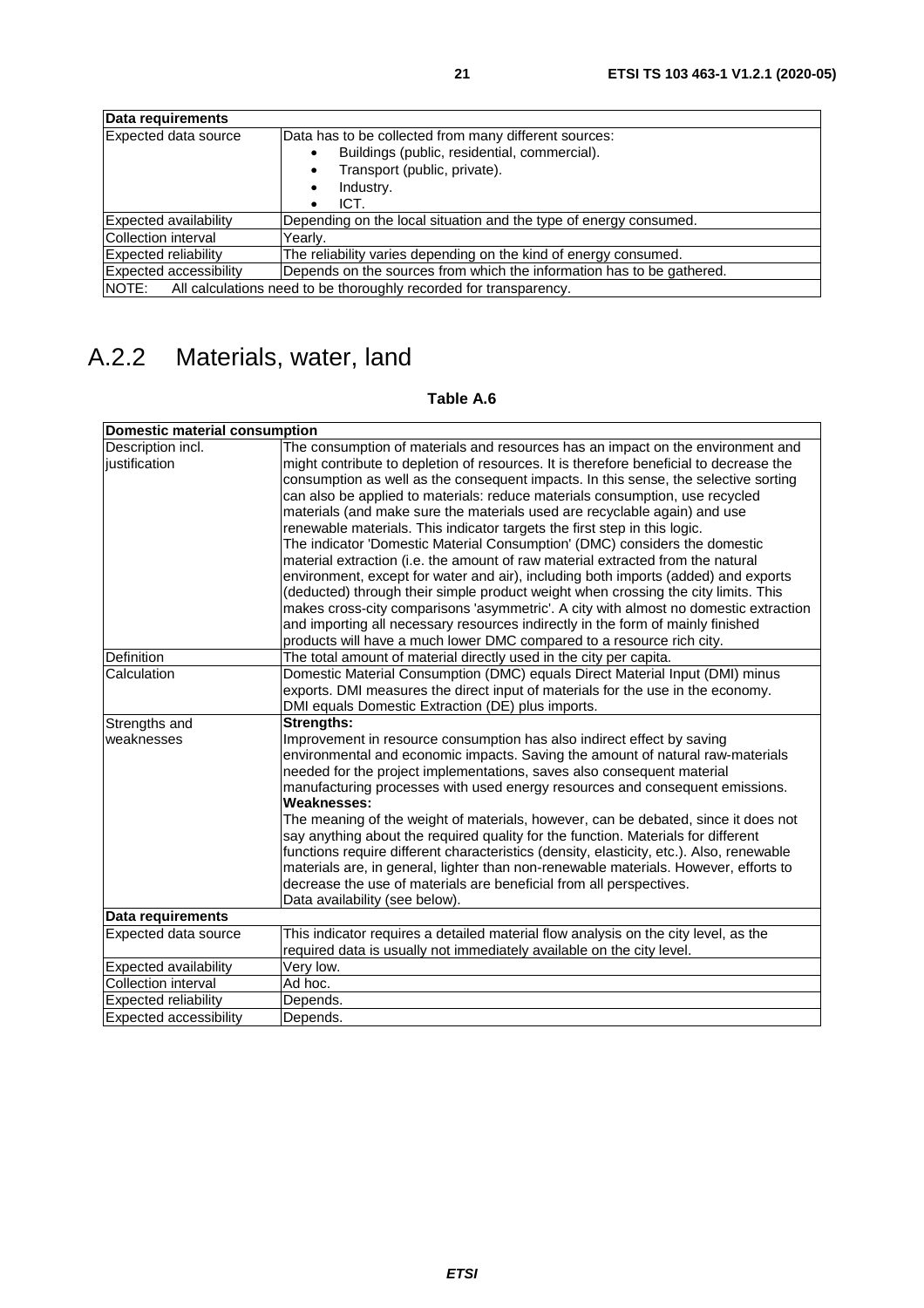| <b>Water consumption</b>           |                                                                                                                                                                                                                                                    |
|------------------------------------|----------------------------------------------------------------------------------------------------------------------------------------------------------------------------------------------------------------------------------------------------|
| Description incl.<br>justification | Water consumption should be in harmony with water resources to be sustainable<br>(ISO 37120:2018 [4]). This harmony may be achieved through improvements in water<br>supply systems and changes in water consumption patterns. The main driver for |
|                                    | water consumption indicator is the increased concern of water scarcity and                                                                                                                                                                         |
|                                    | decreased water quality. Water management and supply of safe drinking water have                                                                                                                                                                   |
|                                    | become a global issue. Due to changes in the climate, there has been an increase of                                                                                                                                                                |
|                                    | either extreme dry and warm seasons in some countries or rainy seasons connected                                                                                                                                                                   |
|                                    | with floods in other areas. Water scarcity varies greatly between countries, even                                                                                                                                                                  |
|                                    | between regions inside the country.                                                                                                                                                                                                                |
|                                    | This indicator will need to be measured in terms of changes from year to year within a                                                                                                                                                             |
|                                    | city within a range of rates due to the variability among cities.                                                                                                                                                                                  |
| Definition                         | Total water consumption per capita per day.                                                                                                                                                                                                        |
| Calculation                        | The indicator may be calculated as the total amount of the city's water consumption in<br>litres per day (numerator) divided by the total city population (denominator). The                                                                       |
|                                    | result may be expressed as the total water consumption per capita in litres/days.                                                                                                                                                                  |
| Strengths and                      | Strengths: Good availability of information and accuracy of information. Indicates the                                                                                                                                                             |
| weaknesses                         | progress in the increased use of water saving equipment and changes in user<br>behaviour.                                                                                                                                                          |
|                                    | <b>Weaknesses:</b> The difference between the total use of surface and groundwater in<br>the municipality and the volume of water released into the distribution network is                                                                        |
|                                    | caused by use of water by households and other actors not linked to the municipal<br>water supply system.                                                                                                                                          |
| Data requirements                  |                                                                                                                                                                                                                                                    |
| Expected data source               | This information should be obtained from the main water supply companies, which                                                                                                                                                                    |
|                                    | maintain record on water supplied, delivered, consumed and ultimately paid by the                                                                                                                                                                  |
|                                    | end-users. The urban audit database also contains information on the 'Total use of                                                                                                                                                                 |
|                                    | water'.                                                                                                                                                                                                                                            |
| Expected availability              | Good.                                                                                                                                                                                                                                              |
| Reporting interval                 | Yearly.                                                                                                                                                                                                                                            |
| <b>Expected reliability</b>        | High.                                                                                                                                                                                                                                              |
| Expected accessibility             | Dependent on local supply companies.                                                                                                                                                                                                               |

| Grey and rain water use            |                                                                                                                                                                                                                                                                                                                                                                                                                                                                                                                                                                                                                                                                                                                                                 |
|------------------------------------|-------------------------------------------------------------------------------------------------------------------------------------------------------------------------------------------------------------------------------------------------------------------------------------------------------------------------------------------------------------------------------------------------------------------------------------------------------------------------------------------------------------------------------------------------------------------------------------------------------------------------------------------------------------------------------------------------------------------------------------------------|
| Description incl.<br>justification | Water consumption should be in harmony with water resources to be sustainable<br>(ISO 37120:2018 [4]). Re-using grey water and rain water lowers the demand for tap<br>water and improves the balance of the water system. Greywater is wastewater<br>generated in households or office buildings from sources such as water basins,<br>showers, baths, clothes washing machines or dish washers (streams except for<br>the wastewater from toilets). Grey water and rain water use may be an important aid<br>to significantly decrease the domestic water consumption. The published literatures<br>indicate that the typical volume of grey water varies from 90 to 120 l/p/d depending<br>on lifestyles, living standards and other issues. |
| <b>Definition</b>                  | Percentage of houses equipped to reuse grey and rain water.                                                                                                                                                                                                                                                                                                                                                                                                                                                                                                                                                                                                                                                                                     |
| Calculation                        |                                                                                                                                                                                                                                                                                                                                                                                                                                                                                                                                                                                                                                                                                                                                                 |
| Strengths and<br>weaknesses        | <b>Strengths: Not applicable.</b><br>Weaknesses: Limited availability of information.<br>The indicator is overlapping with domestic water consumption indicator.<br>While grey water from baths, showers and basins is usually clean enough for flushing<br>toilets, there are concerns about the increase of bacteria levels when nutrient rich<br>waste water is left untreated for a period of time.                                                                                                                                                                                                                                                                                                                                         |
| <b>Data requirements</b>           |                                                                                                                                                                                                                                                                                                                                                                                                                                                                                                                                                                                                                                                                                                                                                 |
| Expected data source               | Records of building permission authorities or surveys among households.                                                                                                                                                                                                                                                                                                                                                                                                                                                                                                                                                                                                                                                                         |
| Expected availability              | Limited. Collection of information may be time consuming.                                                                                                                                                                                                                                                                                                                                                                                                                                                                                                                                                                                                                                                                                       |
| Collection interval                | Annual.                                                                                                                                                                                                                                                                                                                                                                                                                                                                                                                                                                                                                                                                                                                                         |
| Expected reliability               | The coverage of information may be limited if greywater systems are installed also<br>without building permission.                                                                                                                                                                                                                                                                                                                                                                                                                                                                                                                                                                                                                              |
| Expected accessibility             | No sensitivities expected.                                                                                                                                                                                                                                                                                                                                                                                                                                                                                                                                                                                                                                                                                                                      |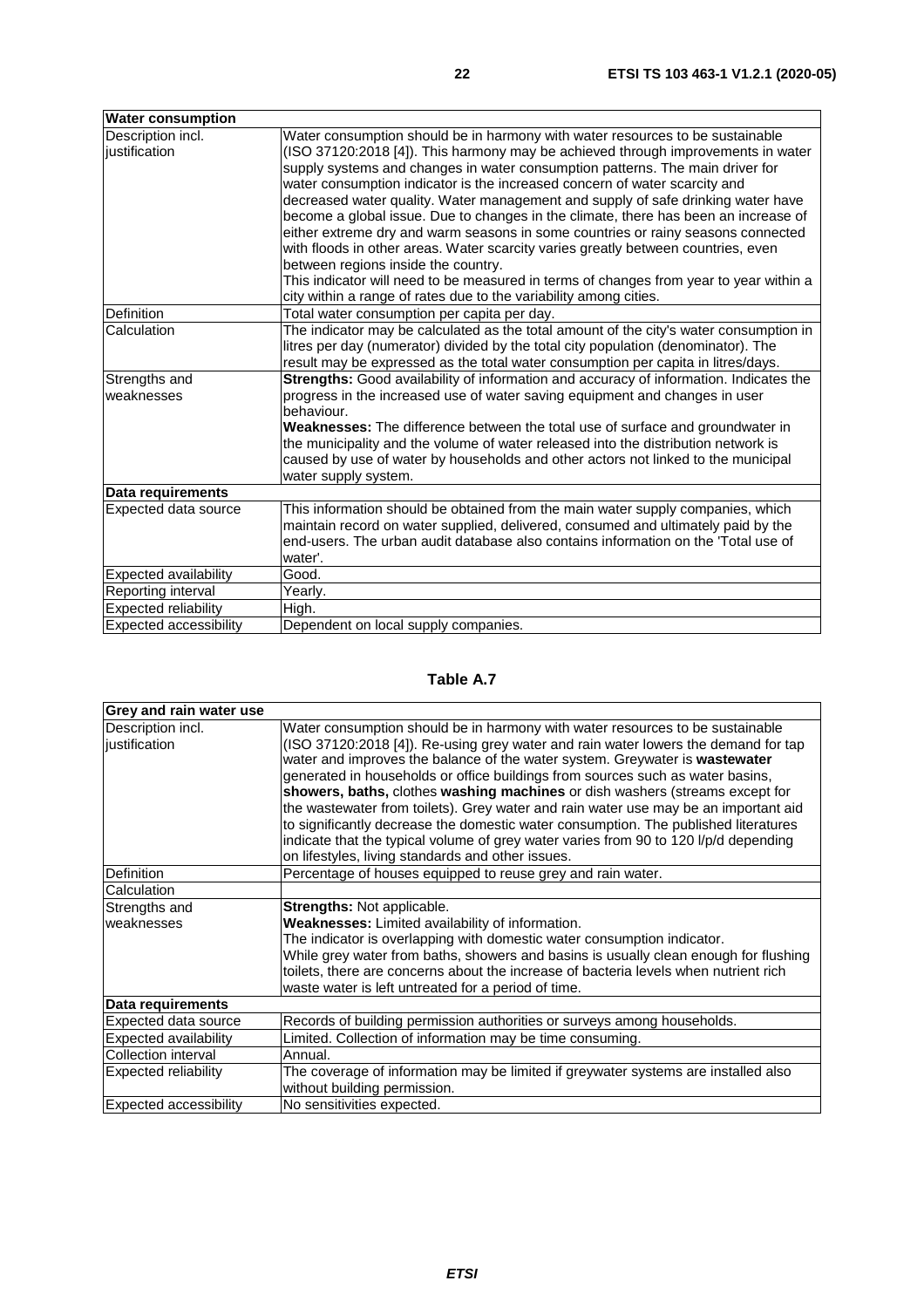| Table A.8 |  |
|-----------|--|
|-----------|--|

| Water exploitation index           |                                                                                                                                                                                                                                                                                                                                                                                                                                                                                   |
|------------------------------------|-----------------------------------------------------------------------------------------------------------------------------------------------------------------------------------------------------------------------------------------------------------------------------------------------------------------------------------------------------------------------------------------------------------------------------------------------------------------------------------|
| Description incl.<br>justification | Water consumption should be in harmony with water resources to be sustainable<br>(ISO 37120:2018 [4]). The earth's freshwater resources are subject to increasing<br>pressure in the form of consumptive water use and pollution. The Water Exploitation<br>Index (WEI) compares the volumes of water consumption to available resources.                                                                                                                                         |
| <b>Definition</b>                  | Annual total water abstraction as a percentage of available long-term freshwater<br>resources in the geographically relevant area (basin) from which the city gets its<br>water.                                                                                                                                                                                                                                                                                                  |
| Calculation                        | (Volume of water abstraction in the geographically relevant area/volume of long term<br>freshwater resources in the geographically relevant area) $\times$ 100 % (EEA).                                                                                                                                                                                                                                                                                                           |
| Strengths and<br>weaknesses        | <b>Strengths:</b> The indicator takes into account the sustainability aspect by considering<br>not only the consumption but also the water resources.<br>Weaknesses: Of limited relevance for cities, as the indicator considers a wider<br>geographical area. Although local focus is important, it also limits the understanding<br>about the comprehensive impact on water footprint. The 'geographically relevant<br>area' is a vague concept and can be applied differently. |
| Data requirements                  |                                                                                                                                                                                                                                                                                                                                                                                                                                                                                   |
| Expected data source               | Water abstraction:<br>Records of water supply companies on water abstraction (groundwater, surface<br>water) and city documents on water abstraction permits.<br>Water resources:<br>Local water boards and the municipal environment department.                                                                                                                                                                                                                                 |
| Expected availability              | Probably good, but dependent on local situation.                                                                                                                                                                                                                                                                                                                                                                                                                                  |
| Collection interval                | Yearly.                                                                                                                                                                                                                                                                                                                                                                                                                                                                           |
| <b>Expected reliability</b>        | High.                                                                                                                                                                                                                                                                                                                                                                                                                                                                             |
| Expected accessibility             | The city or region probably has to grant permission to abstract water, making<br>abstraction volumes known and accessible.                                                                                                                                                                                                                                                                                                                                                        |

| <b>Water loss</b>                  |                                                                                                                                                                                                                                                                                                                                                                                                                                                                                                                                                                                                                                                                                                                                                                                                                                                |
|------------------------------------|------------------------------------------------------------------------------------------------------------------------------------------------------------------------------------------------------------------------------------------------------------------------------------------------------------------------------------------------------------------------------------------------------------------------------------------------------------------------------------------------------------------------------------------------------------------------------------------------------------------------------------------------------------------------------------------------------------------------------------------------------------------------------------------------------------------------------------------------|
| Description incl.<br>justification | Water consumption should be in harmony with water resources to be sustainable.<br>Before reaching the users, a part of the water supplied might be lost through leakage<br>or illegal tapping (ISO 37120:2018 [4]). In cities with old and deteriorating water<br>reticulation systems, a substantial proportion of piped water may be lost through<br>cracks and flaws in pipes - for example, up to 30 % of water is lost in this way in<br>some countries in Eastern Europe.<br>The percentage of water loss (unaccounted for water) represents the percentage of<br>water that is lost from treated water entering distribution system and that is accounted<br>for and billed by the water provider. This includes actual water losses, e.g. leaking<br>pipes, and billing losses, e.g. delivered through informal or illegal connection. |
| Definition                         | Percentage of water loss of the total water consumption.                                                                                                                                                                                                                                                                                                                                                                                                                                                                                                                                                                                                                                                                                                                                                                                       |
| Calculation                        | This indicator may be calculated as the volume of water supplied minus the volume of<br>customer billed water (numerator) divided by the total volume of water supplied<br>(denominator). The result may then be multiplied by 100 and expressed as a<br>percentage.                                                                                                                                                                                                                                                                                                                                                                                                                                                                                                                                                                           |
| Strengths and<br>weaknesses        | Strengths: High relevance with regards to policy aims.<br><b>Weaknesses:</b> There are different kinds of losses. Apparent losses are produced by<br>metering, human and management errors, and lead to consumption of water without<br>charging. On the other hand, real losses include wasted water and can be<br>categorized to pipe system leakage (reported and unreported bursts, and<br>background.                                                                                                                                                                                                                                                                                                                                                                                                                                     |
| Data requirements                  |                                                                                                                                                                                                                                                                                                                                                                                                                                                                                                                                                                                                                                                                                                                                                                                                                                                |
| Expected data source               | Data should be obtained from water utilities servicing the city.                                                                                                                                                                                                                                                                                                                                                                                                                                                                                                                                                                                                                                                                                                                                                                               |
| Expected availability              | Good.                                                                                                                                                                                                                                                                                                                                                                                                                                                                                                                                                                                                                                                                                                                                                                                                                                          |
| Collection interval                | Yearly.                                                                                                                                                                                                                                                                                                                                                                                                                                                                                                                                                                                                                                                                                                                                                                                                                                        |
| <b>Expected reliability</b>        |                                                                                                                                                                                                                                                                                                                                                                                                                                                                                                                                                                                                                                                                                                                                                                                                                                                |
| Expected accessibility             | Good, no sensitivities expected.                                                                                                                                                                                                                                                                                                                                                                                                                                                                                                                                                                                                                                                                                                                                                                                                               |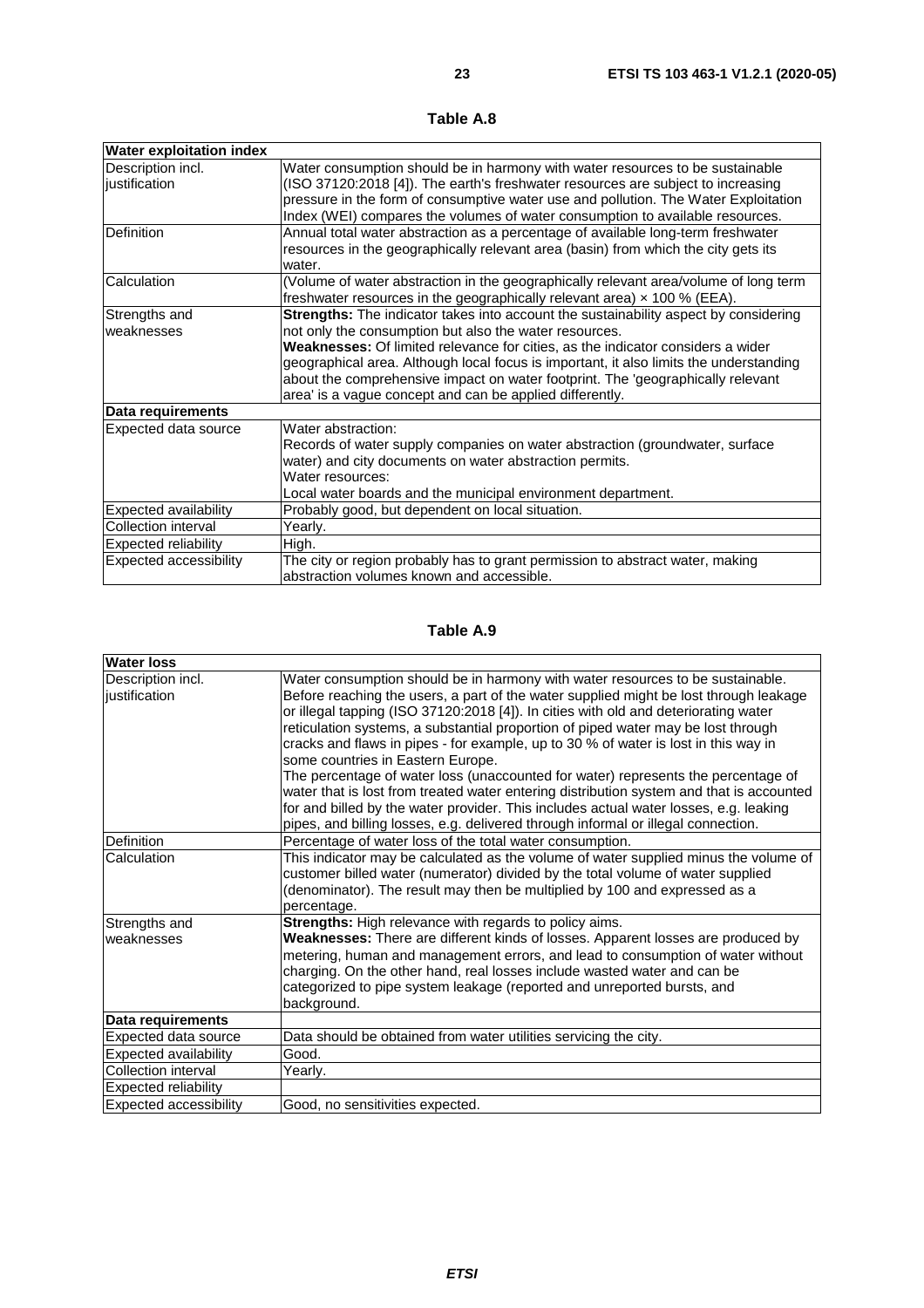| <b>Population density</b>  |                                                                                                                        |  |
|----------------------------|------------------------------------------------------------------------------------------------------------------------|--|
| Description incl.          | Population density is an indicator usually associated with several aspects of                                          |  |
| iustification              | sustainable urban development, such as the efficient operation of urban                                                |  |
|                            | infrastructures, the share of green transport modes, street life, and soil sealing:                                    |  |
|                            | Efficient urban infrastructures: The higher the population density is, the                                             |  |
|                            | easier it is to operate the public transport, but also water, communication<br>and energy infrastructures at low cost. |  |
|                            | There is strong statistical evidence for a positive correlation between<br>$\bullet$                                   |  |
|                            | population density and the share of green transport modes public transport,<br>walking and biking.                     |  |
|                            | Also, a higher urban population is sometimes associated with lively urban                                              |  |
|                            | streets.                                                                                                               |  |
|                            | Also, a high population density reduces the footprint of urban development                                             |  |
|                            | and prevents the development of farm land and natural areas.                                                           |  |
| Definition                 | Number of people per km <sup>2</sup> .                                                                                 |  |
| Calculation                | Population density is calculated as the ratio of number of inhabitants (numerator)                                     |  |
|                            | divided by the overall area of the city (km <sup>2</sup> ) (denominator).                                              |  |
| Strengths and weaknesses   | <b>Strengths:</b>                                                                                                      |  |
|                            | Absolute and objective indicator.                                                                                      |  |
|                            | Easy to calculate.                                                                                                     |  |
|                            | Weaknesses:                                                                                                            |  |
|                            | Limited comparability among European cities due to different traditions for<br>$\bullet$                               |  |
|                            | metropolitan governance.                                                                                               |  |
|                            | No direct link with smartness or sustainability.                                                                       |  |
| Data requirements          |                                                                                                                        |  |
| Expected data source       | City statistics.                                                                                                       |  |
| Expected availability      | Good.                                                                                                                  |  |
| <b>Collection interval</b> | Every year (city records).                                                                                             |  |
| Expected reliability       | High.                                                                                                                  |  |
| Expected accessibility     | Good.                                                                                                                  |  |

| Local food production       |                                                                                                |
|-----------------------------|------------------------------------------------------------------------------------------------|
| Description incl.           | Local food production increases self-reliant and resilient food networks, enhances             |
| justification               | local economies by connecting food producers and food consumers in the same                    |
|                             | geographic region. It can reduce the carbon footprint of the urban areas by reducing           |
|                             | energy demand of transport, stimulate the local economy, and improve citizen                   |
|                             | participation and social cohesion in the city, and stimulate the local economy.                |
| <b>Definition</b>           | Share of food consumption produced within a radius of 100 km.                                  |
| Calculation                 | (Food produced in 100 km radius (tons) / Total food demand within city (tons)) $\times$ 100.   |
| Strengths and               | <b>Strengths:</b> Indicator is a good measure for density/guantity of local producing entities |
| weaknesses                  | and gives therefore a good overview about regions with possible self-sufficiency               |
|                             | options.                                                                                       |
|                             | <b>Weaknesses:</b> Comparable data on the agricultural yield is only available at the          |
|                             | NUTS2 level. The indicator therefore requires significant disaggregation of data.              |
| Data requirements           |                                                                                                |
| Expected data source        | Food consumption:                                                                              |
|                             | The yearly intake in Europe was 770 kg per person in 2000. The food demand can                 |
|                             | then be calculated by multiplying the number of citizens with 770 kg.                          |
|                             | Food production:                                                                               |
|                             | Crop statistics and animal populations at NUTS2 level.                                         |
| Expected availability       | Comparable data on the agricultural yield is only available at the NUTS2 - level.              |
| Collection interval         | Yearly.                                                                                        |
| <b>Expected reliability</b> | Low, as NUTS2 data has to be disaggregated.                                                    |
| Expected accessibility      | Good.                                                                                          |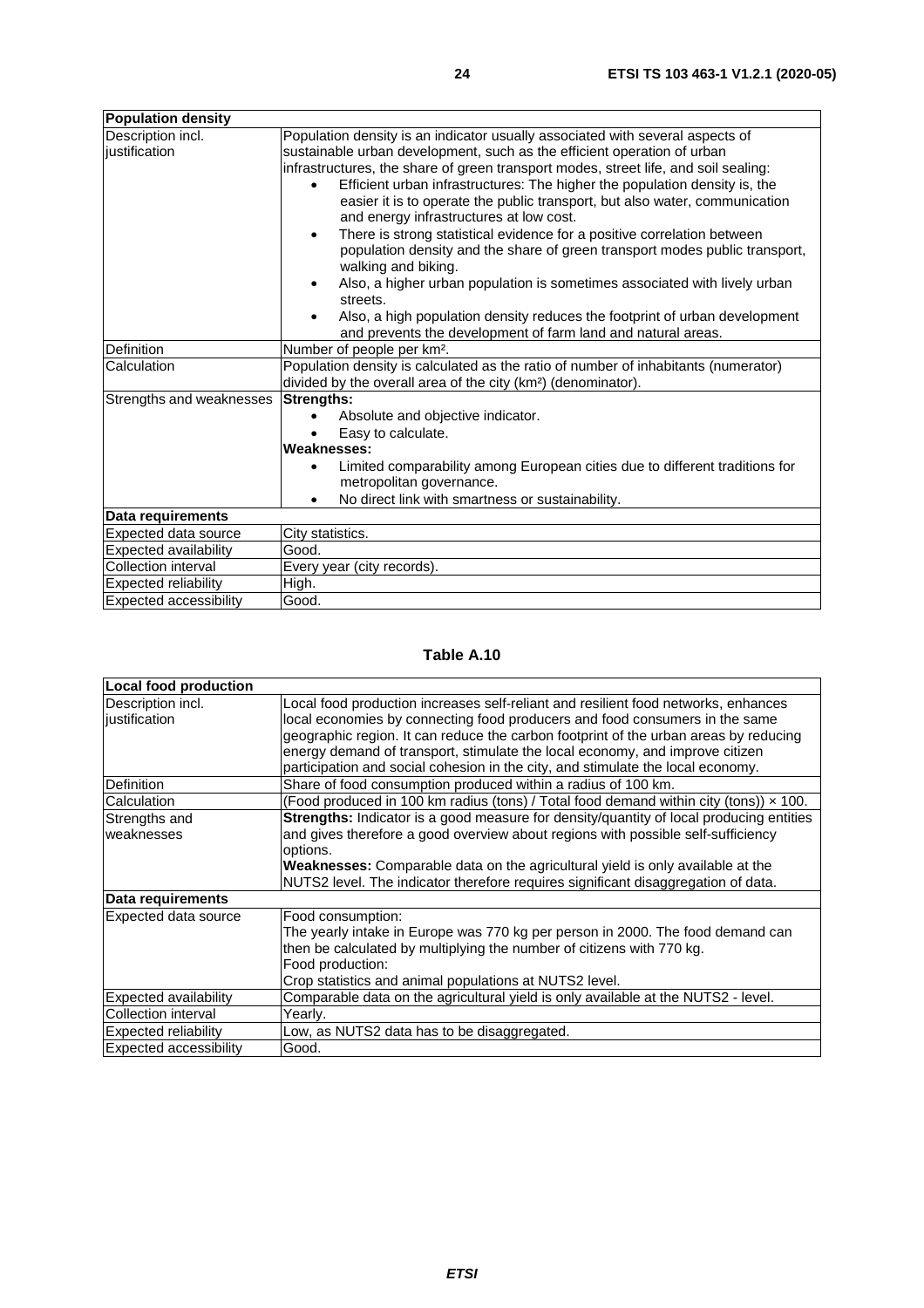**Table A.11** 

| Description incl.<br>Brownfield is a term used in urban planning to describe "land which is or was<br>iustification<br>occupied by a permanent structure, including the curtilage of the developed land and<br>any associated fixed surface infrastructure". Many brownfields are contaminated as a<br>result of previous industrial or commercial uses.<br>The European Environment Agency (EEA) has estimated that there are as many as<br>three million brownfield sites across Europe, often located and well connected within |
|------------------------------------------------------------------------------------------------------------------------------------------------------------------------------------------------------------------------------------------------------------------------------------------------------------------------------------------------------------------------------------------------------------------------------------------------------------------------------------------------------------------------------------|
| urban boundaries and as such offering a competitive alternative to greenfield<br>investments. Brownfield remediation and regeneration represents a valuable<br>opportunity, not only to prevent the loss of pristine countryside and reduce ground<br>sealing, but also to enhance urban spaces and remediate the sometimes<br>contaminated soils.                                                                                                                                                                                 |
| Definition<br>Share of brownfield area that has been redeveloped in the past period as percentage<br>of total brownfield area.                                                                                                                                                                                                                                                                                                                                                                                                     |
| The indicator "brownfield redevelopment" is calculated as the brownfield area<br>Calculation<br>redeveloped in the last year $(km2)$ (numerator) divided by the total brownfield area in<br>the city ( $km2$ ) (denominator). The result may then be multiplied by 100 and expressed<br>as a percentage.<br>See note.                                                                                                                                                                                                              |
| Strengths and<br>Strengths:<br>weaknesses<br>High relevance with regard to policy aims.<br>Easy to calculate.<br>Weaknesses:<br>Limited comparability of data across European cities, as the understanding<br>$\bullet$<br>of the term "brownfield" may differ.<br>Not all cities might have brownfield space to redevelop.                                                                                                                                                                                                        |
| <b>Data requirements</b>                                                                                                                                                                                                                                                                                                                                                                                                                                                                                                           |
| Expected data source<br>City statistics.                                                                                                                                                                                                                                                                                                                                                                                                                                                                                           |
| Expected availability<br>Highly different: Not all cities collect this data in a systematic way.                                                                                                                                                                                                                                                                                                                                                                                                                                   |
| Collection interval<br>Highly different: Not all cities collect this data in a systematic way.                                                                                                                                                                                                                                                                                                                                                                                                                                     |
| Depending on the quality of the collected data.<br><b>Expected reliability</b>                                                                                                                                                                                                                                                                                                                                                                                                                                                     |
| Expected accessibility<br>Access is very often restricted to employees of the city administration/urban planning<br>department.<br>NOTE:<br>Database entries. SHP files can be used.                                                                                                                                                                                                                                                                                                                                               |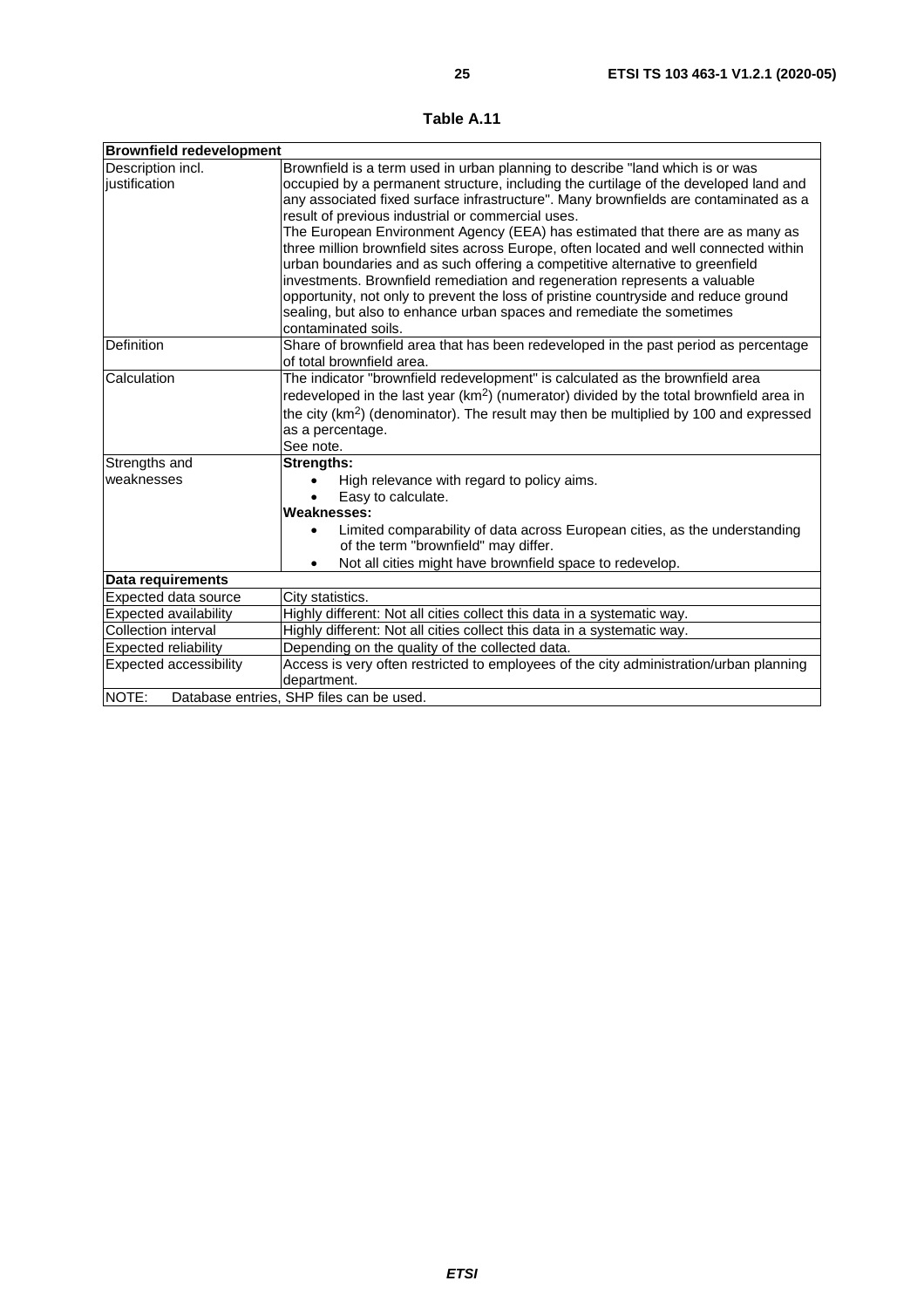## <span id="page-25-0"></span>A.2.3 Climate resilience

| <b>Climate resilience strategy</b> |                                                                                                                                                                                                                                                                                                                                                                                                                                                                                                                                                                                                                                                                                                                                                                   |  |
|------------------------------------|-------------------------------------------------------------------------------------------------------------------------------------------------------------------------------------------------------------------------------------------------------------------------------------------------------------------------------------------------------------------------------------------------------------------------------------------------------------------------------------------------------------------------------------------------------------------------------------------------------------------------------------------------------------------------------------------------------------------------------------------------------------------|--|
| Description incl.<br>justification | Urban areas in Europe and worldwide are increasingly experiencing the pressures<br>arising from climate change and are projected to face aggravated climate-related<br>impacts in the future. Cities and towns play a significant role in the adaptation to<br>climate change in the EU, which has been recognized by the EU Strategy on<br>adaptation to climate change. Several cities and towns across Europe are already<br>pioneering adaptation action and many others are taking first steps to ensure that<br>European cities remain safe, liveable and attractive centres for innovation, economic<br>activities, culture and social life.<br>This indicator assesses to what extent the city has a resilience strategy and action<br>plan.              |  |
| Definition                         | The extent to which the city has developed and implemented a climate resilience<br>strategy.                                                                                                                                                                                                                                                                                                                                                                                                                                                                                                                                                                                                                                                                      |  |
| Calculation                        | The indicator provides a qualitative measure and is rated on a seven -point Likert<br>scale. This Likert scale is based on the steps suggested by the "Mayors adapt"<br>initiative for climate change adaptation in urban areas.<br>No action taken - $1 - 2 - 3 - 4 - 5 - 6 - 7$ - implementation, monitoring and evaluation<br>on the way:<br>No action has been taken yet.<br>1)<br>2)<br>The ground for adaptation has been prepared (the basis for a successful<br>adaptation process).<br>Risks and vulnerabilities have been assessed.<br>3)<br>Adaptation options have been identified.<br>4)<br>Adaptation options have been selected.<br>5)<br>Adaptation options are being implemented.<br>6)<br>7)<br>Monitoring and evaluation is being carried out. |  |
| Strengths and                      | Strengths: Not applicable.                                                                                                                                                                                                                                                                                                                                                                                                                                                                                                                                                                                                                                                                                                                                        |  |
| weaknesses                         | Weaknesses: The number of cities involved in the Mayors Adapt Initiative is rather<br>limited. Therefore, the steps described in the documents of the initiative may not be<br>familiar for many city stakeholders.                                                                                                                                                                                                                                                                                                                                                                                                                                                                                                                                               |  |
| Data requirements                  |                                                                                                                                                                                                                                                                                                                                                                                                                                                                                                                                                                                                                                                                                                                                                                   |  |
| Expected data source               | Environmental/sustainability/climate department/service.                                                                                                                                                                                                                                                                                                                                                                                                                                                                                                                                                                                                                                                                                                          |  |
| Expected availability              | Good.                                                                                                                                                                                                                                                                                                                                                                                                                                                                                                                                                                                                                                                                                                                                                             |  |
| Collection interval                | Yearly.                                                                                                                                                                                                                                                                                                                                                                                                                                                                                                                                                                                                                                                                                                                                                           |  |
| <b>Expected reliability</b>        | Moderate, as the rating will be subjective.                                                                                                                                                                                                                                                                                                                                                                                                                                                                                                                                                                                                                                                                                                                       |  |
| Expected accessibility             | Good.                                                                                                                                                                                                                                                                                                                                                                                                                                                                                                                                                                                                                                                                                                                                                             |  |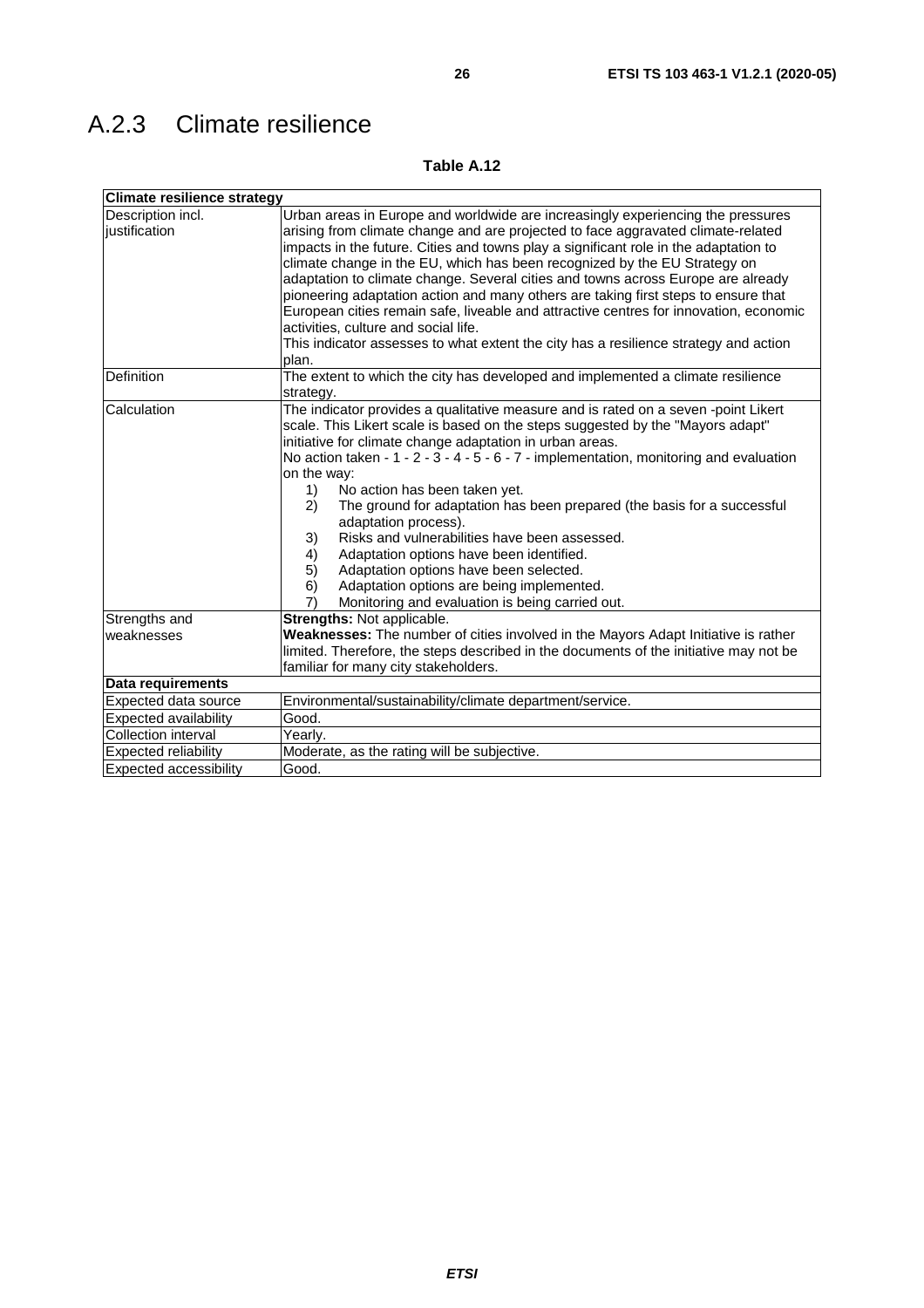**Table A.13**

| Urban heat island                  |                                                                                                                                                                                                                                                                                                                                                                                                                                                                                                                                                                                                                                                                                                                                                                                                                                                                               |
|------------------------------------|-------------------------------------------------------------------------------------------------------------------------------------------------------------------------------------------------------------------------------------------------------------------------------------------------------------------------------------------------------------------------------------------------------------------------------------------------------------------------------------------------------------------------------------------------------------------------------------------------------------------------------------------------------------------------------------------------------------------------------------------------------------------------------------------------------------------------------------------------------------------------------|
| Description incl.<br>iustification | Urban areas in Europe and worldwide are increasingly experiencing the pressures<br>arising from climate change and are projected to face aggravated climate-related<br>impacts in the future. Cities and towns play a significant role in the adaptation to<br>climate change in the EU, which has been recognized by the EU Strategy on<br>adaptation to climate change.<br>This indicator focuses on the urban heat island (UHI) effect, the difference in air<br>temperature between the city and its surroundings. The UHI effect is caused by the<br>absorption of sunlight by (stony) materials, the lack of evaporation and the emission<br>of heat caused by human activities. The effect is at its highest point after sunset and<br>can reach up to 9 °C in e.g. Rotterdam. Due to the UHI effect, urban areas<br>experience more heat stress than the countryside. |
| Definition                         | Maximum difference in air temperature within the city compared to the countryside<br>during the summer months.                                                                                                                                                                                                                                                                                                                                                                                                                                                                                                                                                                                                                                                                                                                                                                |
| Calculation                        | Whether there is one or several measurement stations in the built environment,<br>compare the air temperature measurements of these stations with a station outside<br>the city which functions as a reference station, and look for the largest temperature<br>difference (hourly average) during the summer months.                                                                                                                                                                                                                                                                                                                                                                                                                                                                                                                                                         |
| Strengths and                      | Strengths: This indicator provides an absolute measure of the problem a city has                                                                                                                                                                                                                                                                                                                                                                                                                                                                                                                                                                                                                                                                                                                                                                                              |
| weaknesses                         | with regards to heat stress.<br>Weaknesses: Data/measurements may not be available.                                                                                                                                                                                                                                                                                                                                                                                                                                                                                                                                                                                                                                                                                                                                                                                           |
| Data requirements                  |                                                                                                                                                                                                                                                                                                                                                                                                                                                                                                                                                                                                                                                                                                                                                                                                                                                                               |
| Expected data source               | Operators of weather stations within the city and outside (e.g. meteorological<br>institute, research organizations, weather amateurs).                                                                                                                                                                                                                                                                                                                                                                                                                                                                                                                                                                                                                                                                                                                                       |
| <b>Expected availability</b>       | Dependent on situation, not all cities will have air temperature measurements.                                                                                                                                                                                                                                                                                                                                                                                                                                                                                                                                                                                                                                                                                                                                                                                                |
| Collection interval                | Yearly.                                                                                                                                                                                                                                                                                                                                                                                                                                                                                                                                                                                                                                                                                                                                                                                                                                                                       |
| Expected reliability               | If measurement stations are available the information will be highly reliable (little less<br>with regards to weather amateurs).                                                                                                                                                                                                                                                                                                                                                                                                                                                                                                                                                                                                                                                                                                                                              |
| Expected accessibility             | No sensitivities expected.                                                                                                                                                                                                                                                                                                                                                                                                                                                                                                                                                                                                                                                                                                                                                                                                                                                    |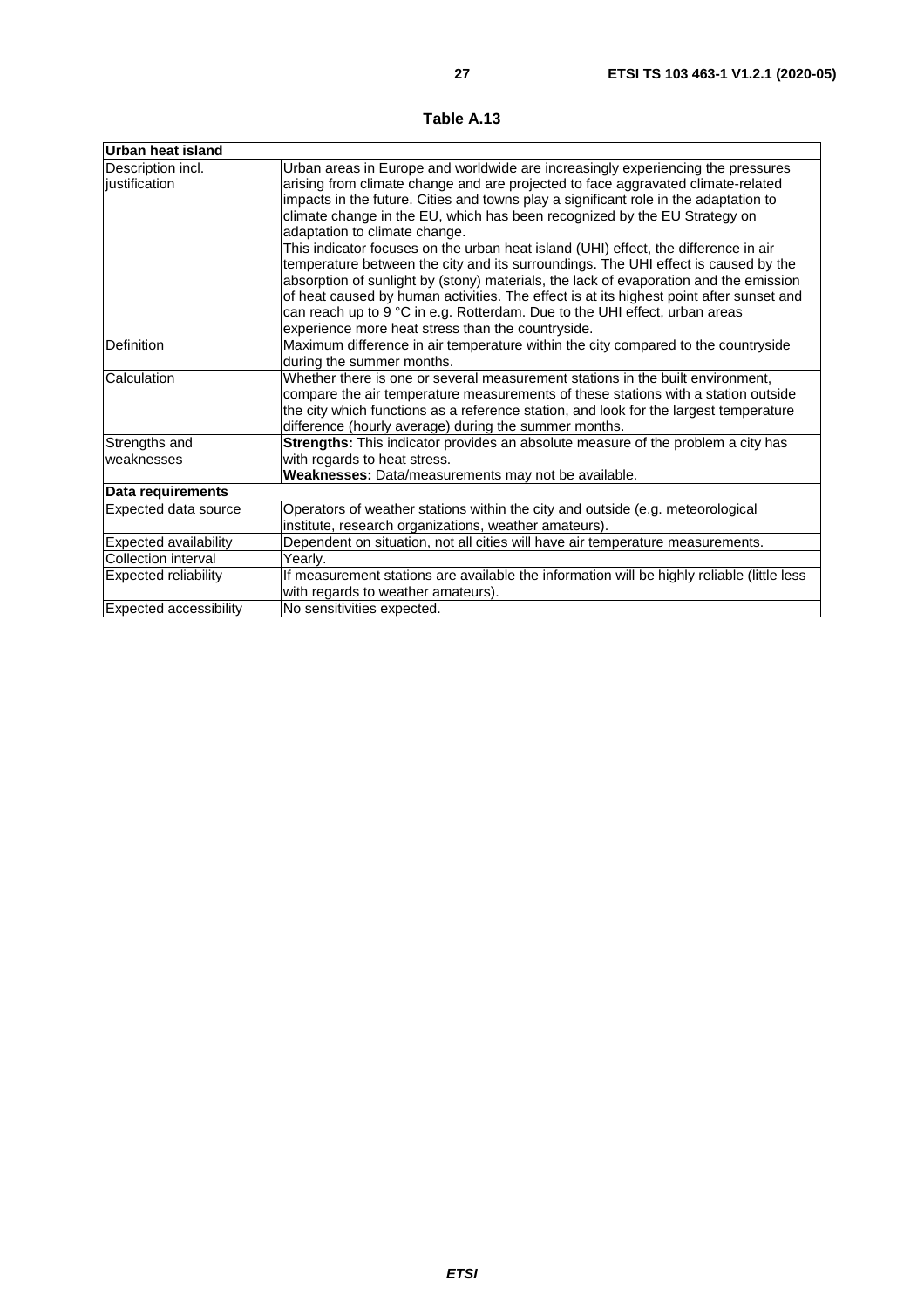## <span id="page-27-0"></span>A.2.4 Pollution and waste

| Nitrogen dioxide emissions (NO <sub>2</sub> ) |                                                                                                                                                                                                                                                                                                                                                                                                                                                                                                                                                                                                                                                                                                                                                                                                                                                                                                                                                                                                                                                                                                                                                                                                                                                                                                                                      |  |
|-----------------------------------------------|--------------------------------------------------------------------------------------------------------------------------------------------------------------------------------------------------------------------------------------------------------------------------------------------------------------------------------------------------------------------------------------------------------------------------------------------------------------------------------------------------------------------------------------------------------------------------------------------------------------------------------------------------------------------------------------------------------------------------------------------------------------------------------------------------------------------------------------------------------------------------------------------------------------------------------------------------------------------------------------------------------------------------------------------------------------------------------------------------------------------------------------------------------------------------------------------------------------------------------------------------------------------------------------------------------------------------------------|--|
| Description incl.<br>justification            | Improving the air quality in urban areas has been identified by the European<br>Innovation Partnership on Smart Cities and Communities (EIP SCC) as one of the<br>main challenges in the vertical priority area of Sustainable Urban Mobility.<br>$NO2$ (nitrogen dioxide) is a major air pollutant, which can have significant impacts on<br>human health and the environment (ISO 37120:2018 [4]). NO <sub>2</sub> contributes to the<br>formation of photochemical smog and at raised levels can increase the likelihood of<br>respiratory problems. Nitrogen dioxide inflames the lining of the lungs, and it can<br>reduce immunity to lung infections. This can cause problems such as wheezing,<br>coughing, colds, flu and bronchitis. Increased levels of nitrogen dioxide can have<br>significant impacts on people with asthma because it can cause more frequent and<br>more intense attacks. $NO2$ chemically transforms into nitric acid and contributes to<br>acid rain. Nitric acid can corrode metals, fade fabrics, and degrade rubber. When<br>deposited, it can also contribute to lake acidification and can damage trees and<br>crops, resulting in substantial losses. Nitrogen dioxide is part of the exhaust gases of<br>motor vehicles, but also emanates from other combustion processes, related e.g. to |  |
|                                               | domestic heating and industrial processes.                                                                                                                                                                                                                                                                                                                                                                                                                                                                                                                                                                                                                                                                                                                                                                                                                                                                                                                                                                                                                                                                                                                                                                                                                                                                                           |  |
| Definition                                    | Annual nitrogen dioxide emissions per capita.                                                                                                                                                                                                                                                                                                                                                                                                                                                                                                                                                                                                                                                                                                                                                                                                                                                                                                                                                                                                                                                                                                                                                                                                                                                                                        |  |
| Calculation                                   | $\sqrt{\rm N}$ Ox emissions $(\rm g)$<br>$\frac{g}{cap}$ of NOx<br>population                                                                                                                                                                                                                                                                                                                                                                                                                                                                                                                                                                                                                                                                                                                                                                                                                                                                                                                                                                                                                                                                                                                                                                                                                                                        |  |
| Strengths and                                 | Strengths: Important indicator related to transport.                                                                                                                                                                                                                                                                                                                                                                                                                                                                                                                                                                                                                                                                                                                                                                                                                                                                                                                                                                                                                                                                                                                                                                                                                                                                                 |  |
| weaknesses                                    | Weaknesses: $NO2$ emissions are directly related to energy use, especially in the                                                                                                                                                                                                                                                                                                                                                                                                                                                                                                                                                                                                                                                                                                                                                                                                                                                                                                                                                                                                                                                                                                                                                                                                                                                    |  |
|                                               | transport sector. Double counting with the energy indicators occurs.                                                                                                                                                                                                                                                                                                                                                                                                                                                                                                                                                                                                                                                                                                                                                                                                                                                                                                                                                                                                                                                                                                                                                                                                                                                                 |  |
| Data requirements                             |                                                                                                                                                                                                                                                                                                                                                                                                                                                                                                                                                                                                                                                                                                                                                                                                                                                                                                                                                                                                                                                                                                                                                                                                                                                                                                                                      |  |
| Expected data source                          | Environmental department/service; City emission registration. Hourly average<br>concentrations are measured by monitoring equipment and reported to Air Quality<br>monitoring authority (i.e. City Environment Office, National Environment Office, etc.).<br>$NO2$ emissions can be derived from energy use if not directly available. The level of<br>NO <sub>2</sub> emissions are varying depending mainly on the energy generation technology<br>and type of fuel.<br>The urban audit database also contains information on the 'number of hours nitrogen<br>dioxide $NO2$ concentrations exceed 200 $\mu$ g/m <sup>3</sup> ' and the 'annual average                                                                                                                                                                                                                                                                                                                                                                                                                                                                                                                                                                                                                                                                           |  |
|                                               | concentration of $NO2$ (µg/m <sup>3</sup> )'.                                                                                                                                                                                                                                                                                                                                                                                                                                                                                                                                                                                                                                                                                                                                                                                                                                                                                                                                                                                                                                                                                                                                                                                                                                                                                        |  |
| Expected availability                         | Good. Many cities maintain an emission register; however the information might<br>require further processing of data or database.                                                                                                                                                                                                                                                                                                                                                                                                                                                                                                                                                                                                                                                                                                                                                                                                                                                                                                                                                                                                                                                                                                                                                                                                    |  |
| Collection interval                           | Annually.                                                                                                                                                                                                                                                                                                                                                                                                                                                                                                                                                                                                                                                                                                                                                                                                                                                                                                                                                                                                                                                                                                                                                                                                                                                                                                                            |  |
| <b>Expected reliability</b>                   | Emission factors may change from country to country. If results can be based on<br>actual energy/ $NO_x$ performance and not ex-ante estimations of how the energy<br>balance is expected change, then the results are very reliable. If based on                                                                                                                                                                                                                                                                                                                                                                                                                                                                                                                                                                                                                                                                                                                                                                                                                                                                                                                                                                                                                                                                                    |  |
|                                               | expectations, the results are somewhat reliable.                                                                                                                                                                                                                                                                                                                                                                                                                                                                                                                                                                                                                                                                                                                                                                                                                                                                                                                                                                                                                                                                                                                                                                                                                                                                                     |  |
| <b>Expected accessibility</b>                 | No sensitivities expected.                                                                                                                                                                                                                                                                                                                                                                                                                                                                                                                                                                                                                                                                                                                                                                                                                                                                                                                                                                                                                                                                                                                                                                                                                                                                                                           |  |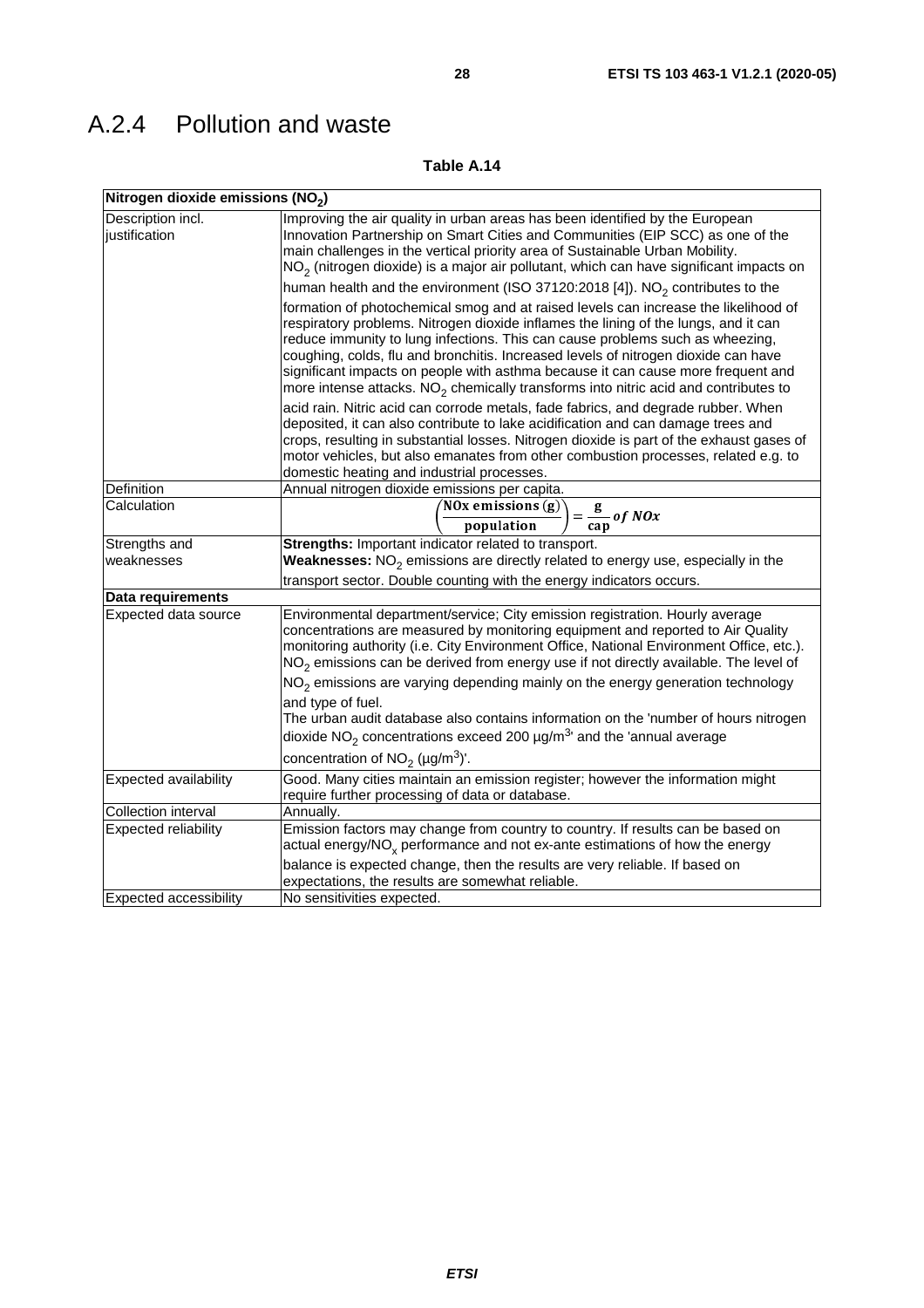**Table A.15** 

| Fine particulate matter emissions (PM 2,5) |                                                                                                                                                                            |  |  |
|--------------------------------------------|----------------------------------------------------------------------------------------------------------------------------------------------------------------------------|--|--|
| Description incl.<br>justification         | Improving the air quality in urban areas has been identified by the European<br>Innovation Partnership on Smart Cities and Communities (EIP SCC) as one of the             |  |  |
|                                            | main challenges in the vertical priority area of Sustainable Urban Mobility.                                                                                               |  |  |
|                                            | Fine particulate matter can cause major health problems in cities. According to the                                                                                        |  |  |
|                                            | WHO, any concentration of Particulate Matter (PM) is harmful to human health. PM is                                                                                        |  |  |
|                                            | carcinogenic and harms the circulatory system as well as the respiratory system. As                                                                                        |  |  |
|                                            | with many other air pollutants, there is a connection with questions of environmental                                                                                      |  |  |
|                                            | justice, since often underprivileged citizens may suffer from stronger exposure. The                                                                                       |  |  |
|                                            | evidence on PM and its public health impact is consistent in showing adverse health                                                                                        |  |  |
|                                            | effects at exposures that are currently experienced by urban populations in both                                                                                           |  |  |
|                                            | developed and developing countries. The range of health effects is broad, but are<br>predominantly to the respiratory and cardiovascular systems (ISO 37120:2018 [4]).     |  |  |
| Definition                                 | Annual particulate matter emissions (PM 2,5) per capita.                                                                                                                   |  |  |
| Calculation                                | The unit for this indicator should for the city level be grams per capita:                                                                                                 |  |  |
|                                            | $'$ PM2, 5 emissions $({\bf g})^\vee$                                                                                                                                      |  |  |
|                                            | $\frac{g}{cap}$ of PM2, 5                                                                                                                                                  |  |  |
|                                            | population                                                                                                                                                                 |  |  |
| Strengths and                              | Strengths: Not applicable.                                                                                                                                                 |  |  |
| weaknesses                                 | Weaknesses: Not applicable.                                                                                                                                                |  |  |
| Data requirements                          |                                                                                                                                                                            |  |  |
| Expected data source                       | Concentrations are measured by monitoring equipment and reported to Air Quality                                                                                            |  |  |
|                                            | monitoring authority (i.e. City Environment Office, National Environment Office, etc.).<br>The urban audit database contains information on the number of days particulate |  |  |
|                                            |                                                                                                                                                                            |  |  |
|                                            | matter PM 10 and PM 2,5 concentrations exceed 50 $\mu$ g/m <sup>3</sup> and the 'annual average                                                                            |  |  |
|                                            | concentration of PM10 ( $\mu$ g/m <sup>3</sup> )'.                                                                                                                         |  |  |
| Expected availability                      | Since a standard is to be met amongst there is most likely data from either                                                                                                |  |  |
|                                            | measurements or modelling calculations. Many cities maintain an emission register;<br>however the information might require further processing of data or database.        |  |  |
| Collection interval                        | Annually.                                                                                                                                                                  |  |  |
| <b>Expected reliability</b>                | Emission factors may change from country to country. If results can be based on                                                                                            |  |  |
|                                            | actual performance and not ex-ante estimations of how the energy balance is                                                                                                |  |  |
|                                            | expected change, then the results are very reliable. If based on expectations, the                                                                                         |  |  |
|                                            | results are somewhat reliable.                                                                                                                                             |  |  |
| <b>Expected accessibility</b>              | No sensitivities expected.                                                                                                                                                 |  |  |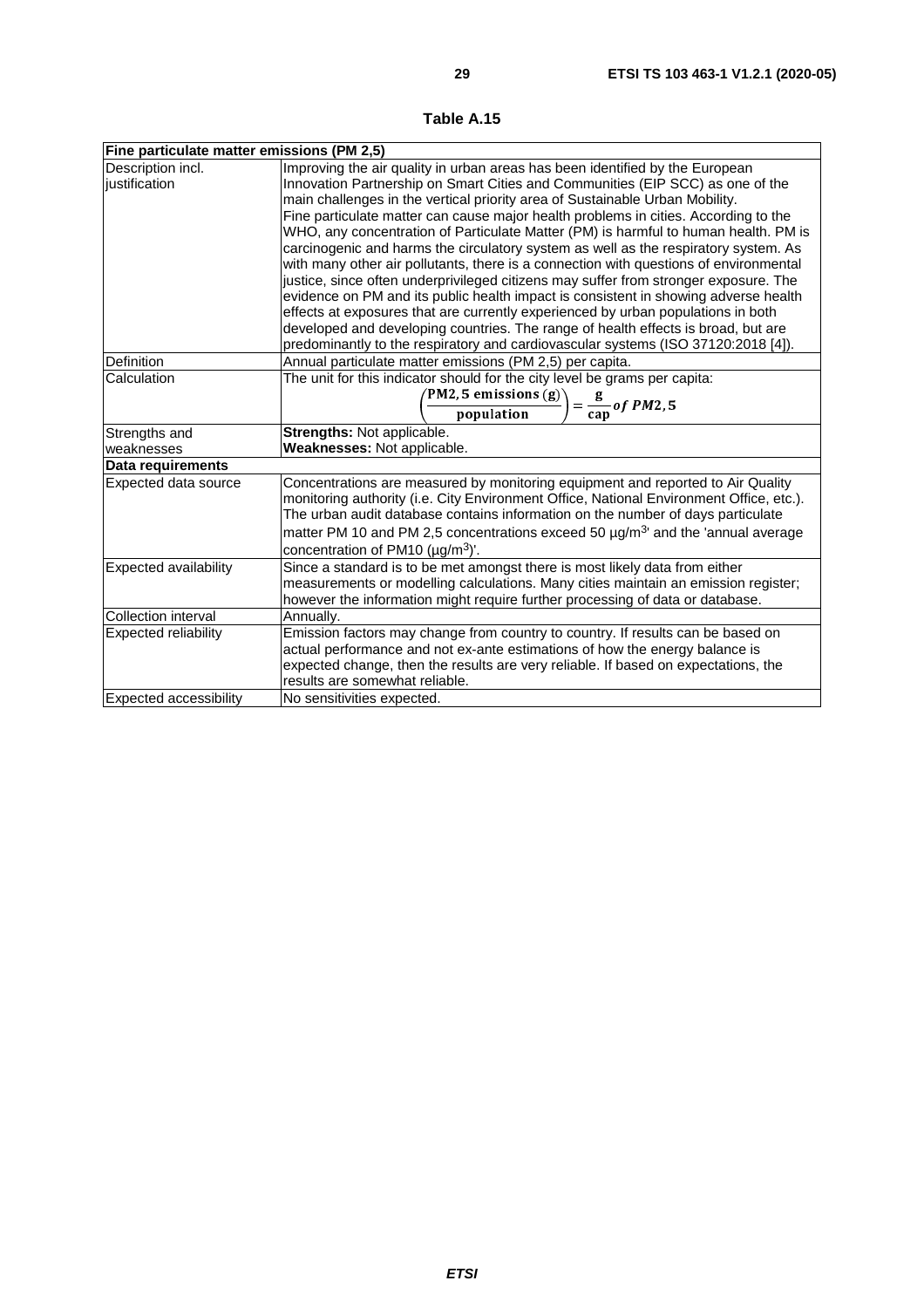| Table A.16 |  |
|------------|--|
|------------|--|

| Air quality index                                                                                         |                                                                                                                                                                                                                                                                                                                                                                                                                                                                                                                                                                                                                                                                                               |                                                                                                                                          |                                                                                                           |
|-----------------------------------------------------------------------------------------------------------|-----------------------------------------------------------------------------------------------------------------------------------------------------------------------------------------------------------------------------------------------------------------------------------------------------------------------------------------------------------------------------------------------------------------------------------------------------------------------------------------------------------------------------------------------------------------------------------------------------------------------------------------------------------------------------------------------|------------------------------------------------------------------------------------------------------------------------------------------|-----------------------------------------------------------------------------------------------------------|
| Description incl.<br>justification                                                                        | Improving the air quality in urban areas has been identified by the European Innovation<br>Partnership on Smart Cities and Communities (EIP SCC) as one of the main challenges in the<br>vertical priority area of Sustainable Urban Mobility.<br>Air quality is expressed in the concentration of major air pollutants. At this moment from a human<br>health perspective most important are particulates (PM 10, PM 2,5), $NO2$ (as indicator of traffic                                                                                                                                                                                                                                    |                                                                                                                                          |                                                                                                           |
|                                                                                                           | related air pollution) and ozone (important for summer smog). The concentration levels of these<br>pollutants together define the air quality.<br>For the EU, the CiteAir project has defined hourly, daily and yearly indices to express in one                                                                                                                                                                                                                                                                                                                                                                                                                                              |                                                                                                                                          |                                                                                                           |
|                                                                                                           | figure air quality.                                                                                                                                                                                                                                                                                                                                                                                                                                                                                                                                                                                                                                                                           |                                                                                                                                          |                                                                                                           |
|                                                                                                           |                                                                                                                                                                                                                                                                                                                                                                                                                                                                                                                                                                                                                                                                                               | For this indicator, the year average air quality index should be used. It is a distance to target                                        |                                                                                                           |
|                                                                                                           |                                                                                                                                                                                                                                                                                                                                                                                                                                                                                                                                                                                                                                                                                               | indicator that provides a relative measure of the annual average air quality in relation to the                                          |                                                                                                           |
|                                                                                                           |                                                                                                                                                                                                                                                                                                                                                                                                                                                                                                                                                                                                                                                                                               | European limit values (annual air quality standards and objectives from EU directives). If the                                           | index is higher than 1: for one or more pollutants the limit values are not met. If the index is below    |
|                                                                                                           |                                                                                                                                                                                                                                                                                                                                                                                                                                                                                                                                                                                                                                                                                               | 1: on average the limit values are met.                                                                                                  |                                                                                                           |
| Definition                                                                                                |                                                                                                                                                                                                                                                                                                                                                                                                                                                                                                                                                                                                                                                                                               | Annual concentration of relevant air pollutants.                                                                                         |                                                                                                           |
| Calculation                                                                                               |                                                                                                                                                                                                                                                                                                                                                                                                                                                                                                                                                                                                                                                                                               | For each pollutant a subindex is calculated according to the scheme below:                                                               |                                                                                                           |
|                                                                                                           | <b>Pollutant</b>                                                                                                                                                                                                                                                                                                                                                                                                                                                                                                                                                                                                                                                                              | <b>Target value/limit value</b>                                                                                                          | <b>Subindex calculation</b>                                                                               |
|                                                                                                           | $\overline{NO}_2$                                                                                                                                                                                                                                                                                                                                                                                                                                                                                                                                                                                                                                                                             | Year average is 40 µg/m <sup>3</sup>                                                                                                     | Year average/40                                                                                           |
|                                                                                                           | <b>PM10</b>                                                                                                                                                                                                                                                                                                                                                                                                                                                                                                                                                                                                                                                                                   | Year average is 40 $\mu$ g/m <sup>3</sup>                                                                                                | Year average/40                                                                                           |
|                                                                                                           | PM10daily                                                                                                                                                                                                                                                                                                                                                                                                                                                                                                                                                                                                                                                                                     | Max. number of daily averages<br>above 50 $\mu$ g/m <sup>3</sup> is 35 days                                                              | Log(number of days+1)/Log(36)                                                                             |
|                                                                                                           | Ozone                                                                                                                                                                                                                                                                                                                                                                                                                                                                                                                                                                                                                                                                                         | 25 days with an 8-hour average<br>value $\geq 120 \mu g/m^3$                                                                             | # days with 8-hour average<br>$\geq 120/25$                                                               |
|                                                                                                           | SO <sub>2</sub>                                                                                                                                                                                                                                                                                                                                                                                                                                                                                                                                                                                                                                                                               | Year average is 20 $\mu$ g/m <sup>3</sup>                                                                                                | Year average/20                                                                                           |
|                                                                                                           | Benzene                                                                                                                                                                                                                                                                                                                                                                                                                                                                                                                                                                                                                                                                                       | Year average is 5 $\mu$ g/m <sup>3</sup>                                                                                                 | Year average/5                                                                                            |
|                                                                                                           | NOTE:                                                                                                                                                                                                                                                                                                                                                                                                                                                                                                                                                                                                                                                                                         | CO is not calculated.                                                                                                                    |                                                                                                           |
|                                                                                                           | The overall city index is the average of the sub-indices for $NO2$ , PM10 (both year average and<br>the number of days $\geq$ 50 µg/m <sup>3</sup> sub-index) and ozone for the city background index. For the<br>traffic year average index the averages of the sub-indices for $NO2$ and PM10 (both) are being<br>used. The other pollutants (including PM 2,5) are used in the presentation of the city index if data<br>are available, but do not enter the calculation of the city average index. They are treated as<br>additional pollutants like in the hourly and daily indices. The main reason is that not every city is<br>monitoring this full range of pollutants.<br>See note. |                                                                                                                                          |                                                                                                           |
| Strengths and                                                                                             | Strengths: Not applicable.                                                                                                                                                                                                                                                                                                                                                                                                                                                                                                                                                                                                                                                                    |                                                                                                                                          |                                                                                                           |
| Data requirements                                                                                         | Weaknesses: Not applicable.<br>weaknesses                                                                                                                                                                                                                                                                                                                                                                                                                                                                                                                                                                                                                                                     |                                                                                                                                          |                                                                                                           |
| Expected data                                                                                             |                                                                                                                                                                                                                                                                                                                                                                                                                                                                                                                                                                                                                                                                                               |                                                                                                                                          |                                                                                                           |
| source                                                                                                    | Concentrations are measured by monitoring equipment and reported to Air Quality monitoring<br>authority (i.e. City Environment Office, National Environment Office, etc.). Many cities use a local<br>or national variant of an air quality index, which can replace this indicator (but loosing EU<br>comparability).                                                                                                                                                                                                                                                                                                                                                                        |                                                                                                                                          |                                                                                                           |
| Expected                                                                                                  |                                                                                                                                                                                                                                                                                                                                                                                                                                                                                                                                                                                                                                                                                               | Good. Most pollutants are measured continuously in EU member states.                                                                     |                                                                                                           |
| availability                                                                                              |                                                                                                                                                                                                                                                                                                                                                                                                                                                                                                                                                                                                                                                                                               | See http://www.airqualitynow.eu/comparing home.php.                                                                                      |                                                                                                           |
| Collection interval                                                                                       | Annually.                                                                                                                                                                                                                                                                                                                                                                                                                                                                                                                                                                                                                                                                                     |                                                                                                                                          |                                                                                                           |
| <b>Expected reliability</b><br>Expected                                                                   |                                                                                                                                                                                                                                                                                                                                                                                                                                                                                                                                                                                                                                                                                               | If the data is based on measurements the results are very reliable.<br>Access may be restricted to employees of the city administration. |                                                                                                           |
| accessibility                                                                                             |                                                                                                                                                                                                                                                                                                                                                                                                                                                                                                                                                                                                                                                                                               |                                                                                                                                          |                                                                                                           |
| NOTE:                                                                                                     |                                                                                                                                                                                                                                                                                                                                                                                                                                                                                                                                                                                                                                                                                               |                                                                                                                                          | Potential users of the CAQI should notify the CITEAIR partners (at caqi@airqualitynow.eu) and establish a |
| user agreement (http://www.airqualitynow.eu/about_copyright.php). This way, users can be kept informed in |                                                                                                                                                                                                                                                                                                                                                                                                                                                                                                                                                                                                                                                                                               |                                                                                                                                          |                                                                                                           |
| case of further developments concerning the index. The use of the CAQI is free of charge for              |                                                                                                                                                                                                                                                                                                                                                                                                                                                                                                                                                                                                                                                                                               |                                                                                                                                          |                                                                                                           |
|                                                                                                           | non-commercial purposes.                                                                                                                                                                                                                                                                                                                                                                                                                                                                                                                                                                                                                                                                      |                                                                                                                                          |                                                                                                           |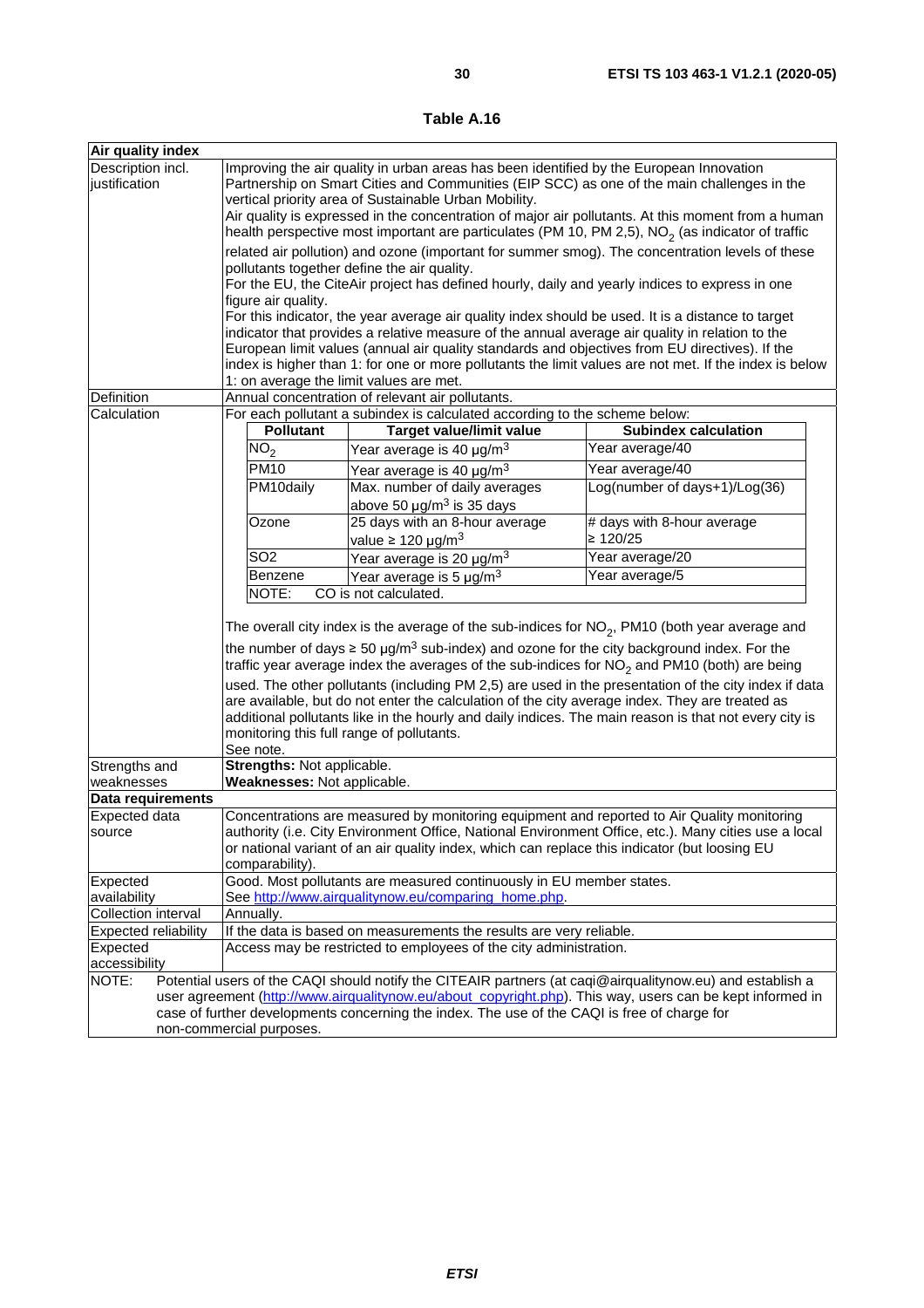| <b>Noise pollution</b>          |                                                                                                                                                                                                                                                                                                                                                                                                                                                                                                                                                                                                                                          |
|---------------------------------|------------------------------------------------------------------------------------------------------------------------------------------------------------------------------------------------------------------------------------------------------------------------------------------------------------------------------------------------------------------------------------------------------------------------------------------------------------------------------------------------------------------------------------------------------------------------------------------------------------------------------------------|
| Description incl. justification | Prolonged exposure to noise can lead to significant health effects, both physical and<br>mental (ISO 37120:2018 [4]). This indicator assesses the number of inhabitants<br>exposed to noise $> 55$ dB(A) at night time.                                                                                                                                                                                                                                                                                                                                                                                                                  |
| Definition                      | Share of the population affected by noise $> 55$ dB(a) at night time.                                                                                                                                                                                                                                                                                                                                                                                                                                                                                                                                                                    |
| Calculation                     | # inhabitants exposed to noise $> 55$ dB(A)<br>$- \times 100\%$<br>total number of inhabitants                                                                                                                                                                                                                                                                                                                                                                                                                                                                                                                                           |
|                                 | $=$ share of population affetcted by noise $[\%]$                                                                                                                                                                                                                                                                                                                                                                                                                                                                                                                                                                                        |
|                                 | Noise pollution may be calculated by mapping the noise level at night (Ln) likely to<br>cause annoyance as given in ISO 1996-2:1987 [3], identifying the areas of the city                                                                                                                                                                                                                                                                                                                                                                                                                                                               |
|                                 | where Ln is greater than 55 dB(A) and estimating the population of those areas as a                                                                                                                                                                                                                                                                                                                                                                                                                                                                                                                                                      |
|                                 | percentage of the total city population. The result may be expressed as the                                                                                                                                                                                                                                                                                                                                                                                                                                                                                                                                                              |
|                                 | percentage of the population affected by noise pollution. (ISO 37120:2018 [4]).<br>Strengths: Not applicable.                                                                                                                                                                                                                                                                                                                                                                                                                                                                                                                            |
| Strengths and weaknesses        | Weaknesses: Difficult to represent spatial variation in one indicator.                                                                                                                                                                                                                                                                                                                                                                                                                                                                                                                                                                   |
| Data requirements               |                                                                                                                                                                                                                                                                                                                                                                                                                                                                                                                                                                                                                                          |
| <b>Expected data source</b>     | Member countries of the European Union are committed to the reduction of noise<br>pollution to those levels recommended by the WHO by the year of 2020. Member<br>countries might therefore have measurements of noise pollution for at least official<br>areas.<br>Average concentrations are measured by monitoring equipment and reported to Air<br>Quality monitoring authority (i.e. City Environment Office, National Environment<br>Office, etc.) The urban audit database contains information on the 'number of<br>inhabitants exposed to road/rail/air traffic noise $> 65$ dB(A) at day time/ $> 55$ dB(A) at<br>night time'. |
| Expected availability           | Good.                                                                                                                                                                                                                                                                                                                                                                                                                                                                                                                                                                                                                                    |
| Collection interval             | Yearly.                                                                                                                                                                                                                                                                                                                                                                                                                                                                                                                                                                                                                                  |
| Expected reliability            | If the data is based on measurements the results are very reliable. If based on<br>expectations/calculations, the results are somewhat reliable.                                                                                                                                                                                                                                                                                                                                                                                                                                                                                         |
| Expected accessibility          | Data about noise pollution are to be public amongst member states.                                                                                                                                                                                                                                                                                                                                                                                                                                                                                                                                                                       |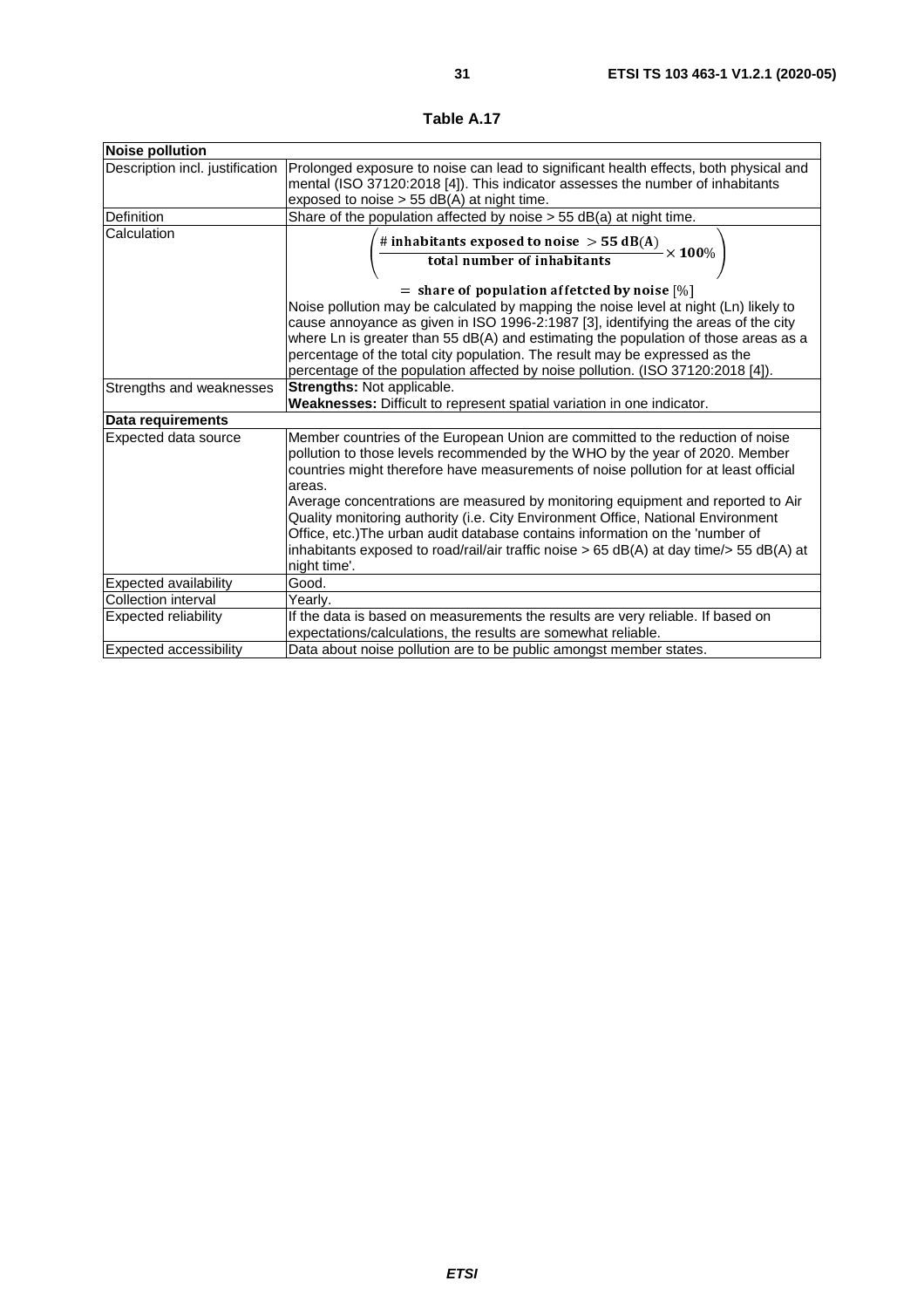**Table A.18** 

| Municipal solid waste              |                                                                                                                                                                                                                                                                                                                                                                                                                                                                                                                                                                                                                                                                                                                                                                                                                                                                                                                                                                                                                                                                                                                                                                                                                                                                                                                                                                                                                                                                                                                                                                                                                                                                                                                                                                                                                                                                                                                                                                                                                                                                                       |
|------------------------------------|---------------------------------------------------------------------------------------------------------------------------------------------------------------------------------------------------------------------------------------------------------------------------------------------------------------------------------------------------------------------------------------------------------------------------------------------------------------------------------------------------------------------------------------------------------------------------------------------------------------------------------------------------------------------------------------------------------------------------------------------------------------------------------------------------------------------------------------------------------------------------------------------------------------------------------------------------------------------------------------------------------------------------------------------------------------------------------------------------------------------------------------------------------------------------------------------------------------------------------------------------------------------------------------------------------------------------------------------------------------------------------------------------------------------------------------------------------------------------------------------------------------------------------------------------------------------------------------------------------------------------------------------------------------------------------------------------------------------------------------------------------------------------------------------------------------------------------------------------------------------------------------------------------------------------------------------------------------------------------------------------------------------------------------------------------------------------------------|
| Description incl.<br>justification | The proper discharge, transportation and treatment of solid waste is one of the most<br>important components of life in a city and one of the first areas in which governments<br>and institutions should focus. Solid waste systems contribute in many ways to public<br>health, the local economy, the environment, and the social understanding and<br>education about the latter. A proper solid waste system can foster recycling practices<br>that maximize the life cycle of landfills and create recycling micro-economies; and it<br>provides alternative sources of energy that help reduce the consumption of electricity<br>and/or petroleum based fuels.<br>This indicator provides a measure of how much waste a city is producing and the<br>level of service a city is providing for its collection (ISO 37120:2018 [4]). Municipal<br>waste may refer to waste collected by or on behalf of municipalities. The data may<br>only refer to the waste flows managed under the responsibility of the local<br>administration including waste collected on behalf of the local authority by private<br>companies or regional associations founded for that purpose.<br>Municipal waste should include waste originating from:<br>households:<br>$\bullet$<br>commerce and trade, small businesses, office buildings and institutions<br>(e.g. schools, hospitals, government buildings).<br>The definition should also include:<br>bulky waste (e.g. white goods, old furniture, mattresses);<br>$\bullet$<br>garden waste, leaves, grass clippings, street sweepings, the content of litter<br>$\bullet$<br>containers, and market cleansing waste, if managed as waste;<br>waste from selected municipal services, i.e. waste from park and garden<br>maintenance, waste from street cleaning services (e.g. street sweepings,<br>the content of litter containers, market cleansing waste), if managed as<br>waste.<br>The definition may exclude:<br>waste from municipal sewage network and treatment;<br>$\bullet$<br>municipal construction and demolition waste. |
| Definition                         | The amount of municipal solid waste generated per capita annually                                                                                                                                                                                                                                                                                                                                                                                                                                                                                                                                                                                                                                                                                                                                                                                                                                                                                                                                                                                                                                                                                                                                                                                                                                                                                                                                                                                                                                                                                                                                                                                                                                                                                                                                                                                                                                                                                                                                                                                                                     |
| Calculation                        | Annual amount of generated municipal solid waste $({\rm t/yr})^2$                                                                                                                                                                                                                                                                                                                                                                                                                                                                                                                                                                                                                                                                                                                                                                                                                                                                                                                                                                                                                                                                                                                                                                                                                                                                                                                                                                                                                                                                                                                                                                                                                                                                                                                                                                                                                                                                                                                                                                                                                     |
|                                    | capita                                                                                                                                                                                                                                                                                                                                                                                                                                                                                                                                                                                                                                                                                                                                                                                                                                                                                                                                                                                                                                                                                                                                                                                                                                                                                                                                                                                                                                                                                                                                                                                                                                                                                                                                                                                                                                                                                                                                                                                                                                                                                |
|                                    | $=\frac{\overline{cap}}{\overline{vr}}$ of generated municipal solid waste                                                                                                                                                                                                                                                                                                                                                                                                                                                                                                                                                                                                                                                                                                                                                                                                                                                                                                                                                                                                                                                                                                                                                                                                                                                                                                                                                                                                                                                                                                                                                                                                                                                                                                                                                                                                                                                                                                                                                                                                            |
|                                    | The total collected municipal solid waste per capita may be expressed as the total<br>municipal solid waste produced in the municipality per person. This indicator may be<br>calculated as the total.<br>amount of solid waste (household and commercial) generated in tonnes (numerator)<br>divided by the total city population (denominator). The result may be expressed as<br>total municipal solid waste collected per capita in tonnes (ISO 37120:2018 [4]).                                                                                                                                                                                                                                                                                                                                                                                                                                                                                                                                                                                                                                                                                                                                                                                                                                                                                                                                                                                                                                                                                                                                                                                                                                                                                                                                                                                                                                                                                                                                                                                                                  |
| Strengths and                      | <b>Strengths:</b> Clear unit that is easily understandable and measurable.                                                                                                                                                                                                                                                                                                                                                                                                                                                                                                                                                                                                                                                                                                                                                                                                                                                                                                                                                                                                                                                                                                                                                                                                                                                                                                                                                                                                                                                                                                                                                                                                                                                                                                                                                                                                                                                                                                                                                                                                            |
| weaknesses                         | Weaknesses: Not applicable.                                                                                                                                                                                                                                                                                                                                                                                                                                                                                                                                                                                                                                                                                                                                                                                                                                                                                                                                                                                                                                                                                                                                                                                                                                                                                                                                                                                                                                                                                                                                                                                                                                                                                                                                                                                                                                                                                                                                                                                                                                                           |
| Data requirements                  |                                                                                                                                                                                                                                                                                                                                                                                                                                                                                                                                                                                                                                                                                                                                                                                                                                                                                                                                                                                                                                                                                                                                                                                                                                                                                                                                                                                                                                                                                                                                                                                                                                                                                                                                                                                                                                                                                                                                                                                                                                                                                       |
| Expected data source               | EU member countries are estimating their recycling rates and levels of municipal<br>solid waste through measuring and model calculation methods. Environmental<br>department, department responsible for waste collection. The urban audit database<br>contains information on 'municipal waste generated (domestic and commercial)'.                                                                                                                                                                                                                                                                                                                                                                                                                                                                                                                                                                                                                                                                                                                                                                                                                                                                                                                                                                                                                                                                                                                                                                                                                                                                                                                                                                                                                                                                                                                                                                                                                                                                                                                                                 |
| Expected availability              | Good.                                                                                                                                                                                                                                                                                                                                                                                                                                                                                                                                                                                                                                                                                                                                                                                                                                                                                                                                                                                                                                                                                                                                                                                                                                                                                                                                                                                                                                                                                                                                                                                                                                                                                                                                                                                                                                                                                                                                                                                                                                                                                 |
| Collection interval                | Annually.                                                                                                                                                                                                                                                                                                                                                                                                                                                                                                                                                                                                                                                                                                                                                                                                                                                                                                                                                                                                                                                                                                                                                                                                                                                                                                                                                                                                                                                                                                                                                                                                                                                                                                                                                                                                                                                                                                                                                                                                                                                                             |
| <b>Expected reliability</b>        | The data might range from highly reliable to somewhat reliable.                                                                                                                                                                                                                                                                                                                                                                                                                                                                                                                                                                                                                                                                                                                                                                                                                                                                                                                                                                                                                                                                                                                                                                                                                                                                                                                                                                                                                                                                                                                                                                                                                                                                                                                                                                                                                                                                                                                                                                                                                       |
| <b>Expected accessibility</b>      | Good.                                                                                                                                                                                                                                                                                                                                                                                                                                                                                                                                                                                                                                                                                                                                                                                                                                                                                                                                                                                                                                                                                                                                                                                                                                                                                                                                                                                                                                                                                                                                                                                                                                                                                                                                                                                                                                                                                                                                                                                                                                                                                 |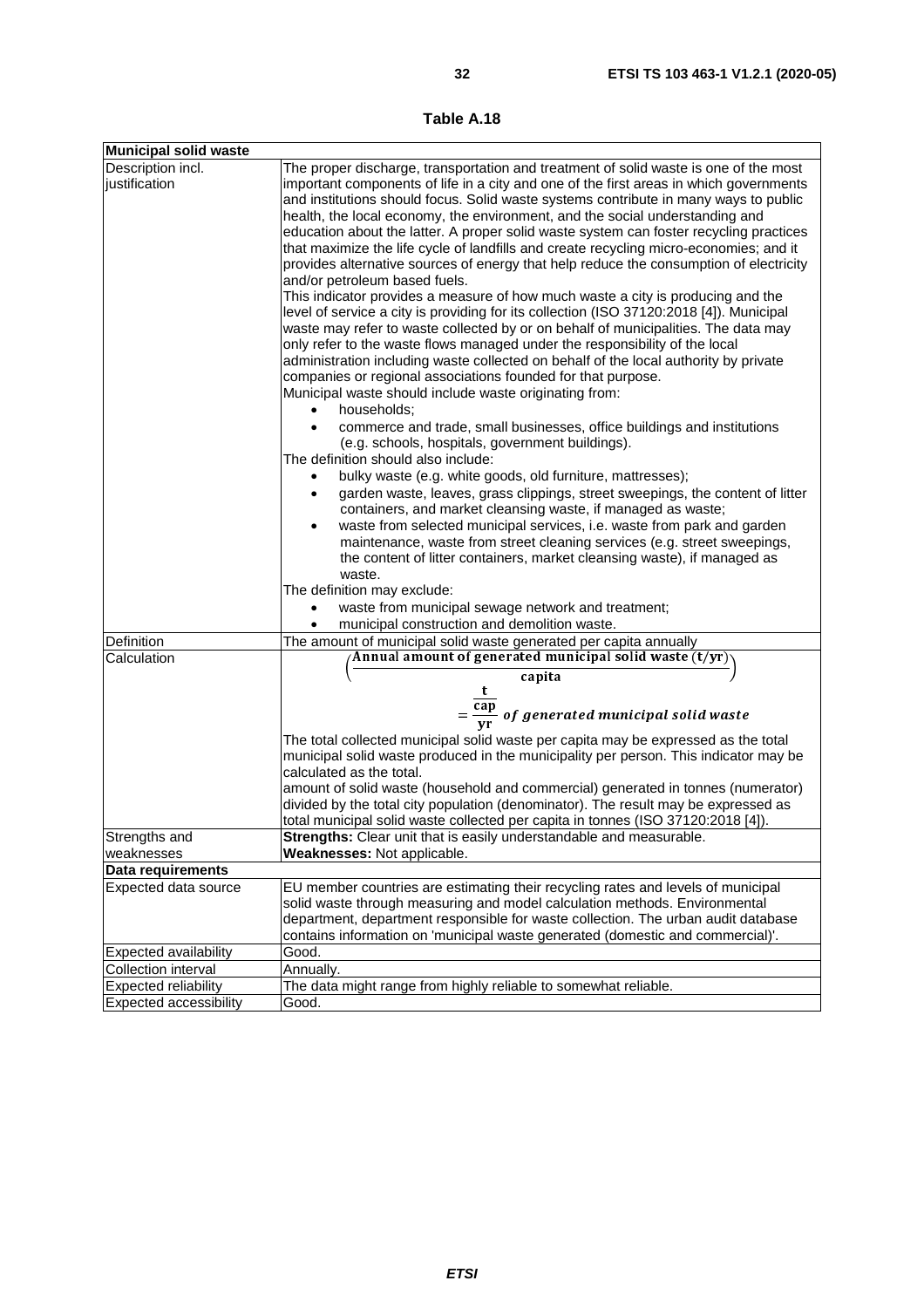**Table A.19** 

| <b>Recycling rate</b>         |                                                                                        |
|-------------------------------|----------------------------------------------------------------------------------------|
| Description incl.             | Many cities generate more solid waste than they can dispose of (ISO                    |
| liustification                | 37120:2018 [4]). Even when municipal budgets are adequate for collection, the safe     |
|                               | disposal of collected waste often remains a problem. Diverting recyclable materials    |
|                               | from the waste stream is one strategy for addressing this municipal issue. Higher      |
|                               | levels of municipal waste contribute to greater environmental problems and therefore   |
|                               | levels of collection, and also methods of disposal, of municipal solid waste are an    |
|                               | important component of municipal environmental management. Solid waste systems         |
|                               | contribute in many ways to public health, the local economy, the environment, and      |
|                               | the social understanding and education about the latter. A proper solid waste system   |
|                               | can foster recycling practices that maximize the life cycle of landfills and create    |
|                               | recycling micro-economies; and it provides alternative sources of energy that help     |
|                               | reduce the consumption of electricity and/or petroleum based fuels.                    |
| <b>Definition</b>             | Percentage of city's solid waste that is recycled.                                     |
| Calculation                   | The percentage of city's solid waste that is recycled may be calculated as the total   |
|                               | amount of the city's solid waste that is recycled in tonnes (numerator) divided by the |
|                               | total amount of solid waste produced in the city in tonnes (denominator). The result   |
|                               | may then be multiplied by 100 and expressed as a percentage (ISO 37120:2018 [4]).      |
|                               | Recycled materials may denote those materials diverted from the waste stream,          |
|                               | recovered, and processed into new products following local government permits and      |
|                               | regulations (International Solid Waste Association, ISWA).                             |
|                               | Hazardous waste that is produced in the city and is recycled may be reported           |
|                               | separately.                                                                            |
| Strengths and                 | Strengths: Clear unit that is easily understandable and measurable.                    |
| weaknesses                    | Weaknesses: Not applicable.                                                            |
| Data requirement              |                                                                                        |
| Expected data source          | This information should be obtained from municipal bodies, public services and major   |
|                               | private contractors dealing with solid waste collection and disposal. Data may be      |
|                               | obtained from specific studies carried out on solid waste for specific projects.       |
|                               | Information on selected disposal methods should be gathered from municipal             |
|                               | facilities and operators, parastatal and private companies dealing with solid waste    |
|                               | treatment. Solid waste experts, as well as NGOs working in this area, may be           |
|                               | consulted.                                                                             |
| Expected availability         | Good.                                                                                  |
| Collection interval           | Annually.                                                                              |
| <b>Expected reliability</b>   | The data might range from highly reliable to somewhat reliable.                        |
| <b>Expected accessibility</b> | Good.                                                                                  |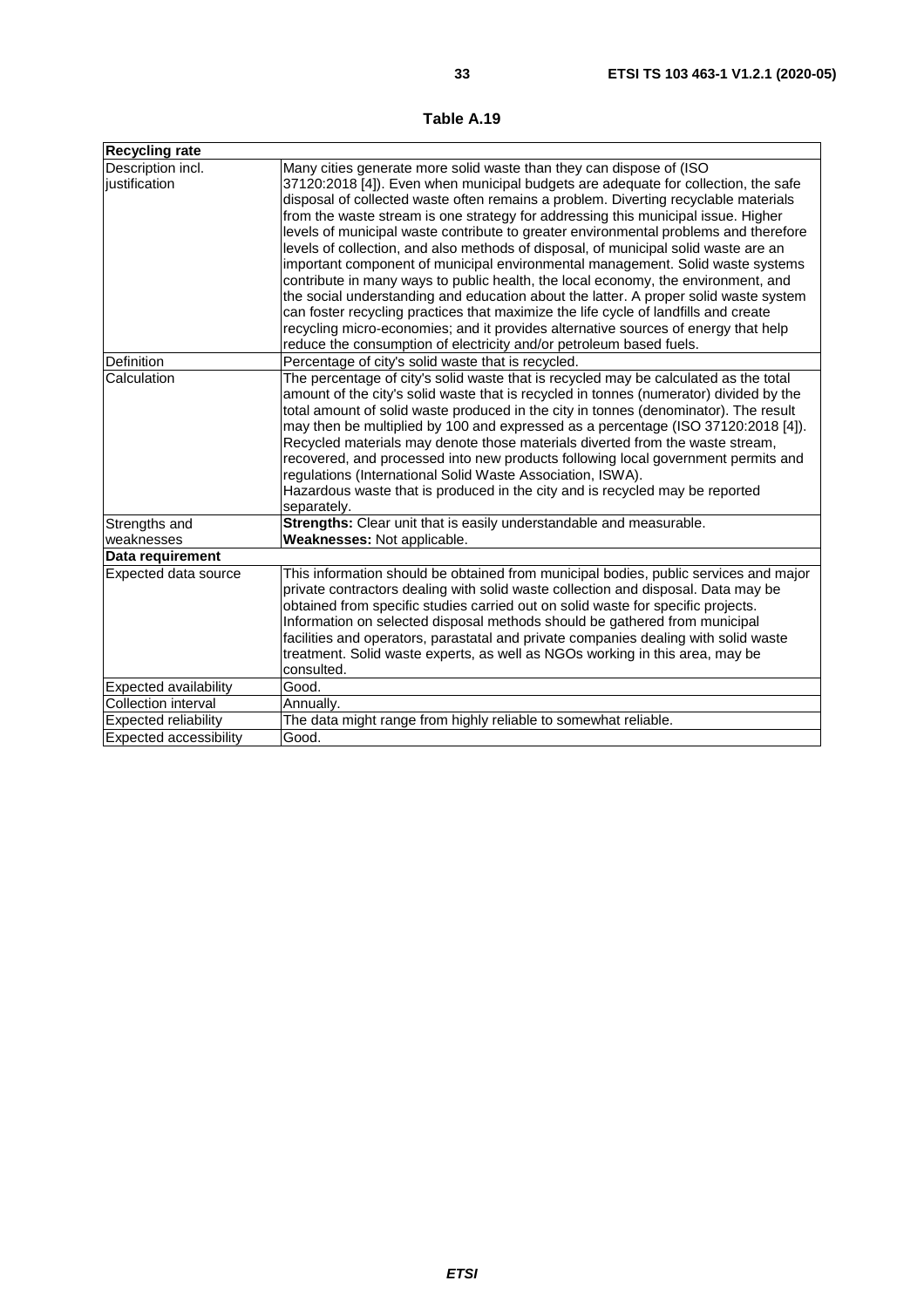## <span id="page-33-0"></span>A.2.5 Ecosystem

| Share of green and blue spaces                 |                                                                                       |  |
|------------------------------------------------|---------------------------------------------------------------------------------------|--|
| Description incl.                              | Green and water spaces are regarded as an index representing the degree of the        |  |
| justification                                  | nature conservation and improving the public health and quality of life as they are   |  |
|                                                | directly related to the natural water circulation, environmental purification and the |  |
|                                                | green network. More green and blue also reduces vulnerability to extreme weather      |  |
|                                                | events like urban heat islands and flooding by heavy rainfall.                        |  |
|                                                | This indicator reflects the ratio of green and water space area from total city land  |  |
|                                                | area.                                                                                 |  |
|                                                | Green areas are forest and park areas that are partly or completely covered with      |  |
|                                                | grass, trees, shrubs, or other vegetation. Water areas here meaning lakes, ponds,     |  |
|                                                | rivers.                                                                               |  |
| <b>Definition</b>                              | Share of green and water surface area as percentage of total land area                |  |
| Calculation                                    | $\sqrt{2}$ Water area [km $^2]$ + Green space area [km $^2]$                          |  |
|                                                | x 100<br>Total land area [km <sup>2</sup> ]                                           |  |
|                                                | $=$ Share of Green and blue spaces $[\%]$                                             |  |
| Strengths and                                  | Strengths: Not applicable.                                                            |  |
| weaknesses                                     | Weaknesses: Not applicable.                                                           |  |
| Data requirements                              |                                                                                       |  |
| Expected data source                           | Data can be retrieved from the urban planning and environment department of the       |  |
|                                                | city. The urban audit database contains information on 'water and wetland', 'green    |  |
|                                                | space area (km <sup>2</sup> )' and total land area according to cadastral register)'. |  |
|                                                | The surface area can also be estimated using a map of the city.                       |  |
| Expected availability                          | Good.                                                                                 |  |
| Collection interval                            | Yearly.                                                                               |  |
| <b>Expected reliability</b>                    | Good.                                                                                 |  |
| Expected accessibility                         | Public information.                                                                   |  |
| <b>References</b>                              |                                                                                       |  |
|                                                | European Commission (2012): Methodological Manual on City Statistics [i.6].           |  |
| European Environment Agency Urban Atlas [i.7]. |                                                                                       |  |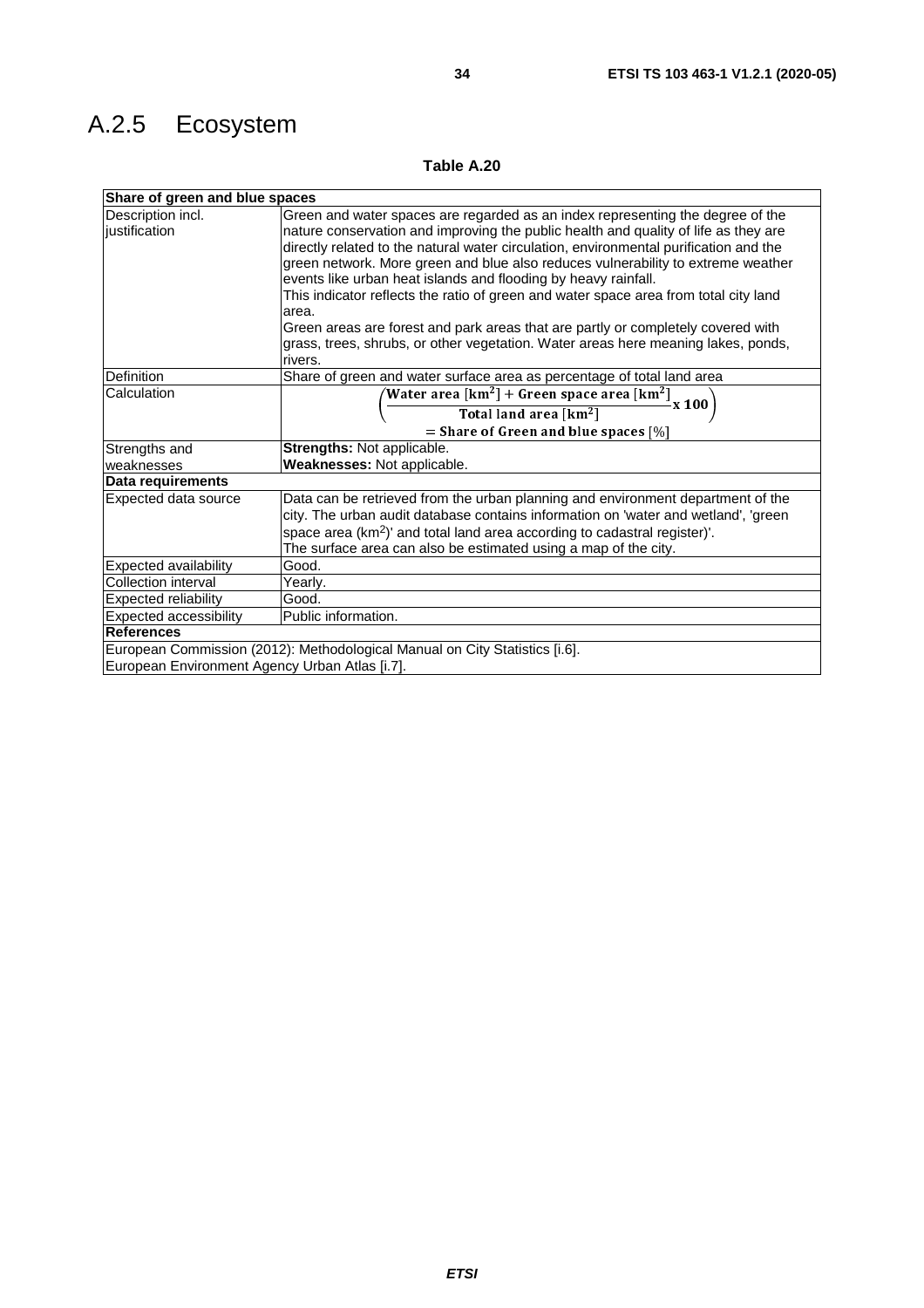| Table A.21 |  |
|------------|--|
|------------|--|

| Native species                     |                                                                                                                                                                                                                                                                                                                                                                                                                                                                                                                                                                                                                                                                                                                                                                                                                                                                                                                                                                                                                                                                                                 |
|------------------------------------|-------------------------------------------------------------------------------------------------------------------------------------------------------------------------------------------------------------------------------------------------------------------------------------------------------------------------------------------------------------------------------------------------------------------------------------------------------------------------------------------------------------------------------------------------------------------------------------------------------------------------------------------------------------------------------------------------------------------------------------------------------------------------------------------------------------------------------------------------------------------------------------------------------------------------------------------------------------------------------------------------------------------------------------------------------------------------------------------------|
| Description incl.<br>justification | Urbanization affects biodiversity through urban sprawl/habitat fragmentation, loss of<br>fertile agricultural lands, and spread of invasive alien species (ISO 37120:2018 [4]). A<br>loss in biodiversity threatens food supplies, lessens opportunities for recreation and<br>tourism, and impacts a diverse range of medicinal sources, varieties of wood, and<br>energy. It also interferes with essential ecological function, such as carbon<br>sequestration and air filtering. The net change in the number of native species in a<br>municipality is an indication of biological diversity loss or gain.                                                                                                                                                                                                                                                                                                                                                                                                                                                                                |
| Definition                         | Percentage change in number of native species                                                                                                                                                                                                                                                                                                                                                                                                                                                                                                                                                                                                                                                                                                                                                                                                                                                                                                                                                                                                                                                   |
| Calculation                        | The percentage change in number of native species may be calculated as the total<br>net change in species (numerator) divided by the total number of species from the<br>5 taxonomic groups from most recent survey (denominator). The result may then be<br>multiplied by 100 and expressed as a percentage (ISO 37120:2018 [4]).<br>The net change in species may be calculated as the number of new species within<br>the city from the three core taxonomic groups and the city's selection of an additional<br>two taxonomic groups (as a result of re-introduction, rediscovery, new species found,<br>etc.) subtracted by the number of species that have become extirpated or locally<br>extinct within the city.<br>The three core taxonomic groups may refer to vascular plants, birds and butterflies.<br>Additional taxonomic groups that cities should select can include the following:<br>mammals, insects, bryophytes, fungi, amphibians, reptiles, freshwater fish, molluscs,<br>dragonflies, carabid beetles, spiders, hard corals, marine fish, seagrasses, sponges,<br>etc. |
| Strengths and                      | Strengths: Not applicable.                                                                                                                                                                                                                                                                                                                                                                                                                                                                                                                                                                                                                                                                                                                                                                                                                                                                                                                                                                                                                                                                      |
| weaknesses                         | Weaknesses: Not applicable.                                                                                                                                                                                                                                                                                                                                                                                                                                                                                                                                                                                                                                                                                                                                                                                                                                                                                                                                                                                                                                                                     |
| Data requirements                  |                                                                                                                                                                                                                                                                                                                                                                                                                                                                                                                                                                                                                                                                                                                                                                                                                                                                                                                                                                                                                                                                                                 |
| Expected data source               | Possible sources of data include government agencies in charge of biodiversity, city<br>municipalities, urban planning agencies, city forestry departments, biodiversity<br>centres, nature groups, universities, etc.                                                                                                                                                                                                                                                                                                                                                                                                                                                                                                                                                                                                                                                                                                                                                                                                                                                                          |
| <b>Expected availability</b>       | Since data collection is elaborate, availability may be limited.                                                                                                                                                                                                                                                                                                                                                                                                                                                                                                                                                                                                                                                                                                                                                                                                                                                                                                                                                                                                                                |
| Collection interval                | Yearly.                                                                                                                                                                                                                                                                                                                                                                                                                                                                                                                                                                                                                                                                                                                                                                                                                                                                                                                                                                                                                                                                                         |
| <b>Expected reliability</b>        | If the research is good, so is the indicator.                                                                                                                                                                                                                                                                                                                                                                                                                                                                                                                                                                                                                                                                                                                                                                                                                                                                                                                                                                                                                                                   |
| Expected accessibility             | No sensitivities expected.                                                                                                                                                                                                                                                                                                                                                                                                                                                                                                                                                                                                                                                                                                                                                                                                                                                                                                                                                                                                                                                                      |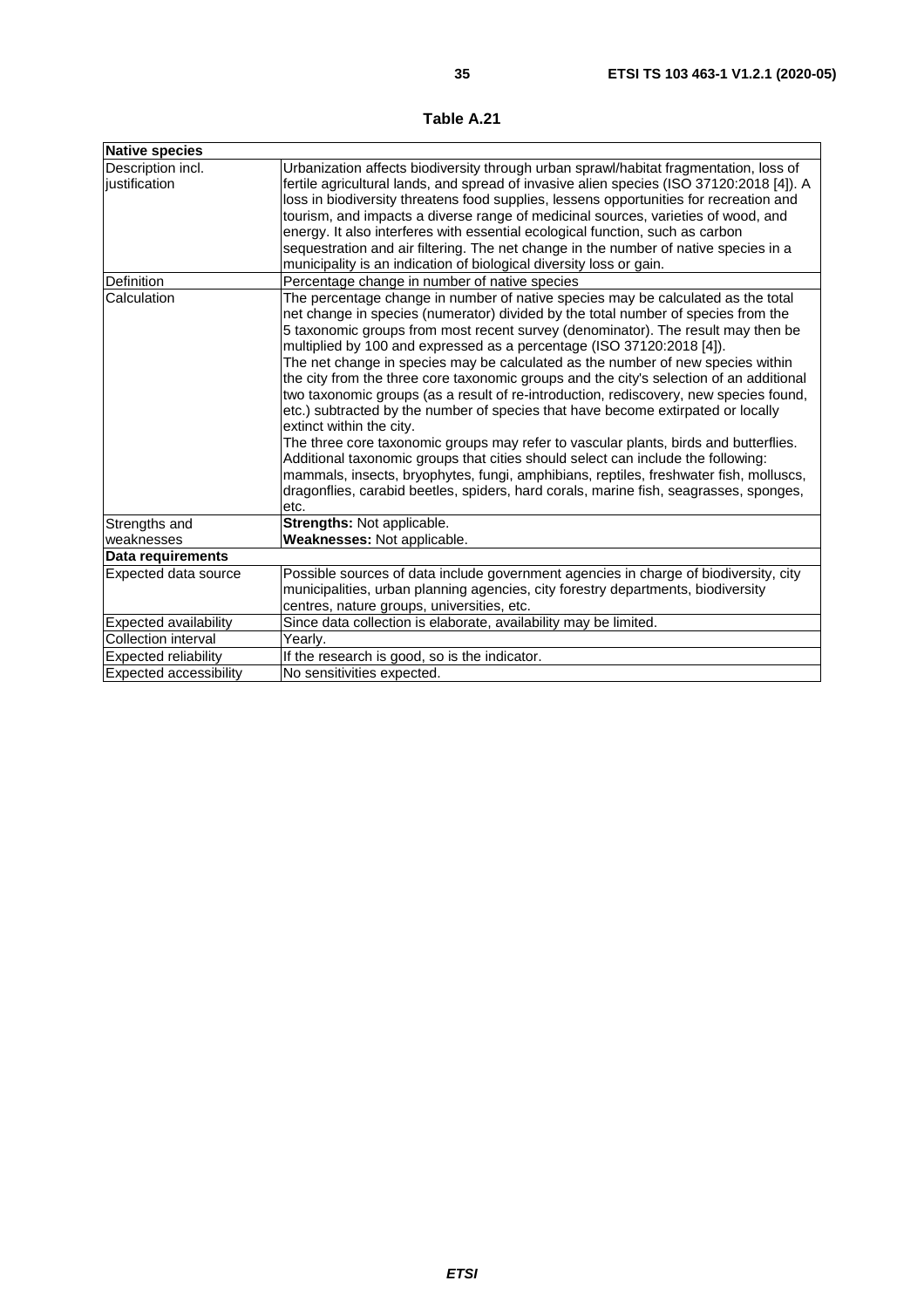## <span id="page-35-0"></span>A.3 Prosperity

## A.3.1 Employment

| Unemployment rate      |                                                                                                                       |
|------------------------|-----------------------------------------------------------------------------------------------------------------------|
| Description incl.      | The unemployment rate is considered one of the single, most informative labour                                        |
| justification          | market indicators reflecting the general performance of the labour market and the                                     |
|                        | health of the economy as a whole. It is used to measure a city's unutilized labour                                    |
|                        | supply and track business cycles. When economic growth is strong, unemployment                                        |
|                        | rates tend to be low and when the economy is stagnating or in recession,                                              |
|                        | unemployment rates tend to be higher (ISO 37120:2018 [4]).                                                            |
|                        | Unemployment may refer to individuals without work, actively seeking work in a                                        |
|                        | recent past period (past four weeks), and currently available for work. Persons who                                   |
|                        | did not look for work but have a future labour market stake (arrangements for a future                                |
|                        | job start) are counted as unemployed (International Labour Organization).                                             |
|                        | Discouraged workers or hidden unemployed may refer to persons who are not                                             |
|                        | actively seeking work because they believe the prospects of finding it are extremely                                  |
|                        | poor or they have restricted labour mobility, face discrimination, and/or structural,                                 |
|                        | social, and cultural barriers - are not counted as unemployed or as part of the labour                                |
|                        | force. Not actively seeking work may refer to people who have not taken active steps                                  |
|                        | to seek work (i.e. job searches, interviews, informational meetings, etc.) during a                                   |
|                        | specified recent period (usually the past four weeks). (ISO 37120:2018 [4]).                                          |
|                        | Labour Force may refer to the sum of the total persons employed and unemployed                                        |
|                        | who are legally eligible to work.                                                                                     |
| Definition             | Percentage of the labour force unemployed.                                                                            |
| Calculation            | A city's unemployment rate may be calculated as the number of working-age city                                        |
|                        | residents who during the survey reference period were not in paid employment or                                       |
|                        | self-employment, but available for work, and seeking work (numerator) divided by the                                  |
|                        | total labour force (denominator). The result may be multiplied by 100 and expressed                                   |
| Strengths and          | as a percentage (ISO 37120:2018 [4]).<br>Strengths: City's unemployment rate can be considered as a sound measure for |
| weaknesses             | indicating a city's social and economic performance.                                                                  |
|                        | Weaknesses: Although there exists e.g. a definition for the calculation of the                                        |
|                        | unemployment rate by ISO 37120:2018 [4]), each country/city is to be expected to                                      |
|                        | calculate the unemployment rate based on own policies and rules (e.g. indicating                                      |
|                        | people as unemployed if they are in trainings or not), therefore for the purpose of                                   |
|                        | comparison these exceptional rules have to be taken into account.                                                     |
| Data requirements      |                                                                                                                       |
| Expected data source   | Statistics from local labour bureau, city statistical office.                                                         |
| Expected availability  | Statistics are usually frequently (at least yearly) updated by the labour bureaus.                                    |
| Collection interval    | Yearly.                                                                                                               |
| Expected reliability   | Various calculation rules regarding the rate within each country/city are to be                                       |
|                        | expected and taken into account regarding comparison between cities.                                                  |
| Expected accessibility | High.                                                                                                                 |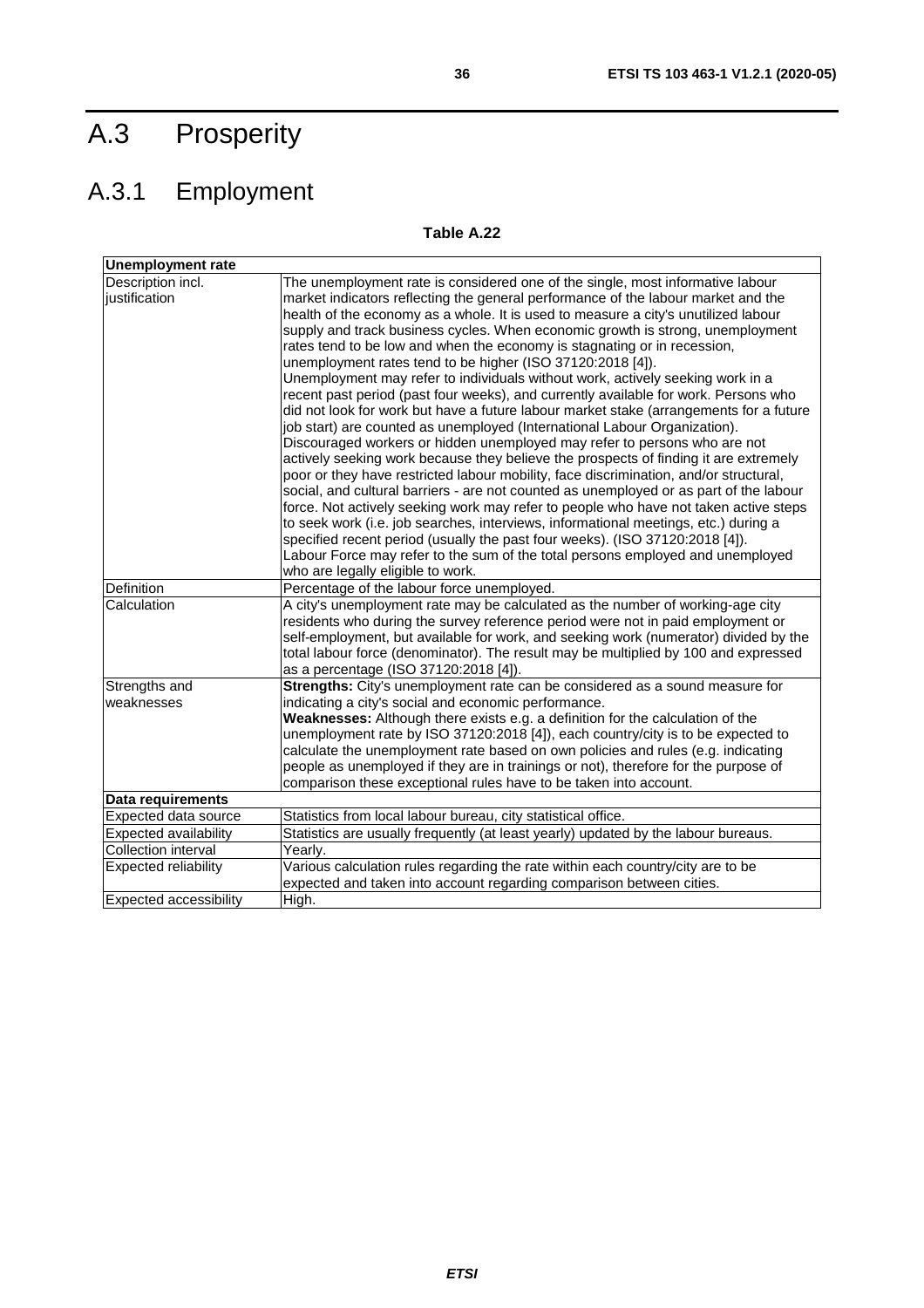**Table A.23** 

| Youth unemployment rate            |                                                                                                                                                                                                                                                                                                                                                                                                                                                                                                                                                                                                                                                                                                                                                                                                                                                                                                                                                                                                                                                                                                                                                                                                                                                                                                                                                                                                                                                                                                                                                                                                                                                                                                                                                                                                                                                                                             |
|------------------------------------|---------------------------------------------------------------------------------------------------------------------------------------------------------------------------------------------------------------------------------------------------------------------------------------------------------------------------------------------------------------------------------------------------------------------------------------------------------------------------------------------------------------------------------------------------------------------------------------------------------------------------------------------------------------------------------------------------------------------------------------------------------------------------------------------------------------------------------------------------------------------------------------------------------------------------------------------------------------------------------------------------------------------------------------------------------------------------------------------------------------------------------------------------------------------------------------------------------------------------------------------------------------------------------------------------------------------------------------------------------------------------------------------------------------------------------------------------------------------------------------------------------------------------------------------------------------------------------------------------------------------------------------------------------------------------------------------------------------------------------------------------------------------------------------------------------------------------------------------------------------------------------------------|
| Description incl.<br>justification | The youth unemployment rate is a key indicator for quantifying and analysing the<br>current labour market trends for young people (ISO 37120:2018 [4]). Unemployed or<br>underemployed youth are less able to contribute effectively to community and<br>national development and have fewer opportunities to exercise their rights as<br>citizens. They have less to spend as consumers, less to invest as savers and often<br>have no "voice" to bring about change in their lives and communities. Widespread<br>youth unemployment and underemployment also prevents companies and countries<br>from innovating and developing competitive advantages based on human capital<br>investment, thus undermining future prospects. Knowing the costs of non-action,<br>many governments around the world do prioritize the issue of youth employment and<br>attempt to develop pro-active policies and programmes.<br>Unemployed youth may refer to individuals above the legal working age and under<br>24 years of age who are without work, actively seeking work in a recent past period<br>(past four weeks), and currently available for work. Youth who did not look for work<br>but have a future labour market stake (arrangements for a future job start) are<br>counted as unemployed (International Labour Organization). Discouraged workers or<br>hidden unemployed may not be counted as unemployed or as part of the labour<br>force. Not actively seeking work may refer to people who have not taken active steps<br>to seek work (i.e. job searches, interviews, informational meetings, etc.) during a<br>specified recent period (usually the past four weeks). Youth labour force may refer to<br>all persons above the legal working age and under 24 years of age, who are either<br>employed or unemployed over a specified reference period.(ISO 37120:2018 [4]). |
| <b>Definition</b>                  | Percentage of youth labour force unemployed.                                                                                                                                                                                                                                                                                                                                                                                                                                                                                                                                                                                                                                                                                                                                                                                                                                                                                                                                                                                                                                                                                                                                                                                                                                                                                                                                                                                                                                                                                                                                                                                                                                                                                                                                                                                                                                                |
| Calculation                        | Youth unemployment rate may be calculated as the total number of unemployed<br>youth (numerator) divided by the youth labour force (denominator). The result may be<br>multiplied by 100 and expressed as a percentage.                                                                                                                                                                                                                                                                                                                                                                                                                                                                                                                                                                                                                                                                                                                                                                                                                                                                                                                                                                                                                                                                                                                                                                                                                                                                                                                                                                                                                                                                                                                                                                                                                                                                     |
| Strengths and<br>weaknesses        | Strengths: City's youth unemployment rate can be considered as a sound measure<br>for indicating a city's social and economic performance.<br>Weaknesses: Although there exists e.g. a definition for the calculation of the<br>unemployment rate by ISO 37120:2018 [4], each country/city is to be expected to<br>calculate the unemployment rate based on own policies and rules (e.g. indicating<br>people as unemployed if they are in trainings or not), therefore for the purpose of<br>comparison these exceptional rules have to be taken into account.<br>A large share of people between these ages are outside the labour market (since<br>many youths are studying full time and thus are not available for work).                                                                                                                                                                                                                                                                                                                                                                                                                                                                                                                                                                                                                                                                                                                                                                                                                                                                                                                                                                                                                                                                                                                                                              |
| <b>Data requirements</b>           |                                                                                                                                                                                                                                                                                                                                                                                                                                                                                                                                                                                                                                                                                                                                                                                                                                                                                                                                                                                                                                                                                                                                                                                                                                                                                                                                                                                                                                                                                                                                                                                                                                                                                                                                                                                                                                                                                             |
| Expected data source               | Statistics from local labour bureau or city statistical office.                                                                                                                                                                                                                                                                                                                                                                                                                                                                                                                                                                                                                                                                                                                                                                                                                                                                                                                                                                                                                                                                                                                                                                                                                                                                                                                                                                                                                                                                                                                                                                                                                                                                                                                                                                                                                             |
| Expected availability              | Statistics are usually frequently (monthly or at least yearly) updated by the labour<br>bureaus.                                                                                                                                                                                                                                                                                                                                                                                                                                                                                                                                                                                                                                                                                                                                                                                                                                                                                                                                                                                                                                                                                                                                                                                                                                                                                                                                                                                                                                                                                                                                                                                                                                                                                                                                                                                            |
| Collection interval                | Yearly.                                                                                                                                                                                                                                                                                                                                                                                                                                                                                                                                                                                                                                                                                                                                                                                                                                                                                                                                                                                                                                                                                                                                                                                                                                                                                                                                                                                                                                                                                                                                                                                                                                                                                                                                                                                                                                                                                     |
| <b>Expected reliability</b>        | Various calculation rules and definition of the lower age group within each<br>country/city are to be expected and taken into account regarding comparison<br>between cities.                                                                                                                                                                                                                                                                                                                                                                                                                                                                                                                                                                                                                                                                                                                                                                                                                                                                                                                                                                                                                                                                                                                                                                                                                                                                                                                                                                                                                                                                                                                                                                                                                                                                                                               |
| Expected accessibility             | High.                                                                                                                                                                                                                                                                                                                                                                                                                                                                                                                                                                                                                                                                                                                                                                                                                                                                                                                                                                                                                                                                                                                                                                                                                                                                                                                                                                                                                                                                                                                                                                                                                                                                                                                                                                                                                                                                                       |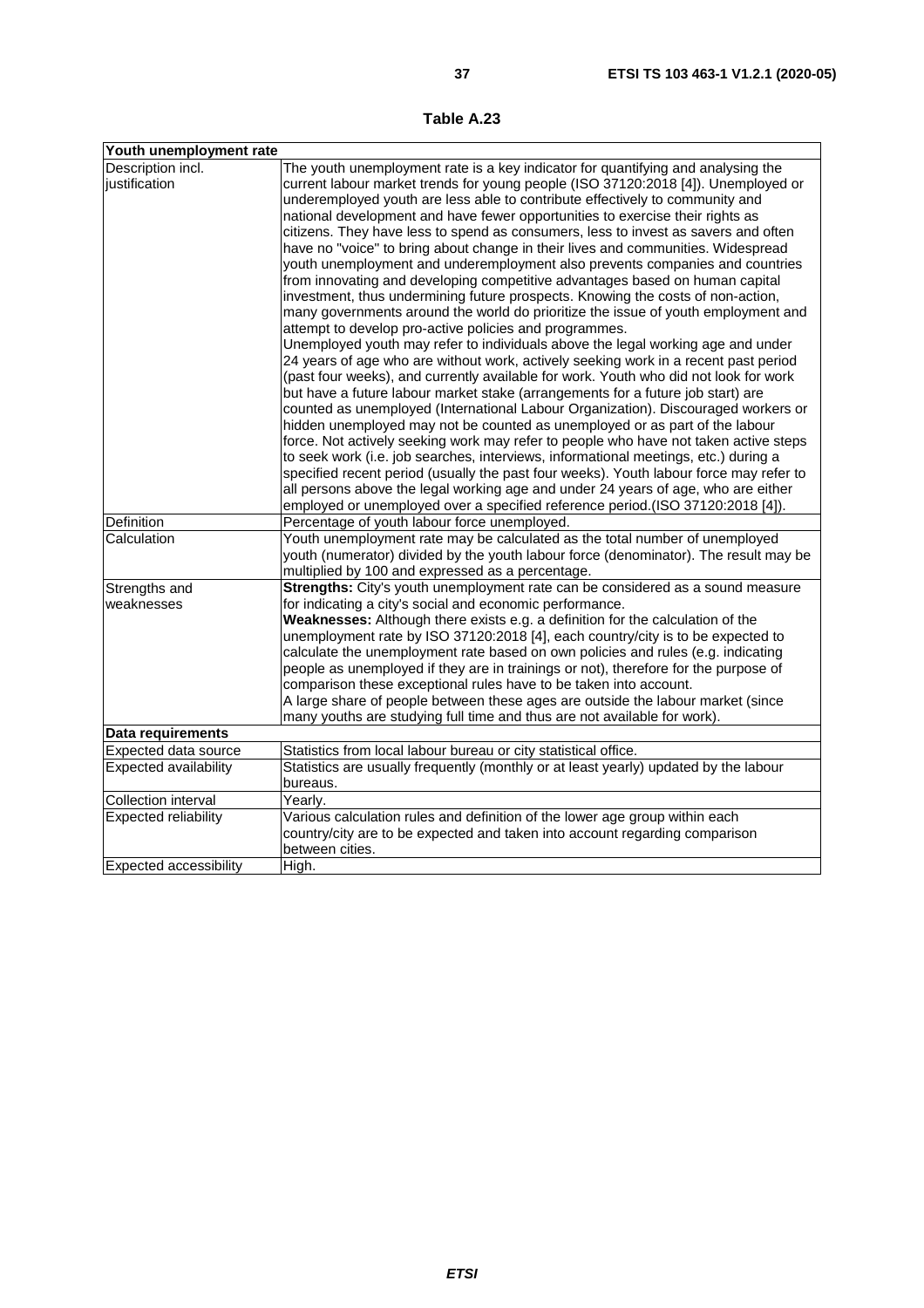## <span id="page-37-0"></span>A.3.2 Equity

| <b>Fuel poverty</b>                |                                                                                                                                                                                                                                                                                                                                                                                                                                                                                                                                                                                    |
|------------------------------------|------------------------------------------------------------------------------------------------------------------------------------------------------------------------------------------------------------------------------------------------------------------------------------------------------------------------------------------------------------------------------------------------------------------------------------------------------------------------------------------------------------------------------------------------------------------------------------|
| Description incl.<br>iustification | Fuel poverty occurs when a household is unable to afford the most basic levels of energy<br>for adequate heating, cooking, lighting and use of appliances in the home. In absolute<br>sense, when more than 10 % of the income is spent on energy bills this is considered too<br>much.<br>As a large share of the European housing stock consists of buildings in desperate need of<br>refurbishment, particularly in lower income low-energy-efficiency buildings with residents<br>living in fuel poverty, the key to alleviate fuel poverty is to renovate the stock into more |
|                                    | energy efficient buildings. Avoiding energy poverty has therefore become an important<br>policy aim in many European countries, for example, in the UK, in Austria and in<br>Germany.                                                                                                                                                                                                                                                                                                                                                                                              |
|                                    | It should be noted that there are various definitions and calculation procedures for<br>calculating fuel poverty. Fuel poverty lines are arbitrary in some aspects. Proposed<br>definitions differ strongly in terms of robustness to changes in energy prices, incomes and<br>with regard to data requirements. The CITYkeys city indicator is derived from the UK<br>definition, according to which households are considered as energy poor if their energy<br>bill consumes 10 % or more of the household income.                                                              |
| Definition                         | The percentage of households unable to afford the most basic levels of energy.                                                                                                                                                                                                                                                                                                                                                                                                                                                                                                     |
| Calculation                        | For simplicity the 10% variant and not the more complicated Low Income High Costs<br>(LIHC) variant is proposed here. The fuel poverty ratio of a single household under this<br>method is defined as:<br>Fuel Poverty Ratio= Modelled fuel costs (i.e.modelled consumption xprice)/Income                                                                                                                                                                                                                                                                                         |
|                                    | Where this ratio has a value greater than 0.1, the household is considered to be fuel poor.<br>In the next calculation step the number of households living in fuel poverty is compared<br>with the total number of households in the city.<br>See note.                                                                                                                                                                                                                                                                                                                           |
| Strengths and<br>weaknesses        | Strengths: Connects policy area energy reduction with poverty alleviation.<br><b>Weaknesses:</b> Due to the high variance in calculation rules the comparability between<br>cities may be poor. Requires census data and quite some calculations.                                                                                                                                                                                                                                                                                                                                  |
| Data requirements                  |                                                                                                                                                                                                                                                                                                                                                                                                                                                                                                                                                                                    |
| Expected data source               | The data needed for the calculation are: Household income; Energy consumption<br>(dependent on dwelling characteristics and the lifestyle of householders) and Prices of<br>energy. The cost of energy is modelled rather than based on actual spending. It is<br>calculated by combining the fuel requirements of the household with corresponding fuel<br>prices.<br>Household income data may be available from the city statistical office. Energy prices<br>should be metered prices and should be available from the local energy providers. Energy                          |
|                                    | consumption data per household is usually modelled based on statistics on dwellings,<br>household size, etc.                                                                                                                                                                                                                                                                                                                                                                                                                                                                       |
| <b>Expected availability</b>       | The information sources needed should be available through the city statistical office and<br>energy service providers.                                                                                                                                                                                                                                                                                                                                                                                                                                                            |
| Collection interval                | Annual.                                                                                                                                                                                                                                                                                                                                                                                                                                                                                                                                                                            |
| <b>Expected reliability</b>        | Depending on the quality of the data needed fitting the calculation rules, the indicator will<br>produce more or less reliable results.                                                                                                                                                                                                                                                                                                                                                                                                                                            |
| <b>Expected accessibility</b>      | Depending on information categories, it is expected that the minimum set of indicator data<br>should be accessible. As the indicator calculation requires individual data, data<br>processing might need to be done by the statistical office or an entity with sufficient<br>protection of private data.                                                                                                                                                                                                                                                                          |
| Expected data models               | Documented in DECC, 2013 [i.8].                                                                                                                                                                                                                                                                                                                                                                                                                                                                                                                                                    |
| NOTE:                              | The energy costs include all building related energy, i.e. for heating/cooling, warm water and electricity.                                                                                                                                                                                                                                                                                                                                                                                                                                                                        |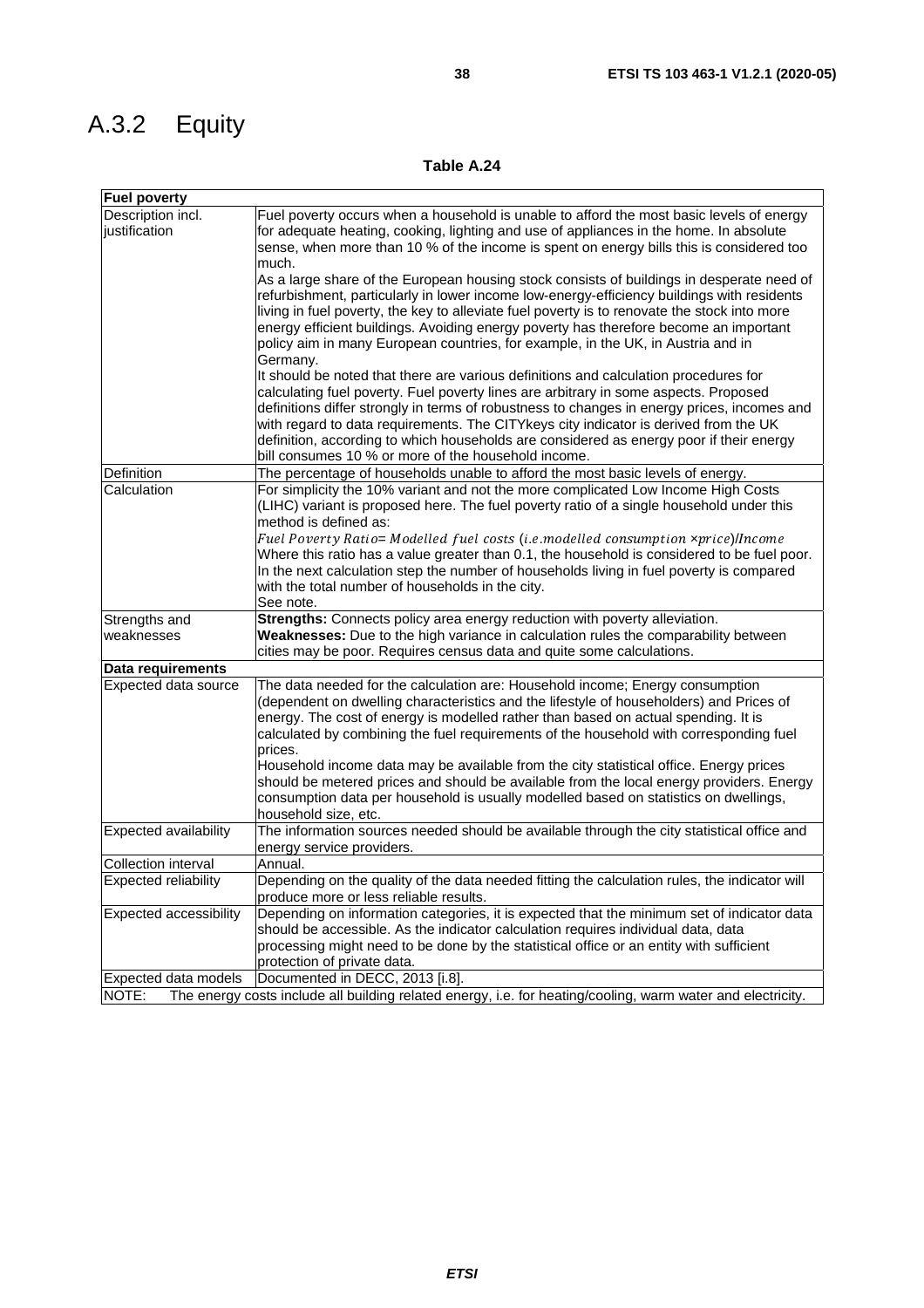**Table A.25** 

| <b>Affordability of housing</b>    |                                                                                                                                                                                                                                                                                                                                                                                                                                                                                                                                                                                                                                                                                                                                                                                                                                                                                                            |
|------------------------------------|------------------------------------------------------------------------------------------------------------------------------------------------------------------------------------------------------------------------------------------------------------------------------------------------------------------------------------------------------------------------------------------------------------------------------------------------------------------------------------------------------------------------------------------------------------------------------------------------------------------------------------------------------------------------------------------------------------------------------------------------------------------------------------------------------------------------------------------------------------------------------------------------------------|
| Description incl.<br>iustification | Many European cities face spatial segregation of social groups. Gentrification<br>combined with an increase in housing costs, make it more difficult for low-income<br>residents to find affordable housing. Smart cities aim to maintain or increase the<br>diversity within neighbourhoods to ensure that also inhabitants with low incomes can<br>remain in developing neighbourhoods and not being pushed into suburbs or outside<br>the city.<br>As a rule of thumb, no more than 25 % - 40 % of income should be spend on housing<br>in order to be considered affordable. For developed countries the upper limit is<br>between 33 % - 40 %. For this indicator affordable housing is defined as: less than<br>40 % of the household income is spend on housing expenditures. This includes rents,<br>hereditary tenure, mortgage payments, but excludes expenditures for services or<br>utilities. |
| <b>Definition</b>                  | % of population living in affordable housing.                                                                                                                                                                                                                                                                                                                                                                                                                                                                                                                                                                                                                                                                                                                                                                                                                                                              |
| Calculation                        | The indicator may be calculated as the number of people living in affordable housing<br>(numerator) divided by the city population (denominator). The result may then be<br>multiplied by 100 and expressed as a percentage.                                                                                                                                                                                                                                                                                                                                                                                                                                                                                                                                                                                                                                                                               |
| Strengths and                      | Strengths: reflecting important processes in cities, such as gentrification; connects                                                                                                                                                                                                                                                                                                                                                                                                                                                                                                                                                                                                                                                                                                                                                                                                                      |
| weaknesses                         | with policy goal of poverty reduction.<br>Weaknesses: Because of the variability of the definition, a certain amount of<br>subjectivity and uncertainty is given.                                                                                                                                                                                                                                                                                                                                                                                                                                                                                                                                                                                                                                                                                                                                          |
| <b>Data requirements</b>           |                                                                                                                                                                                                                                                                                                                                                                                                                                                                                                                                                                                                                                                                                                                                                                                                                                                                                                            |
| Expected data source               | The indicator combines per household data on fixed housing costs, with the gross<br>household income.<br>City statistical department. City social or housing department.                                                                                                                                                                                                                                                                                                                                                                                                                                                                                                                                                                                                                                                                                                                                   |
| <b>Expected availability</b>       | The basic individual data are census data, of which availability depends on the<br>regularity of these censuses in the city/country. Alternatively combining registers<br>might be considered.                                                                                                                                                                                                                                                                                                                                                                                                                                                                                                                                                                                                                                                                                                             |
| Collection interval                | With the frequency of censuses (5 to 10 years), or more regularly if based on the<br>combination of registers.                                                                                                                                                                                                                                                                                                                                                                                                                                                                                                                                                                                                                                                                                                                                                                                             |
| <b>Expected reliability</b>        | If based on census data, the indicator will be very reliable.                                                                                                                                                                                                                                                                                                                                                                                                                                                                                                                                                                                                                                                                                                                                                                                                                                              |
| Expected accessibility             | If the indicators has been calculated by the city statistical department, it will be<br>accessible. Individual data underlying the indicator will as a rule not be accessible.                                                                                                                                                                                                                                                                                                                                                                                                                                                                                                                                                                                                                                                                                                                             |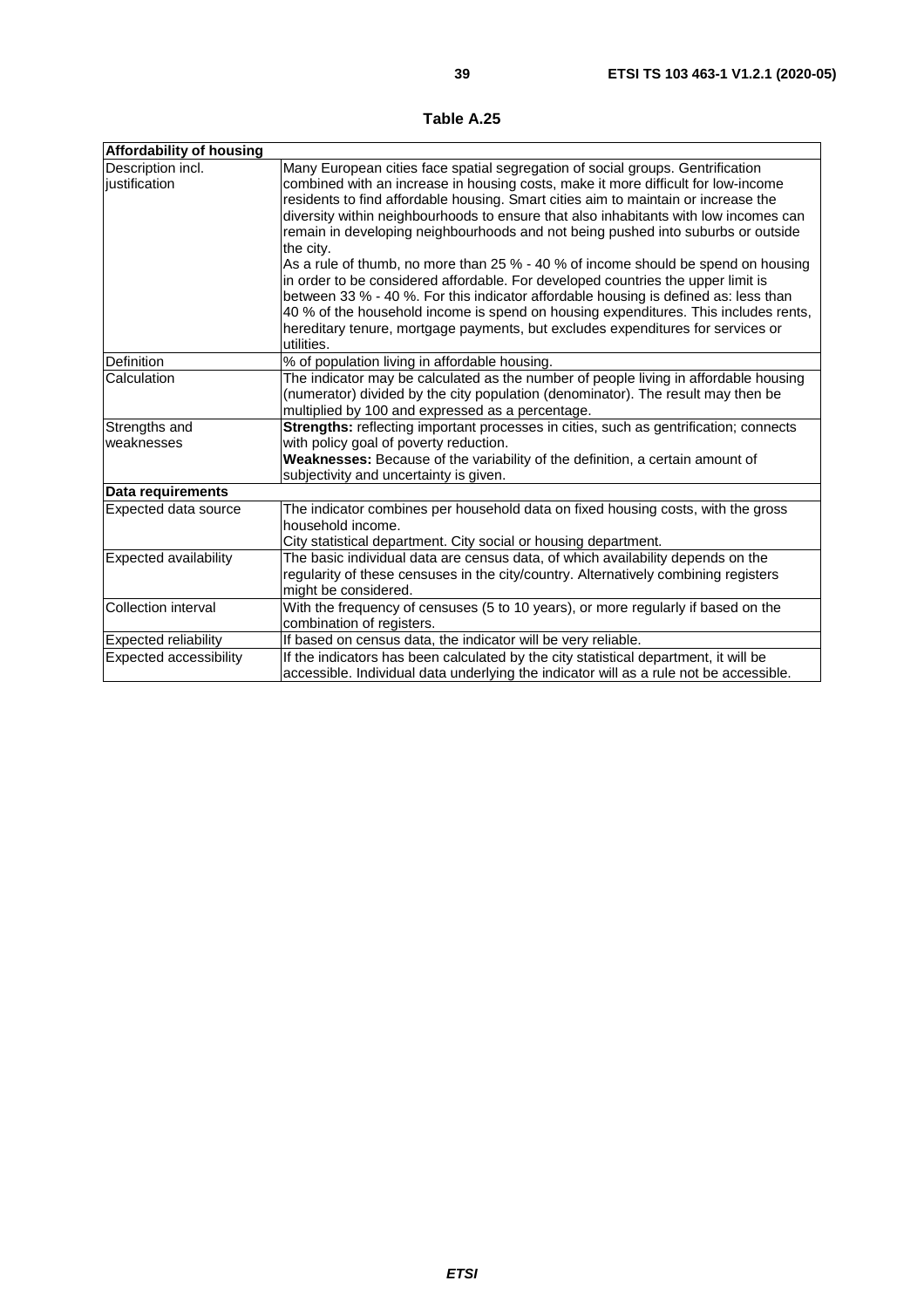## <span id="page-39-0"></span>A.3.3 Green economy

| Share of certified companies    |                                                                                                                  |                                                                                     |
|---------------------------------|------------------------------------------------------------------------------------------------------------------|-------------------------------------------------------------------------------------|
| Description incl. justification | More and more organizations have systematic attention for the environmental                                      |                                                                                     |
|                                 | aspects of their business, including products and services. Often this is the                                    |                                                                                     |
|                                 | consequence of increasing attention of external parties for the environmental                                    |                                                                                     |
|                                 |                                                                                                                  | performance of the company. These stakeholders have wishes and demands on           |
|                                 | the environmental aspects of the company, which need to be taken into account                                    |                                                                                     |
|                                 | by the company to keep its "license to operate" in the longer term.                                              |                                                                                     |
|                                 | The ISO 14000 series [i.4] of norms for environmental management offers                                          |                                                                                     |
|                                 |                                                                                                                  | guidance for organizations that want to go further than compliance with rules and   |
|                                 | regulations. The norms are meant for companies that understand that                                              |                                                                                     |
|                                 |                                                                                                                  | implementing a systematic approach to the environmental aspects of the company      |
|                                 |                                                                                                                  | and its products will pay itself back, for example through decrease of waste costs; |
|                                 | reductions in energy, resources and materials; improving environmental image;                                    |                                                                                     |
|                                 | better relationships with government; and new market opportunities.                                              |                                                                                     |
|                                 | If a city hosts a high share of certified companies, it can be assumed that                                      |                                                                                     |
|                                 | environmental quality, also locally, benefits.                                                                   |                                                                                     |
| Definition                      | Share of companies based in the city holding an ISO 14001 [i.10] certificate.                                    |                                                                                     |
| Calculation                     | (Number of companies with ISO 140001 [i.10] certificate/total number of                                          |                                                                                     |
|                                 | companies in the city) $\times$ 100 %.                                                                           |                                                                                     |
| Strengths and weaknesses        |                                                                                                                  | Strengths: Easy to understand. Possibly related with local environmental quality    |
|                                 | and the 'image' of the city.<br>Weakness: Only a minority of companies is certified, and it is possible for non- |                                                                                     |
|                                 | certified companies to conduct their business in an environmentally sound                                        |                                                                                     |
|                                 | manner. Due to various existing certification systems and related definitions, a                                 |                                                                                     |
|                                 | certain amount of subjectivity cannot be avoided.                                                                |                                                                                     |
| Data requirements               |                                                                                                                  |                                                                                     |
| Expected data source            | The information can be retrieved from ISO registers or other business registers.                                 |                                                                                     |
| Expected availability           | Good.                                                                                                            |                                                                                     |
| Collection interval             | Annually.                                                                                                        |                                                                                     |
| Expected reliability            | ISO 14001 [i.10] is international standard, so the reliability and comparability of                              |                                                                                     |
|                                 | the data is expected to be high.                                                                                 |                                                                                     |
| Expected accessibility          | Good, as companies tend to use this information for the purpose of marketing.                                    |                                                                                     |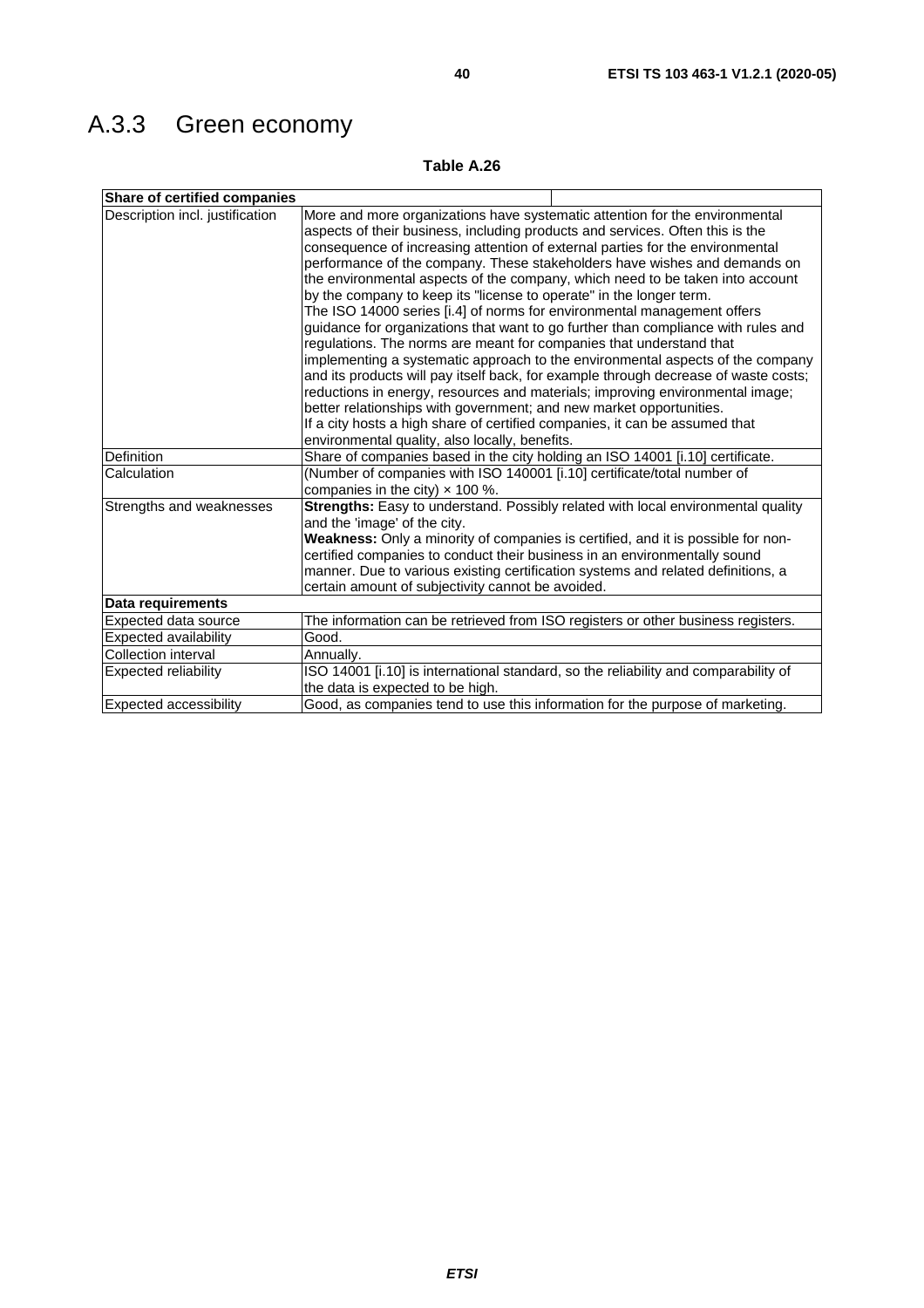**Table A.27** 

| <b>Share of Green Public Procurement</b> |                                                                                                                                                                                                                                                                                                                                                                                                                                                                                                                                                                                                                                                                                                                                                                                                                                                                                                                                                                                                                                        |  |
|------------------------------------------|----------------------------------------------------------------------------------------------------------------------------------------------------------------------------------------------------------------------------------------------------------------------------------------------------------------------------------------------------------------------------------------------------------------------------------------------------------------------------------------------------------------------------------------------------------------------------------------------------------------------------------------------------------------------------------------------------------------------------------------------------------------------------------------------------------------------------------------------------------------------------------------------------------------------------------------------------------------------------------------------------------------------------------------|--|
| Description incl. justification          | Europe's public authorities are major consumers. By using their purchasing power to<br>choose environmentally friendly goods, services and works, they can make an<br>important contribution to sustainable consumption and production - what is called<br>Green Public Procurement, or GPP.<br>Although GPP is not mandatory, it has a key role to play in the EU's efforts to<br>become a more resource-efficient economy. It can help stimulate a critical mass of<br>demand for more sustainable goods and services which otherwise would be difficult<br>to get onto the market. GPP is therefore a strong stimulus for eco-innovation.<br>A number of European countries already have national environmental purchasing<br>criteria for products and services per sector. Also, green labels may be helpful in<br>identifying the extent to which environmental considerations were taken into account.<br>The indicator leaves the flexibility to define the use of environmental criteria<br>according to local circumstances. |  |
| Definition                               | Percentage annual procurement using environmental criteria as share of total annual                                                                                                                                                                                                                                                                                                                                                                                                                                                                                                                                                                                                                                                                                                                                                                                                                                                                                                                                                    |  |
|                                          | procurement of the city administration.                                                                                                                                                                                                                                                                                                                                                                                                                                                                                                                                                                                                                                                                                                                                                                                                                                                                                                                                                                                                |  |
| Calculation                              | (Million EUR annual procurement using environmental criteria/Million EUR total<br>annual procurement of the city administration) $\times$ 100.                                                                                                                                                                                                                                                                                                                                                                                                                                                                                                                                                                                                                                                                                                                                                                                                                                                                                         |  |
| Strengths and weaknesses                 | Strength: Easy to understand. Common European guidelines for GPP are available.<br>Weakness: This indicator is only relevant to government funded procurement;<br>guidelines are extensive; data availability may be limited; green labels do not<br>necessarily tell the full story; definition of GPP is flexible.                                                                                                                                                                                                                                                                                                                                                                                                                                                                                                                                                                                                                                                                                                                   |  |
| Data requirements                        |                                                                                                                                                                                                                                                                                                                                                                                                                                                                                                                                                                                                                                                                                                                                                                                                                                                                                                                                                                                                                                        |  |
| Expected data source                     | A first entry could be the city's corporate facilities department (but this might be<br>limited to its own sustainable purchasing (i.e. printing paper, catering, etc.).<br>Information on the rest of the organization will likely be scattered over different<br>departments (e.g. the transport department for sustainable procurement of roads; the<br>housing department for sustainable procurement of a large-scale urban development<br>project, etc.).                                                                                                                                                                                                                                                                                                                                                                                                                                                                                                                                                                        |  |
| <b>Expected availability</b>             | If the data are available, they are likely to be scattered.                                                                                                                                                                                                                                                                                                                                                                                                                                                                                                                                                                                                                                                                                                                                                                                                                                                                                                                                                                            |  |
| Collection interval                      | Annually.                                                                                                                                                                                                                                                                                                                                                                                                                                                                                                                                                                                                                                                                                                                                                                                                                                                                                                                                                                                                                              |  |
| <b>Expected reliability</b>              | Reliability of the data is limited due to uncertainties in the sources (availability, what<br>is considered and what is not).                                                                                                                                                                                                                                                                                                                                                                                                                                                                                                                                                                                                                                                                                                                                                                                                                                                                                                          |  |
| Expected accessibility                   | No sensitivities expected.                                                                                                                                                                                                                                                                                                                                                                                                                                                                                                                                                                                                                                                                                                                                                                                                                                                                                                                                                                                                             |  |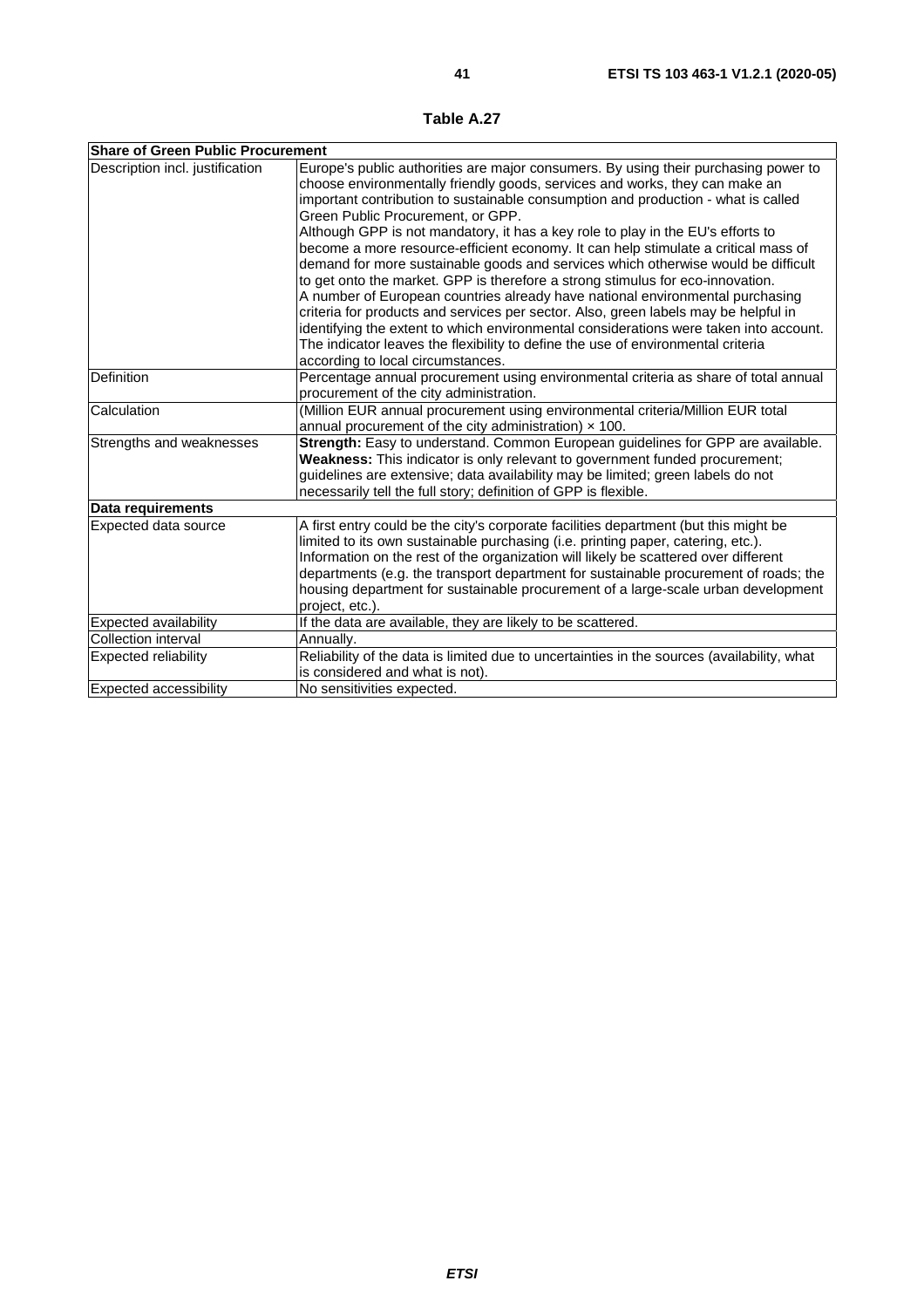| Table A.28 |  |
|------------|--|
|------------|--|

| Green jobs                         |                                                                                                                                                                                                                                                                                                                                                                                                                                                                                                                                                                                                                                                                                                                                                                                                                                                                                                                                                                                                                                                                                                                                                                         |  |  |
|------------------------------------|-------------------------------------------------------------------------------------------------------------------------------------------------------------------------------------------------------------------------------------------------------------------------------------------------------------------------------------------------------------------------------------------------------------------------------------------------------------------------------------------------------------------------------------------------------------------------------------------------------------------------------------------------------------------------------------------------------------------------------------------------------------------------------------------------------------------------------------------------------------------------------------------------------------------------------------------------------------------------------------------------------------------------------------------------------------------------------------------------------------------------------------------------------------------------|--|--|
| Description incl.<br>justification | 'Greening the economy' can boost job creation in areas directly connected to the<br>environment such as conservation, waste, water and air quality. Smart cities are<br>expected to show a significant growth in green jobs.<br>UNEP 2008 [i.11] defines a green job as "work in environmental service activities that<br>contribute substantially to preserving or restoring environmental quality. Specifically,<br>but not exclusively, this includes jobs that help to protect ecosystems and<br>biodiversity; reduce energy, materials, and water consumption through high efficiency<br>strategies; de-carbonize the economy; and minimize or altogether avoid generation of<br>all forms of waste and pollution".<br>So a green job is any job that genuinely contributes to a more sustainable world (i.e.<br>related to measuring, avoiding, reducing, limiting or removing environmental<br>damages as well as the preservation of natural resources). The employing company<br>or organization can either be in a 'green' sector (e.g. solar energy), or in a<br>conventional sector, but making genuine and substantial efforts to green its<br>operations. |  |  |
| Definition                         | Share of jobs related to environmental service activities that contribute substantially<br>to preserving or restoring environmental quality.                                                                                                                                                                                                                                                                                                                                                                                                                                                                                                                                                                                                                                                                                                                                                                                                                                                                                                                                                                                                                            |  |  |
| Calculation                        | (Number of green jobs/Total number of jobs) x 100.                                                                                                                                                                                                                                                                                                                                                                                                                                                                                                                                                                                                                                                                                                                                                                                                                                                                                                                                                                                                                                                                                                                      |  |  |
| Strengths and<br>weaknesses        | Strengths: The indicator might show the link between environmental performance<br>and job creation, or boosting the job creation in areas directly connected to the<br>environment.<br>Weaknesses: Complex data collection. Often, studies covering/addressing the topics<br>rely heavily on Environmental Protection Expenditures, therefore the assessment of<br>money spent to protect the environment might be overestimated in comparison to the<br>creation of jobs dependent on a good environment. Therefore the risk of high<br>uncertainty is given.                                                                                                                                                                                                                                                                                                                                                                                                                                                                                                                                                                                                          |  |  |
| Data requirements                  |                                                                                                                                                                                                                                                                                                                                                                                                                                                                                                                                                                                                                                                                                                                                                                                                                                                                                                                                                                                                                                                                                                                                                                         |  |  |
| Expected data source               | Usually green jobs are not accounted separately. Statistical data on environmental<br>protection expenditures can be a source to estimate the number of green jobs.                                                                                                                                                                                                                                                                                                                                                                                                                                                                                                                                                                                                                                                                                                                                                                                                                                                                                                                                                                                                     |  |  |
| Expected availability              | Low: incidental estimates expected.                                                                                                                                                                                                                                                                                                                                                                                                                                                                                                                                                                                                                                                                                                                                                                                                                                                                                                                                                                                                                                                                                                                                     |  |  |
| Collection interval                | Yearly.                                                                                                                                                                                                                                                                                                                                                                                                                                                                                                                                                                                                                                                                                                                                                                                                                                                                                                                                                                                                                                                                                                                                                                 |  |  |
| <b>Expected reliability</b>        | Different approaches in calculating the indicator lower reliability and comparability.                                                                                                                                                                                                                                                                                                                                                                                                                                                                                                                                                                                                                                                                                                                                                                                                                                                                                                                                                                                                                                                                                  |  |  |
| Expected accessibility             | Low: probably one can find estimates documented in reports.                                                                                                                                                                                                                                                                                                                                                                                                                                                                                                                                                                                                                                                                                                                                                                                                                                                                                                                                                                                                                                                                                                             |  |  |

| <b>Freight movement</b>            |                                                                                                                                                                                                                                                                                                                                                                                                                                                                                                                                                                                                                                                                                                                                                                                                                                                                                                                             |
|------------------------------------|-----------------------------------------------------------------------------------------------------------------------------------------------------------------------------------------------------------------------------------------------------------------------------------------------------------------------------------------------------------------------------------------------------------------------------------------------------------------------------------------------------------------------------------------------------------------------------------------------------------------------------------------------------------------------------------------------------------------------------------------------------------------------------------------------------------------------------------------------------------------------------------------------------------------------------|
| Description incl.<br>justification | Freight distribution, pickups and deliveries (sometimes there is a distinction between<br>delivery traffic and goods transport), while essential to ensure the vitality of cities,<br>have an important contribution to high congestion levels, traffic disruptions, and,<br>therefore increased levels of emissions, noise, and other social costs. City centres<br>are often areas with small streets and high population densities. The performance of<br>urban freight systems depends on a variety of factors related to vehicle types,<br>delivery schedules, load optimization, etc.<br>In Europe, 29 % of freight vehicles on the road in 2009 was empty. From an<br>economic as well as environmental perspective, much can be gained by bringing this<br>number down. ICT can be an important enabler to further improve logistics<br>management.<br>Optimizing the system should lead to less vehicle movements. |
| Definition                         | Freight movement is defined as the number of freight vehicles moving into an area<br>(e.g. the city).                                                                                                                                                                                                                                                                                                                                                                                                                                                                                                                                                                                                                                                                                                                                                                                                                       |
| Calculation                        | # of freight vehicle movements.                                                                                                                                                                                                                                                                                                                                                                                                                                                                                                                                                                                                                                                                                                                                                                                                                                                                                             |
| Strengths and                      | <b>Strengths: Not applicable.</b>                                                                                                                                                                                                                                                                                                                                                                                                                                                                                                                                                                                                                                                                                                                                                                                                                                                                                           |
| weaknesses                         | <b>Weaknesses:</b> specific indicator that does not take into account a shift between larger<br>and smaller vehicles.                                                                                                                                                                                                                                                                                                                                                                                                                                                                                                                                                                                                                                                                                                                                                                                                       |
| <b>Data requirements</b>           |                                                                                                                                                                                                                                                                                                                                                                                                                                                                                                                                                                                                                                                                                                                                                                                                                                                                                                                             |
| Expected data source               | Roadside counts.                                                                                                                                                                                                                                                                                                                                                                                                                                                                                                                                                                                                                                                                                                                                                                                                                                                                                                            |
| Expected availability              | Available if counting systems are constantly in place.                                                                                                                                                                                                                                                                                                                                                                                                                                                                                                                                                                                                                                                                                                                                                                                                                                                                      |
| Collection interval                | Annually.                                                                                                                                                                                                                                                                                                                                                                                                                                                                                                                                                                                                                                                                                                                                                                                                                                                                                                                   |
| Expected reliability               | It is expected to be reliable.                                                                                                                                                                                                                                                                                                                                                                                                                                                                                                                                                                                                                                                                                                                                                                                                                                                                                              |
| Expected accessibility             | Likely accessible.                                                                                                                                                                                                                                                                                                                                                                                                                                                                                                                                                                                                                                                                                                                                                                                                                                                                                                          |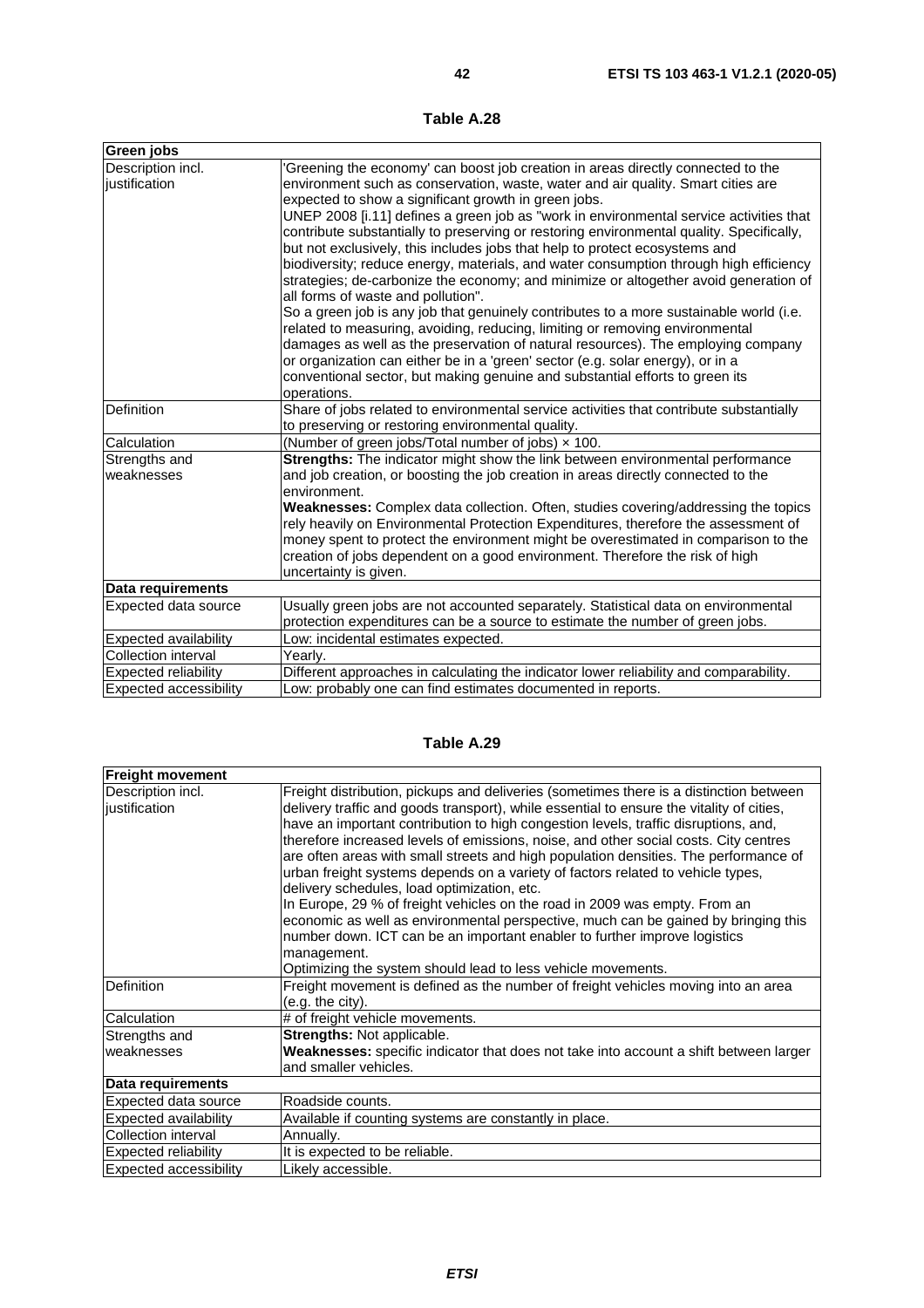## <span id="page-42-0"></span>A.3.4 Economic performance

| <b>Gross Domestic Product</b>       |                                                                                                                                                                                                                                                                                                                                                                                                                                                                                                                                                                                                                                                                                                                                                                    |
|-------------------------------------|--------------------------------------------------------------------------------------------------------------------------------------------------------------------------------------------------------------------------------------------------------------------------------------------------------------------------------------------------------------------------------------------------------------------------------------------------------------------------------------------------------------------------------------------------------------------------------------------------------------------------------------------------------------------------------------------------------------------------------------------------------------------|
| Description incl.<br>liustification | Gross domestic product, abbreviated as GDP, is a basic measure of a city's overall<br>economic production. As an aggregate measure of production, GDP is equal to the<br>sum of the gross value added of all resident institutional units (i.e. industries) engaged<br>in production, plus any taxes, and minus any subsidies, on products not included in<br>the value of their outputs. Gross value added is the difference between output and<br>intermediate consumption.<br>GDP is also equal to:<br>the sum of the final uses of goods and services (all uses except intermediate<br>consumption) measured in purchasers' prices, minus the value of imports of<br>goods and services;<br>the sum of primary incomes distributed by resident producer units. |
| <b>Definition</b>                   | City's gross domestic product per capita.                                                                                                                                                                                                                                                                                                                                                                                                                                                                                                                                                                                                                                                                                                                          |
| Calculation                         |                                                                                                                                                                                                                                                                                                                                                                                                                                                                                                                                                                                                                                                                                                                                                                    |
| Strengths and                       | Strengths: Well-known and accepted method for measuring of economic                                                                                                                                                                                                                                                                                                                                                                                                                                                                                                                                                                                                                                                                                                |
| weaknesses                          | performance.                                                                                                                                                                                                                                                                                                                                                                                                                                                                                                                                                                                                                                                                                                                                                       |
|                                     | Weaknesses: the indicator does only take into account all 'transactions done over the<br>market' and not e.g. free of charge transactions and services. Furthermore the<br>indicator should be cleaned from actions being good for economic development but<br>bad in the development for human wellbeing.                                                                                                                                                                                                                                                                                                                                                                                                                                                         |
| Data requirements                   |                                                                                                                                                                                                                                                                                                                                                                                                                                                                                                                                                                                                                                                                                                                                                                    |
| Expected data source                | Datasets needed: GDP and population. Cities statistics bureau, national statistics<br>bureau if it provides geographical disaggregation or Eurostat NUTS3 level as proxy if<br>no other data is available.                                                                                                                                                                                                                                                                                                                                                                                                                                                                                                                                                         |
| <b>Expected availability</b>        | Often GDP figures are only available at a regional level, which may not be appropriate<br>for a small city.                                                                                                                                                                                                                                                                                                                                                                                                                                                                                                                                                                                                                                                        |
| Collection interval                 | Annually.                                                                                                                                                                                                                                                                                                                                                                                                                                                                                                                                                                                                                                                                                                                                                          |
| <b>Expected reliability</b>         | The indicator is well-known, therefore reliability should be expected.                                                                                                                                                                                                                                                                                                                                                                                                                                                                                                                                                                                                                                                                                             |
| Expected accessibility              | No sensitivities expected.                                                                                                                                                                                                                                                                                                                                                                                                                                                                                                                                                                                                                                                                                                                                         |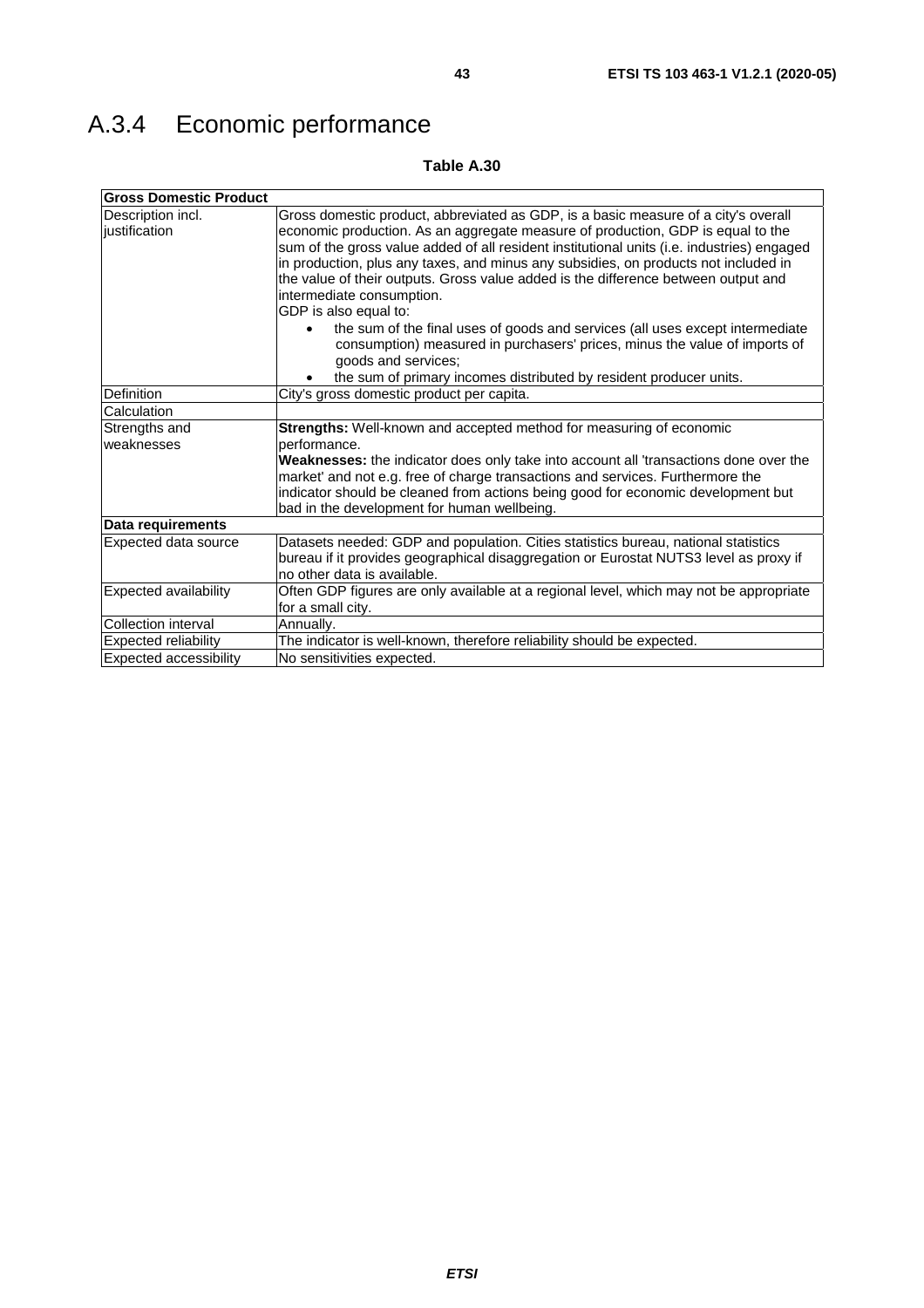| <b>New business registered</b>     |                                                                                                                                                                                                                                                                                                                                                                                                                                                                                                                                                                                                                                                                                                                                                                                                                                                                                                                                                                                                                                                                                                                                                                                                                                       |  |
|------------------------------------|---------------------------------------------------------------------------------------------------------------------------------------------------------------------------------------------------------------------------------------------------------------------------------------------------------------------------------------------------------------------------------------------------------------------------------------------------------------------------------------------------------------------------------------------------------------------------------------------------------------------------------------------------------------------------------------------------------------------------------------------------------------------------------------------------------------------------------------------------------------------------------------------------------------------------------------------------------------------------------------------------------------------------------------------------------------------------------------------------------------------------------------------------------------------------------------------------------------------------------------|--|
| Description incl.<br>justification | The number of businesses can inform a city's level of economic activity and economic<br>performance. It provides one indication of the overall business climate in a<br>jurisdiction, and attitudes towards entrepreneurship. Strong entrepreneurial activity is<br>closely associated with a dynamic and growing economy. The number of businesses<br>is also used to inform competitiveness of a city (ISO 37120:2018 [4]).<br>This indicator assesses the number of new businesses created (including start-ups).<br>An enterprise birth occurs when an enterprise (for example a company) starts from<br>scratch and begins operations, amounting to the creation of a combination of<br>production factors with the restriction that no other enterprises are involved in the<br>event. An enterprise birth occurs when new production factors, in particular new jobs,<br>are created.<br>Enterprise births do not include:<br>dormant enterprises being reactivated within two years;<br>new corporate entities being created from mergers, break-ups, spin-<br>٠<br>offs/split-offs or the restructuring of enterprises or a set of enterprises;<br>the entry into a sub-population resulting only from a change of activity. |  |
| Definition                         | Number of new businesses per 100 000 population.                                                                                                                                                                                                                                                                                                                                                                                                                                                                                                                                                                                                                                                                                                                                                                                                                                                                                                                                                                                                                                                                                                                                                                                      |  |
| Calculation                        | (Number of new companies registered/Total Population) x 100 000 inhabitants.                                                                                                                                                                                                                                                                                                                                                                                                                                                                                                                                                                                                                                                                                                                                                                                                                                                                                                                                                                                                                                                                                                                                                          |  |
| Strengths and<br>weaknesses        | <b>Strengths: Not applicable.</b><br>Weaknesses:<br>Not each new founded enterprise has to have a positive impact on the economy or<br>smart city development. The measurement should e.g. take into account a minimum<br>timeframe the new founded company need to stay on the market or reach a minimum<br>turnaround to be accepted for counting.                                                                                                                                                                                                                                                                                                                                                                                                                                                                                                                                                                                                                                                                                                                                                                                                                                                                                  |  |
| Data requirements                  |                                                                                                                                                                                                                                                                                                                                                                                                                                                                                                                                                                                                                                                                                                                                                                                                                                                                                                                                                                                                                                                                                                                                                                                                                                       |  |
| Expected data source               | Business demography statistics are available at NUTS2 level at Eurostat.<br>City statistics office and/or economic board and the chamber of commerce might be<br>able to provide the information.                                                                                                                                                                                                                                                                                                                                                                                                                                                                                                                                                                                                                                                                                                                                                                                                                                                                                                                                                                                                                                     |  |
| <b>Expected availability</b>       | Dependent per city.                                                                                                                                                                                                                                                                                                                                                                                                                                                                                                                                                                                                                                                                                                                                                                                                                                                                                                                                                                                                                                                                                                                                                                                                                   |  |
| Collection interval                | Annually.                                                                                                                                                                                                                                                                                                                                                                                                                                                                                                                                                                                                                                                                                                                                                                                                                                                                                                                                                                                                                                                                                                                                                                                                                             |  |
| <b>Expected reliability</b>        | Numbers from the statistical offices, chamber of commerce and Eurostat are<br>considered highly reliable.                                                                                                                                                                                                                                                                                                                                                                                                                                                                                                                                                                                                                                                                                                                                                                                                                                                                                                                                                                                                                                                                                                                             |  |
| Expected accessibility             | No sensitivities expected.                                                                                                                                                                                                                                                                                                                                                                                                                                                                                                                                                                                                                                                                                                                                                                                                                                                                                                                                                                                                                                                                                                                                                                                                            |  |

| Median disposable income |                                                                                          |  |
|--------------------------|------------------------------------------------------------------------------------------|--|
| Description incl.        | While money may not buy happiness, a certain amount is an important means to             |  |
| justification            | achieve higher living standards and thus greater well-being. Higher economic wealth      |  |
|                          | may e.g. improve access to quality education, health care and housing. Total             |  |
|                          | disposable household income (according to SILC) is calculated by adding together         |  |
|                          | the personal income received by all of the household members plus income received        |  |
|                          | at household level diminished by regular taxes on wealth, regular inter-household        |  |
|                          | cash transfer paid and tax on income and social insurance contributions. The median      |  |
|                          | is the middle value, i.e. 50 % of all observations are below the median value and        |  |
|                          | 50 % above it.                                                                           |  |
|                          | Household disposable income includes income from economic activity (wages and            |  |
|                          | salaries; profits of self-employed business owners), property income (dividends,         |  |
|                          | interests and rents), social benefits in cash (retirement pensions, unemployment         |  |
|                          | benefits, family allowances, basic income support, etc.), and social transfers in kind   |  |
|                          | (goods and services such as health care, education and housing, received either free     |  |
|                          | of charge or at reduced prices) (OECD).                                                  |  |
| Definition               | Median disposable annual household income.                                               |  |
| Calculation              | In general, individual data are rarely available so income classes are used. Knowing     |  |
|                          | the number of households in each class, the class of the median income is known.         |  |
|                          | The "exact" amount of median income can be approximated by replacing the steps           |  |
|                          | (caused by the classes) in the cumulative frequency curve by a smooth curve of           |  |
|                          | distribution, at least for the class in which the median is situated.                    |  |
| Strengths and            | Strengths: The indicator provides an absolute value for the wealth of the city.          |  |
| weaknesses               | <b>Weaknesses:</b> Insight in the disposable income does not have a direct relation with |  |
|                          | wealth and welfare of the population.                                                    |  |
|                          | Different methods to calculate this indicator might make it less reliable for            |  |
|                          | benchmarking.                                                                            |  |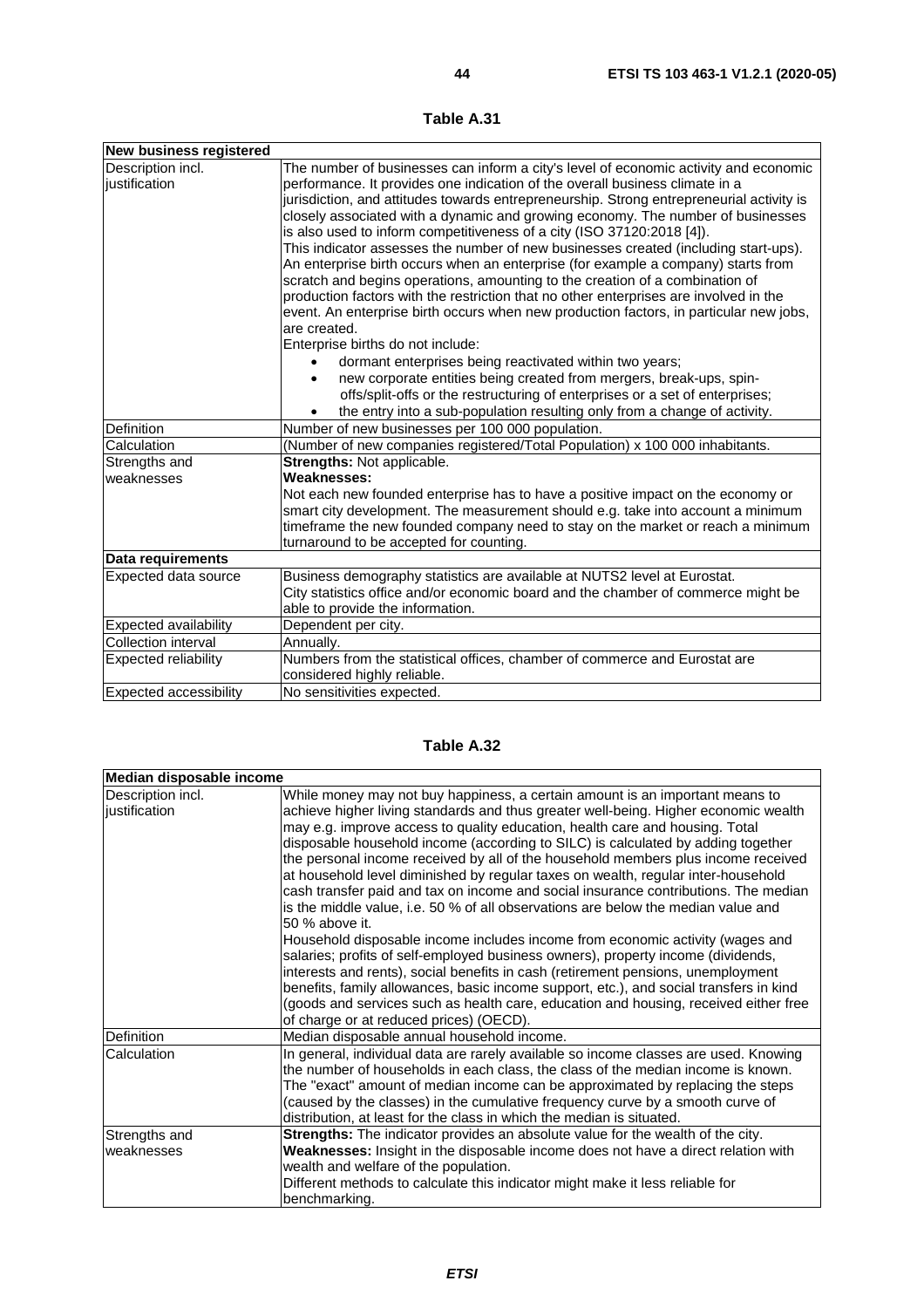<span id="page-44-0"></span>

| Data requirement            |                                                                                       |
|-----------------------------|---------------------------------------------------------------------------------------|
| Expected data source        | The information might be available at the Urban Audit database, the cities statistics |
|                             | Ibureau.                                                                              |
| Expected availability       | It is a commonly used indicator, so availability is expected to be high.              |
| Collection interval         | Annually.                                                                             |
| <b>Expected reliability</b> | Information from the above mentioned sources are regarded as highly reliable.         |
|                             | However, due to possible differences in calculations the indicator might not be 100 % |
|                             | reliable for benchmarking.                                                            |
| Expected accessibility      | As it is calculated using income classes, no sensitivities are expected.              |

## A.3.5 Innovation

| <b>Creative industry</b>           |                                                                                                                                                                                                                                                                                                                                                                                                                                                                                                                                                                                                                                                                                                                                                                                                                                                                                                                                                                                                                                                                                                                                                                                                                                                                                                                                                                             |  |
|------------------------------------|-----------------------------------------------------------------------------------------------------------------------------------------------------------------------------------------------------------------------------------------------------------------------------------------------------------------------------------------------------------------------------------------------------------------------------------------------------------------------------------------------------------------------------------------------------------------------------------------------------------------------------------------------------------------------------------------------------------------------------------------------------------------------------------------------------------------------------------------------------------------------------------------------------------------------------------------------------------------------------------------------------------------------------------------------------------------------------------------------------------------------------------------------------------------------------------------------------------------------------------------------------------------------------------------------------------------------------------------------------------------------------|--|
| Description incl.<br>justification | The term refers to the socio-economic potential of activities that trade with creativity,<br>knowledge and information. Governments and creative sectors across the world are<br>increasingly recognizing its importance as a generator of jobs, wealth and cultural<br>engagement. At the heart of the creative economy are the cultural and creative<br>industries that lie at the crossroads of arts, culture, business and technology. What<br>unifies these activities is the fact that they all trade with creative assets in the form of<br>intellectual property (IP); the framework through which creativity translates into<br>economic value.<br>The UK's definition of the creative industries - 'those industries that are based on<br>individual creativity, skill and talent with the potential to create wealth and jobs<br>through developing intellectual property' - includes thirteen sectors: advertising,<br>architecture, the art and antiques market, crafts, design, designer fashion, film,<br>interactive leisure software (i.e. video games), music, the performing arts, publishing,<br>software, and television and radio. Because it was the first definition offered by a<br>government, this original UK definition has been widely adopted by other countries,<br>with sectors adapted based on local commercial and cultural importance. |  |
| Definition                         | Share of people working in creative industries.                                                                                                                                                                                                                                                                                                                                                                                                                                                                                                                                                                                                                                                                                                                                                                                                                                                                                                                                                                                                                                                                                                                                                                                                                                                                                                                             |  |
| Calculation                        | (people working in creative industries/total workforce) $\times$ 100 %.                                                                                                                                                                                                                                                                                                                                                                                                                                                                                                                                                                                                                                                                                                                                                                                                                                                                                                                                                                                                                                                                                                                                                                                                                                                                                                     |  |
| Strengths and<br>weaknesses        | <b>Strengths: Not applicable.</b><br>Weaknesses: the interpretation and definition of 'creative industry' may be different.<br>How creative industry is linked to other industry is often unclear.<br>A proxy such as revenues from creative sectors may be necessary to estimate the<br>indicator.<br>The direct contribution of creative industry to innovation is not clear.                                                                                                                                                                                                                                                                                                                                                                                                                                                                                                                                                                                                                                                                                                                                                                                                                                                                                                                                                                                             |  |
| Data requirements                  |                                                                                                                                                                                                                                                                                                                                                                                                                                                                                                                                                                                                                                                                                                                                                                                                                                                                                                                                                                                                                                                                                                                                                                                                                                                                                                                                                                             |  |
| Expected data source               | The percentage of employment in the creative class is available at NACE2 and<br>NUTS3 level by Eurostat.<br>Possibly also city statistics office and/or economic board, chamber of commerce, etc.                                                                                                                                                                                                                                                                                                                                                                                                                                                                                                                                                                                                                                                                                                                                                                                                                                                                                                                                                                                                                                                                                                                                                                           |  |
| <b>Expected availability</b>       | The availability of employment information per sector will be readily available with the<br>above sources, but defining which ones represent 'creative industry' might require<br>more effort.                                                                                                                                                                                                                                                                                                                                                                                                                                                                                                                                                                                                                                                                                                                                                                                                                                                                                                                                                                                                                                                                                                                                                                              |  |
| Collection interval                | Annually.                                                                                                                                                                                                                                                                                                                                                                                                                                                                                                                                                                                                                                                                                                                                                                                                                                                                                                                                                                                                                                                                                                                                                                                                                                                                                                                                                                   |  |
| Expected reliability               | Information from the above mentioned sources are regarded as highly reliable.<br>However, due to possible differences in calculations the indicator might not be 100 %<br>reliable for benchmarking.                                                                                                                                                                                                                                                                                                                                                                                                                                                                                                                                                                                                                                                                                                                                                                                                                                                                                                                                                                                                                                                                                                                                                                        |  |
| Expected accessibility             | No sensitivities expected.                                                                                                                                                                                                                                                                                                                                                                                                                                                                                                                                                                                                                                                                                                                                                                                                                                                                                                                                                                                                                                                                                                                                                                                                                                                                                                                                                  |  |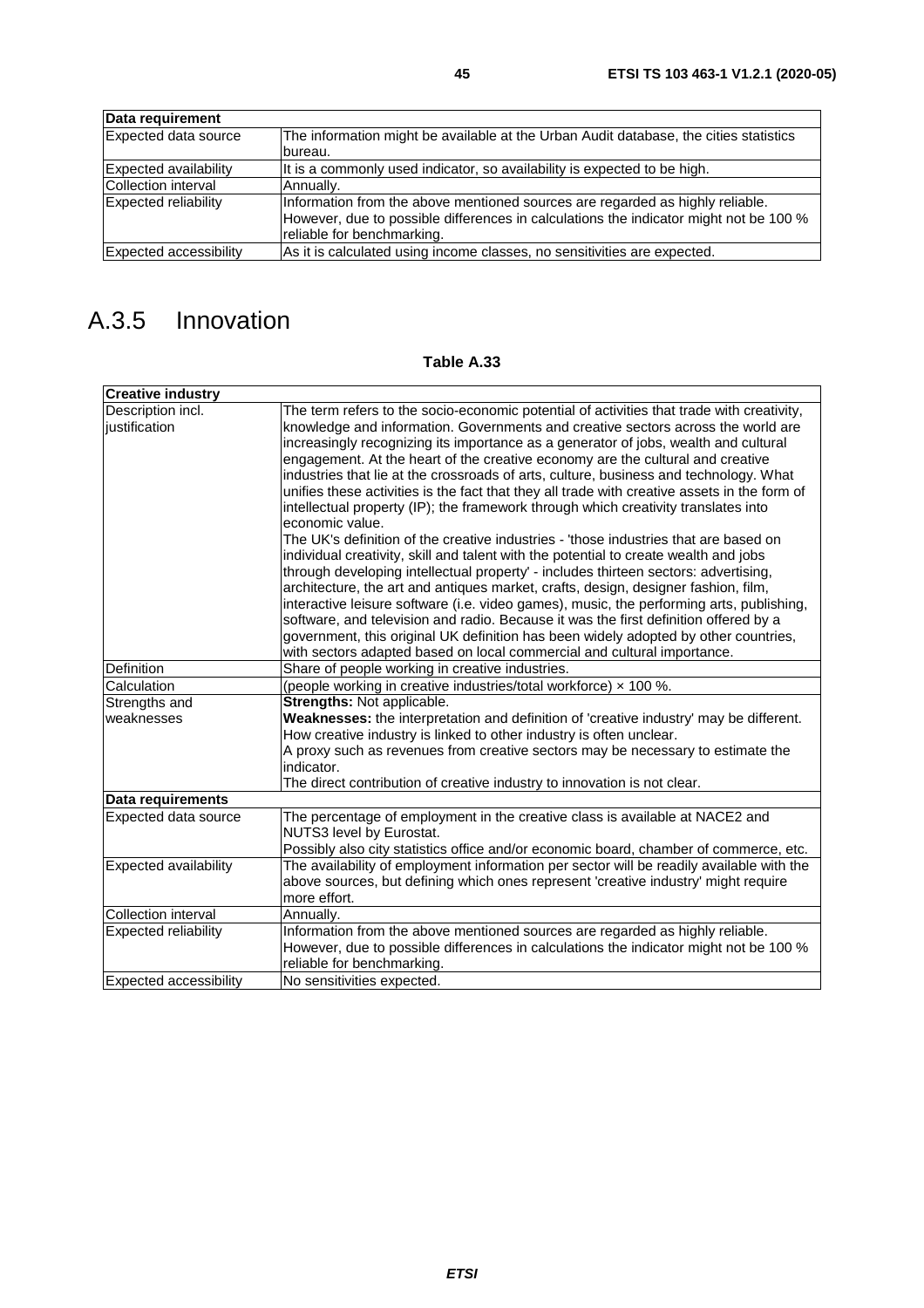| Innovation hubs in the city        |                                                                                                                                                                                                                                                                                                                                                                                                                                                                      |  |
|------------------------------------|----------------------------------------------------------------------------------------------------------------------------------------------------------------------------------------------------------------------------------------------------------------------------------------------------------------------------------------------------------------------------------------------------------------------------------------------------------------------|--|
| Description incl.<br>justification | Innovation hubs imply building and increasing intellectual capital and skills. It exposes<br>the interest in creation of value and development of knowledge. It may create links<br>between sectors and fields of development, which previously did not exist and thus<br>positively impact socio-economic development of an urban area.<br>For this indicator, physical co-working spaces for knowledge institutions, business and<br>government should be counted. |  |
| Definition                         | # of innovation hubs in the city, whether private or public, per 100 000 inhabitants.                                                                                                                                                                                                                                                                                                                                                                                |  |
| ICalculation                       |                                                                                                                                                                                                                                                                                                                                                                                                                                                                      |  |
| Strengths and                      | Strengths: Not applicable.                                                                                                                                                                                                                                                                                                                                                                                                                                           |  |
| lweaknesses                        | <b>Weaknesses:</b> The number of facilities is not placed in relation to the quality of facilities,<br>which may have impact on the overall performance of such institutions.                                                                                                                                                                                                                                                                                        |  |
| Data requirements                  |                                                                                                                                                                                                                                                                                                                                                                                                                                                                      |  |
| Expected data source               | Universities and other research institutes, city government (smart city or economic affairs<br>department).                                                                                                                                                                                                                                                                                                                                                          |  |
| Expected availability              | Data is probably available but might be scattered.                                                                                                                                                                                                                                                                                                                                                                                                                   |  |
| Collection interval                | Annually.                                                                                                                                                                                                                                                                                                                                                                                                                                                            |  |
| <b>Expected reliability</b>        | High.                                                                                                                                                                                                                                                                                                                                                                                                                                                                |  |
| <b>Expected accessibility</b>      | No sensitivities expected.                                                                                                                                                                                                                                                                                                                                                                                                                                           |  |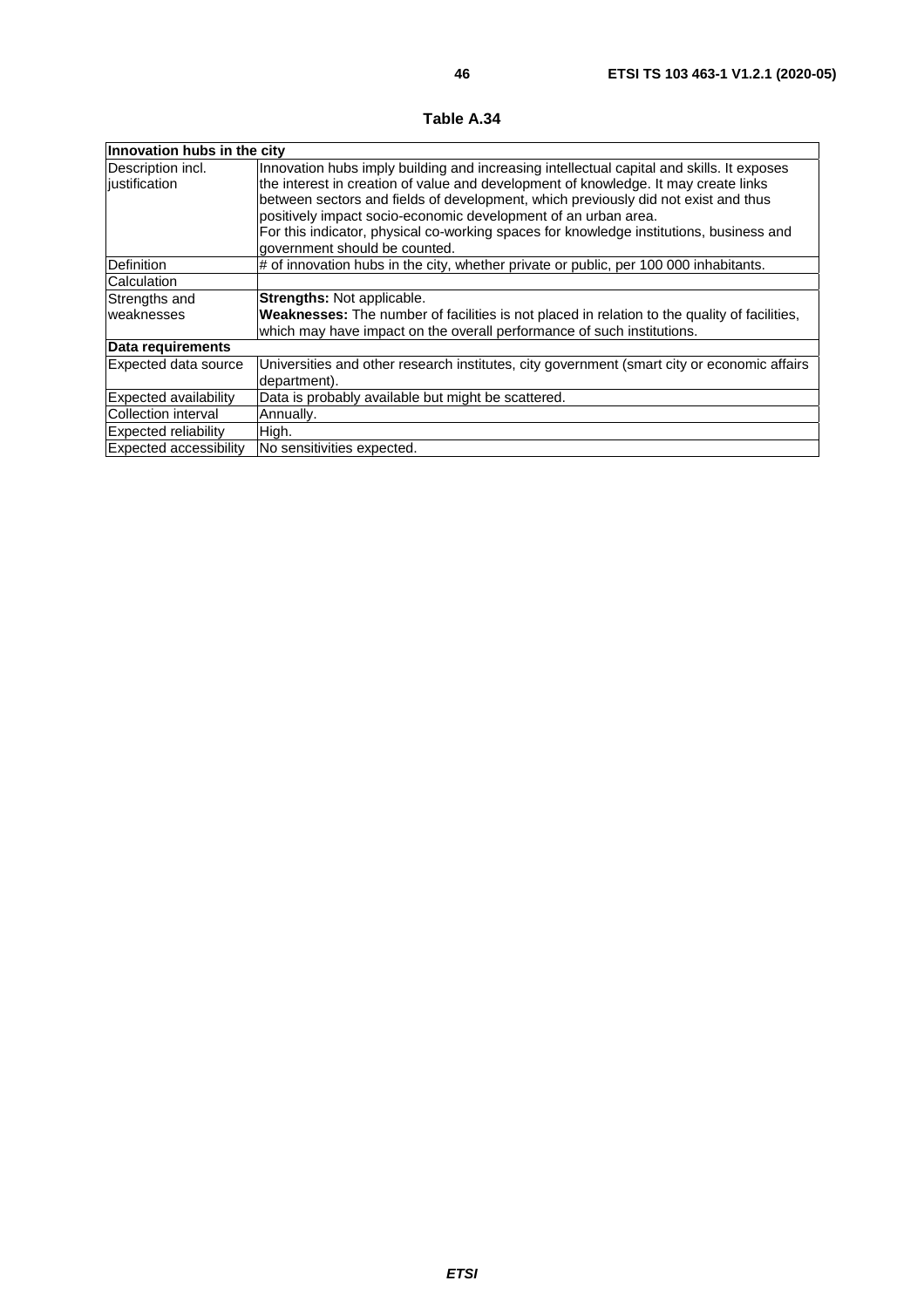**Table A.35** 

| Accessibility of open data sets            |                                                                                                                                                                                                                                                                                                                                                                                                                                                                                                                                                                                                                                                                                                                                                                                                                                                                                                                                                                                                                                                                                                                                                                                                  |  |
|--------------------------------------------|--------------------------------------------------------------------------------------------------------------------------------------------------------------------------------------------------------------------------------------------------------------------------------------------------------------------------------------------------------------------------------------------------------------------------------------------------------------------------------------------------------------------------------------------------------------------------------------------------------------------------------------------------------------------------------------------------------------------------------------------------------------------------------------------------------------------------------------------------------------------------------------------------------------------------------------------------------------------------------------------------------------------------------------------------------------------------------------------------------------------------------------------------------------------------------------------------|--|
| Description incl.<br>justification         | Open data, especially open government data, is a tremendous resource that is as yet largely<br>untapped (opendatahandbook.org). In a large number of areas, open city data is already<br>creating value. Examples include participation, self-empowerment, innovation, improved<br>efficiency and effectiveness of government services, etc. While there are numerous instances<br>of the ways in which open data is already creating both social and economic value, new<br>things will become possible that are not already known. New combinations of data can create<br>new knowledge and insights, which can lead to whole new fields of application.<br>The ease of use of open data is an important quality because the main aim of opening data is<br>to make it widely available to the public (City Protocol), e.g. to create new applications.<br>Therefore, evaluating the quality of the open data from this perspective is important to<br>promote the ease of use and the openness of city data.                                                                                                                                                                                  |  |
| Definition                                 | The extent to which the open city data are easy to use.                                                                                                                                                                                                                                                                                                                                                                                                                                                                                                                                                                                                                                                                                                                                                                                                                                                                                                                                                                                                                                                                                                                                          |  |
| Calculation<br>Strengths and<br>weaknesses | Total stars of all datasets/total # datasets.<br>Each dataset has to be rated according to below scheme. All the stars of all the datasets are<br>added up and divided by the total number of datasets.<br>Average stars across all datasets according to the 5 star deployment scheme for Open Data:<br>Making data online available in whatever format under an open license.<br>1)<br>Making data available as structured data (e.g. Excel® instead of image scan of a<br>2)<br>table).<br>Making data available in a non-proprietary open format (e.g. CSV).<br>3)<br>Use URIs to denote things, so that people can point at your data.<br>4)<br>5) Link your data to other data to provide context.<br>Strengths: The 5 star system makes the qualification of the datasets much more objective<br>and comparable across cities.<br>Weaknesses: Quality of the data is only expressed as the openness and ease of use of<br>data. Other aspects like accurate, available, complete, conformant, consistent, credible,<br>processable, relevant, timely have not been taken into account.<br>Although it is tried to make scoring the indicator as objectively as possible, a certain amount |  |
|                                            | of subjectivity is present.                                                                                                                                                                                                                                                                                                                                                                                                                                                                                                                                                                                                                                                                                                                                                                                                                                                                                                                                                                                                                                                                                                                                                                      |  |
| Data requirements                          |                                                                                                                                                                                                                                                                                                                                                                                                                                                                                                                                                                                                                                                                                                                                                                                                                                                                                                                                                                                                                                                                                                                                                                                                  |  |
| Expected data                              | The indicator 'Open data' provides a list of open datasets relevant to the city and in which                                                                                                                                                                                                                                                                                                                                                                                                                                                                                                                                                                                                                                                                                                                                                                                                                                                                                                                                                                                                                                                                                                     |  |
| source                                     | format they are available.                                                                                                                                                                                                                                                                                                                                                                                                                                                                                                                                                                                                                                                                                                                                                                                                                                                                                                                                                                                                                                                                                                                                                                       |  |
| Expected                                   | Depends on the local context.                                                                                                                                                                                                                                                                                                                                                                                                                                                                                                                                                                                                                                                                                                                                                                                                                                                                                                                                                                                                                                                                                                                                                                    |  |
| availability                               |                                                                                                                                                                                                                                                                                                                                                                                                                                                                                                                                                                                                                                                                                                                                                                                                                                                                                                                                                                                                                                                                                                                                                                                                  |  |
| Collection interval                        | Annually.                                                                                                                                                                                                                                                                                                                                                                                                                                                                                                                                                                                                                                                                                                                                                                                                                                                                                                                                                                                                                                                                                                                                                                                        |  |
| Expected reliability                       | Unknown.                                                                                                                                                                                                                                                                                                                                                                                                                                                                                                                                                                                                                                                                                                                                                                                                                                                                                                                                                                                                                                                                                                                                                                                         |  |
| Expected                                   | Good (data is open).                                                                                                                                                                                                                                                                                                                                                                                                                                                                                                                                                                                                                                                                                                                                                                                                                                                                                                                                                                                                                                                                                                                                                                             |  |
| accessibility<br>NOTE:                     | Excel is an example of a suitable product available commercially. This information is given for the                                                                                                                                                                                                                                                                                                                                                                                                                                                                                                                                                                                                                                                                                                                                                                                                                                                                                                                                                                                                                                                                                              |  |
| product.                                   | convenience of users of the present document and does not constitute an endorsement by ETSI of this                                                                                                                                                                                                                                                                                                                                                                                                                                                                                                                                                                                                                                                                                                                                                                                                                                                                                                                                                                                                                                                                                              |  |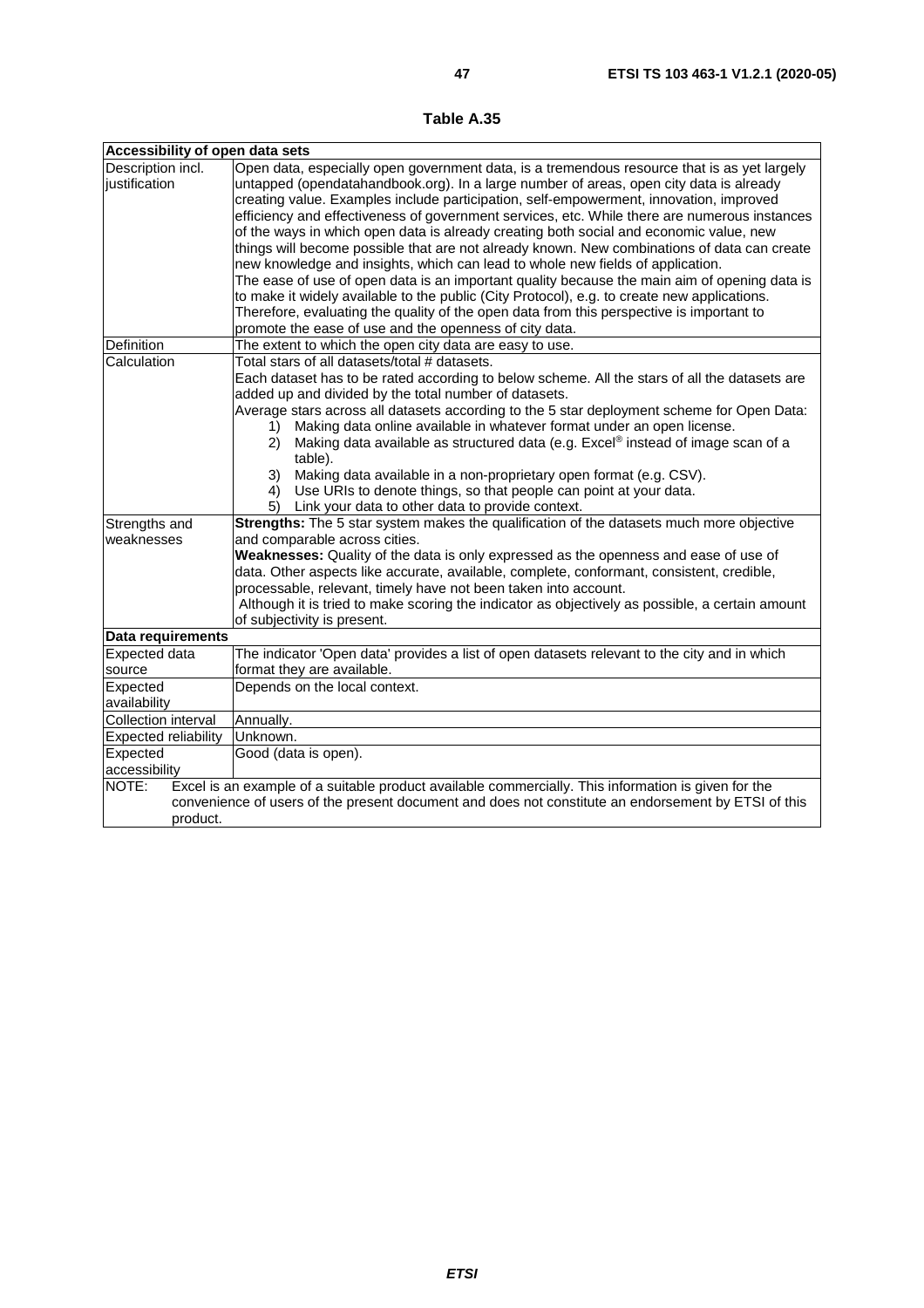| <b>Research intensity</b>           |                                                                                                                                                                                                                                                                                                                                                                                                                                                                                                                                                                                                                                                                                                                                                                                                                                                     |  |
|-------------------------------------|-----------------------------------------------------------------------------------------------------------------------------------------------------------------------------------------------------------------------------------------------------------------------------------------------------------------------------------------------------------------------------------------------------------------------------------------------------------------------------------------------------------------------------------------------------------------------------------------------------------------------------------------------------------------------------------------------------------------------------------------------------------------------------------------------------------------------------------------------------|--|
| Description incl.<br>liustification | The OECD Frascati Manual 2002 methodology [i.5] defines R&D as "creative work<br>undertaken on a systematic basis in order to increase the stock of knowledge, including<br>knowledge of man, culture and society, and the use of this stock of knowledge to devise new<br>applications". The main aggregate used for international comparisons of R&D expenditures is<br>gross domestic expenditure on R&D (GERD). GERD is usually broken down among four<br>sectors of performance: business enterprise, higher education, government and private not-<br>for-profit institutions serving households (PNP). GERD is often reported in relative terms as a<br>percentage of GDP, to denote the R&D intensity of an economy.<br>This indicator analyses the total expenditure on R&D by all stakeholders as a percentage of<br>the GDP of the city. |  |
| Definition                          | R&D expenditure as percentage of city's GDP.                                                                                                                                                                                                                                                                                                                                                                                                                                                                                                                                                                                                                                                                                                                                                                                                        |  |
| Calculation                         | (total expenditure on R&D/city GDP) x 100.                                                                                                                                                                                                                                                                                                                                                                                                                                                                                                                                                                                                                                                                                                                                                                                                          |  |
| Strengths and                       | Strengths: This is a solid indicator and comparable across cities.                                                                                                                                                                                                                                                                                                                                                                                                                                                                                                                                                                                                                                                                                                                                                                                  |  |
| weaknesses                          | Weaknesses: Usually measured on the national and regional level, getting data specific to<br>an urban area might be more complicated. Also the funding may come from a different place,<br>i.e. theoretically it is possible that expenditure on R&D exceeds city GDP in university towns.                                                                                                                                                                                                                                                                                                                                                                                                                                                                                                                                                          |  |
| Data requirements                   |                                                                                                                                                                                                                                                                                                                                                                                                                                                                                                                                                                                                                                                                                                                                                                                                                                                     |  |
| Expected data<br>source             | For city's GDP, see indicator 'Gross domestic product'. The expenditures on R&D might be<br>available in the municipal Economics department. Eurostat contains the GERD on the<br>NUTS2 level if no city statistics are present.                                                                                                                                                                                                                                                                                                                                                                                                                                                                                                                                                                                                                    |  |
| Expected<br>availability            | Low.                                                                                                                                                                                                                                                                                                                                                                                                                                                                                                                                                                                                                                                                                                                                                                                                                                                |  |
| Collection interval                 | Annually.                                                                                                                                                                                                                                                                                                                                                                                                                                                                                                                                                                                                                                                                                                                                                                                                                                           |  |
| <b>Expected reliability</b>         | High.                                                                                                                                                                                                                                                                                                                                                                                                                                                                                                                                                                                                                                                                                                                                                                                                                                               |  |
| Expected<br>accessibility           | For a large part, there are no sensitivities expected. However, it is possible that R&D<br>expenditure from companies is not disclosed.                                                                                                                                                                                                                                                                                                                                                                                                                                                                                                                                                                                                                                                                                                             |  |

| Open datasets               |                                                                                                                                                                      |  |
|-----------------------------|----------------------------------------------------------------------------------------------------------------------------------------------------------------------|--|
| Description incl.           | Open data is data that can be freely used, re-used and redistributed by anyone - subject                                                                             |  |
| iustification               | only, at most, to the requirement to attribute and share alike (opendatahandbook.org;                                                                                |  |
|                             | opendefinition.org). Open data, especially open government data, is a tremendous                                                                                     |  |
|                             | resource that is as yet largely untapped. Government is particularly significant in this                                                                             |  |
|                             | respect, both because of the quantity and centrality of the data it collects, but also                                                                               |  |
|                             | because most of that government data is public data by law, and therefore could be made                                                                              |  |
|                             | open and made available for others to use.                                                                                                                           |  |
|                             | In a large number of areas, open government data is already creating value. Examples<br>include participation, self-empowerment, innovation, improved efficiency and |  |
|                             | effectiveness of government services, etc. While there are numerous instances of the                                                                                 |  |
|                             | ways in which open data is already creating both social and economic value, new things                                                                               |  |
|                             | will become possible that are not already known. New combinations of data can create                                                                                 |  |
|                             | new knowledge and insights, which can lead to whole new fields of application.                                                                                       |  |
|                             | Since open datasets can stimulate innovation, this indicator analyses the number of open                                                                             |  |
|                             | government datasets. In addition, the format of the available datasets is collected as this                                                                          |  |
| <b>Definition</b>           | is important information for the indicator 'quality of open data'.                                                                                                   |  |
|                             | number of open government datasets per 100 000 inhabitants.                                                                                                          |  |
| Calculation                 | (number of open government datasets/total population) x 100 000.<br>See note.                                                                                        |  |
| Strengths and               | Strengths: This is a solid indicator on the actual datasets available and it is comparable                                                                           |  |
| weaknesses                  | across cities.                                                                                                                                                       |  |
|                             | Weaknesses: Not applicable.                                                                                                                                          |  |
| Data requirements           |                                                                                                                                                                      |  |
| Expected data source        | The knowledge, planning or economic department should be able to provide an overview.                                                                                |  |
|                             | Open data platforms in the city could also provide insight.                                                                                                          |  |
| Expected availability       | The information will be available, but collecting all datasets from various sources might                                                                            |  |
|                             | require sufficient effort.                                                                                                                                           |  |
| Collection interval         | Annually.                                                                                                                                                            |  |
| <b>Expected reliability</b> | High.                                                                                                                                                                |  |
| Expected accessibility      | Good (data is open).                                                                                                                                                 |  |
| NOTE:                       | List all open government datasets and the format they are published in.                                                                                              |  |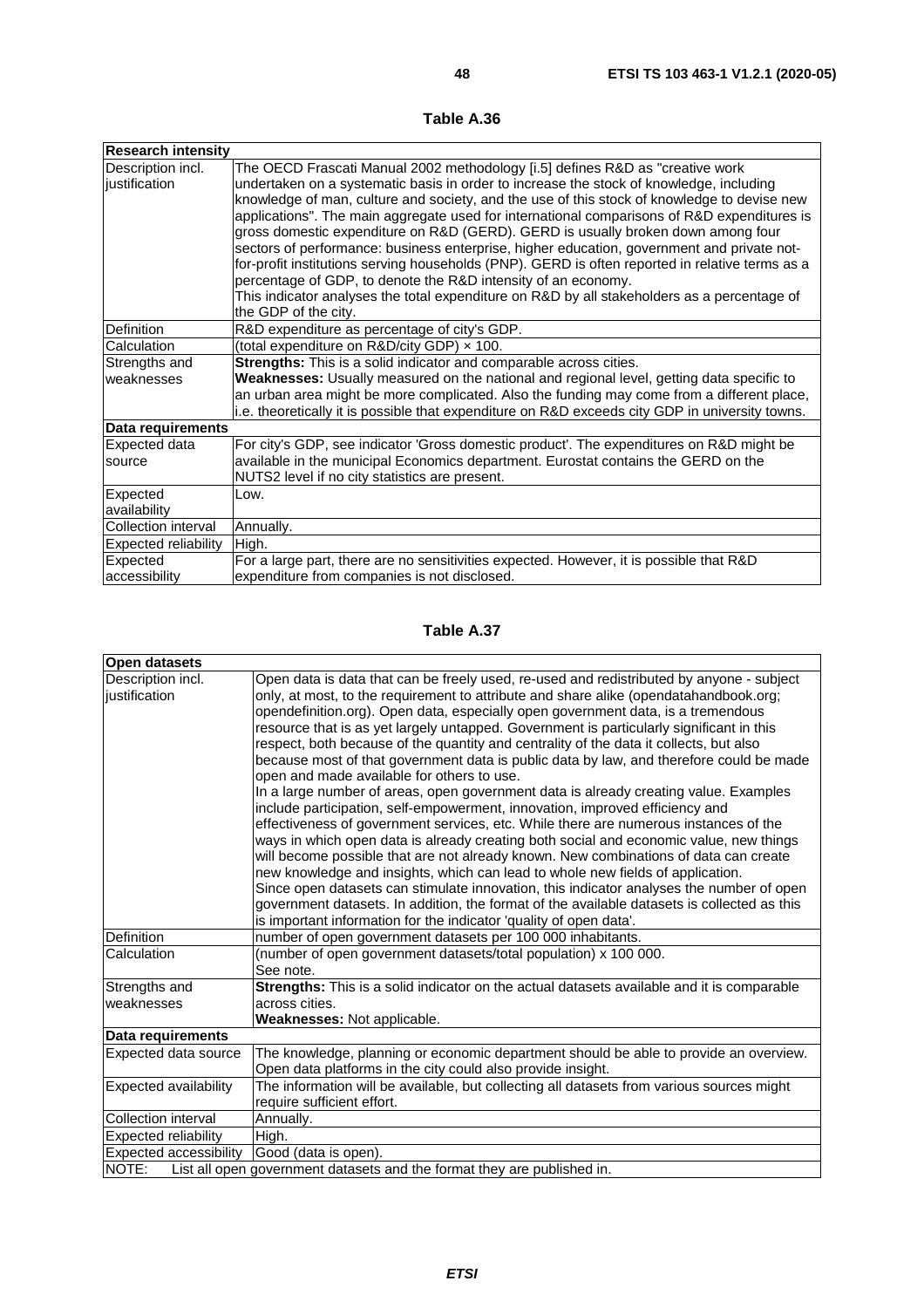## <span id="page-48-0"></span>A.3.6 Attractiveness and competitiveness

| <b>Congestion</b>           |                                                                                                                                                                                                                      |
|-----------------------------|----------------------------------------------------------------------------------------------------------------------------------------------------------------------------------------------------------------------|
| Description incl.           | Cities and traffic have developed hand-in-hand since the earliest large human settlements                                                                                                                            |
| iustification               | (internationaltransportforum.org). The same forces that draw inhabitants to congregate in                                                                                                                            |
|                             | large urban areas also lead to sometimes intolerable levels of traffic congestion on urban                                                                                                                           |
|                             | streets and thoroughfares. It is necessary to manage congestion in such a way as to                                                                                                                                  |
|                             | reduce its overall impact on individuals, families, communities and societies. Effective                                                                                                                             |
|                             | urban governance requires a careful balancing between the benefits of agglomeration and                                                                                                                              |
|                             | the dis-benefits of excessive congestion. Also, the Strategic Implementation Plan on                                                                                                                                 |
|                             | Smart Cities and Communities defines more efficient urban transport as one goal of                                                                                                                                   |
|                             | Smart City Development.                                                                                                                                                                                              |
| Definition                  | Increase in overall travel times when compared to free flow situation (uncongested                                                                                                                                   |
|                             | situation).                                                                                                                                                                                                          |
| Calculation                 | This indicator can be calculated as indicated by TomTom®:                                                                                                                                                            |
|                             | ((travel times in peak hours - travel times during non-congested periods (free flow*))/travel                                                                                                                        |
|                             | times during non-congested periods) $\times$ 100 %. See note 1.<br><b>Decide</b>                                                                                                                                     |
|                             |                                                                                                                                                                                                                      |
|                             | Average delay per vehicle kilometre (congestion), with unit: hour<br>$\bullet$<br>delay/vehicle-km.                                                                                                                  |
|                             | Vehicle kilometres travelled in congestion, with unit: vehicle-km/time unit Travel<br>$\bullet$                                                                                                                      |
|                             | time (average per traffic unit), with unit: hour.                                                                                                                                                                    |
|                             | Additional travel time caused by incidents, with unit: hour.                                                                                                                                                         |
|                             | <b>EEA</b>                                                                                                                                                                                                           |
|                             | Average daily km of traffic jams per 1 000 inhabitants in city.                                                                                                                                                      |
|                             | <b>City Protocol</b>                                                                                                                                                                                                 |
|                             | Average daily traffic jam in hours.<br>$\bullet$                                                                                                                                                                     |
| Strengths and               | Strengths: the indicator is very recognizable and relevant to the attractiveness and                                                                                                                                 |
| weaknesses                  | competitiveness, as it goes to the accessibility of the city.                                                                                                                                                        |
|                             | <b>Weaknesses: -</b>                                                                                                                                                                                                 |
| Data requirements           |                                                                                                                                                                                                                      |
| Expected data source        | Within the city, the traffic and transportation management department should be able to                                                                                                                              |
|                             | provide this statistic.                                                                                                                                                                                              |
|                             | Several commercial services also exist based on route navigation.                                                                                                                                                    |
| Expected availability       | Measurements on traffic speed and congestion will not always be readily available.                                                                                                                                   |
| Collection interval         | Annually.                                                                                                                                                                                                            |
| <b>Expected reliability</b> | High.                                                                                                                                                                                                                |
| Expected accessibility      | No sensitivities expected.                                                                                                                                                                                           |
|                             | NOTE 1: There are other ways to calculate congestion, see below. That would be interesting to hear from the                                                                                                          |
|                             | cities what method they use. For the moment, therefore, the calculation method is flexible, as long as it                                                                                                            |
| is specified.               |                                                                                                                                                                                                                      |
|                             | NOTE 2: TomTom® is an example of a suitable product available commercially. This information is given for the<br>convenience of users of the present document and does not constitute an endorsement by ETSI of this |
| product.                    |                                                                                                                                                                                                                      |
|                             |                                                                                                                                                                                                                      |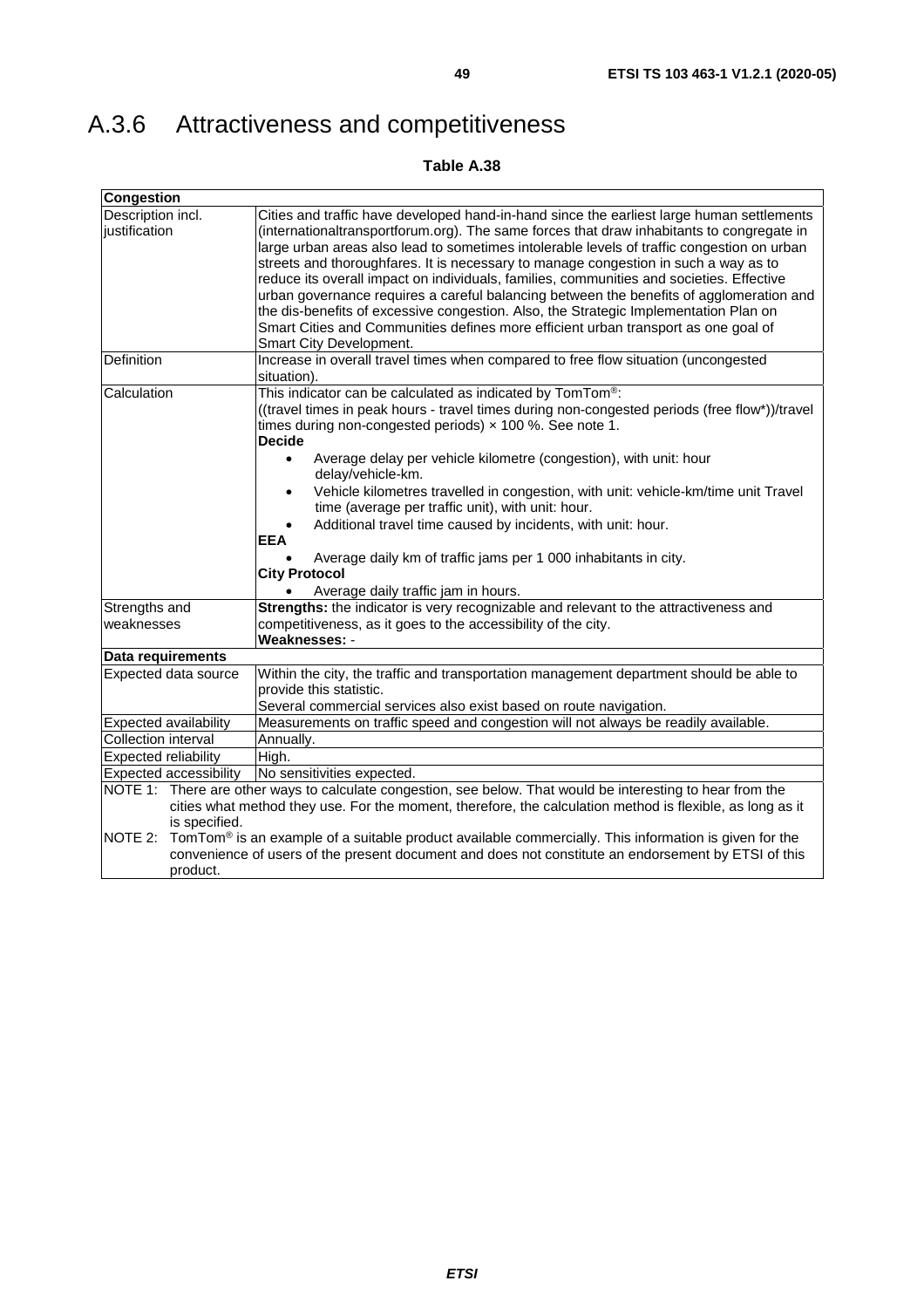**Table A.39** 

| <b>Public transport use</b> |                                                                                                                                                                                                                                                                                                                                                                                                                                                                                                                                                                                                                                                                                                                                                                                            |                                                                                                                                                                                                                                                                                                                                                                                                                                                                                                                                                                                                                                                                                                                                                                                                                                                                      |
|-----------------------------|--------------------------------------------------------------------------------------------------------------------------------------------------------------------------------------------------------------------------------------------------------------------------------------------------------------------------------------------------------------------------------------------------------------------------------------------------------------------------------------------------------------------------------------------------------------------------------------------------------------------------------------------------------------------------------------------------------------------------------------------------------------------------------------------|----------------------------------------------------------------------------------------------------------------------------------------------------------------------------------------------------------------------------------------------------------------------------------------------------------------------------------------------------------------------------------------------------------------------------------------------------------------------------------------------------------------------------------------------------------------------------------------------------------------------------------------------------------------------------------------------------------------------------------------------------------------------------------------------------------------------------------------------------------------------|
|                             | Description incl. justification                                                                                                                                                                                                                                                                                                                                                                                                                                                                                                                                                                                                                                                                                                                                                            | Transport usage is a key indicator of how easy it is to travel in the city by<br>modes other than single occupancy vehicles (ISO 37120:2018 [4]). The<br>indicator might also provide insight into transportation policy, traffic<br>congestion, and urban form. Cities with higher transport ridership rates tend to<br>invest more in their transport systems and are more geographically compact.<br>Transport usage also addresses overall travel patterns in the city, and not just<br>the journey to work.<br>In addition, less vehicle use contributes to an accessible, green and healthy<br>city and moreover contributes to European policy goals for sustainable mobility<br>and transport development. While walking and cycling are alternative modes<br>of transport for short distances, public transport connections are needed for<br>longer trips. |
| Definition                  |                                                                                                                                                                                                                                                                                                                                                                                                                                                                                                                                                                                                                                                                                                                                                                                            | Annual number of public transport trips per capita.                                                                                                                                                                                                                                                                                                                                                                                                                                                                                                                                                                                                                                                                                                                                                                                                                  |
| Calculation                 |                                                                                                                                                                                                                                                                                                                                                                                                                                                                                                                                                                                                                                                                                                                                                                                            | This indicator may be calculated as the total annual number of transport trips<br>originating in the city - "ridership of public transport" - (numerator), divided by<br>the total city population (denominator) (ISO 37120:2018 [4]).<br>Transport trips may include trips via heavy rail metro or subway, commuter<br>rail, light rail streetcars and tramways, organized bus, trolleybus, and other<br>public transport services.<br>Cities may only calculate the number of transport trips with origins in the city<br>itself. See note 1.                                                                                                                                                                                                                                                                                                                      |
|                             | Strengths and weaknesses                                                                                                                                                                                                                                                                                                                                                                                                                                                                                                                                                                                                                                                                                                                                                                   | Strengths: Not applicable.                                                                                                                                                                                                                                                                                                                                                                                                                                                                                                                                                                                                                                                                                                                                                                                                                                           |
|                             |                                                                                                                                                                                                                                                                                                                                                                                                                                                                                                                                                                                                                                                                                                                                                                                            | Weaknesses: The quality of the trips is not taken into account.<br>Public transport use does not have a direct relation to the attractiveness and<br>competitiveness of the city.<br>While higher transport ridership rates are generally considered desirable,<br>extremely high ridership rates can also indicate cities with overcrowding<br>problems or with disproportionately large low-income populations.                                                                                                                                                                                                                                                                                                                                                                                                                                                    |
|                             | Data requirements                                                                                                                                                                                                                                                                                                                                                                                                                                                                                                                                                                                                                                                                                                                                                                          |                                                                                                                                                                                                                                                                                                                                                                                                                                                                                                                                                                                                                                                                                                                                                                                                                                                                      |
| Expected data source        |                                                                                                                                                                                                                                                                                                                                                                                                                                                                                                                                                                                                                                                                                                                                                                                            | Transport data should be gathered from a number of sources, including:<br>official transport surveys, revenue collection systems (e.g. number of fares<br>purchased), and national censuses (ISO 37120:2018 [4]).<br>See note 2 and note 3.                                                                                                                                                                                                                                                                                                                                                                                                                                                                                                                                                                                                                          |
|                             | Expected availability                                                                                                                                                                                                                                                                                                                                                                                                                                                                                                                                                                                                                                                                                                                                                                      | High.                                                                                                                                                                                                                                                                                                                                                                                                                                                                                                                                                                                                                                                                                                                                                                                                                                                                |
| Collection interval         |                                                                                                                                                                                                                                                                                                                                                                                                                                                                                                                                                                                                                                                                                                                                                                                            | Annually.                                                                                                                                                                                                                                                                                                                                                                                                                                                                                                                                                                                                                                                                                                                                                                                                                                                            |
| <b>Expected reliability</b> |                                                                                                                                                                                                                                                                                                                                                                                                                                                                                                                                                                                                                                                                                                                                                                                            | High.                                                                                                                                                                                                                                                                                                                                                                                                                                                                                                                                                                                                                                                                                                                                                                                                                                                                |
|                             | Expected accessibility                                                                                                                                                                                                                                                                                                                                                                                                                                                                                                                                                                                                                                                                                                                                                                     | No sensitivities expected.                                                                                                                                                                                                                                                                                                                                                                                                                                                                                                                                                                                                                                                                                                                                                                                                                                           |
|                             | NOTE 1: Transport systems often serve entire metropolitan areas, and not just central cities. The use of number<br>of transport trips with origins in the city itself will still capture many trips whose destination are outside<br>the city, but will generally capture the impact that the city has on the regional transport network.<br>NOTE 2: Farebox records (e.g. transport fares paid) are usually the primary source of data for this indicator.<br>However, the relationship between fares purchased and trips taken is not always exact. For example,<br>many transport systems do not actively check for proof of fare purchase - often, riders are expected to<br>have valid tickets, and are severely fined if a ticket is not presented, but enforcement of such rules is |                                                                                                                                                                                                                                                                                                                                                                                                                                                                                                                                                                                                                                                                                                                                                                                                                                                                      |
| NOTE 3:                     | not uniform for every rider on every trip. Other transport systems offer monthly or weekly passes, which<br>do not necessarily allow for accurate counts of each trip.<br>In many countries, a large number of trips are made via "informal transport" services (e.g. minibuses<br>not operated by the government or municipal transport corporation). These informal trips are not part of<br>the official transport network and may not be counted.                                                                                                                                                                                                                                                                                                                                      |                                                                                                                                                                                                                                                                                                                                                                                                                                                                                                                                                                                                                                                                                                                                                                                                                                                                      |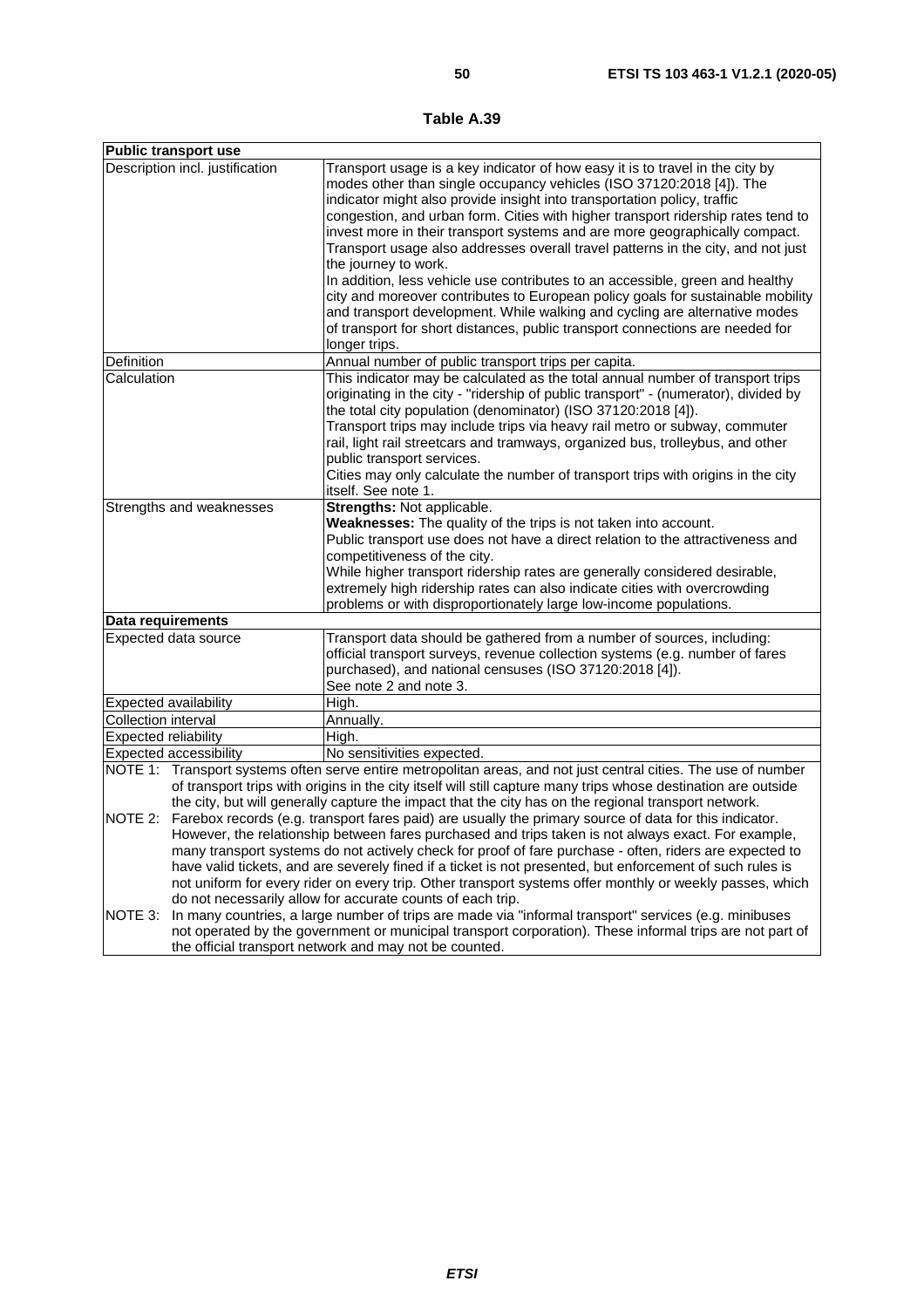| <b>Net migration</b>            |                                                                                                                                                                                                                                              |
|---------------------------------|----------------------------------------------------------------------------------------------------------------------------------------------------------------------------------------------------------------------------------------------|
| Description incl. justification | The rate of migration is a direct indicator for the attractiveness of the city to<br>citizens and their willingness to live there. In addition, there is a general<br>movement of people from the countryside towards cities (urbanization). |
| <b>Definition</b>               | Rate of population change due to migration per 1 000 inhabitants.                                                                                                                                                                            |
| <b>Calculation</b>              | ((Move-ins - move-outs) / total population) $\times$ 1 000.                                                                                                                                                                                  |
| Strengths and weaknesses        | Strengths: Solid indicator and comparable to with other cities.                                                                                                                                                                              |
|                                 | Weaknesses: It is not always a choice to live or leave some place.                                                                                                                                                                           |
| Data requirements               |                                                                                                                                                                                                                                              |
| Expected data source            | City's statistics office.<br>The ESPON database contains information on migration at NUTS3 level,<br>averaged over 5 years.                                                                                                                  |
| Expected availability           | High.                                                                                                                                                                                                                                        |
| Collection interval             | Annually.                                                                                                                                                                                                                                    |
| <b>Expected reliability</b>     | High.                                                                                                                                                                                                                                        |
| Expected accessibility          | No sensitivities expected.                                                                                                                                                                                                                   |

| Population dependency ratio     |                                                                                                                     |
|---------------------------------|---------------------------------------------------------------------------------------------------------------------|
| Description incl. justification | Dependency ratios indicate the potential effects of changes in population age structures                            |
|                                 | for social and economic development, pointing out broad trends in social support needs                              |
|                                 | (www.un.org).                                                                                                       |
|                                 | By relating the group of the population most likely to be economically dependent (net                               |
|                                 | consumers) to the group most likely to be economically active (net producers), changes                              |
|                                 | in the dependency ratio provide an indication of the potential social support requirements                          |
|                                 | resulting from changes in population age structures (ibid). In addition, the ratio highlights                       |
|                                 | the potential dependency burden on workers and indicates the shifts in dependency from                              |
|                                 | a situation in which children are dominant to one in which older persons outnumber                                  |
|                                 | children as the demographic transition advances (that is, the transition from high                                  |
|                                 | mortality and high fertility, to low mortality and low fertility). A healthy dependency ratio                       |
| Definition                      | contributes to an attractive and competitive city.                                                                  |
|                                 | Number of economically dependent persons (net consumers) per 100 economically                                       |
| Calculation                     | active persons (net producers).                                                                                     |
| Strengths and weaknesses        | 100 x (Population (0 to 14) + Population (65+)) / Population (15 to 64) (www.un.org).<br>Strengths: Not applicable. |
|                                 | Weaknesses: In many populations, people do not stop being economically active at age                                |
|                                 | 65, nor is it true that all persons aged 15 to 64 are economically active. Although older                           |
|                                 | persons often require economic support from others, in many societies they have                                     |
|                                 | economic resources of their own and provide support to their adult children.                                        |
|                                 | As the period of training for a productive life increases, most adolescents and young                               |
|                                 | adults remain in school and out of the labour force, effectively extending the period of                            |
|                                 | young-age dependency well beyond age 15.                                                                            |
|                                 | The indicator is more relevant at national level than at local level.                                               |
| Data requirements               |                                                                                                                     |
| Expected data source            | City's statistics office.                                                                                           |
| Expected availability           | High.                                                                                                               |
| Collection interval             | Annually.                                                                                                           |
| Expected reliability            | High.                                                                                                               |
| Expected accessibility          | No sensitivities expected.                                                                                          |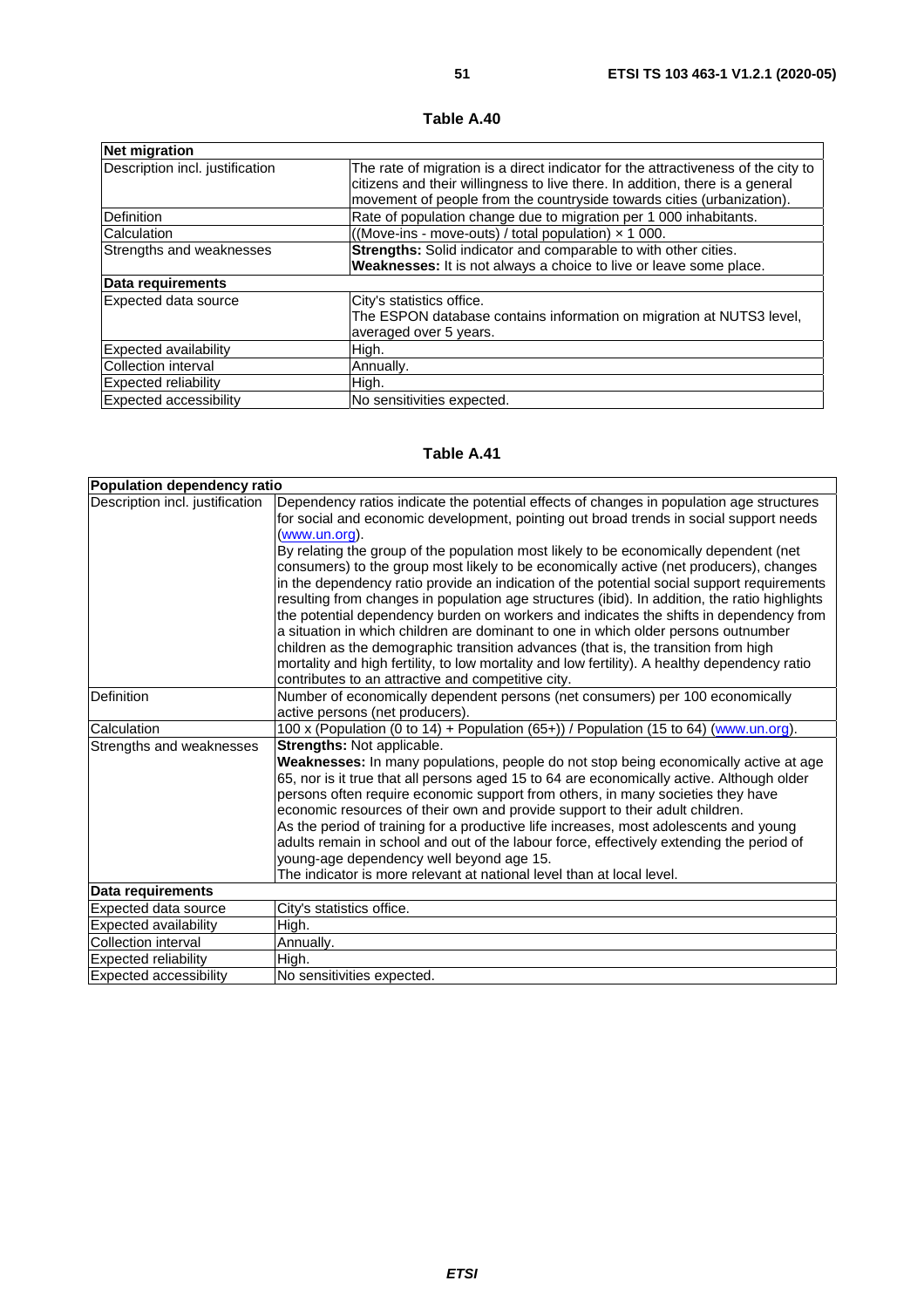| International events held       |                                                                                                                                                                                                                                                                                                   |
|---------------------------------|---------------------------------------------------------------------------------------------------------------------------------------------------------------------------------------------------------------------------------------------------------------------------------------------------|
| Description incl. justification | The number of international events held is an indication of the attractiveness<br>and competitiveness of the city. International events are, for example,<br>congresses and fairs.                                                                                                                |
| <b>Definition</b>               | The number of international events per 100 000 inhabitants.                                                                                                                                                                                                                                       |
| <b>Calculation</b>              |                                                                                                                                                                                                                                                                                                   |
| Strengths and weaknesses        | Strengths: Not applicable.<br>Weaknesses: Difficult to compare between cities, i.e. cities that are the seat<br>to national governments, international organizations, country representations,<br>have large venues, are easily accessible, etc., will host more events than<br>those who do not. |
| Data requirements               |                                                                                                                                                                                                                                                                                                   |
| Expected data source            | City administration and city tourism office.                                                                                                                                                                                                                                                      |
| Expected availability           | High.                                                                                                                                                                                                                                                                                             |
| Collection interval             | Annually.                                                                                                                                                                                                                                                                                         |
| <b>Expected reliability</b>     | High.                                                                                                                                                                                                                                                                                             |
| Expected accessibility          | No sensitivities expected.                                                                                                                                                                                                                                                                        |
| Expected data models            | None.                                                                                                                                                                                                                                                                                             |

| <b>Tourism intensity</b>        |                                                                                                                                                                                                                                                                                                                                                                                                                                                                   |
|---------------------------------|-------------------------------------------------------------------------------------------------------------------------------------------------------------------------------------------------------------------------------------------------------------------------------------------------------------------------------------------------------------------------------------------------------------------------------------------------------------------|
| Description incl. justification | The number of tourists visiting the city is an indication of the attractiveness of<br>the city to foreigners. A study by European Cities Marketing, the European<br>Cities Marketing Benchmarking report 2015 [i.9], shows that city tourism has<br>experienced exponential growth compared to tourism on a national level,<br>making cities the engine of tourism development in Europe. In addition,<br>tourism as an industry adds value to the local economy. |
| <b>Definition</b>               | Number of tourist nights per year per 100 000 inhabitants.                                                                                                                                                                                                                                                                                                                                                                                                        |
| Calculation                     |                                                                                                                                                                                                                                                                                                                                                                                                                                                                   |
| Strengths and weaknesses        | <b>Strengths: Not applicable.</b><br><b>Weaknesses:</b> difficult to compare between cities, i.e. cities that are the seat to<br>national governments, international organizations, country representations,<br>have large venues, rich culture, are easily accessible, etc. will host more<br>tourists than those who do not.                                                                                                                                    |
| Data requirements               |                                                                                                                                                                                                                                                                                                                                                                                                                                                                   |
| Expected data source            | City's tourism office, tourism tax information, European Cities Marketing<br>Benchmarking Report.                                                                                                                                                                                                                                                                                                                                                                 |
| Expected availability           | High.                                                                                                                                                                                                                                                                                                                                                                                                                                                             |
| Collection interval             | Annually.                                                                                                                                                                                                                                                                                                                                                                                                                                                         |
| Expected reliability            | High.                                                                                                                                                                                                                                                                                                                                                                                                                                                             |
| <b>Expected accessibility</b>   | No sensitivities expected.                                                                                                                                                                                                                                                                                                                                                                                                                                        |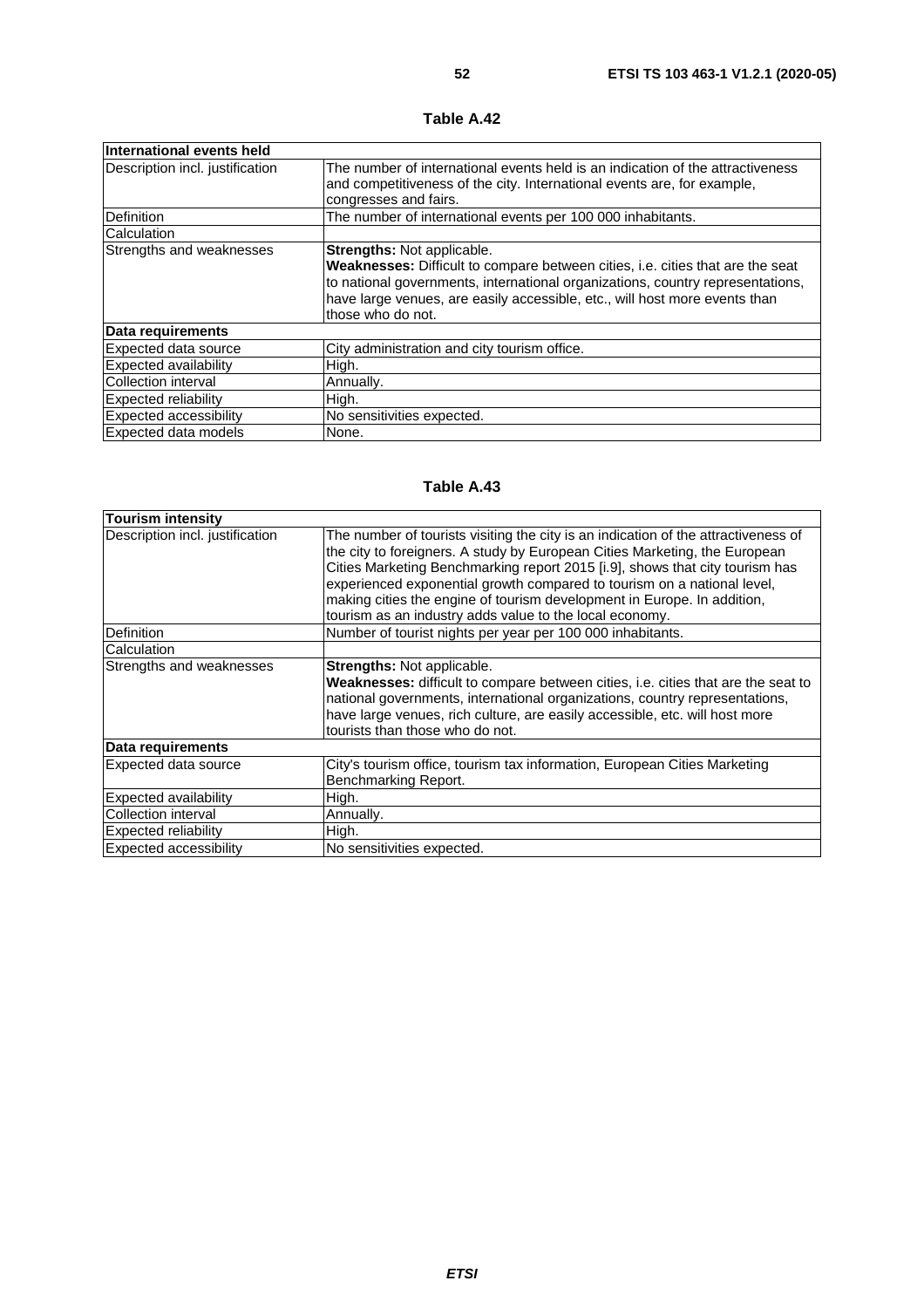## <span id="page-52-0"></span>A.4 Governance

## A.4.1 Organization

| <b>Cross-departmental integration</b> |                                                                                                                                                                                                                                                                                                                                                                                                                                                                                                                                                                                                                                                                                                                                                                                                                                                                                                                                                                                                                                                                                                                                                                                                                                                                                                                                                                                                                     |
|---------------------------------------|---------------------------------------------------------------------------------------------------------------------------------------------------------------------------------------------------------------------------------------------------------------------------------------------------------------------------------------------------------------------------------------------------------------------------------------------------------------------------------------------------------------------------------------------------------------------------------------------------------------------------------------------------------------------------------------------------------------------------------------------------------------------------------------------------------------------------------------------------------------------------------------------------------------------------------------------------------------------------------------------------------------------------------------------------------------------------------------------------------------------------------------------------------------------------------------------------------------------------------------------------------------------------------------------------------------------------------------------------------------------------------------------------------------------|
| Description incl.<br>justification    | Smart city projects are multi-disciplinary projects. Therefore, they can benefit from an<br>integrated approach and the involvement of many disciplines and departments within<br>the city administration. This is referred to as the "mainstreaming approach": all policy<br>domains are conscious of the fact that smart city initiatives touch their policy domain<br>and they see it as an added value.<br>The level of cross-departmental integration will be estimated by analysing the number<br>of departments involved in smart city initiatives, whether by contributing financial,<br>data sources or human resources.                                                                                                                                                                                                                                                                                                                                                                                                                                                                                                                                                                                                                                                                                                                                                                                   |
| Definition                            | The extent to which administrative departments contribute to "Smart City" initiatives<br>and management                                                                                                                                                                                                                                                                                                                                                                                                                                                                                                                                                                                                                                                                                                                                                                                                                                                                                                                                                                                                                                                                                                                                                                                                                                                                                                             |
| Calculation                           | Likert scale:<br>Only one department involved - 1 - 2 - 3 - 4 - 5 - All departments are actively<br>involved:<br>1) There is a silo-ed smart city governance structure, only one department<br>actively contributes to smart city initiatives and decides on the strategy.<br>2) The local authority is poorly oriented towards cross-departmental "smart<br>city" management: officially there is no "mainstreaming approach", some<br>civil servants from a few departments work on this portfolio on the side or<br>provide data for the initiatives, but there is no real strategy and commitment.<br>3) The local authority is somewhat oriented towards cross-departmental "smart"<br>city" management: there is a strategy for a "mainstreaming approach" and<br>several departments contribute in human, data or financial resources.<br>4) The local authority is clearly oriented towards cross-departmental "smart"<br>city" management: there is a strategy for a "mainstreaming approach" and<br>almost all departments provide financial, data and human resources for the<br>smart city themes.<br>5) The local authority is committed towards cross-departmental "smart city"<br>management: there is a well-anchored "mainstreaming approach" with<br>shared performance targets and all departments are actively contributing to<br>the smart city themes in financial, data and human resources. |
| Strengths and<br>weaknesses           | Strengths: The actual involvement of departments in terms of various resources is<br>taken into account.<br>Weaknesses: Although it is tried to make scoring the indicator as objectively as                                                                                                                                                                                                                                                                                                                                                                                                                                                                                                                                                                                                                                                                                                                                                                                                                                                                                                                                                                                                                                                                                                                                                                                                                        |
|                                       | possible, a certain amount of subjectivity is present.                                                                                                                                                                                                                                                                                                                                                                                                                                                                                                                                                                                                                                                                                                                                                                                                                                                                                                                                                                                                                                                                                                                                                                                                                                                                                                                                                              |
| <b>Data requirements</b>              |                                                                                                                                                                                                                                                                                                                                                                                                                                                                                                                                                                                                                                                                                                                                                                                                                                                                                                                                                                                                                                                                                                                                                                                                                                                                                                                                                                                                                     |
| Expected data source                  | To be derived from interviews with the smart city coordinator, administration<br>documentation and proposals/reports on smart city project initiatives.                                                                                                                                                                                                                                                                                                                                                                                                                                                                                                                                                                                                                                                                                                                                                                                                                                                                                                                                                                                                                                                                                                                                                                                                                                                             |
| Expected availability                 | The smart city coordinator should be able to provide all the documentation and<br>information.                                                                                                                                                                                                                                                                                                                                                                                                                                                                                                                                                                                                                                                                                                                                                                                                                                                                                                                                                                                                                                                                                                                                                                                                                                                                                                                      |
| Collection interval                   | Yearly.                                                                                                                                                                                                                                                                                                                                                                                                                                                                                                                                                                                                                                                                                                                                                                                                                                                                                                                                                                                                                                                                                                                                                                                                                                                                                                                                                                                                             |
| <b>Expected reliability</b>           | Because of the subjectivity that cannot be excluded, this indicator is not 100 %<br>reliable.                                                                                                                                                                                                                                                                                                                                                                                                                                                                                                                                                                                                                                                                                                                                                                                                                                                                                                                                                                                                                                                                                                                                                                                                                                                                                                                       |
| Expected accessibility                | It is expected that information on the smart city governance structure is public<br>information.                                                                                                                                                                                                                                                                                                                                                                                                                                                                                                                                                                                                                                                                                                                                                                                                                                                                                                                                                                                                                                                                                                                                                                                                                                                                                                                    |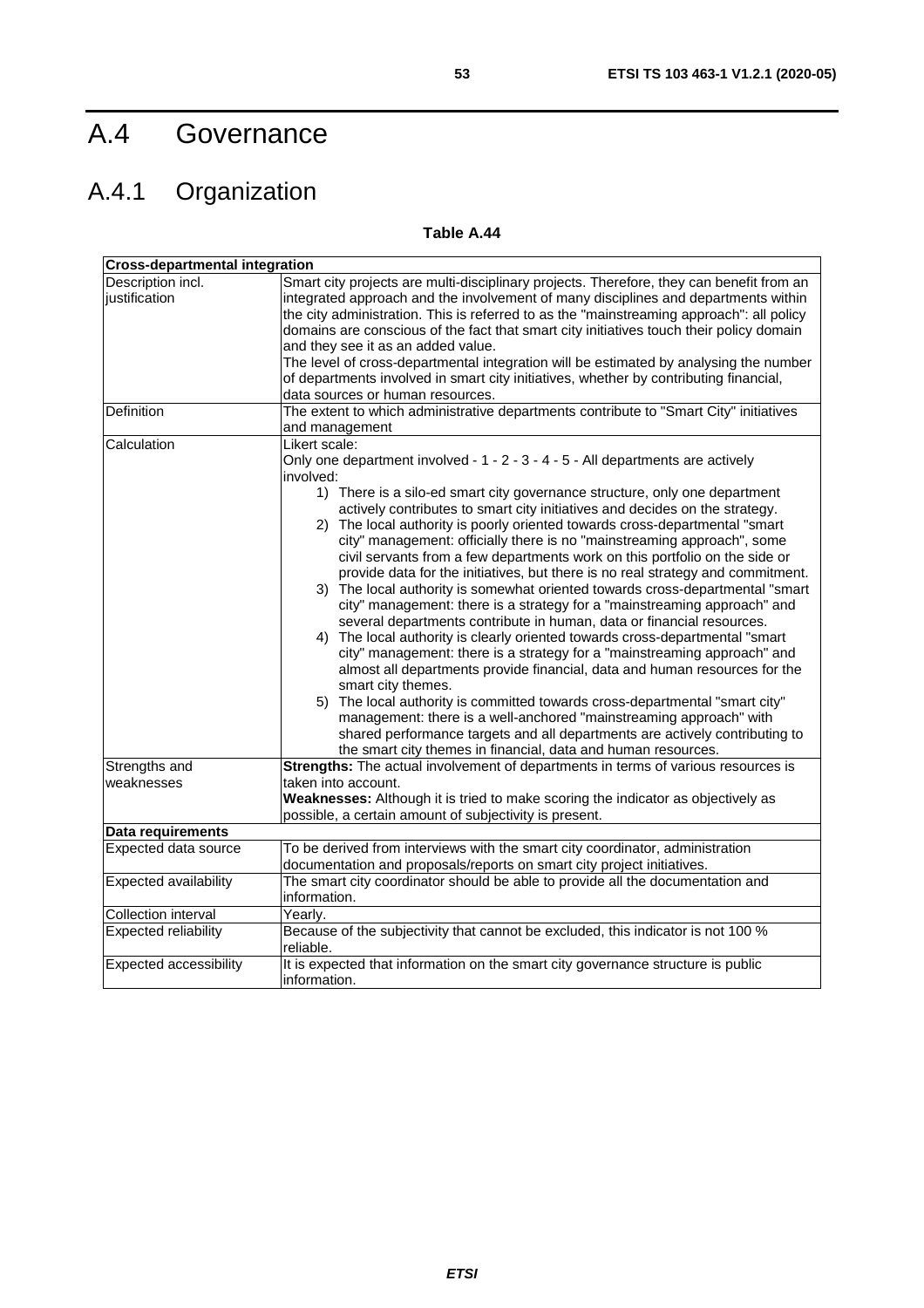| <b>Establishment in the administration</b> |                                                                                                                                                                                                                                                                                                                                                                                                                                                                                                                                                                                                                                                                                                                                                                   |
|--------------------------------------------|-------------------------------------------------------------------------------------------------------------------------------------------------------------------------------------------------------------------------------------------------------------------------------------------------------------------------------------------------------------------------------------------------------------------------------------------------------------------------------------------------------------------------------------------------------------------------------------------------------------------------------------------------------------------------------------------------------------------------------------------------------------------|
| Description incl.<br>liustification        | Although many disciplines and municipal departments are ideally involved in the<br>execution of the smart city strategy, a clear primary responsibility lying with one<br>department or a director is an important factor for success. Another element of strong<br>and dedicated establishment is the labour force allocated towards smart city<br>initiatives.<br>This indicator estimates the combined extent to which both elements are established<br>in the city administration.                                                                                                                                                                                                                                                                            |
| Definition                                 | The extent to which the smart city strategy has been assigned to one<br>department/director and staff resources have been allocated.                                                                                                                                                                                                                                                                                                                                                                                                                                                                                                                                                                                                                              |
| Calculation                                | Likert scale:<br>Not at all - 1 - 2 - 3 - 4 - 5 - Very much:<br>1) Not at all: The municipal efforts regarding smart city are not at all reflected<br>by the organizational structure and staff resources.<br>2) Poor: some civil servants manage this portfolio on the side but there is no<br>real commitment to the subject.<br>3) Moderate: responsibility has been assigned to a director and a small team is<br>working on the topic.<br>4) Much: responsibility has been assigned to a director and a large team is<br>working on the topic.<br>5) Very much: the smart city strategy is a well-anchored in the administration<br>reflected by the assigned responsibility to a large team and the strong<br>commitment to achieve the smart city targets. |
| Strengths and                              | Strengths: Not applicable.                                                                                                                                                                                                                                                                                                                                                                                                                                                                                                                                                                                                                                                                                                                                        |
| weaknesses                                 | Weaknesses: although it is tried to make scoring the indicator as objectively as<br>possible, a certain amount of subjectivity is present.                                                                                                                                                                                                                                                                                                                                                                                                                                                                                                                                                                                                                        |
| Data requirements                          |                                                                                                                                                                                                                                                                                                                                                                                                                                                                                                                                                                                                                                                                                                                                                                   |
| <b>Expected data source</b>                | To be derived from administration documentation and interviews with the smart city<br>coordinator.                                                                                                                                                                                                                                                                                                                                                                                                                                                                                                                                                                                                                                                                |
| Expected availability                      | Most successful smart city administrations will have paid specific attention to their<br>structure in relation to the facilitation of projects. If there is no documentation<br>available, involved actors/stakeholders and the project leader itself should be able to<br>provide insight upon which the assessor can base the score.                                                                                                                                                                                                                                                                                                                                                                                                                            |
| Collection interval                        | Yearly.                                                                                                                                                                                                                                                                                                                                                                                                                                                                                                                                                                                                                                                                                                                                                           |
| <b>Expected reliability</b>                | Because of the subjectivity that cannot be excluded, this indicator is not 100 %<br>reliable.                                                                                                                                                                                                                                                                                                                                                                                                                                                                                                                                                                                                                                                                     |
| Expected accessibility                     | It is expected that this information will be accessible in a general sense.                                                                                                                                                                                                                                                                                                                                                                                                                                                                                                                                                                                                                                                                                       |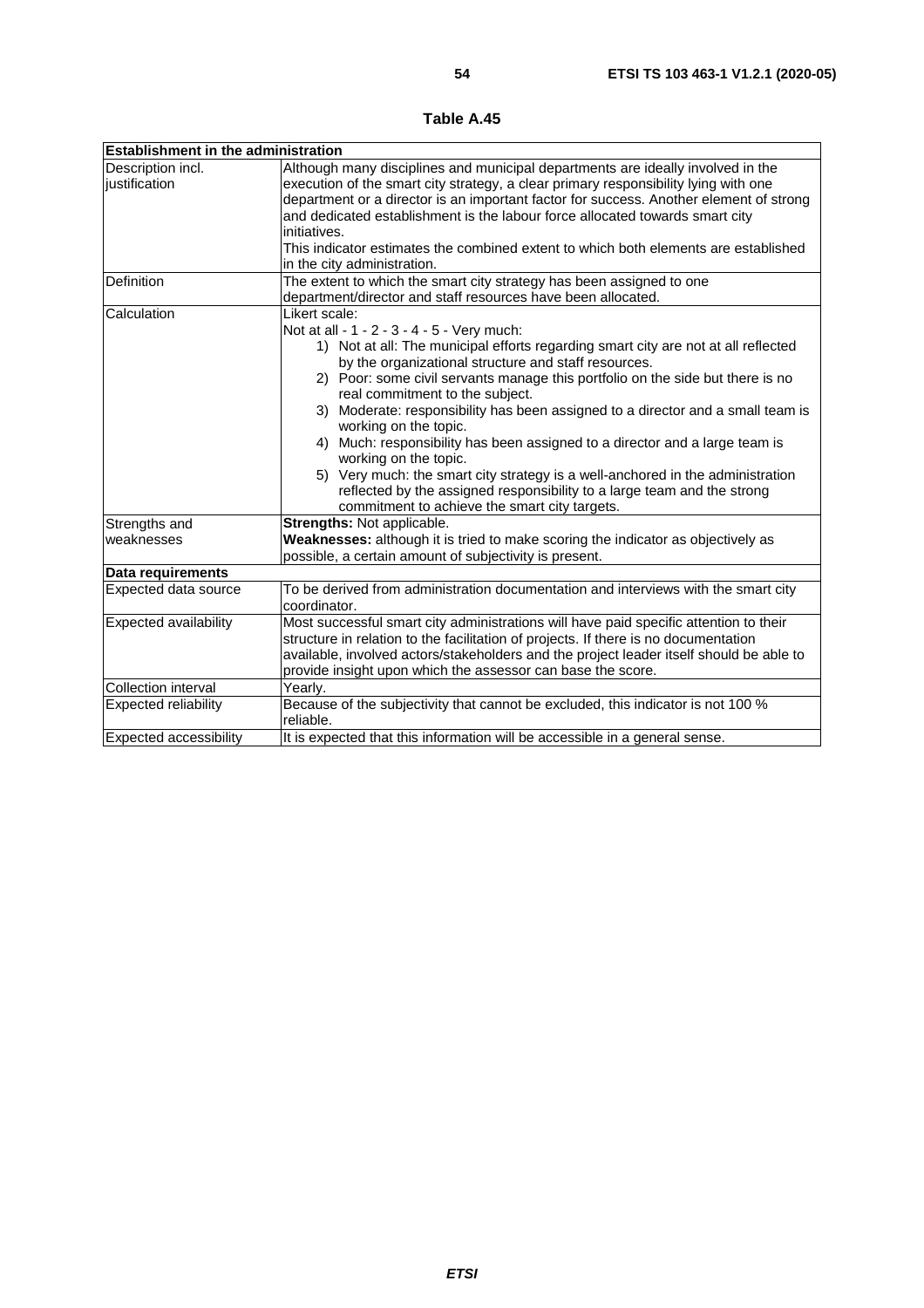**Table A.46** 

| <b>Monitoring and evaluation</b>   |                                                                                                                                                                                                                                                                                                                                                                                                                                                                                                                                                                                                                                                                                                                                                                                                                                                                                                                                                                                                                                              |
|------------------------------------|----------------------------------------------------------------------------------------------------------------------------------------------------------------------------------------------------------------------------------------------------------------------------------------------------------------------------------------------------------------------------------------------------------------------------------------------------------------------------------------------------------------------------------------------------------------------------------------------------------------------------------------------------------------------------------------------------------------------------------------------------------------------------------------------------------------------------------------------------------------------------------------------------------------------------------------------------------------------------------------------------------------------------------------------|
| Description incl.<br>justification | Continued monitoring of performance and compliance with the requirements is an<br>essential stimulating factor for success and allows the presentation of the actual<br>progress made.<br>Continued monitoring and reporting refers to the control processes by which at each<br>stage of development, key personnel report on how the smart city programme<br>progresses with regards to the initial goals, schedule and budget. Adequate<br>monitoring and reporting mechanisms allow for an anticipation on problems, to<br>oversee corrective measures, and warrants that no deficits are overlooked.                                                                                                                                                                                                                                                                                                                                                                                                                                    |
| Definition                         | The extent to which the progress towards a smart city and compliance with<br>requirements is being monitored and reported.                                                                                                                                                                                                                                                                                                                                                                                                                                                                                                                                                                                                                                                                                                                                                                                                                                                                                                                   |
| Calculation                        | Likert scale:<br>No continued monitoring - 1 - 2 - 3 - 4 - 5 - Extensive monitoring:<br>1) No monitoring & reporting: No monitoring and reporting at all was used to<br>verify the progress of policies/strategies/projects.<br>2) Little monitoring & reporting: there is a basic monitoring scheme in place: a<br>basic set of indicators assessed at irregular time intervals.<br>3) Some monitoring & reporting: there is a city-wide monitoring scheme in place<br>with an elaborate set of indicators measurement intervals, backed by well-<br>defined (SMARTY) goals of the smart city strategy.<br>4) Very much monitoring & reporting: there is a city-wide monitoring scheme in<br>place with an elaborate set of indicators and measurement intervals, the<br>findings of which are yearly reported upon.<br>5) Extensive monitoring & reporting: there is a city-wide monitoring scheme in<br>place addressing all stages of the process, the findings of which are yearly<br>reported upon and published transparently online. |
| Strengths and<br>weaknesses        | Strengths: Various aspects of the monitoring and evaluation are combined into one<br>indicator and it allows for comparison among cities.<br>Weaknesses: Although it is tried to make scoring the indicator as objectively as<br>possible, a certain amount of subjectivity is present.                                                                                                                                                                                                                                                                                                                                                                                                                                                                                                                                                                                                                                                                                                                                                      |
| <b>Data requirements</b>           |                                                                                                                                                                                                                                                                                                                                                                                                                                                                                                                                                                                                                                                                                                                                                                                                                                                                                                                                                                                                                                              |
| Expected data source               | To be derived from the Smart city strategy document, interviews with the smart city<br>coordinator and monitoring reports.                                                                                                                                                                                                                                                                                                                                                                                                                                                                                                                                                                                                                                                                                                                                                                                                                                                                                                                   |
| <b>Expected availability</b>       | It is expected that the strategy document of the city is easily available and the smart<br>city coordinator can be contacted easily. The availability of the monitoring reporting<br>depends on the extent of monitoring and reporting.                                                                                                                                                                                                                                                                                                                                                                                                                                                                                                                                                                                                                                                                                                                                                                                                      |
| Collection interval                | Yearly.                                                                                                                                                                                                                                                                                                                                                                                                                                                                                                                                                                                                                                                                                                                                                                                                                                                                                                                                                                                                                                      |
| <b>Expected reliability</b>        | Because of the subjectivity that cannot be excluded, this indicator is not 100 %<br>reliable.                                                                                                                                                                                                                                                                                                                                                                                                                                                                                                                                                                                                                                                                                                                                                                                                                                                                                                                                                |
| Expected accessibility             | Information on the progress towards a smart city is public information and no<br>problems are expected with regards to the accessibility.                                                                                                                                                                                                                                                                                                                                                                                                                                                                                                                                                                                                                                                                                                                                                                                                                                                                                                    |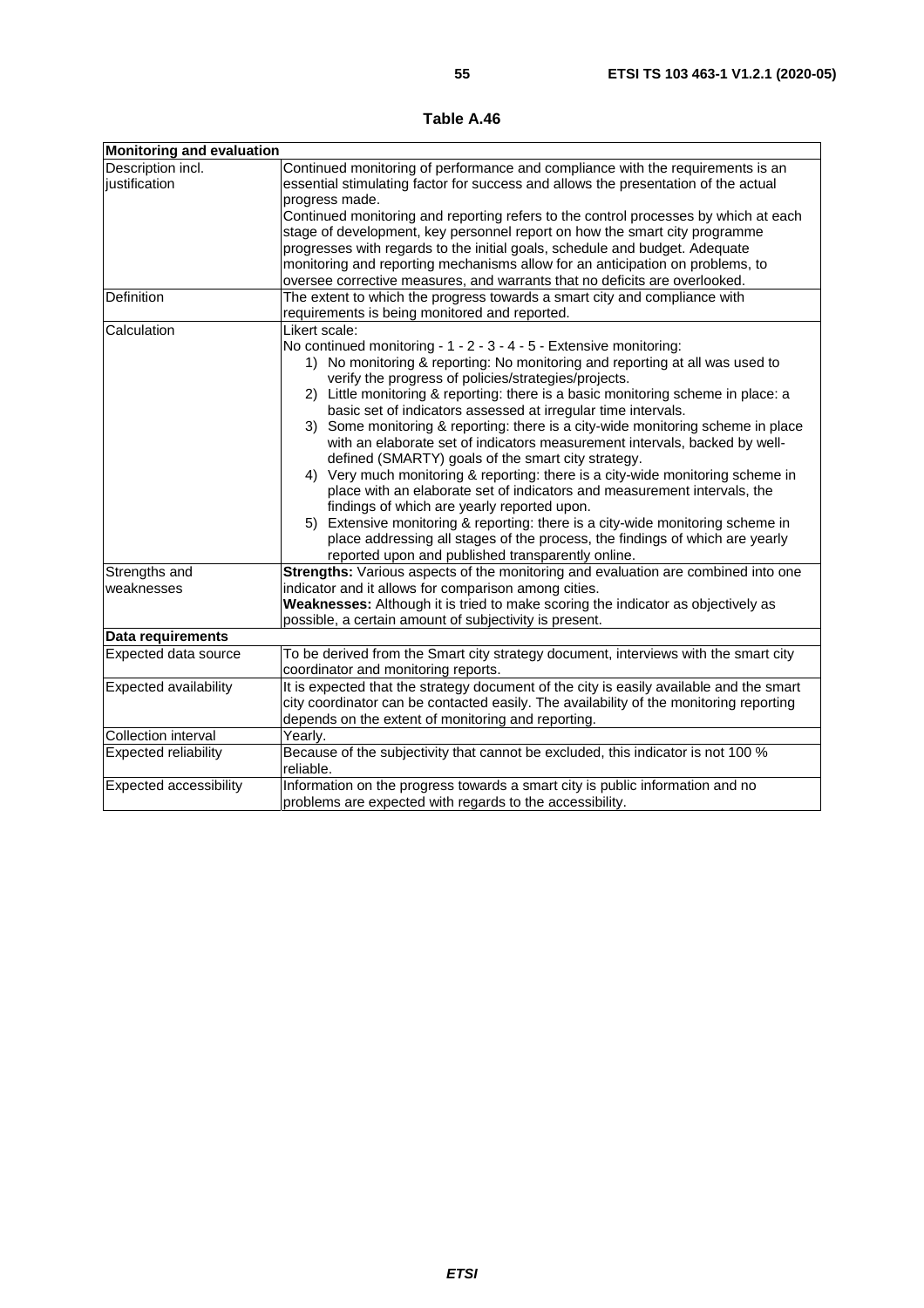| Availability of government data            |                                                                                                                                                                                                                                                                                                                                                                                                                                                                                                                                                                                                                                                                                                                                                                                                                                                                                           |
|--------------------------------------------|-------------------------------------------------------------------------------------------------------------------------------------------------------------------------------------------------------------------------------------------------------------------------------------------------------------------------------------------------------------------------------------------------------------------------------------------------------------------------------------------------------------------------------------------------------------------------------------------------------------------------------------------------------------------------------------------------------------------------------------------------------------------------------------------------------------------------------------------------------------------------------------------|
| Description incl.<br>liustification        | Open information flows increase transparency and prevent information asymmetry,<br>thereby enhancing participation. This indicator investigates the ratio of unclassified<br>government documents available to citizens, journalist, developer, communities, etc.<br>and whether they are available online in digital form, which is better for share storage<br>(ITU). Unclassified government documents include urban planning, operation,<br>budget, strategy and statistics documents.                                                                                                                                                                                                                                                                                                                                                                                                |
| Definition                                 | The extent to which government information is published.                                                                                                                                                                                                                                                                                                                                                                                                                                                                                                                                                                                                                                                                                                                                                                                                                                  |
| Calculation<br>Strengths and<br>weaknesses | Likert scale:<br>Not at all - 1 - 2 - 3 - 4 - 5 - Excellent<br>1) Not at all: most of the information is not available to the public or only upon<br>appointment with an expert.<br>2) Poorly: most of the information is available to the public, but available in the<br>form of a hard copy which cannot leave city hall.<br>3) Somewhat: most of the information is available to the public, some in the form<br>of a hard copy, some online.<br>4) Good: most of the information is available online, but structure is lacking<br>5) Excellent: all government information is available online and neatly structured.<br>Strengths: This indicator combines insight in the accessibility of documents with<br>online availability.<br>The indicator does not require an absolute figure for the percentage of (easily)<br>accessible documents, which would be difficult to measure. |
|                                            | <b>Weaknesses:</b> Although it is tried to make scoring the indicator as objectively as<br>possible, a certain amount of subjectivity is present.                                                                                                                                                                                                                                                                                                                                                                                                                                                                                                                                                                                                                                                                                                                                         |
| Data requirements                          |                                                                                                                                                                                                                                                                                                                                                                                                                                                                                                                                                                                                                                                                                                                                                                                                                                                                                           |
| Expected data source                       | The municipal archivist and website management team can provide information on<br>the accessibility and online availability of government documents. Whether the<br>structure of the website is user-friendly can be assesses with an online web survey<br>that pops-up when surfing the government website.                                                                                                                                                                                                                                                                                                                                                                                                                                                                                                                                                                              |
| Expected availability                      | Information on the correct structure of the website is more difficult to get, but an<br>estimation of the accessibility and online availability should be easy to make by the<br>experts mentioned.                                                                                                                                                                                                                                                                                                                                                                                                                                                                                                                                                                                                                                                                                       |
| Collection interval                        | Yearly.                                                                                                                                                                                                                                                                                                                                                                                                                                                                                                                                                                                                                                                                                                                                                                                                                                                                                   |
| <b>Expected reliability</b>                | Because of the subjectivity that cannot be excluded, this indicator is not 100 %<br>reliable.                                                                                                                                                                                                                                                                                                                                                                                                                                                                                                                                                                                                                                                                                                                                                                                             |
| Expected accessibility                     | In rare cases, governments might be hesitant to reveal how transparent they are, but<br>in general, no issues are expected with accessibility of the information.                                                                                                                                                                                                                                                                                                                                                                                                                                                                                                                                                                                                                                                                                                                         |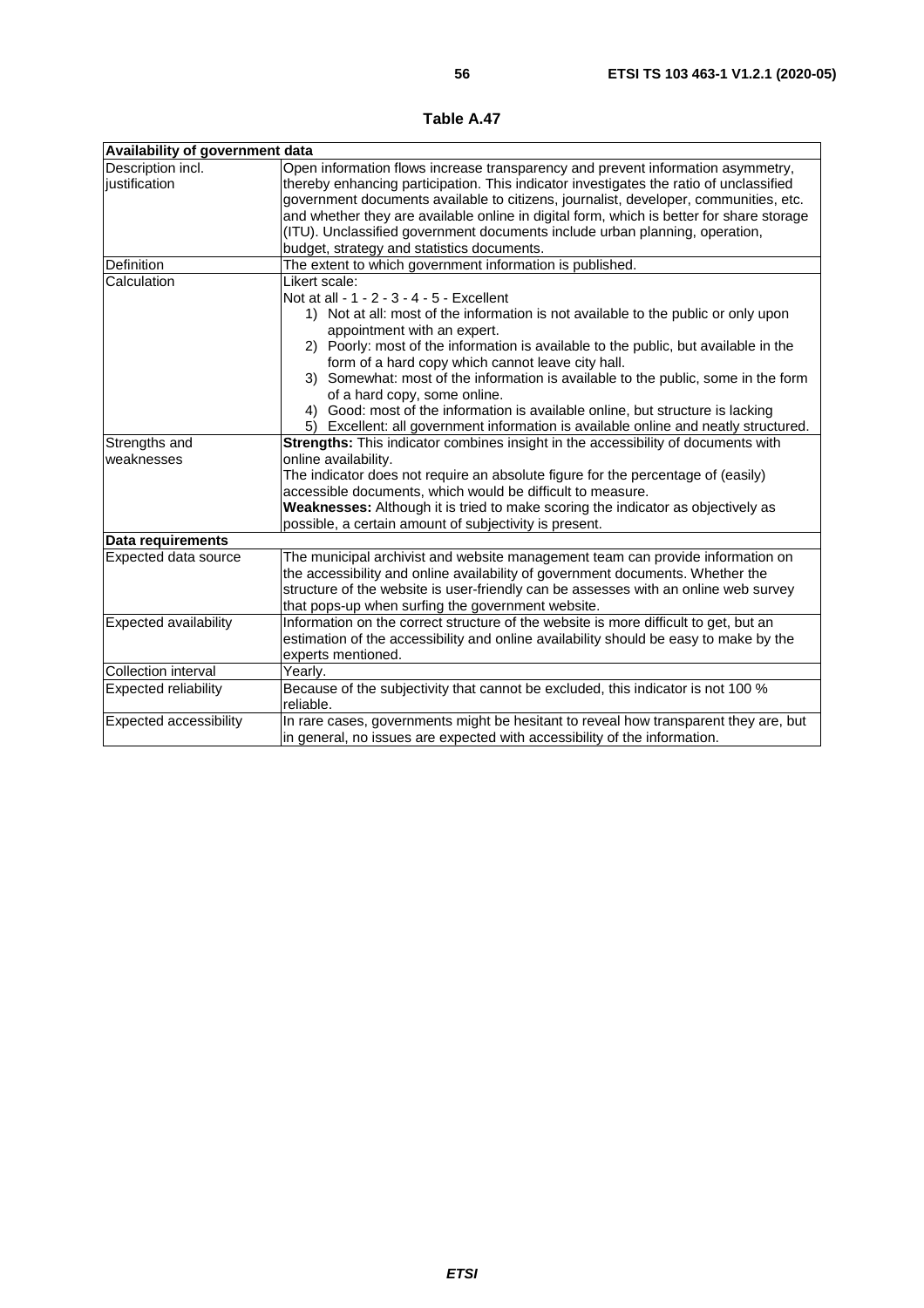## <span id="page-56-0"></span>A.4.2 Community involvement

| <b>Citizen participation</b> |                                                                                                                                                                |
|------------------------------|----------------------------------------------------------------------------------------------------------------------------------------------------------------|
| Description incl.            | A growing body of literature is exemplifying the importance of civil society/community                                                                         |
| justification                | participation in sustainable urban planning and execution, for example, by means of                                                                            |
|                              | smart city projects, to bring together information, knowledge and skills from diverse                                                                          |
|                              | backgrounds to articulate the often ambiguous targets of smart cities and to create a                                                                          |
|                              | sense of ownership over the outcomes. Moreover, public involvement is identified to                                                                            |
|                              | have a positive effect on the agreement over solutions and acceptance of policy                                                                                |
|                              | interventions through the creation of awareness.                                                                                                               |
|                              | This indicator analyses the projects that were executed with active citizen                                                                                    |
|                              | participation. Active participation is defined as minimum level 3, 'Advise', based on                                                                          |
|                              | the scale of Arnstein (1969):                                                                                                                                  |
|                              | 1) Not at all: No community involvement. The project idea came from the<br>municipality and the project was designed and implemented without the<br>community. |
|                              | 2) Inform and consult: The more or less completed project is announced to the                                                                                  |
|                              | community either for information only, or for receiving community views. The                                                                                   |
|                              | consultation, however, is mainly seeking community acceptance of the                                                                                           |
|                              | project.                                                                                                                                                       |
|                              | 3) Advise: the project implementation is done by a project team and then                                                                                       |
|                              | presented to community actors, who are invited to ask questions, provide                                                                                       |
|                              | feedback and give advice. Based on this input the planners may alter the                                                                                       |
|                              | project.                                                                                                                                                       |
|                              | 4) Partnership: community actors are asked by the project planners to participate                                                                              |
|                              | in the implementation process. The local community is able to influence the                                                                                    |
|                              | implementation process.                                                                                                                                        |
|                              | 5) Community self-development: the project planners have empowered                                                                                             |
|                              | community actors to outline their needs, to make action plans, to manage the                                                                                   |
|                              | project implementation and evaluate the results.                                                                                                               |
| Definition                   | The number of projects in which citizens actively participated as a percentage of the                                                                          |
|                              | total projects executed.                                                                                                                                       |
| Calculation                  |                                                                                                                                                                |
| Strengths and                | Strengths: This indicator determines the actual result in citizen participation efforts                                                                        |
| weaknesses                   | and allows benchmarking with other cities.                                                                                                                     |
|                              | Weaknesses: Although it is tried to make scoring the indicator as objectively as                                                                               |
|                              | possible, a certain amount of subjectivity is present.                                                                                                         |
| Data requirements            |                                                                                                                                                                |
| Expected data source         | The smart city coordinator and the strategy document should be able to provide the                                                                             |
|                              | above information.                                                                                                                                             |
| Expected availability        | The information should be known/provided by the above sources.                                                                                                 |
| Collection interval          | Yearly.                                                                                                                                                        |
| Expected reliability         | Because of the subjectivity that cannot be excluded, this indicator is not 100 %<br>reliable.                                                                  |
| Expected accessibility       | The level of citizen participation is not regarded as sensitive information.                                                                                   |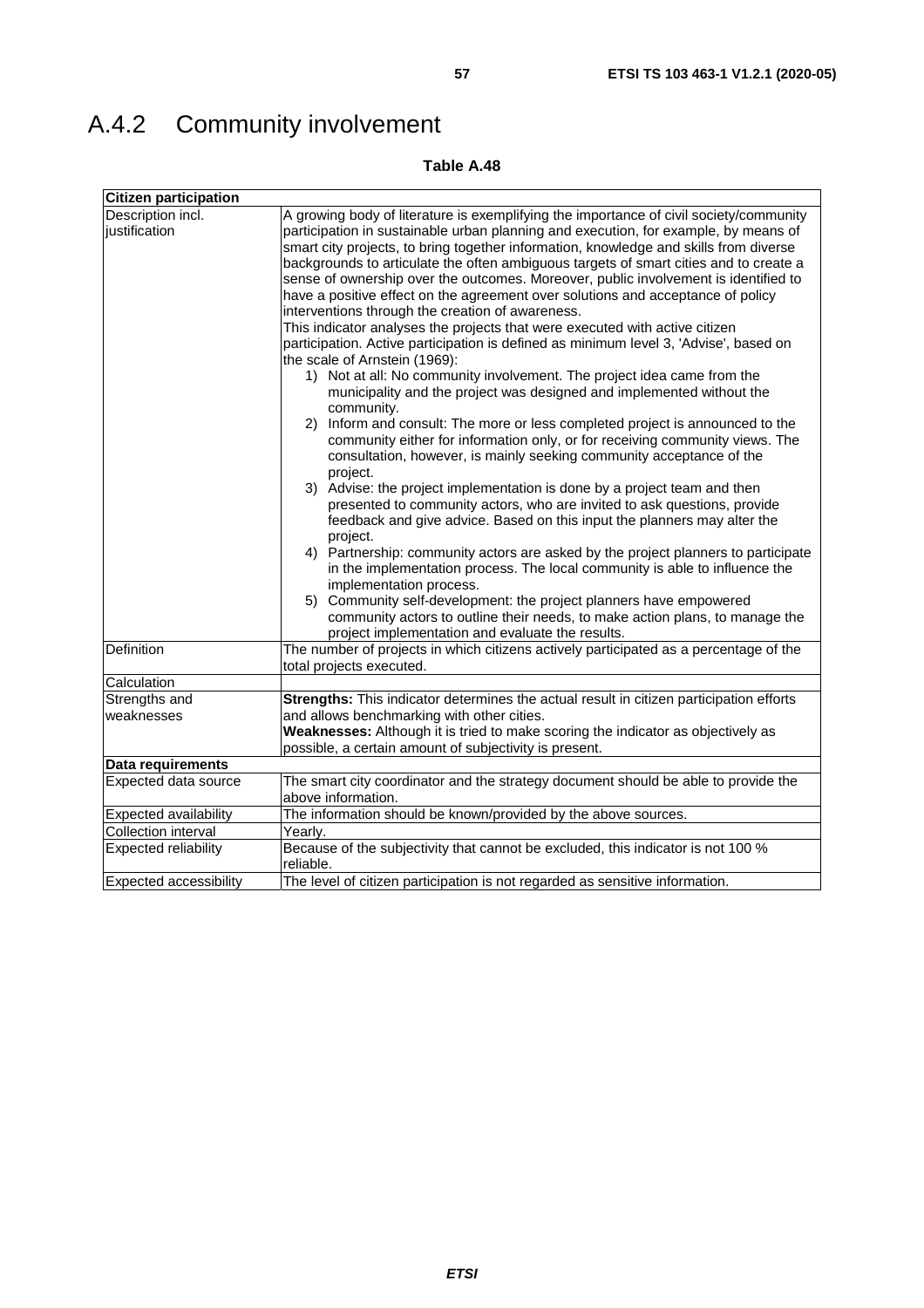| <b>Open public participation</b> |                                                                                            |  |
|----------------------------------|--------------------------------------------------------------------------------------------|--|
| Description incl.                | Public participation encompasses varied opportunities for citizens, nongovernmental        |  |
| liustification                   | organizations, businesses, and others outside the federal government to contribute to      |  |
|                                  | and comment on proposed rules. The city will widen public exposure to the processes        |  |
|                                  | of policy planning and determination and will invite the public to respond to key issues   |  |
|                                  | on its agenda. It promotes democratic legitimacy by strengthening the connections          |  |
|                                  | between government agencies and the public they serve. This indicator shows the            |  |
|                                  | citizens level of commitment to the politics of this city. Higher amount of public         |  |
|                                  | participation processes promote an increased sense of belonging to the community           |  |
|                                  | and a better adjustment between what the citizens want and what is decided.                |  |
| Definition                       | Number of public participation processes per 100 000 per year.                             |  |
| Calculation                      | Calculation:                                                                               |  |
|                                  | (Total amount of open public participation processes/City population) $\times$ 1 000.      |  |
| Strengths and                    | <b>Strengths:</b> This indicator is an absolute measure of the amount public participation |  |
| lweaknesses                      | processes and can be compared across cities.                                               |  |
|                                  | Weaknesses: Definitions and interpretations of open public participation processes         |  |
|                                  | can vary.                                                                                  |  |
| Data requirements                |                                                                                            |  |
| Expected data source             | City administration.                                                                       |  |
| <b>Expected availability</b>     | It is expected that this information is available with the above sources.                  |  |
| Collection interval              | Yearly.                                                                                    |  |
| <b>Expected reliability</b>      | The calculation can be made reliably.                                                      |  |
| Expected accessibility           | Information on open public participation processes is by definition publicly available.    |  |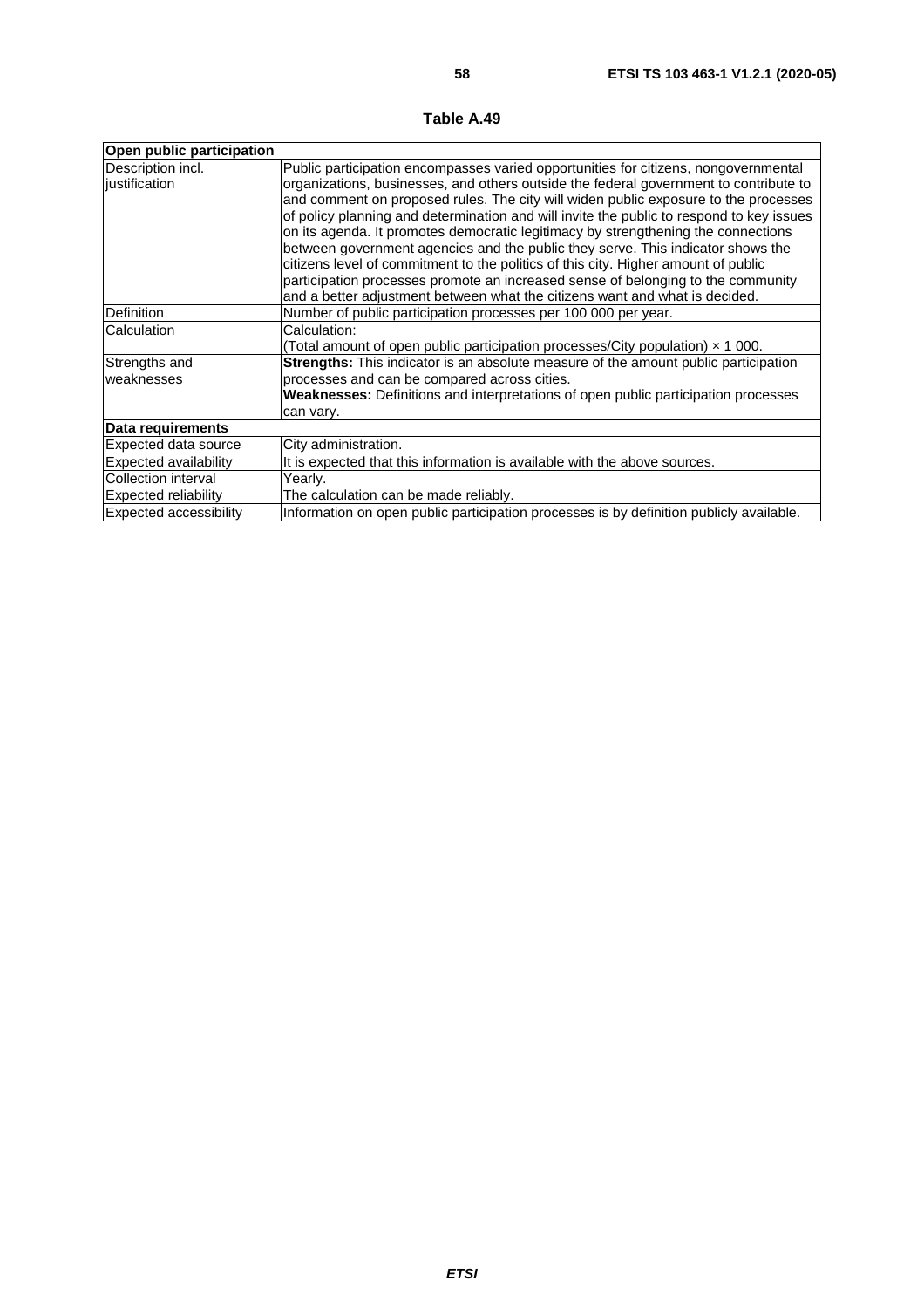**Table A.50** 

| Voter participation                |                                                                                                                                                                                                                                                                                                                                                                                                                                                                                                                                                                                                                                                                                                                                                                                                                                                                                                                                                                                     |
|------------------------------------|-------------------------------------------------------------------------------------------------------------------------------------------------------------------------------------------------------------------------------------------------------------------------------------------------------------------------------------------------------------------------------------------------------------------------------------------------------------------------------------------------------------------------------------------------------------------------------------------------------------------------------------------------------------------------------------------------------------------------------------------------------------------------------------------------------------------------------------------------------------------------------------------------------------------------------------------------------------------------------------|
| Description incl.<br>iustification | The percentage of the eligible voting population that voted in the last municipal<br>election is an indicator of the public's level of participation and degree of interest in<br>local government (ISO 37120:2018 [4]).<br>The vast majority of analysts, consider a high voter turnout to be preferable to a low<br>turnout because it means that the government will more likely reflect the interests of a<br>larger share of the population. Low voter turnout implies that the democratic system<br>may not be reflecting the interests of all citizens.<br>However, This indicator will only reveal the level of participation, not the level of<br>satisfaction of the population. In some cases, high rates of participation will mean that<br>the population is not satisfied with its local government's leadership and actions.                                                                                                                                         |
| Definition                         | % of people that voted in the last municipal election as share of total population<br>eligible to vote.                                                                                                                                                                                                                                                                                                                                                                                                                                                                                                                                                                                                                                                                                                                                                                                                                                                                             |
| Calculation                        | The voter participation in the last municipal election may be calculated as the number<br>of persons that voted in the last municipal election (numerator) divided by the city<br>population eligible to vote (denominator). The result may then be multiplied by 100<br>and expressed as a percentage:<br>(people who voted/total voting population) x 100.<br>A result of zero may be indicated if there have been no municipal elections in the last<br>five years and this may be noted in the comments.<br>In countries where voting is mandatory, the per cent of votes (ballots) that are not<br>blank or spoiled may be reported. This will indicate the share of positive voter<br>participation.<br>There is a distinction between eligible to vote and registered to vote. In some<br>countries people have to register (actively) in order to be allowed to vote. In all other<br>countries, eligible and registered voters are one and the same. This should be noted. |
| Strengths and<br>weaknesses        | Strengths: This is an absolute indicator reflecting well the level of political<br>participation.                                                                                                                                                                                                                                                                                                                                                                                                                                                                                                                                                                                                                                                                                                                                                                                                                                                                                   |
|                                    | Weaknesses: Determining the underlying influences of declining voter turnout rates<br>can be difficult. A low turnout may be due to disillusionment or indifference, or even<br>complacent satisfaction with the way the country is being governed. Conversely, a<br>high turnout rate may reflect compulsory voting laws (as in Australia and Belgium) or<br>coercion.                                                                                                                                                                                                                                                                                                                                                                                                                                                                                                                                                                                                             |
| Data requirements                  |                                                                                                                                                                                                                                                                                                                                                                                                                                                                                                                                                                                                                                                                                                                                                                                                                                                                                                                                                                                     |
| Expected data source               | Information should be obtained from the local authorities, officials or the Ministry<br>responsible for local governments.                                                                                                                                                                                                                                                                                                                                                                                                                                                                                                                                                                                                                                                                                                                                                                                                                                                          |
| Expected availability              | It is expected that these numbers are available throughout Europe.                                                                                                                                                                                                                                                                                                                                                                                                                                                                                                                                                                                                                                                                                                                                                                                                                                                                                                                  |
| Collection interval                | In accordance with the local political cycle (e.g. 4 years).                                                                                                                                                                                                                                                                                                                                                                                                                                                                                                                                                                                                                                                                                                                                                                                                                                                                                                                        |
| <b>Expected reliability</b>        | The number of voters is expected to be highly reliable.                                                                                                                                                                                                                                                                                                                                                                                                                                                                                                                                                                                                                                                                                                                                                                                                                                                                                                                             |
| Expected accessibility             | It is expected that these numbers are publicly accessible.                                                                                                                                                                                                                                                                                                                                                                                                                                                                                                                                                                                                                                                                                                                                                                                                                                                                                                                          |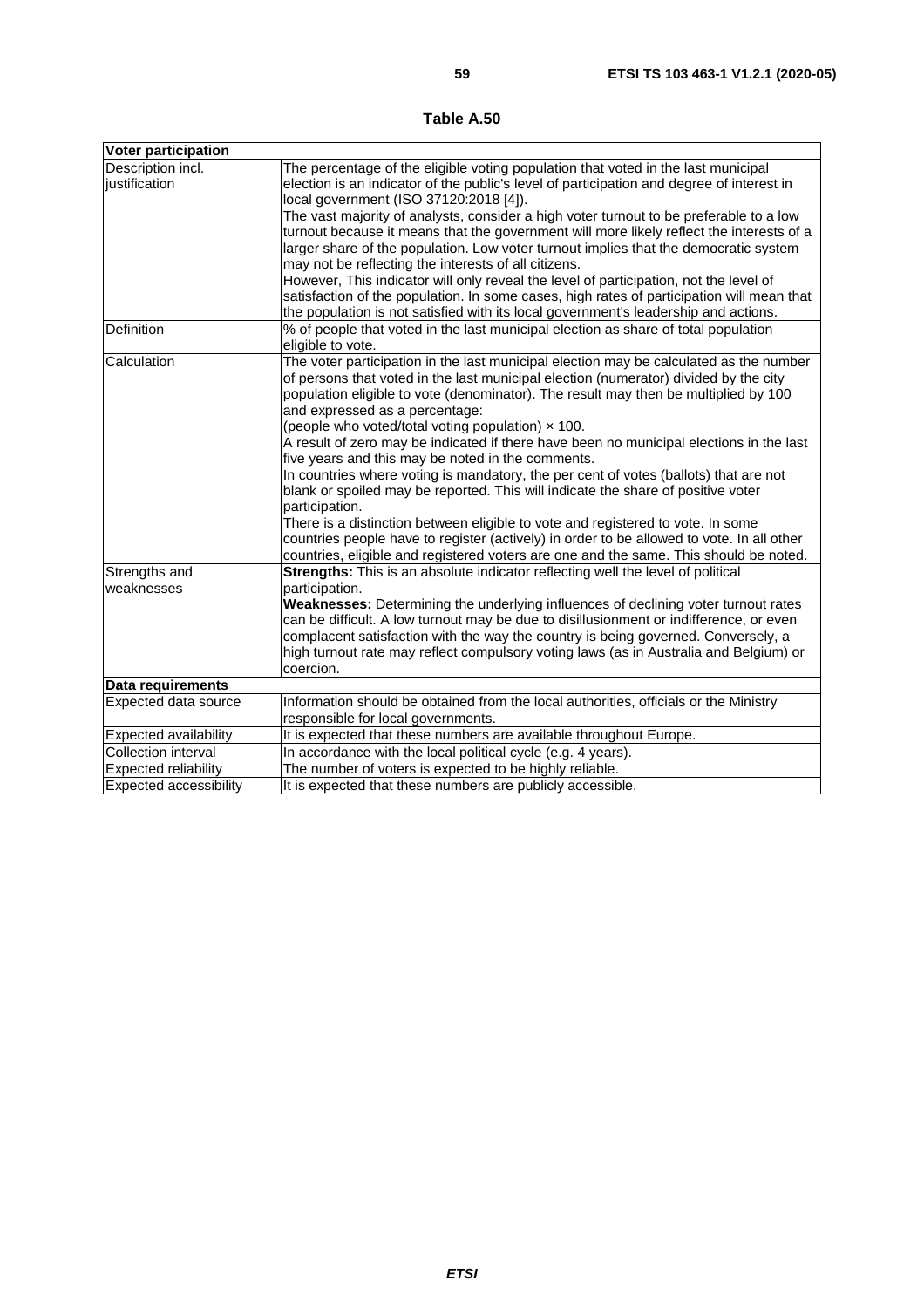## <span id="page-59-0"></span>A.4.3 Multi-level governance

| <b>Smart city policy</b>                   |                                                                                                                                                                                                                                                                                                                                                                                                                                                                                                                                                                                                                                                                                                                                                                                                                                                                                                                                                                                                                                                                                                                                                                                                                                                                                                                                              |  |
|--------------------------------------------|----------------------------------------------------------------------------------------------------------------------------------------------------------------------------------------------------------------------------------------------------------------------------------------------------------------------------------------------------------------------------------------------------------------------------------------------------------------------------------------------------------------------------------------------------------------------------------------------------------------------------------------------------------------------------------------------------------------------------------------------------------------------------------------------------------------------------------------------------------------------------------------------------------------------------------------------------------------------------------------------------------------------------------------------------------------------------------------------------------------------------------------------------------------------------------------------------------------------------------------------------------------------------------------------------------------------------------------------|--|
| Description incl.<br>justification         | In the past decades, governments have increasingly been "attempting to provide<br>active support for the generation and adoption of environmental innovations".<br>The creation of a supporting framework has been identified as a success factor for<br>shaping responses at the urban level. A framework typically includes a shared vision<br>statement that contains a set of long-term goals. This long-term vision sets out a<br>visualization of where future city development should go, and provides ways to relate<br>responses to urban development aspirations. Integrating goals into a long-term<br>strategic vision for urban development thus is a critical step in support of the<br>transition to smart cities.<br>The existence of such comprehensive smart city visions, alongside with a strong<br>smart city strategy, provides ways in which smart city projects can connect to larger<br>development aims within the city, as well as benefit from supporting measures.                                                                                                                                                                                                                                                                                                                                              |  |
| Definition                                 | The extent to which the city has a supportive smart city policy.                                                                                                                                                                                                                                                                                                                                                                                                                                                                                                                                                                                                                                                                                                                                                                                                                                                                                                                                                                                                                                                                                                                                                                                                                                                                             |  |
| Calculation<br>Strengths and<br>weaknesses | Likert scale:<br>Not at all - $1 - 2 - 3 - 4 - 5 -$ Very supportive:<br>1) Not at all: the complete absence of a long-term smart city vision (including and<br>absence of long-term targets & goals) from the side of the government or an<br>opposing vision create a difficult environment for starting smart city initiatives.<br>2) Poor: The long-term vision of the government does, to some extent, hamper<br>the environment for smart city initiatives.<br>3) Neutral: The long-term vision of the government has had no significant,<br>positive or negative, impact on the environment for smart city initiatives.<br>4) Somewhat supportive: The long-term vision of the government has to some<br>extent benefitted the environment for smart city initiatives. The city has<br>created roadmaps and actions to support vision implementation.<br>5) Very supportive: The comprehensive long-term vision on the future of the city<br>stimulates the environment for smart city initiatives to a great extent.<br>Strengths: This indicator assesses various aspects of the local policy (e.g. vision,<br>targets, roadmaps) and still allows for benchmarking with other cities.<br>Weaknesses: Although it is tried to make scoring the indicator as objectively as<br>possible, a certain amount of subjectivity is present. |  |
|                                            | The interpretation and definition of Smart city may differ between cities.                                                                                                                                                                                                                                                                                                                                                                                                                                                                                                                                                                                                                                                                                                                                                                                                                                                                                                                                                                                                                                                                                                                                                                                                                                                                   |  |
| Data requirements                          |                                                                                                                                                                                                                                                                                                                                                                                                                                                                                                                                                                                                                                                                                                                                                                                                                                                                                                                                                                                                                                                                                                                                                                                                                                                                                                                                              |  |
| Expected data source                       | To be derived from policy documents and/or an interview with the smart city<br>coordinator.                                                                                                                                                                                                                                                                                                                                                                                                                                                                                                                                                                                                                                                                                                                                                                                                                                                                                                                                                                                                                                                                                                                                                                                                                                                  |  |
| Expected availability                      | The required information will be easily available with the above sources.                                                                                                                                                                                                                                                                                                                                                                                                                                                                                                                                                                                                                                                                                                                                                                                                                                                                                                                                                                                                                                                                                                                                                                                                                                                                    |  |
| <b>Collection interval</b>                 | Yearly.                                                                                                                                                                                                                                                                                                                                                                                                                                                                                                                                                                                                                                                                                                                                                                                                                                                                                                                                                                                                                                                                                                                                                                                                                                                                                                                                      |  |
| <b>Expected reliability</b>                | Because of the subjectivity that cannot be excluded, this indicator is not 100 %<br>reliable.                                                                                                                                                                                                                                                                                                                                                                                                                                                                                                                                                                                                                                                                                                                                                                                                                                                                                                                                                                                                                                                                                                                                                                                                                                                |  |
| <b>Expected accessibility</b>              | Information on policies is public and problems with regards to accessibility are not<br>expected.                                                                                                                                                                                                                                                                                                                                                                                                                                                                                                                                                                                                                                                                                                                                                                                                                                                                                                                                                                                                                                                                                                                                                                                                                                            |  |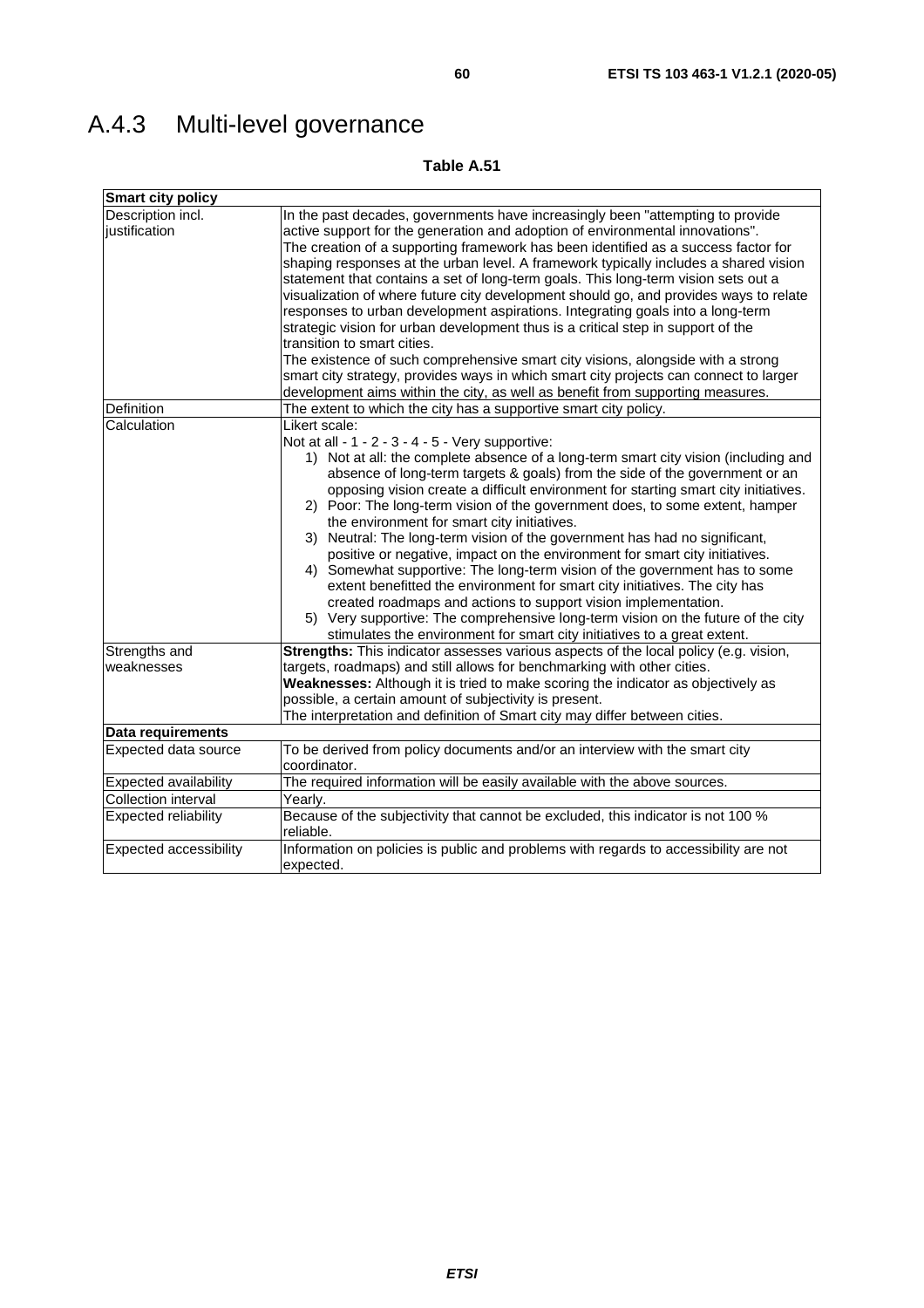| Expenditures by the municipality for a transition towards a Smart City |                                                                                                                                                                                                                                                                                                                                                                        |  |  |
|------------------------------------------------------------------------|------------------------------------------------------------------------------------------------------------------------------------------------------------------------------------------------------------------------------------------------------------------------------------------------------------------------------------------------------------------------|--|--|
| Description incl.<br>iustification                                     | One of the ways in which the municipality can support the transition towards a smart<br>city, next to a supportive framework, establishment within the administration and<br>cross-departmental integration, is by providing financial resources. Smart city<br>expenditures include process relevant expenditures and funding.                                        |  |  |
| <b>Definition</b>                                                      | Annual expenditures by the municipality for a transition towards a Smart City.                                                                                                                                                                                                                                                                                         |  |  |
| Calculation                                                            | (Total annual expenditures by the municipality for a transition towards a Smart<br>City/total population.)                                                                                                                                                                                                                                                             |  |  |
| Strengths and                                                          | <b>Strengths:</b> This indicator is relevant to the support for smart city initiatives.                                                                                                                                                                                                                                                                                |  |  |
| weaknesses                                                             | Weaknesses: Further definition on what are smart city expenditures is necessary.<br>Progress towards a smart city is seen as a cooperative and co-creative process in<br>which the city administration does not play a dominant role. This implies that large<br>annual expenditures are not necessarily preferable ('more' does not automatically<br>means 'better'). |  |  |
| Data requirements                                                      |                                                                                                                                                                                                                                                                                                                                                                        |  |  |
| Expected data source                                                   | City administration.                                                                                                                                                                                                                                                                                                                                                   |  |  |
| Expected availability                                                  | Information on city budgets should be easy to retrieve from the above source, but<br>allocation of the expenditures to smart city objectives might proof more difficult.                                                                                                                                                                                               |  |  |
| Collection interval                                                    | Yearly.                                                                                                                                                                                                                                                                                                                                                                |  |  |
| Expected reliability                                                   | The reliability is expected to be good.                                                                                                                                                                                                                                                                                                                                |  |  |
| Expected accessibility                                                 | Information on city expenditures is public information.                                                                                                                                                                                                                                                                                                                |  |  |

| Multilevel government              |                                                                                                                                                                                                                                                                                                                                                                                                                                                                                                                                                                                                                                                                                                                                                                                                                                                                                                                                                                                                  |  |
|------------------------------------|--------------------------------------------------------------------------------------------------------------------------------------------------------------------------------------------------------------------------------------------------------------------------------------------------------------------------------------------------------------------------------------------------------------------------------------------------------------------------------------------------------------------------------------------------------------------------------------------------------------------------------------------------------------------------------------------------------------------------------------------------------------------------------------------------------------------------------------------------------------------------------------------------------------------------------------------------------------------------------------------------|--|
| Description incl.<br>iustification | Smart city developments benefit from alignment of objectives throughout layers of<br>government, both vertically (regional/national level) and horizontally (other cities).<br>This makes it easier to implement projects in general and in different cities in<br>particular. Moreover, lessons learned can be transferred.<br>The level of cooperation with other municipalities and/or other levels of government<br>will be evaluated by analysing the frequency of consultation or coordination in the<br>planning and decision-making processes and the extent to which partnerships have<br>been established at local, regional level, national level, European and/or international<br>level.                                                                                                                                                                                                                                                                                            |  |
| Definition                         | The extent to which the city cooperates with other authorities from different levels.                                                                                                                                                                                                                                                                                                                                                                                                                                                                                                                                                                                                                                                                                                                                                                                                                                                                                                            |  |
| Calculation                        | Likert scale:<br>Not at all - 1 - 2 - 3 - 4 - 5 - Very much:<br>1) Not at all: there is no cooperation or coordination with other municipalities<br>and/or other levels of government whatsoever.<br>2) Poorly: there is little cooperation with other authorities, but this is irregular and<br>very dependent of the people involved.<br>3) Somewhat: there is some cooperation or coordination with other municipalities<br>and/or other levels of government, which is formalized in a partnership policy.<br>Good: there is good cooperation or coordination with other municipalities<br>4)<br>and/or other levels of government, which is formalized in partnership policies<br>and in process through regular participation in meetings.<br>5) Excellent: the city is a driving force in the cooperation or coordination with<br>other municipalities and/or other levels of government, which is formalized in<br>policy and in process through regular meetings initiated by the city. |  |
| Strengths and                      | Strengths: Not applicable.                                                                                                                                                                                                                                                                                                                                                                                                                                                                                                                                                                                                                                                                                                                                                                                                                                                                                                                                                                       |  |
| weaknesses                         | Weaknesses: Although it is tried to make scoring the indicator as objectively as<br>possible, a certain amount of subjectivity is present.                                                                                                                                                                                                                                                                                                                                                                                                                                                                                                                                                                                                                                                                                                                                                                                                                                                       |  |
| Data requirements                  |                                                                                                                                                                                                                                                                                                                                                                                                                                                                                                                                                                                                                                                                                                                                                                                                                                                                                                                                                                                                  |  |
| Expected data source               | City administration and smart city coordinator.                                                                                                                                                                                                                                                                                                                                                                                                                                                                                                                                                                                                                                                                                                                                                                                                                                                                                                                                                  |  |
| Expected availability              | Information on meetings and policies will be regularly available.                                                                                                                                                                                                                                                                                                                                                                                                                                                                                                                                                                                                                                                                                                                                                                                                                                                                                                                                |  |
| Collection interval                | Yearly.                                                                                                                                                                                                                                                                                                                                                                                                                                                                                                                                                                                                                                                                                                                                                                                                                                                                                                                                                                                          |  |
| Expected reliability               | Because of the subjectivity that cannot be excluded, this indicator is not 100 %<br>reliable.                                                                                                                                                                                                                                                                                                                                                                                                                                                                                                                                                                                                                                                                                                                                                                                                                                                                                                    |  |
| <b>Expected accessibility</b>      | This information is not regarded as sensitive.                                                                                                                                                                                                                                                                                                                                                                                                                                                                                                                                                                                                                                                                                                                                                                                                                                                                                                                                                   |  |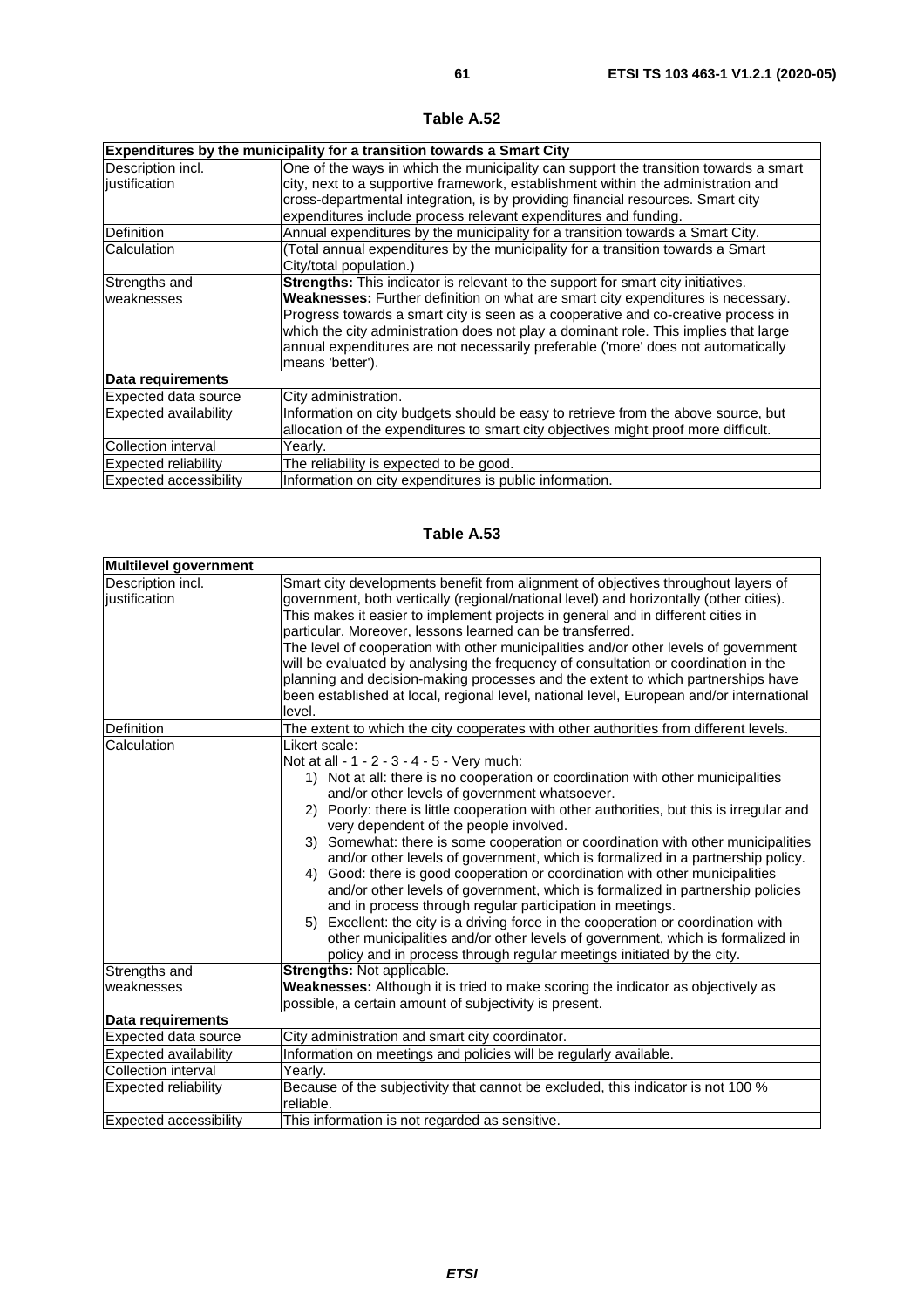## <span id="page-61-0"></span>Annex B (informative): Change History

| <b>Date</b>   | <b>Version</b> | Information about changes |
|---------------|----------------|---------------------------|
| April 2019    | 0.0.1          | Working draft             |
| February 2020 | 0.1.0          | Stable draft              |
|               |                |                           |
|               |                |                           |